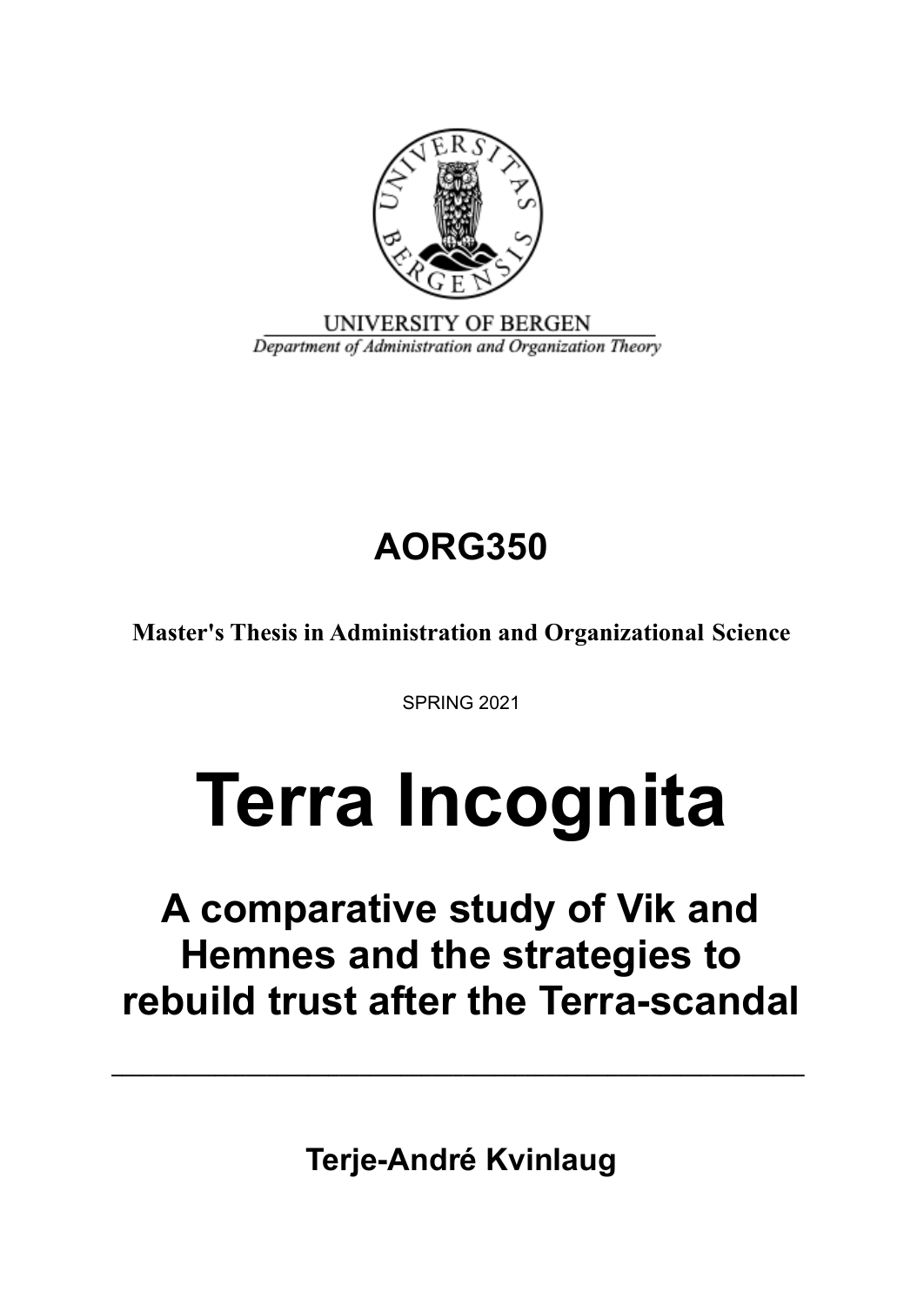*This master thesis is dedicated to my father, for his enduring and successful battle against brain cancer.*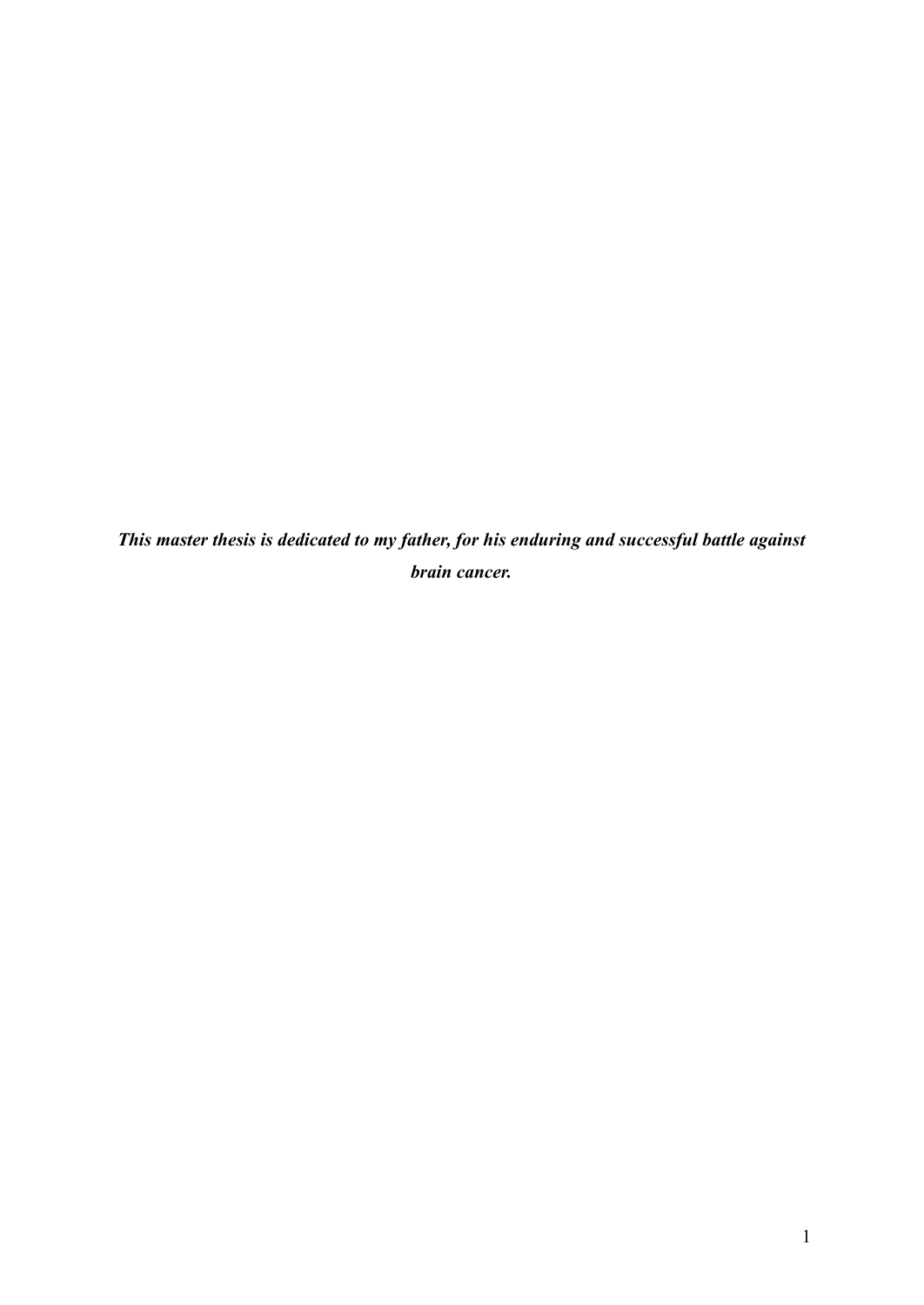#### **Summary**

This master thesis aims to answer the following research question: *To what extent did Vik and Hemnes develop a strategy to rebuild trust after the Terra-scandal and what are the differences in these potential strategies of trust?* To be able to answer this question, I approach it through a qualitative perspective where the descriptive case study plays an important role in uncovering relevant data. I used several written sources from both national and local media in Vik and Hemnes, as well as official municipal documents and semi-structured interviews with involved informants to help describe and understand the possible development of strategies to rebuild trust and the differences. My contribution is a classification of these strategies within a conceptual framework. In order to describe and classify these strategies I utilize the eighth propositions for trust repair by Gillespie and Dietz (2009). By connecting them into a set of concepts that helps describe the efforts for rebuilding trust in Vik and Hemnes after the Terra-scandal in 2007. The eighth strategies for rebuilding trust are classified into a wider theoretical framework, the performance perspective, the impression management perspective and the organizational perspective. Trust can be built on these three perspectives, but so should rebuilding trust. The conceptual framework aims to classify strategies for rebuilding trust within these three perspectives. The main findings of this thesis indicates that the strategies related to diagnosis, apology, context sensitivity and congruence were developed in Vik. And in Hemnes acknowledgment and readiness, diagnosis, timeliness, apology, context sensitivity and congruence was developed. In both municipalities the impression management perspective has had a clear presence in the development of the strategies, as well as the performance perspective, although with a stronger presence in Hemnes than in Vik. As for the organizational perspective there are similarities between the two municipalities, as both developed a strategy related to congruence, but not related to comprehensiveness.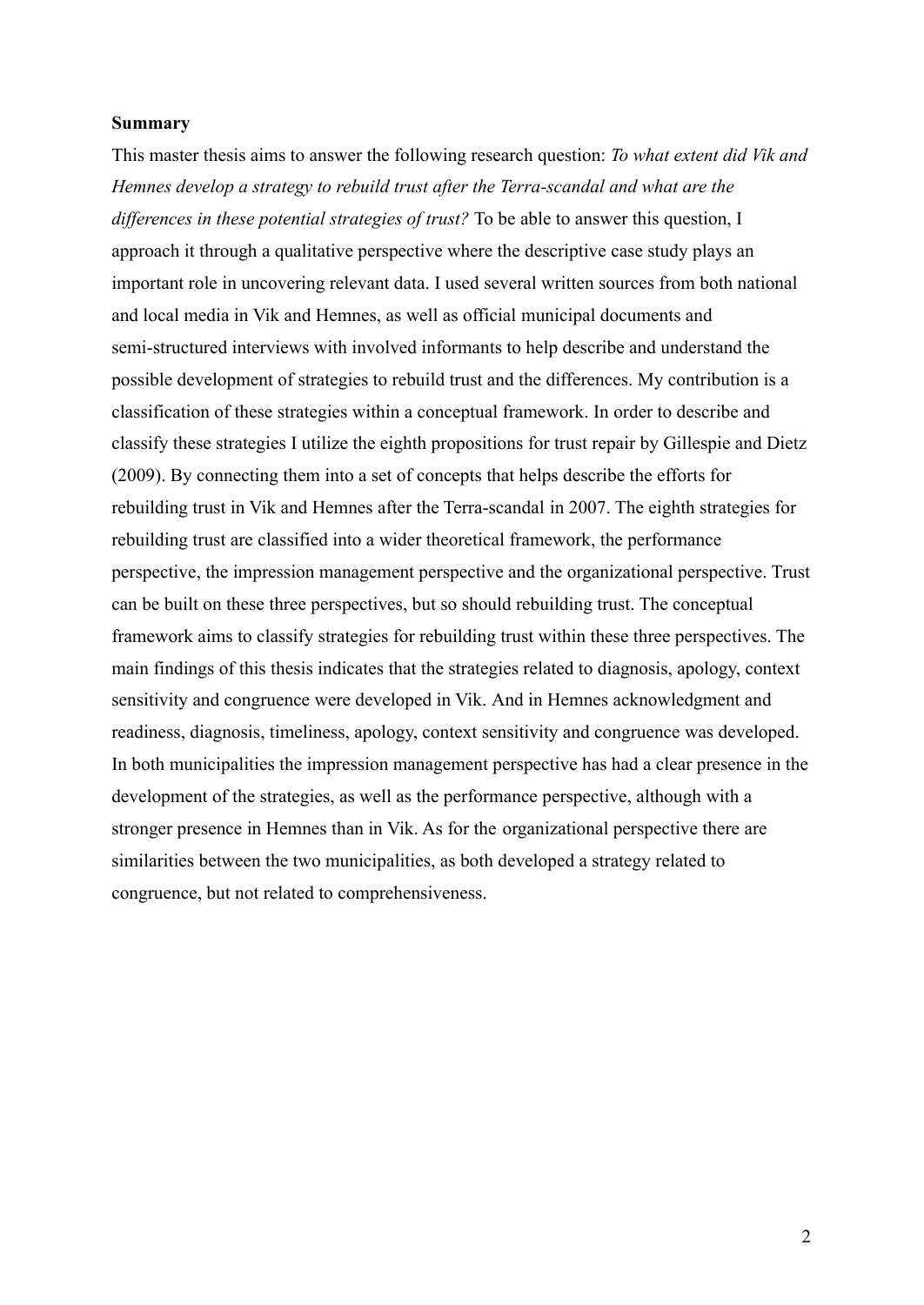#### **Preface**

Looking back at my now six years at the University of Bergen, I can be nothing else than grateful for all I have learned and the people I have met. As a student I have not only gotten to know Bergen as the most beautiful city in Norway, I have also had the privilege to study abroad in the United States and experience how global challenges are managed in Bangladesh. While the end of my student era is closing in, it seems only right to go back to the start and reflect on all the ups and downs that life brings during such an important phase that builds both character and creates friendships for life. The high level of stress and anxiety before my first exam feels only like a fond memory now. As time went on, I realized that I had no reason to worry.

There are several people that have played an important part of my progression through the courses at the University. Fellow students and academic staff that have guided me and shared their in-depth knowledge. Not only that, I have been privileged to both be encouraged and challenged to perform at my top potential and strive for new knowledge. The foremost of these has been professor Jacob Aars (fall of 2020 and spring of 2021) who guided me through this master thesis. With his academic integrity and in-depth knowledge he has both challenged me to seek new knowledge, and pointed me in the right direction in a waste theoretical landscape.

Furthermore, I wish to thank my informants for their honesty and reflections. These are people who stood in the midst of a national scandal in 2007 with the media following their every step. It has been 14 years since the scandal struck, it is not a given that the involved informants would even share their experience and reflections with a student of administration and organizational science. Having them participate and share their thoughts has given important insight to answer the research question at hand. For that, I am truly grateful.

I would also thank my girlfriend Åse Kristin Ask Bakke for her support and patience in hearing out my ideas and reflections surrounding everything from strategies for rebuilding trust to the municipal deficits in Vik and Hemnes. I also wish to thank my fellow students and friends at Sofie Lindstrøms for fond memories and my parents for always being available.

#### *Terje-André Kvinlaug*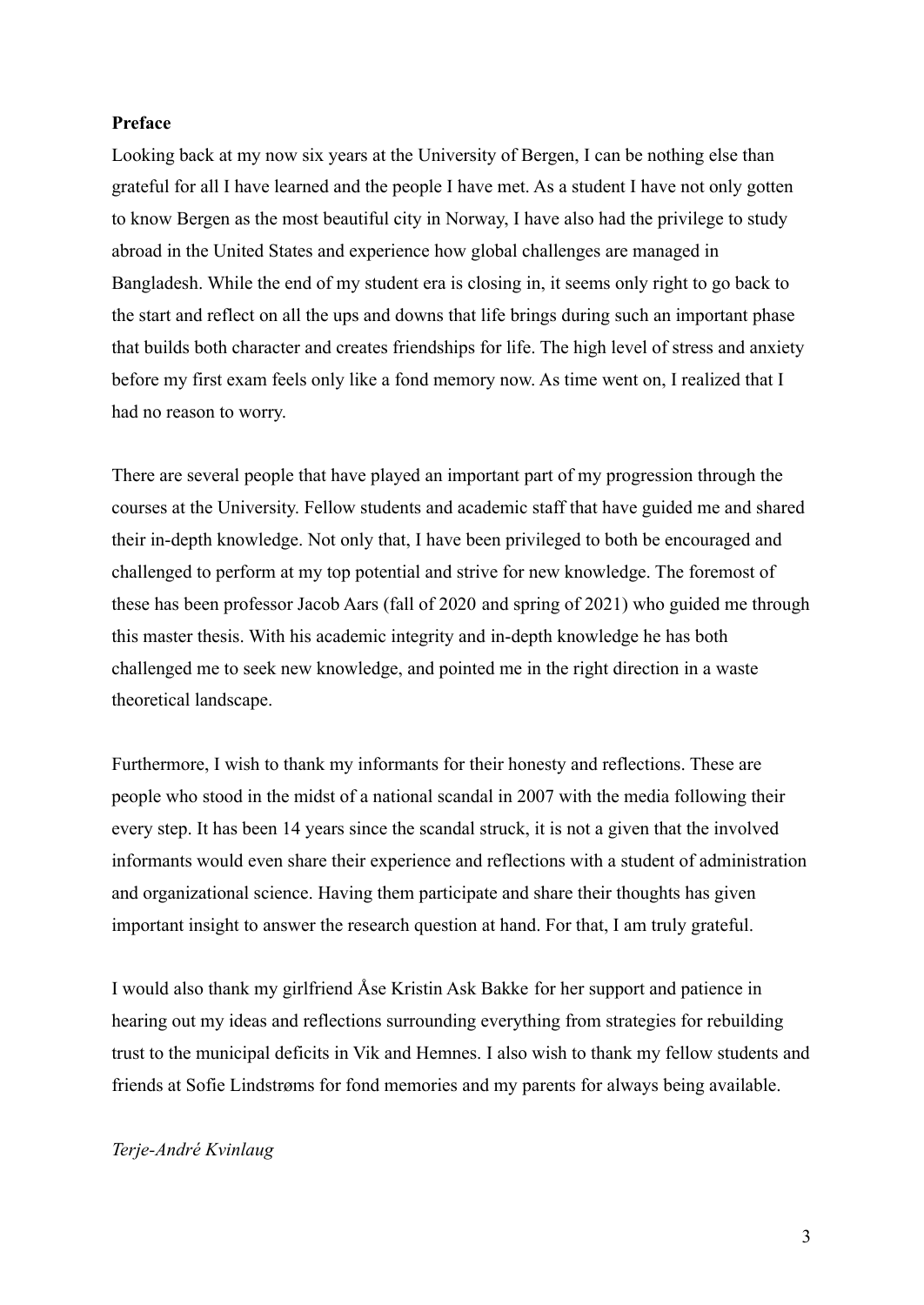### **Table of contents**

| 3.2 The quality of governance and how it relates to trust repair16          |  |
|-----------------------------------------------------------------------------|--|
|                                                                             |  |
|                                                                             |  |
| 3.5 Conceptual framework for classifying strategies for rebuilding trust34  |  |
|                                                                             |  |
|                                                                             |  |
|                                                                             |  |
|                                                                             |  |
|                                                                             |  |
|                                                                             |  |
|                                                                             |  |
|                                                                             |  |
|                                                                             |  |
|                                                                             |  |
|                                                                             |  |
|                                                                             |  |
|                                                                             |  |
|                                                                             |  |
| 5.10 Court disputes as a possible strategy for rebuilding trust in Hemnes88 |  |
|                                                                             |  |
|                                                                             |  |
|                                                                             |  |
|                                                                             |  |
|                                                                             |  |
| 6.1.4 Understanding the strategies within the performance perspective97     |  |
|                                                                             |  |
|                                                                             |  |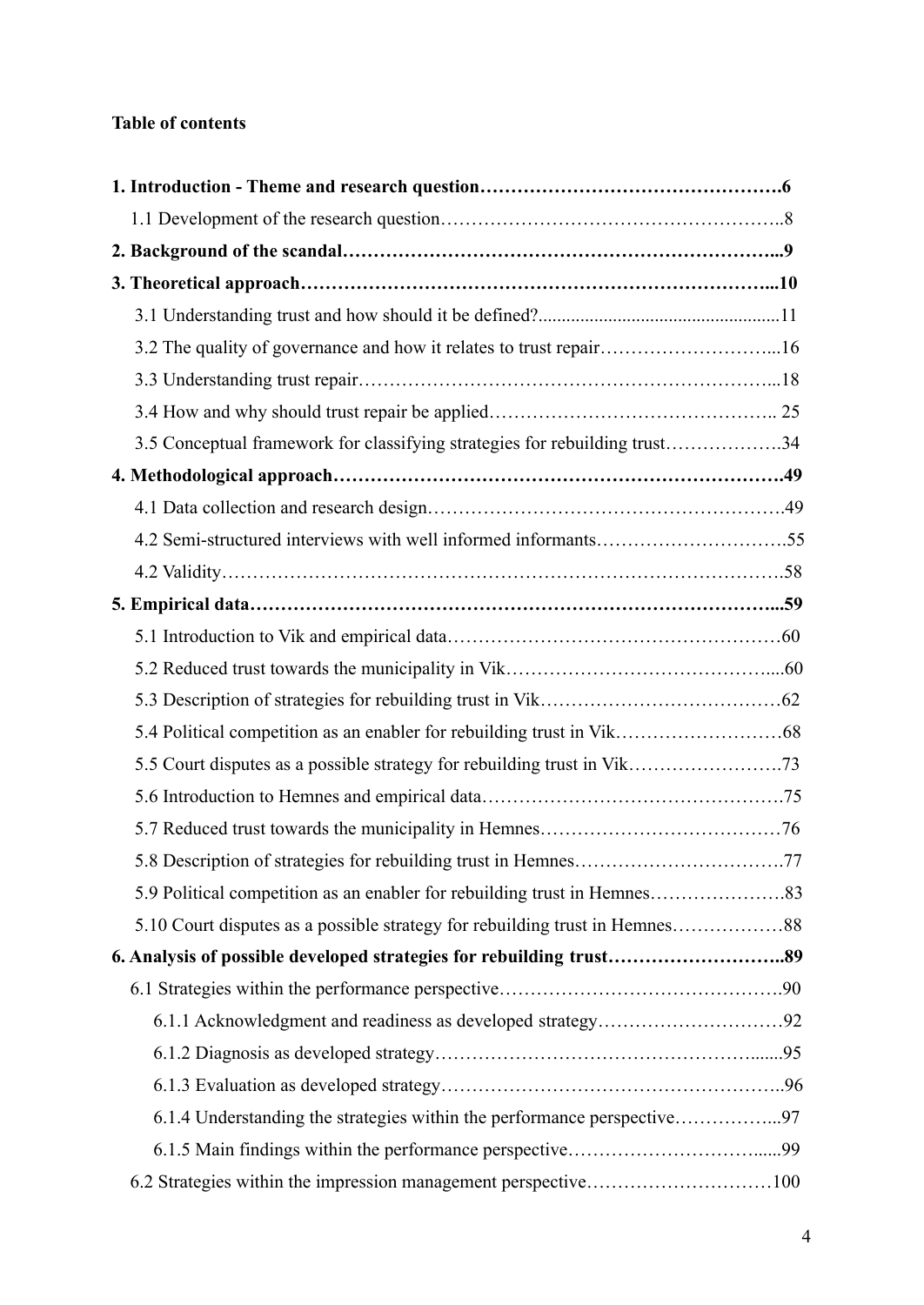| 6.2.4 Understanding the strategies within the impression management           |  |
|-------------------------------------------------------------------------------|--|
|                                                                               |  |
|                                                                               |  |
|                                                                               |  |
|                                                                               |  |
|                                                                               |  |
| 6.3.3 Understanding the strategies within the organizational perspective114   |  |
|                                                                               |  |
|                                                                               |  |
|                                                                               |  |
|                                                                               |  |
|                                                                               |  |
| 8.2 Appendix - Informational letter for participation in the master thesis136 |  |

## **Figures and table overview**

| Figure 1- Overview over relevant research connecting trust repair to a            |  |
|-----------------------------------------------------------------------------------|--|
|                                                                                   |  |
| Table 1 - Conceptual framework for classifying strategies to rebuild trust within |  |
|                                                                                   |  |
|                                                                                   |  |
| Table 3 - Comparison of strategies developed within the conceptual framework for  |  |
|                                                                                   |  |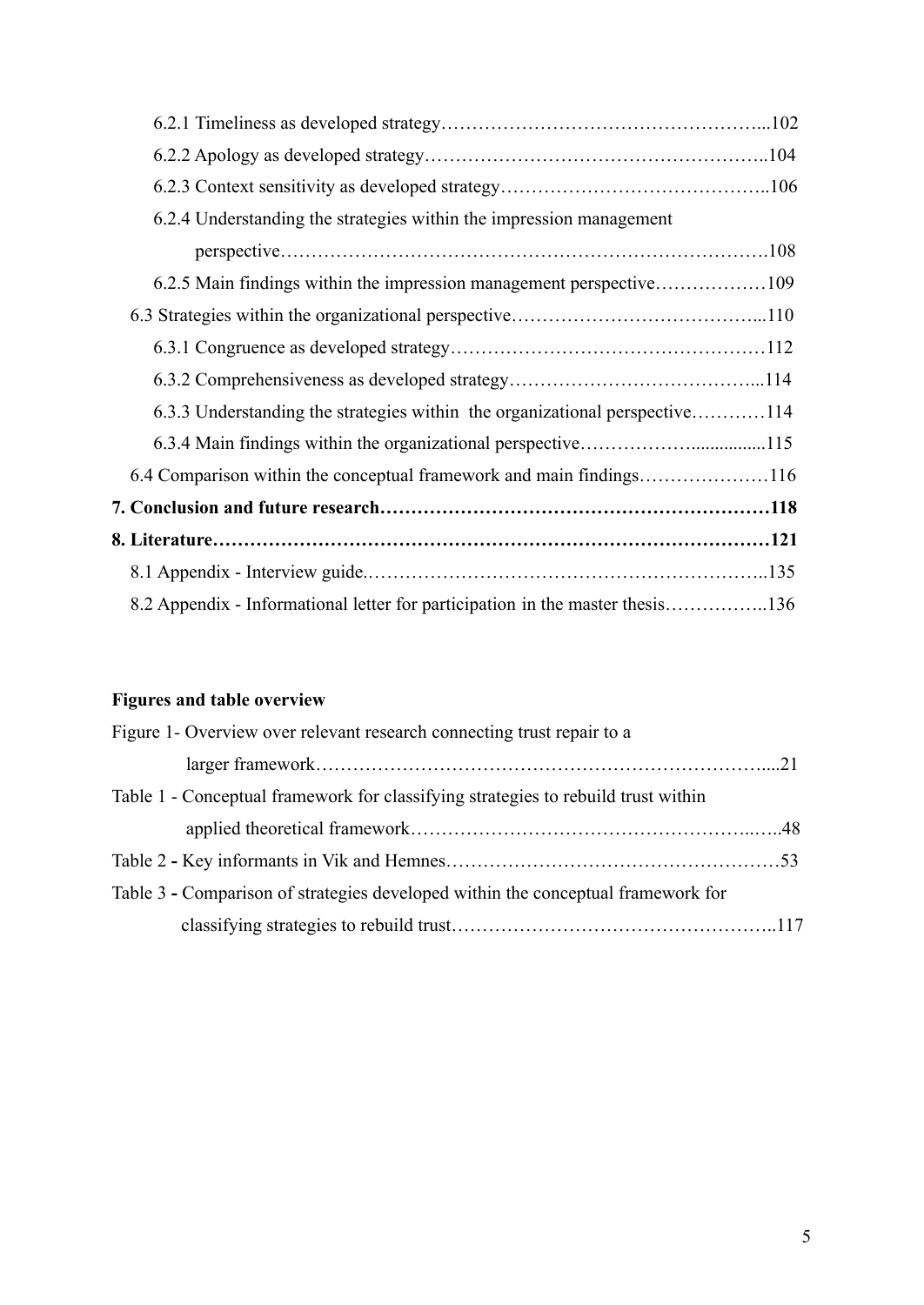#### **1. Introduction - Theme and research question**

The Terra-scandal that came upon eighth Norwegian municipalities in 2007 was an unknown territory for those involved. The credit crisis in the US in 2007 caused the investments of 1,5 billion Norwegian kroner in complicated financial products with uncertain risk profiles to collapse in value (Riksrevisjonen 2007-2008, 27). The unknown risk aspects of the investments created a landscape that no other Norwegian municipalities had been involved in, experiencing such grave losses the municipalities stood above a demanding task. This task could best be illustrated through the imperial Roman term, *terra incognita<sup>1</sup>* , meaning unknown territory, labeled by Roman mapmakers when they drew up land areas in the map no one had yet to explore. It could also be an unexplored field of knowledge (Merriam Webster 2021).

The scope and magnitude of this scandal was far wider than the Norwegian national media at the time, thus demonstrating that local politics also can be global. The Terra-scandal was given attention in the US-presidential election when Republican and presidential hopeful John McCain argued that: "*When a town in Norway is somehow affected by the housing situation in the United States of America, we've gotten ourselves into a very interesting dilemma"* (The New York Times 2008). A scandal should in this context be understood in line with the definition presented by Boin, Hart, Stern and Sundelius (2017, 110) resulting in public disquiet and in loss of confidence in the body of politics. Even though a scandal of this magnitude can be a journey in unknown territory and decrease trust in the politicians in general, it may benefit and increase trust in specific politicians (Schwarz and Bless 1992, 576).

This thesis is not only on looking at how these two municipalities experienced and managed the aftermath of the Terra-scandal. It is about organizations that are experiencing swift and sudden changes, a crisis or a scandal where the foundation of trust is undermined thus threeting the legitimacy of the organization. These two selected municipalities are cases of that. They do not constitute cases only of the Terra-scandal, but as a larger phenomenon.

 $1$  Central parts of the introduction, as well as the title terra incognita is based on my submitted paper in AORG332 research design spring 2020. The research question has been further developed, and the conceptual framework has only been developed with this master thesis.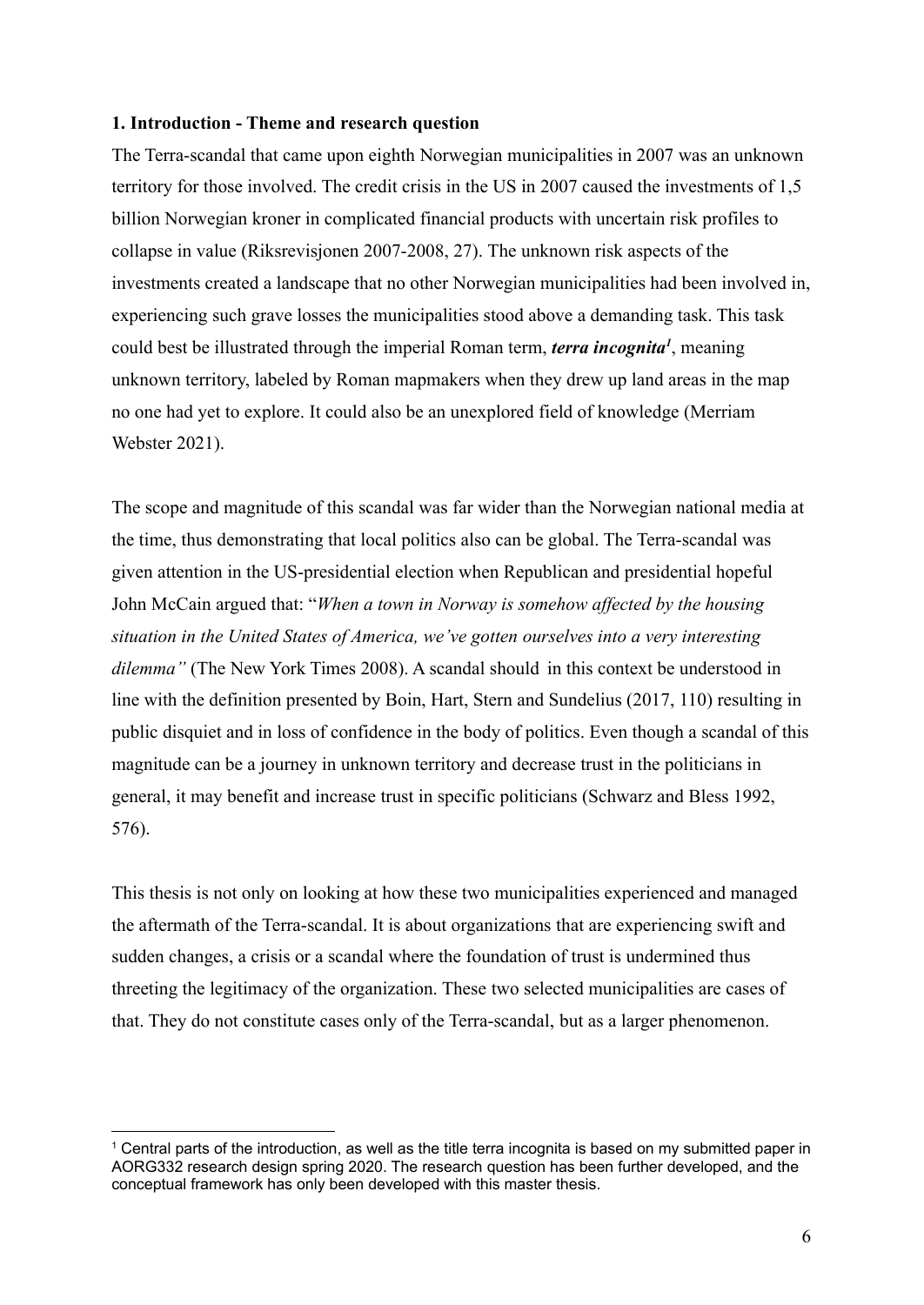Having a Norwegian economical scandal as the starting point for classification of a conceptual framework rebuilding trust I aim to fill in gaps in the existing literature within trust repair. Both Gillespie and Dietz (2009) and Kim, Ferrin, Cooper and Dirks (2004) emphasize the need for more research in this field. Kim et. al (2004, 104) note that despite the importance of addressing the issue of trust repair, surprisingly few studies have directly examined how trust might be repaired. Gillespie and Dietz (2009, 127) support this notion and argue that there has been little attention to repairing trust at the organizational level. The notion of importance of this research field, and the lack of attention towards it is one of my fundamental motivations for writing this master thesis and answering my research question. It is crucial for my motivation to view this scandal through a theoretical framework on rebuilding trust because it has not been done before with this scandal.

Understanding the Terra-scandal and the aftermath of it as an entryway to describe possible strategies to rebuild trust will hopefully give a wider insight to the efforts made by local politicians and bureaucrats in municipal organizations managing the aftermath of such a scandal. Not only that, but the fact that several of my involved informants were some of the most sought after people in national media in 2007 and 2008, having their involvement being in focus not only by national, but international meida as well. This says something about the intensity and magnitude of the scandal which is interesting, due to the fact that it is within this space the possible development of rebuilding trust could have occured. Understanding the work of my informants, not only in the context of a national scandal, but within a larger theoretical framework functions as an important motivation for me. Looking beyond the tabloid headlines, and into the theoretical perspectives and what the empirical data could tell about rebuilding trust after a scandal of such an intensity and magnitude.

My contribution is to add a classification and a conceptual framework building on the eighth propositions by Gillespie and Dietz (2009) to further understand and describe possible strategies for rebuilding trust. Development of this conceptual framework will in this master thesis be devoted to one of the most severe scandals ever impacting the Norwegian municipal sector. By looking at the Terra-scandal with the theoretical framework provided by the literature on trust repair I hope that my conceptual framework not only will help describe possible strategies for rebuilding trust in Vik and Hemnes, my two selected cases. I hope that my research is a useful contribution to the research literature on trust repair, thus answering the concern presented by Kim et. al. (2004) and Gillespie and Dietz (2009) that further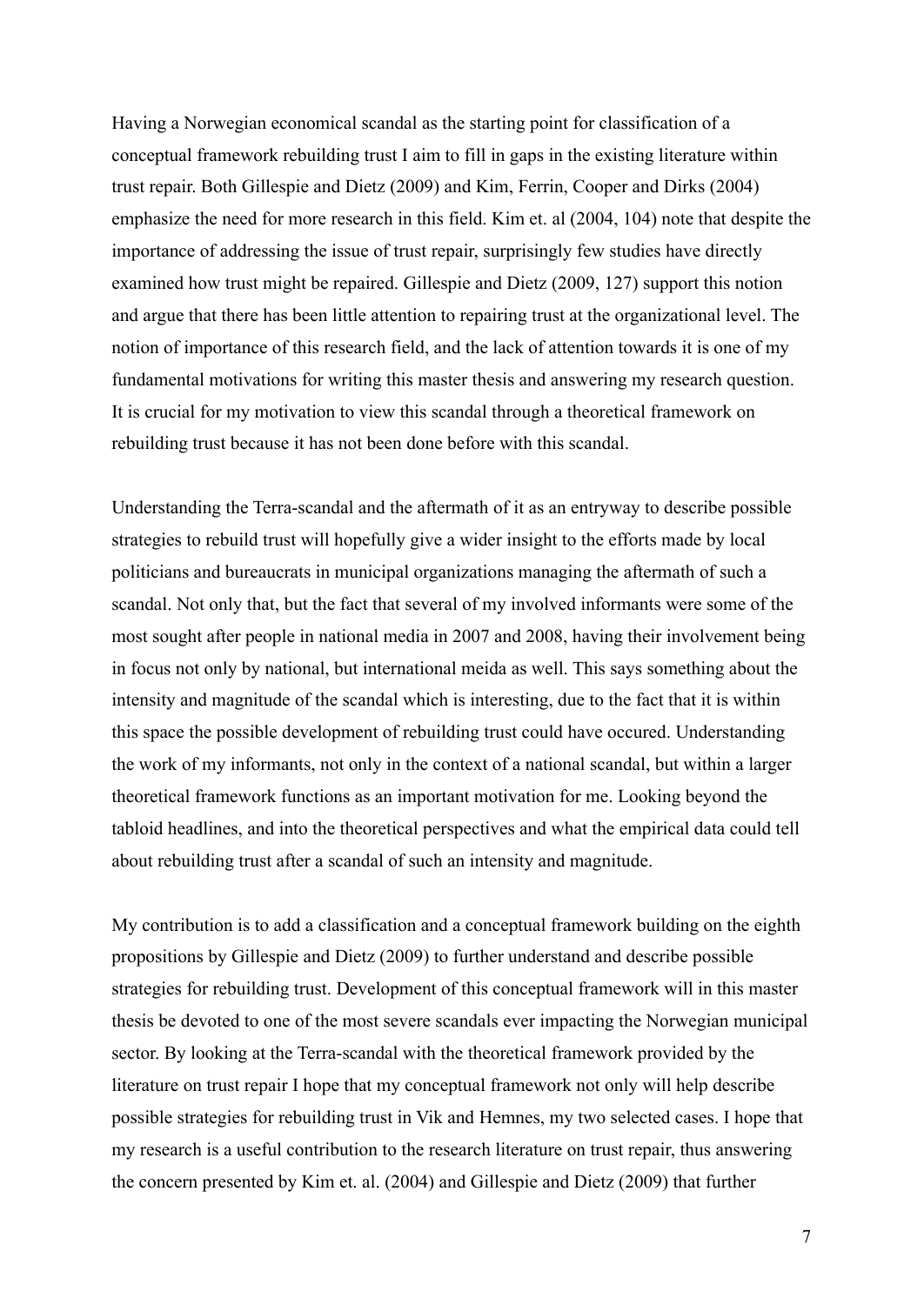attention should be given to this field. The authors urge for more research, and I comprehend this as being important to write about strategies for rebuilding trust and the different classifications which exist and how they can be applied on the empirical data at hand.

The initial framework of Gillespie and Dietz (2009, 127) focuses on trust repair related to how an organization shapes employees perceptions of the organizational trustworthiness. My framework is focused more on how an organization could rebuild trust towards its inhabitants. Thus lifting the scope of trust repair from internal matters of an organization, and to the relation between an organization, in this case two municipalities, and its inhabitants.

The description of the strategies, and classification of them connects a major Norwegian municipal scandal with relevant theory on rebuilding trust. It is thus important to address that aspects of rebuilding trust again could be placed into a wider set of theory that pinpoints the location of my contribution, while offering a classification of strategies for rebuilding trust and where it is located in a wider theoretical context. In doing so, there are three major theoretical categories where my eighth presented propositions in the conceptual framework could be placed. In placing my conceptual framework into a wider theoretical context, these can be described as the performance perspective, impression management perspective and the organizational perspective.

My master thesis aims to explain the following research question: *To what extent did Vik and Hemnes develop a strategy to rebuild trust after the Terra-scandal and what are the differences in these potential strategies of trust?*

#### **1.1 Development of the research question**

Developing a research question is both time consuming and highly interesting, especially considering my masters thesis and the aspects of it is anchored within the question I aim to answer. In the development of my research question the notion presented by Yin (2018, 27) emphasizes the meaning of the form of the question. In terms of who, what, where, how and why. These kinds of questions are explained by Swanborn (2010, 28) as being descriptive research questions. Thus my focus is in a descriptive manner aiming to classify and provide a conceptual apparframeworkatus for understanding the development of strategies for rebuilding trust. Based on the notions presented by Yin (2018) and Swanborn (2010) I have formulated my research question with a descriptive perspective. The rationale for selecting a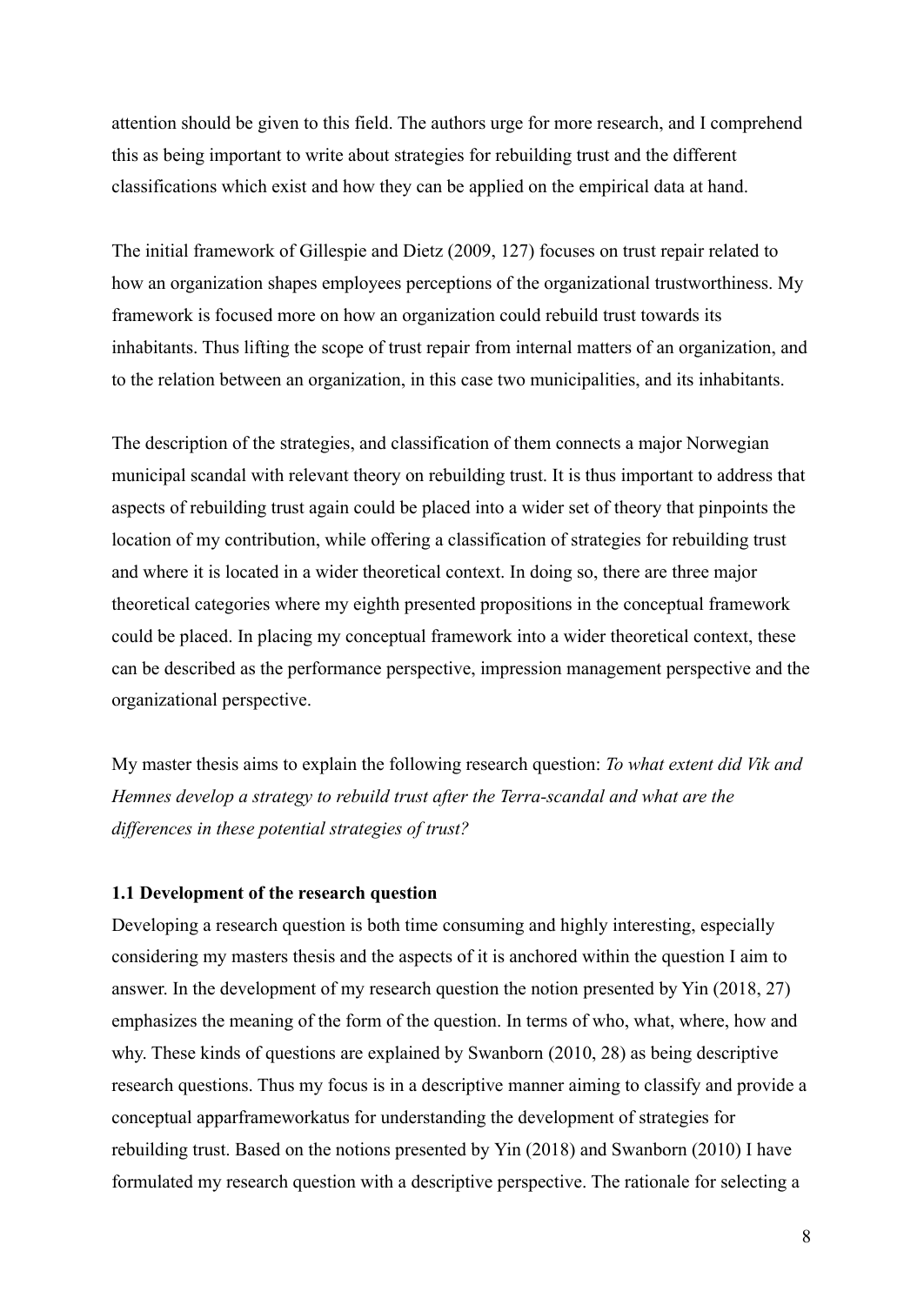descriptive approach is so that I will be able to explain and describe what went on in Vik and Hemnes after the Terra-scandal and connect this to look at if there were to any extent an effort to develop a strategy to rebuild trust. looking at the differences will describe these possible efforts further.

#### **2. Background of the scandal**

The background for the Terra-scandal is best explained through the Office of the Auditor General in Norway (Riksrevisjonen) and their investigation and explanation of the investments. The background for the scandal is explained by the auditor general that Vik municipality had made several agreements in regards to get advances on future water power incomes and invest this into the stock market (Riksrevisjonen 2007-2008, 9). Furthermore, the auditor general pointed out that the reason for Vik municipality to advance a higher amount than it was coverage for in the water power income, was that the municipality would make use of its low rents and thus increase the yield in the stock market (Riksrevisjonen 2007-2008, 38).

The deal of financial sales of the water power income was made between Vik and Terra Fonds ASA (Terra), the municipal auditor in Vik argued that this deal should be regarded as a loan. This served to make the deal a violation of the municipality law, but the Ministry of Local Government concluded that the deal was not a loan (Riksrevisjonen 2007-2008, 7). It was the credit crisis in the United States in 2007 that led the investment made by the eighth involved municipalities, including Vik and Hemnes, to fall in value (Riksrevisjonen 2007-2008, 27). One of the prerequisites of the scandal was a change made to the municipal law in 2000, giving the municipalities greater freedom and more responsibility for their own financial governing. The Ministry of Local Government was no longer to approve municipal loans (Riksrevisjonen 2007-2008, 8).

There has been some attention given to the Terra-scandal and to view it from a social science perspective, not only as a scandal in the media. Løding (2019) looks at the role of financial portfolio management in the Norwegian public sector. The municipalities invested almost 500 million Norwegian kroners in structured credit products based on American mortgage debt, and when the US housing market collapsed, it dragged with it both global financial institutions and Norwegian municipalities (Løding 2019, 330).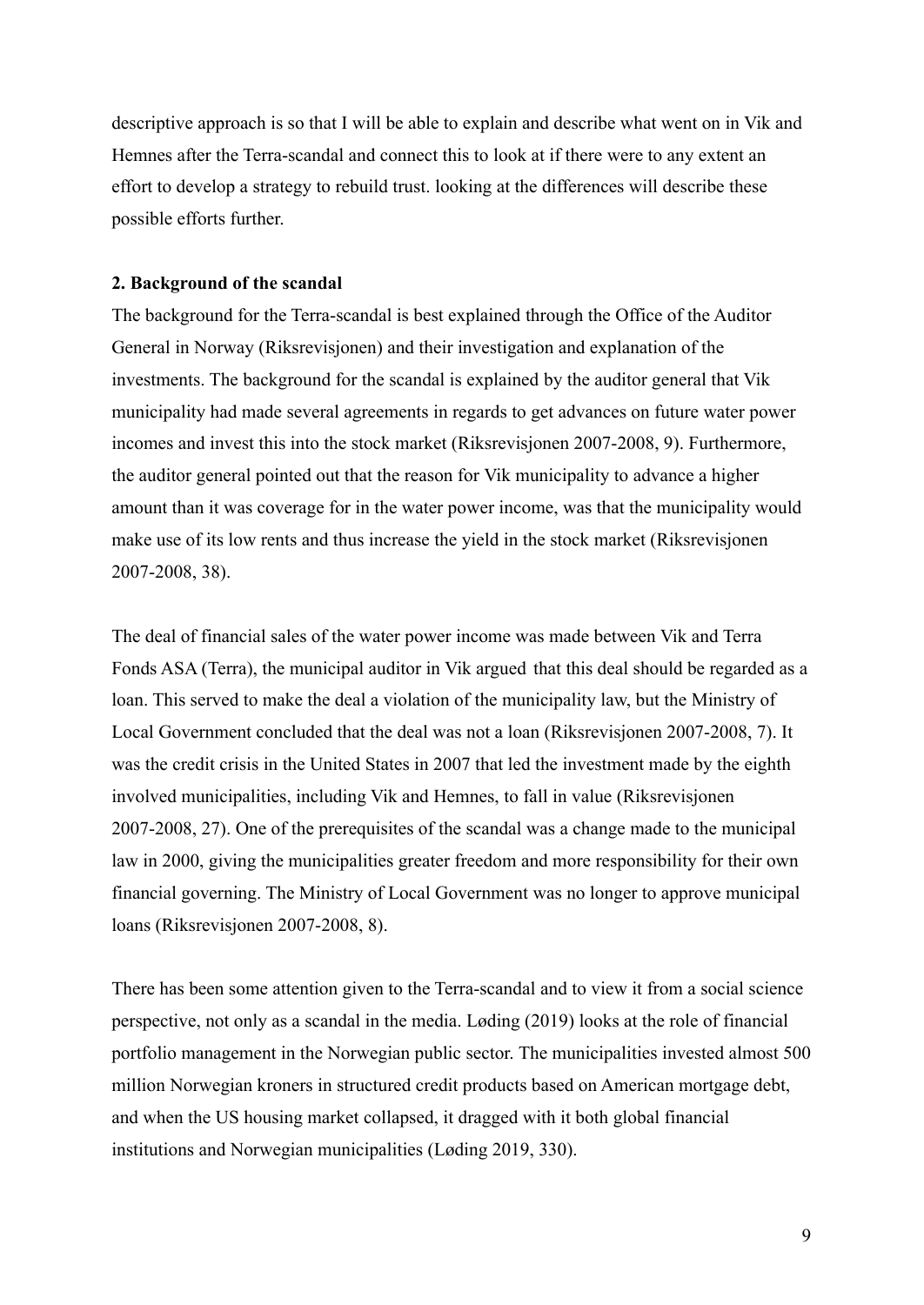This cross section between the local and the global aspect is addressed by Barber (2013, 192) in his argument that all politics is local, but all economics is global. Thus mirroring the classical notion made by Tocquville that political life in the local town is the indispensable catalyst for both creating and sustaining a successful democracy (Gannett 2005, 721). Yet acknowledging how the world is tied together in the global financial market, making it possible that a rural town in western and northern Norway could be negatively affected by the collapse of the US housing market.

It says something about the magnitude of the scope when Vik, with a population of 2835 in 2007 (Sogn og Fjordane Fylkeskommune 2019) and Hemnes with 4510 (SSB 2020), is in the middle of not only national limelight, but is given international attention as well. Not only did John McCain lift his concerns about the municipalities involved (The New York Times 2008) but the Washington Post focused on the municipalities. The scandal is summarized by emphasizing that the investment at the time seemed like an easy way for the towns to get rich. But when the global financial crisis struck, they ended up getting burned by big-time investments beyond their ability to manage or even understand (Cody 2009).

After the American housing market collapsed it had tremendous economic consequences for the involved municipalities. In 2008 Vik had a deficit of 116 million kroner (071/08 kommunestyret) and Hemnes had a deficit of 73 million kroners (40/08 kommunestyret). For two small municipalities with under 5000 inhabitants each this is a demanding task to manage.

#### **3. Theoretical approach**

The efforts of this chapter are to explain the theoretical and analytical framework of the landscape in which I navigate. Chapter 3.1 explain the theoretical aspects of trust as a basis for understanding trust repair. By leaning on the definitions of Hooghe and Zmerli (2011), Marien (2011), Schwarz and Bless (1992), Cook and Gronke (2005) and Uslaner and Brown (2003), among others, I aim for having these theoretical approaches connect trust to trust repair Chapter 3.2 connects the theoretical approaches of the quality of governance with how it relates to trust repair. There are certain holes in the trust repair litterature that I aim to fill in by seeing how the tradition of quality of governance relates to trust repair, and that there are both indirect and direct ways of developing strategies of rebuilding trust. This chapter builds its theoretical understanding in particular on Rothstein (2005), Baldersheim and Smith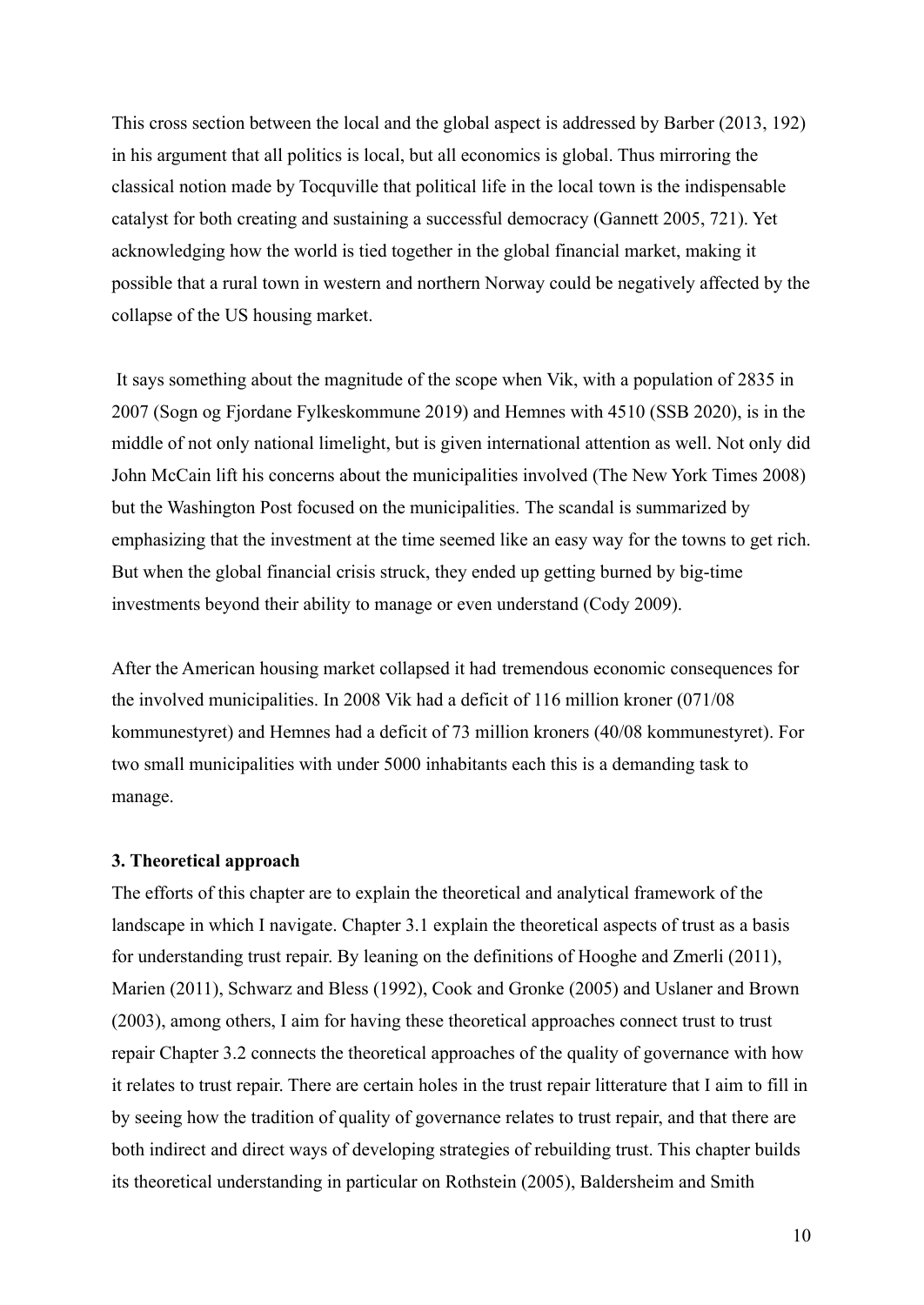(2011), Rose (2011). Understanding how the services provided by the government and the political conflicts are connected to understanding my research question, in particular the development aspect of the possible strategies and quality of governance as a strategy for rebuilding trust. The rally round the flag phenomenon is also looked at.

Chapter 3.3 aims to define trust repair and connect the theoretical framework to trust. To understand trust repair I view it as crucial to understand how it relates to the theory on trust. I understand trust as the social bond between each individual, but more importantly. I view it as a social bond between an individual and governmental institutions that gets its legitimacy from the individuals. The literature within trust repair emphasizes that there are no quick fix solutions in rebuilding trust, I view some of the arguments presented by different authors as vague, and therefore I aim to fill this gap by looking at the theoretical perspective presented by Koerber (2014) in relation to the notion of legitimacy and how it relates to trust repair. The definitions and reflections provided by Elsbach (1994), Kim et. al. (2004), as well as Rhee and Valdez (2009) creates the basis for the next chapter in categorizing possible strategies of rebuilding trust with the propositions presented by Gillespie and Dietz (2009).

Chapter 3.4 is connected to the research question by outlining a set of categories that explain the possible strategies of rebuilding trust. The chapter aims both to define trust repair, but most significantly it provides a set of tools to help categorize different strategies of rebuilding trust and important distinctions that help describe the possible strategies in my selected cases. This chapter builds around the eighth propositions provided by Gilliespie and Dietz (2009), as the baseline of categorizing strategies for rebuilding trust. This fits into my overall theoretical framework explained above and contains among others Elsbach (1994), Kim et. al. (2004) and Rhee and Valdez (2009). Chapter 3.5 is the development of the conceptual framework for classifying strategies for rebuilding trust aiming to lift the strategies of rebuilding trust into a wider set of theoretical frameworks. This is done by classifying them into the performance perspective, the impression management perspective and the organizational perspective.

#### **3.1 Understanding trust and how should it be defined?**

Understanding trust is a complicated manner which demands a great extent of patience and discipline. There seems to be as many definitions of trust as there are academic disciplines, thus creating a theoretical landscape it is sometimes demanding to navigate within.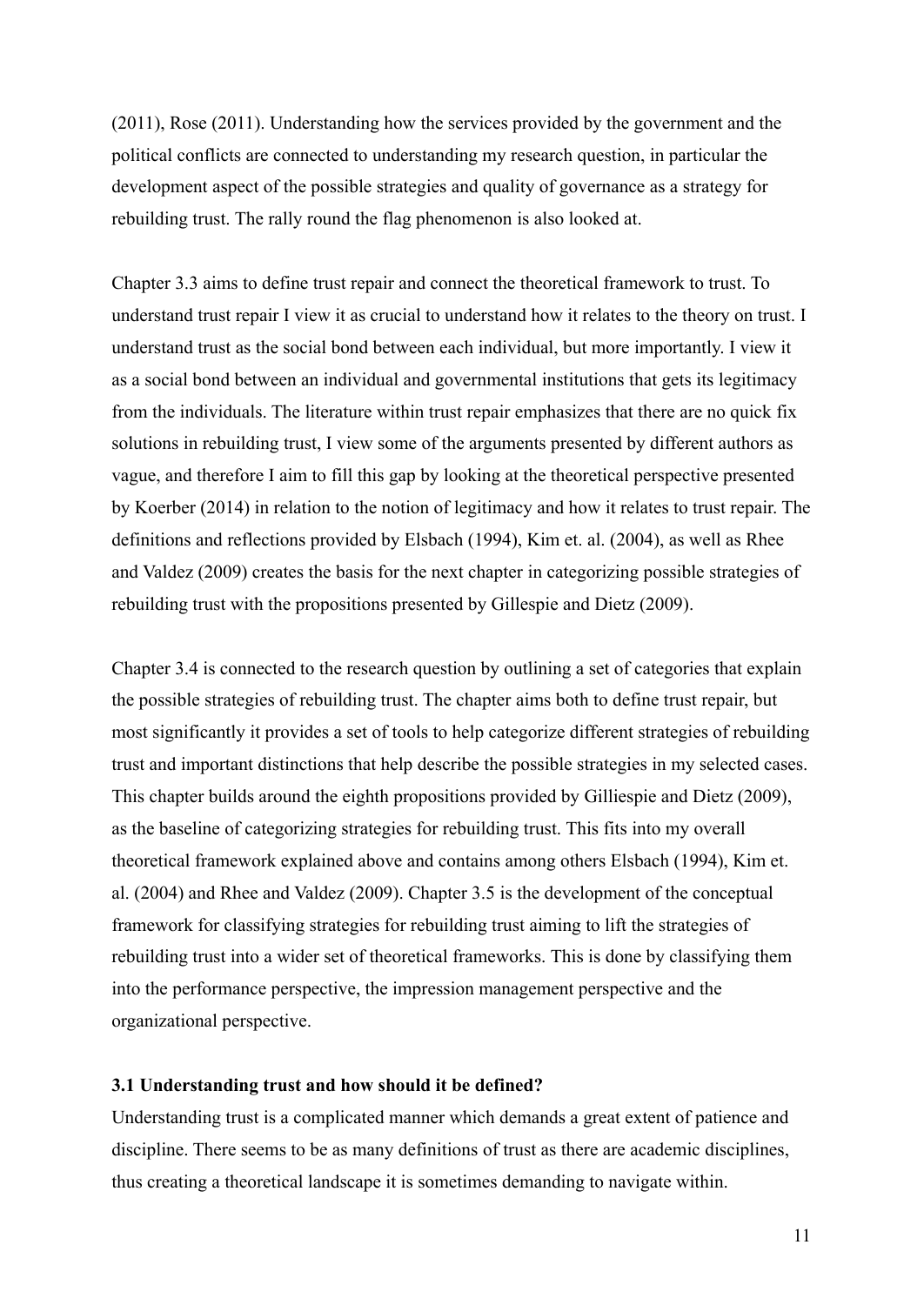Unraveling the core aspects of trust for using it as the basis for understanding trust repair has been an interesting and thought provoking endeavour. So what is trust and how should it be defined?

A starting point which contributes to understanding trust repair is Hooghe and Zmerli (2011, 3-4) who argue that political trust should primarily be seen as a reaction to the performance of government institutions. This view of trust as a reaction as a way of assessing government is interesting when it comes to my master thesis. When it comes to trust as an element of assessing government the literature makes a clear and important distinction. Marien (2011, 15) argue that political trust is often measured by asking how satisfied the respondents are "*with the way democracy is working (in their country).*" Citizens cannot assess the trustworthiness of political institutions without thinking about its current incumbents. This distinction is useful due to the fact that political trust has to be viewed as both an assessment of democracy in a holistic manner, but also an assessment of the governing. Therefore trust towards the municipalities of Vik and Hemnes can be explained as being both towards the local government and democracy, while at the same time being an assessment of the political actors who are governing.

The discussion on what trust is, and how it should be defined offers an important insight in the different approaches to this somewhat complex matter. According to Marien (2011, 14) the nature of trust in political institutions has been the topic of debate, and that our understanding of political trust is shaped by a large extent on research conducted in the United states. Marien (2011, 14-15) illustrates the discussion on trust by using the conflict between researchers Arthur Miller and Jack Citrin; the first argued that trust in the political system had decreased sharply in the 1970s. Citrin refuted this arguing that Miller was measuring trust in the current incumbents rather than trust in the political system. This theoretical difference illustrates an important aspect related to understanding trust and defining it. Marien (2011, 15) point out an important aspect arguing that citizens cannot assess the trustworthiness of political institutions without thinking about its current incumbents. Moreover, citizens that have no trust at all in the political system will also distrust the current incumbents of the institutions and the political system.

The disagreement between Miller and Citrin for understanding trust is not a rarity, but it seems rather to be the norm in the literature on trust. This is illustrated by Hooghe and Zmerli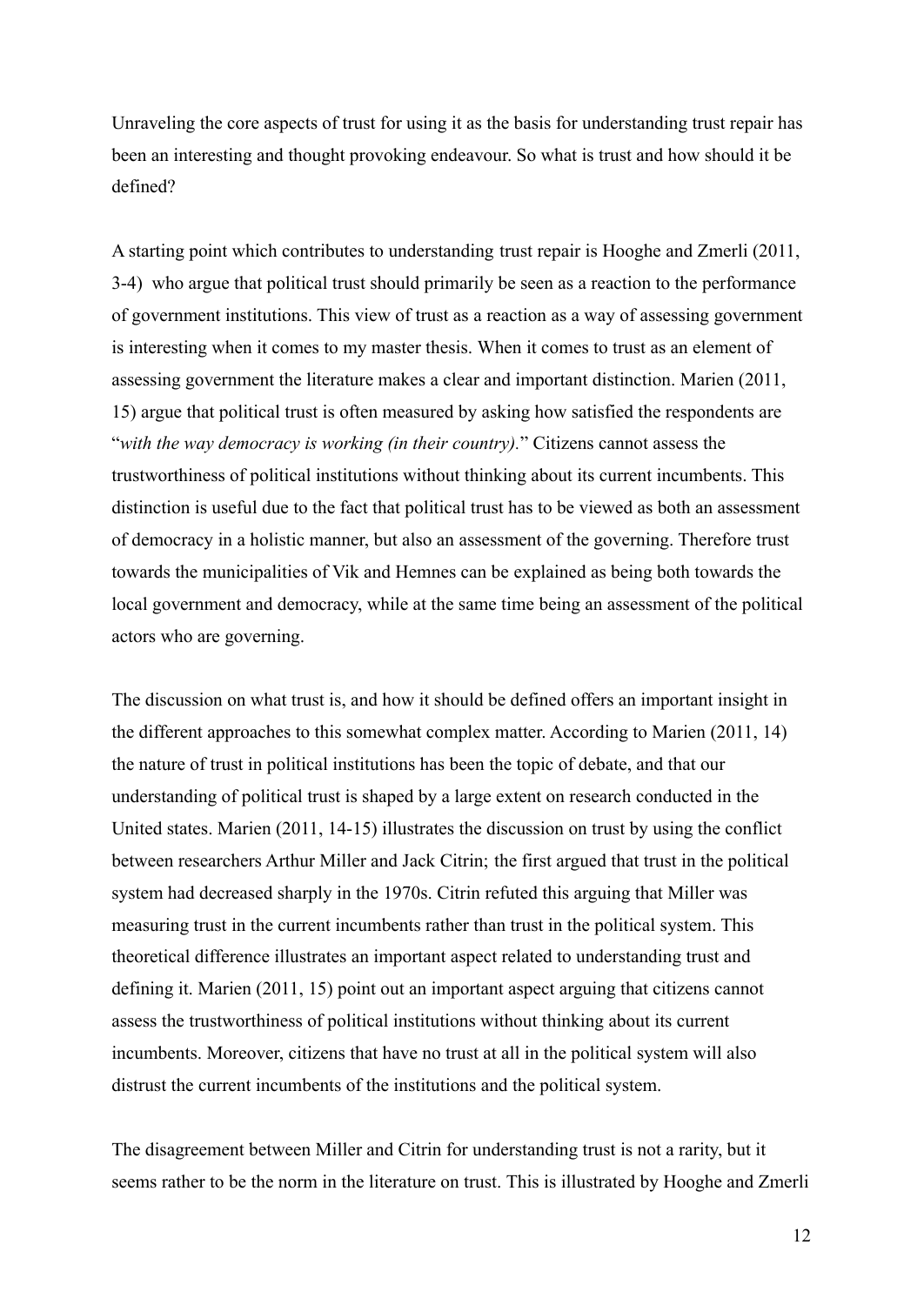(2011, 2-3) who point to the fact that there is a relatively strong consensus in the literature about the importance of political trust. Much less agreement can be found about the theoretical status of the concept, its actual meaning, the causes and the consequences of political trust. Cook and Gronke (2005, 801) conclude that the decline over the past 30 to 40 years of trust in government in the National Election Studies and of confidence in leaders of institutions in the General Social Survey would not necessarily be bad news. They argue that it represents the rise of a public that is skeptical of many forms of power.

In understanding trust, or political trust to be more precise, legitimacy constitutes an important aspect related to trust. In fact, throughout my master thesis legitimacy keeps on occurring as an important factor also within trust repair. The notion of legitimacy related to trust is crucial, and Hooghe and Zmerli (2011, 3) define political trust as the legitimacy of the political regime is acknowledged and that there is a high degree of willingness to accept the decisions of politicians and government agencies. Extending the argument connecting trust and legitimacy important insight is presented by Marien and Hooghe (2011, 269) who argue that the basic assumption of the literature of trust is that low levels of political trust and legitimacy will make it more difficult for political systems to implement authoritative rules for the regulation of society.

As for my selected cases of Vik and Hemnes, the municipalities depend on legitimacy from its constituents to be acknowledged. Since the municipalities are both providers of services and constitute the political leadership it makes the legitimacy aspect far more relevant for these organizations, as a democratic institution. Then it would have to be a corporation or a business struggling to handle a crisis that has negative impacts on their economic turnout. The notion of legitimacy when it comes to understanding and defining trust has to be viewed in context with the arguments presented by Schwarz and Bless (1992, 574) who note that a democratic system can not survive for long without the support of a majority of its citizens. It is important to emphasize that having citizens being less trusting towards the government does not imply the need to rebuild trust. This should rather be understood in line with the arguments presented by Cook and Gronke (2005, 785) that low trust in government or low confidence in institutions does not automatically mean distrust, cynicism or alienation. But rather, as Cook and Gronke (2005, 801) describes it, a rise of public skepticism of many forms of power.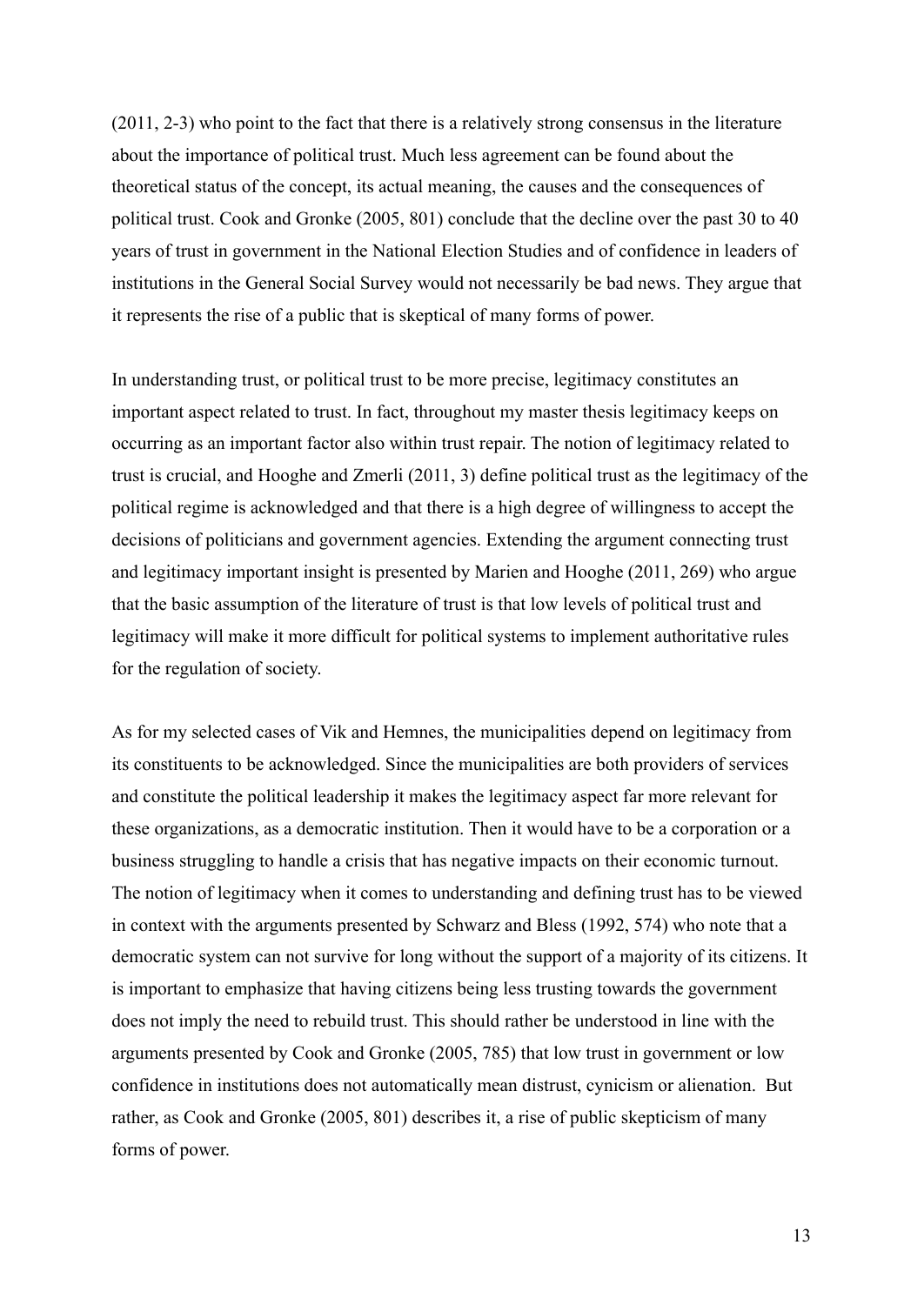An important distinction that should be added to understand trust is the reflection by Picci (2015, 37) that distinguishes between the concept of reputation and trust, where the former is seen as a result of a learning game in a situation where there is uncertainty about some relevant characteristics of one's counterpart. Trust, as explained by the author, as arising from alignment of incentives within a strategic relation, such as a repeated prisoner's dilemma game. This distinction is important due to the fact that it leads up to an applicable definition of strategy that I build on in my research question. As mentioned, it is focused around the description of the possible development of strategies for rebuilding trust, thus it is crucial to define and understand the theoretical concept surrounding strategies.

A definition of the concept strategy should be viewed in line with the differentiation that Picci (2015, 41) make between reputation and trust as first is related to belief. An example used is that an organization having a reputation for producing high quality output is one the public trust to make high-quality products. While trust, as the author describes it, is better seen as arising in strategic interaction where the players have aligned incentives but do not harbor any doubts regarding the other players' characteristics. Picci (2015, 41-42) emphasizes that strategic interactions typically involve both learning, giving rise to reputational concerns and varying degrees of alignment of incentives in the absence of learning, where trust may emerge and that the presence of the aligned incentives, which may give rise to trust will in itself be an objective aimed towards entities that, have the capability to not only play their strategies within a given set of rules of the game, but also modify those rules.

The differentiation presented above between reputation and trust offers an important insight to where I have chosen to approach trust repair within the wider theoretical context. Making this distinction serves as a nod to the connection between reputation management and trust, and thus trust repair. This could be best illustrated and applied to understand the basis for where I look to describe the strategies as Picci (2015, 42) note that in the case of trust, predictability derives from the alignment of incentives. I trust you because I believe that it is in your interest to behave in a given way, furthermore the author note that one trusts an organization being linked to a reputation for producing high-quality output not to change. The notions presented by Picci (2015) on how to understand the strategy aspect of my research question functions as a baseline that should be connected to the more practical approach to strategies as Gillespie and Dietz (2009, 131) that uses an organizational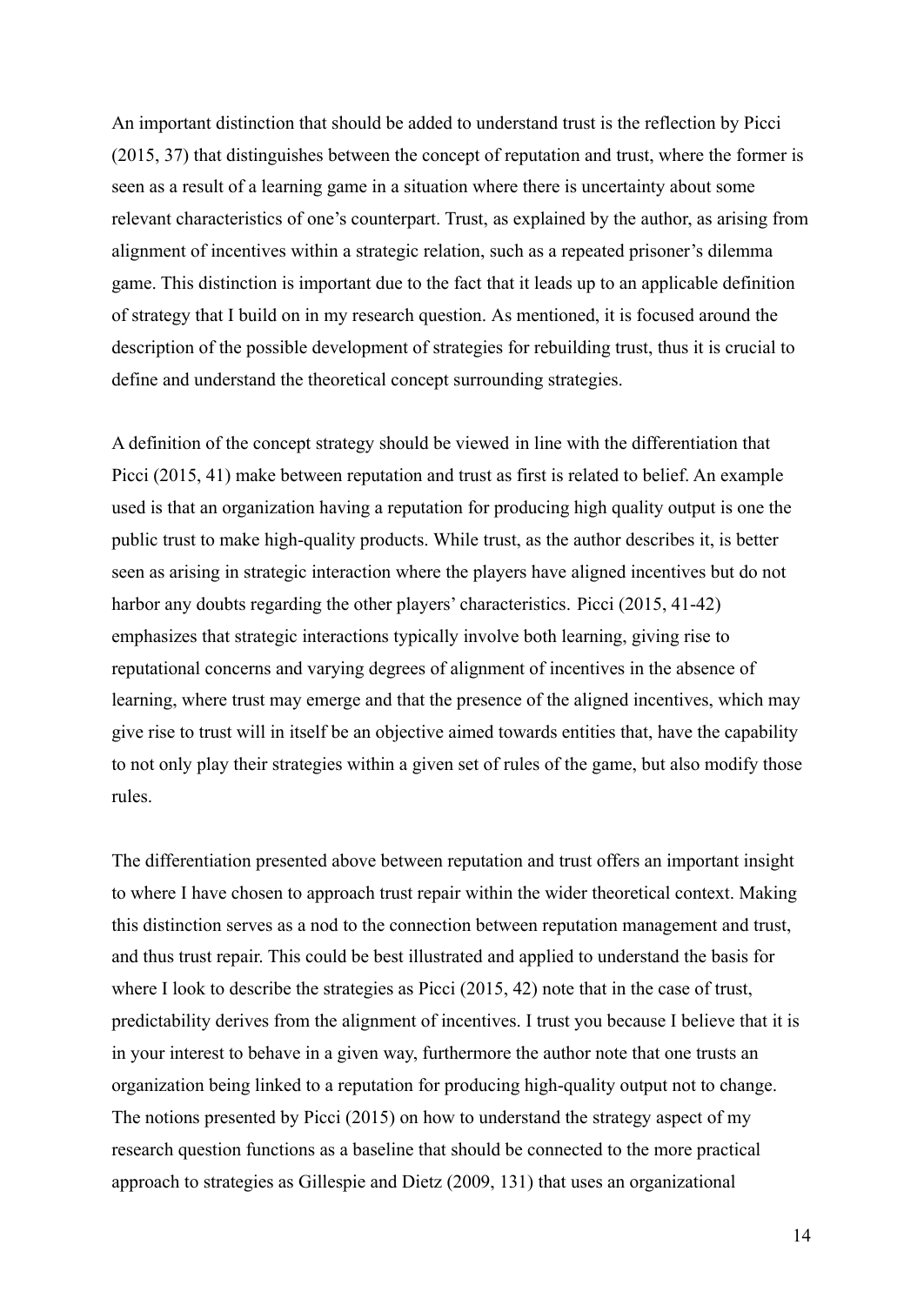perspective, thus looking at the coherence and effectiveness of the strategy can directly affect interpretations of organizational competence and that the strategy also signals the organization's intention to act with integrity and benevolence towards its stakeholders. My understanding of strategy is thus in the differentiation between reputation management and trust, leaning on the latter while at the same time understanding the strategy for rebuilding trust as signaling, or symbolizing the organizations intention to act with integrity and benevolence towards the stakeholders who in my case are should be viewed in context with the municipalities of Vik and Hemnes.

A crucial aspect in understanding trust is that context matters. The reasons for this are far too complex and off topic for me to outline. But understanding the meaning of context in the debate surrounding trust is important to see what role context plays. This is emphasized by Hooghe and Zmerli (2011, 1) who argue that it is not only the political culture in general that matters in understanding political trust, but also historical traditions and the way politics and economy work. Looking at how context impacts the understanding of trust I would like to emphasize the importance of the economic perspective as well. Uslaner and Brown (2003) do to some extent echo the argument made by Hooghe and Zmerli (2011) that economy matters. Uslaner and Brown (2003, 870) argue that inequality has a critical, indirect effect, working to reduce levels of trust and that economic inequality leads to less trust in two separate ways. First, high levels of inequality leads to less optimism for the future and greater pessimism means less trust. Second, where there is a lot of inequality, people in different economic strata will be less likely to have a sense of shared fate.

To further understand trust as a bridge to rebuilding trust it is necessary to understand the different types of it. Uslaner (2000, 571) point to the fact that there are two distinct types of trust, where the first is *strategic trust*, which helps us decide which stock broker we use or which electrician we hire. Furthermore the author explain that this kind of trust separate between those who are deemed trustworthy and those who are not. The second type of trust explained by Uslaner (2000, 572) is *moralistic trust*, which is trust in people whom we don't know and who are likely to be different from ourselves. This is the foundation of a civil society. According to the author, it is not simply a summary of our life experiences, but a value that reflects an optimistic view of the world.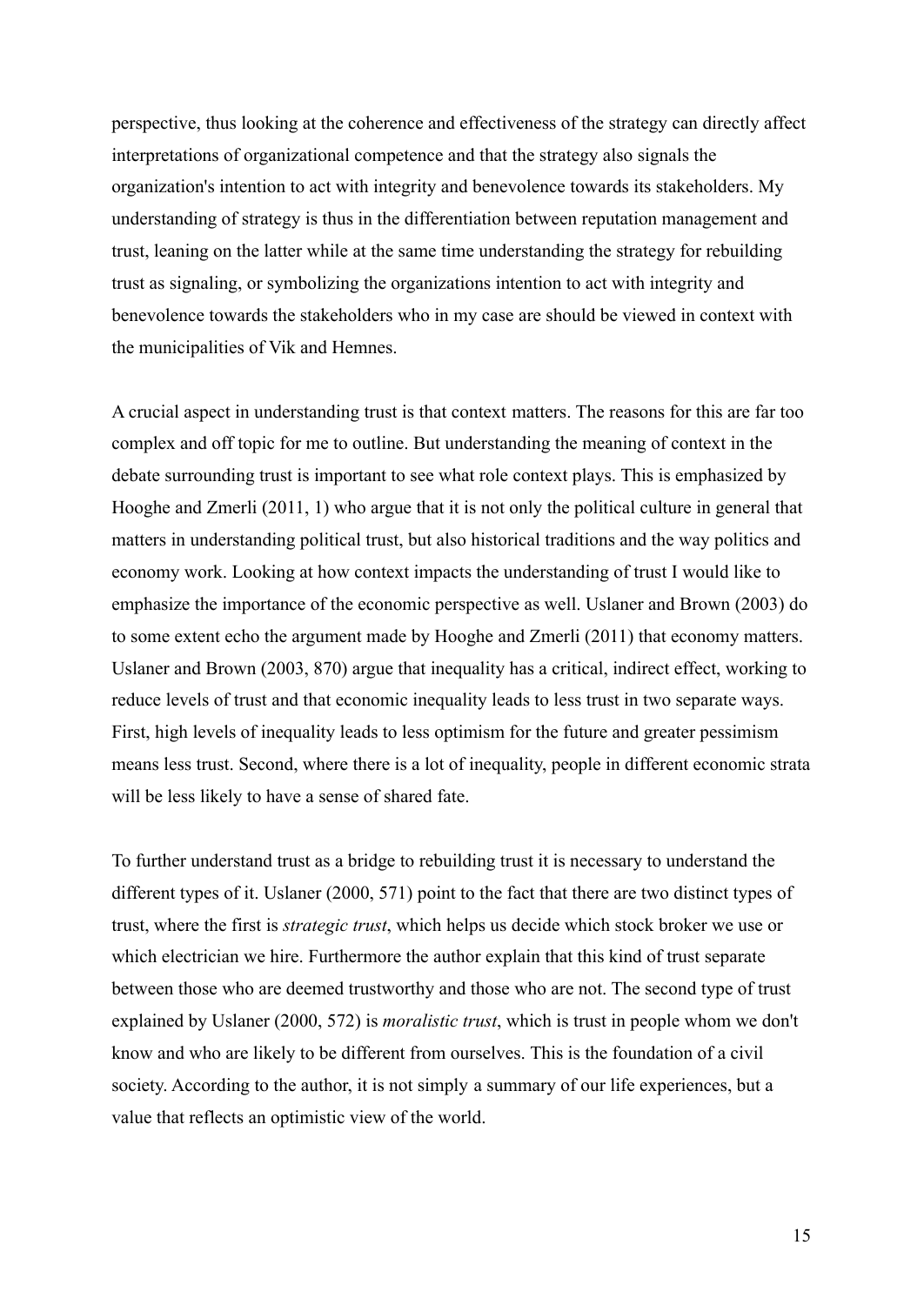#### **3.2 The quality of governance and how it relates to trust repair**

Initially there seems to be few elements that combine the quality of governance with trust repair. As I noted in the previous chapter, the performance of government is an important aspect in relation to trust. As noted by Hooghe and Zmerli (2011, 3-4) political trust should primarily be seen as a reaction to the performance of government institutions. Or as Marien (2011, 15) point out, citizens cannot assess the trustworthiness of political institutions without thinking about its current incumbents. Therefore, one of my assumption is that the quality of governance in Vik and Hemnes can be used to describe important aspects of rebuilding trust. The definition of political trust and its relation to the political institutions performance are important factors that help describe the possible strategies for rebuilding trust in the two municipalities.

I would assume that the severity of the Terra-scandal could have had an impact on the provided services. If the local governance underperformed and lacked quality in its governance, the citizens may have assessed a negative matter related to the trustworthiness of the local government. Political trust is indeed a reaction to the performance, as Hooghe and Zmerli (2011, 3-4) point out. With a severe negative event such as the Terra-scandal impacting the municipal economy, one assumption could be that the reaction of the citizens could have been lower trustworthiness. As they viewed the actions of its incumbent politicians with a negative connotation. There should also be the assumption that it had a completely different outcome, having that good governance through the crisis may have functioned indirectly to rebuild trust. Thus having the political trust being a reaction towards the possible satisfactory way the municipalities steered through the scandal. Trust may have been reduced initially, but as time goes on trust is being rebuilt indirectly by providing a noteworthy level of quality of governance that the citizens notice its impact on their daily life and reacts to.

It is exactly this notion of how the quality of governance impacts the daily life of people that plays an important role in the litterature at hand. This is exemplified by Bo Rothstein (2005, 202) who emphasizes that government is in form nothing other than a set of political institutions and that empirical knowledge says something about the impact of such institutions on people's lives. Furthermore, Rothstein argue that political philosophy should be regarded as a continuing analysis of the relationship between the concrete design of the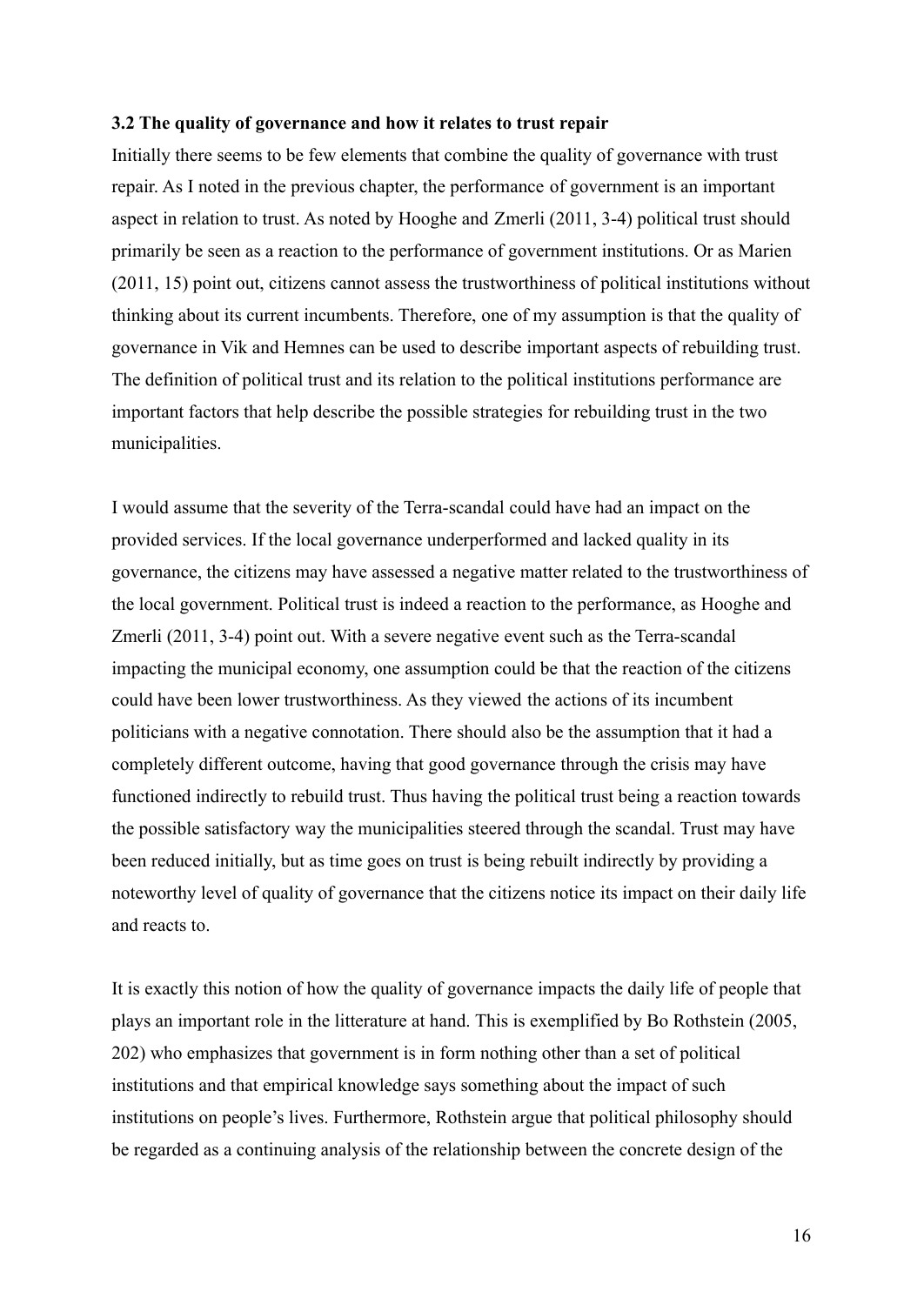government, i.e. its actual institutions, and the normative ideals that those institutions in fact produce in the society.

The notion presented related to the outcome and what the institutions produce in the society should be connected to the definition of political trust by Hooghe and Zmerli (2011, 3-4) as primarily a reaction to the performance of government institutions. The argument presented by Rothstein (2005, 202) and what the institutions in fact produce in society could be argued to be the basis of a citizen's reaction to the perceived degree of their political trust towards the government. Since the quality of governance to some extent focuses on the outcome and what the institutions produce in the society it is reasonable to assume that the negative economic impact of the Terra-scandal impacted what Vik and Hemnes as institutions were able to produce.

A crucial part of this master thesis is not only looking at how these municipalities experienced and managed the aftermath of the Terra-scandal. It is about organizations that are experiencing swift and sudden changes, a crisis or a scandal where the foundation of trust is undermined thus threeting the legitimacy of the organization. These two selected municipalities are cases of that. They do not constitute cases only of the Terra-scandal, but as a larger phenomenon. Cases of something more generally. An assumption that could be made is that the initial shock of the scandal could lead to a rally round the flag phenomenon. This phenomenon should be understood as certain intense international events that generate the rally round the flag effect which tends to give a boost to the President's popularity rating and that in general a rally point must be associated with an event which is international, involves the United States and specific, dramatic and sharply focused (Mueller 1970, 21). It is worth nothing that Mueller writes in an American context. This phenomenon could be applied to the context of Vik and Hemnes. Especially when it comes to the involvement of a particular event that is specific, dramatic and sharply focused, and being international. The Terra-scandal striking the municipalities in question were specific about having made investment into an international stock market, and dramatic enough with the involvement of substantial amounts of money lost. It does not involve the US or the American President, but the main characteristic of the phenomenon could be applied. Baum (2002, 264) argue that political and economic circumstances will weigh heavily in influencing whether and to what extent different groups will rally. These two circumstances were without a doubt clearly present in Vik and Hemnes after the Terra-scandal.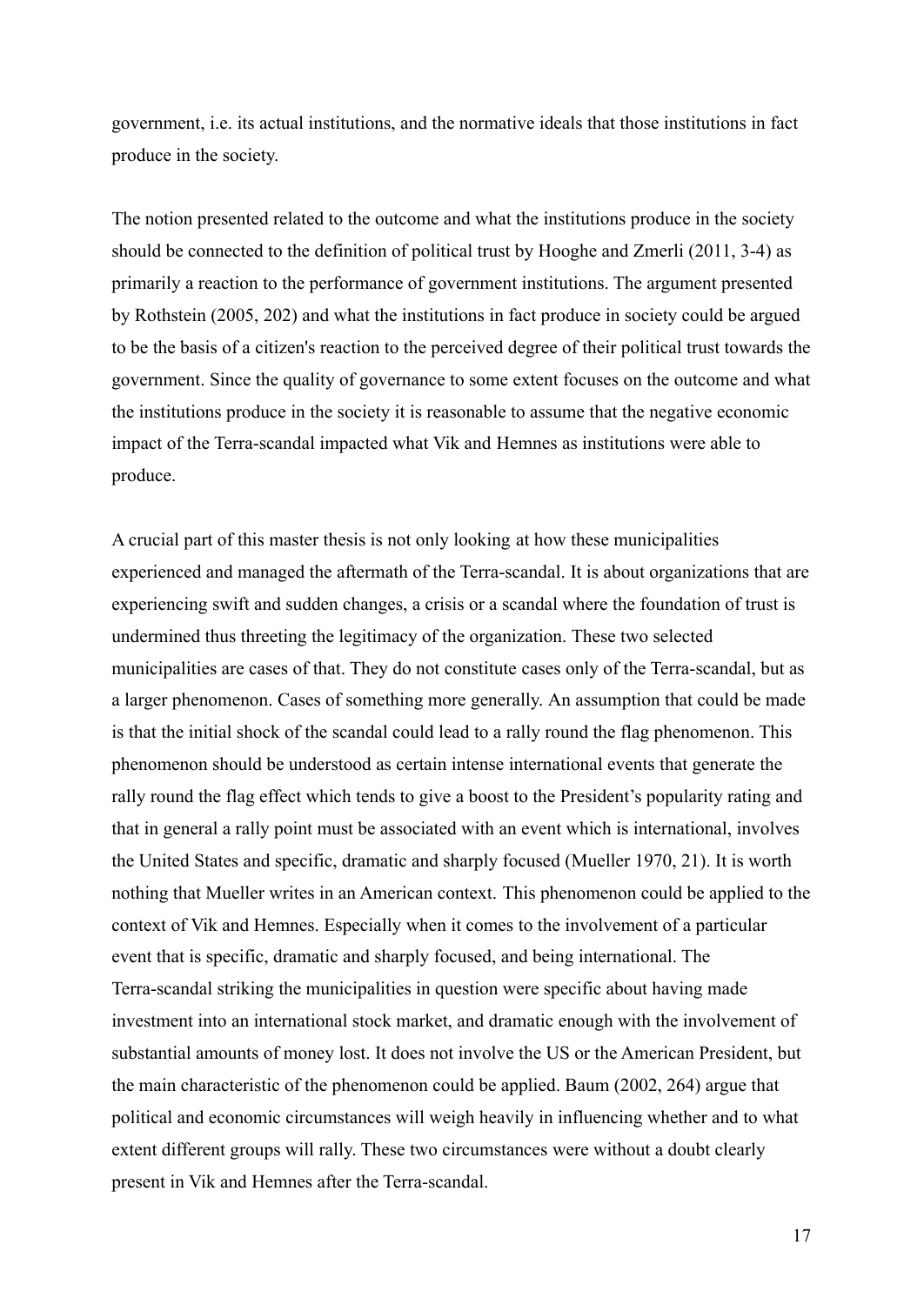Futhernore, Rose (2011, 106) point to the fact that there seems to be a high degree of satisfaction toward local government. But Rose (2011, 107) argue that there in principle seems to be high support towards the value of local democracy as a part of the Norwegian governance. But asked to reflect about more concrete matters of local democracy, the support is not as high. This can be illustrated by looking at the answers of the question "local democracy is not as important, as long as the public services are maintained." Here 31 percent of the asked agreed to this statement (Rose 2011, 106). Furthermore political competition plays a role. Rose (2011, 112) emphasises that politicians, due to competition, have a tendency to meet the public's demand and adjust the production of public goods and services rather than to align production of public goods and services to what the community actually benefits from.

#### **3.3 Understanding trust repair**

To understand trust repair, it is critical to understand the framework trust provides. The theory outlined on trust in the previous chapters creates my theoretical landscape where trust repair can be found. I understand trust as the social bond that works between each individual operating in everyday life, and between individual and governmental institutions that gets its legitimacy from the individuals. Trust is the fabric of what constitutes many aspects of our society. If trust is broken, it breaks the relationship either between individuals or between an individual and governmental institutions. As long as there has been a bond of trust which is broken it will create a need to rebuild trust. My focus is towards the institutional aspect. And I aim to explain and describe to what extent the municipalities developed a strategy for rebuilding trust.

There are two different definitions of trust that I have encountered in the literature that are important to clarify and compare to comprehend how trust relates to trust repair in the context which I present. The first definition is that trust is viewed as a psychological state compromising the intention to accept vulnerability based upon positive expectations of the intentions or behavior of another (Tomlinson, Dineen and Lewicki 2004, 166). This definition only provides an understanding of the interpersonal relationship that trust is. The aim is not to look at trust between individuals, but between an individual, or citizen and government institutions. I view trust in relation to trust repair in line with Hooghe and Zmerli (2011, 3-4) who argue that political trust should primarily be seen as a reaction to the performance of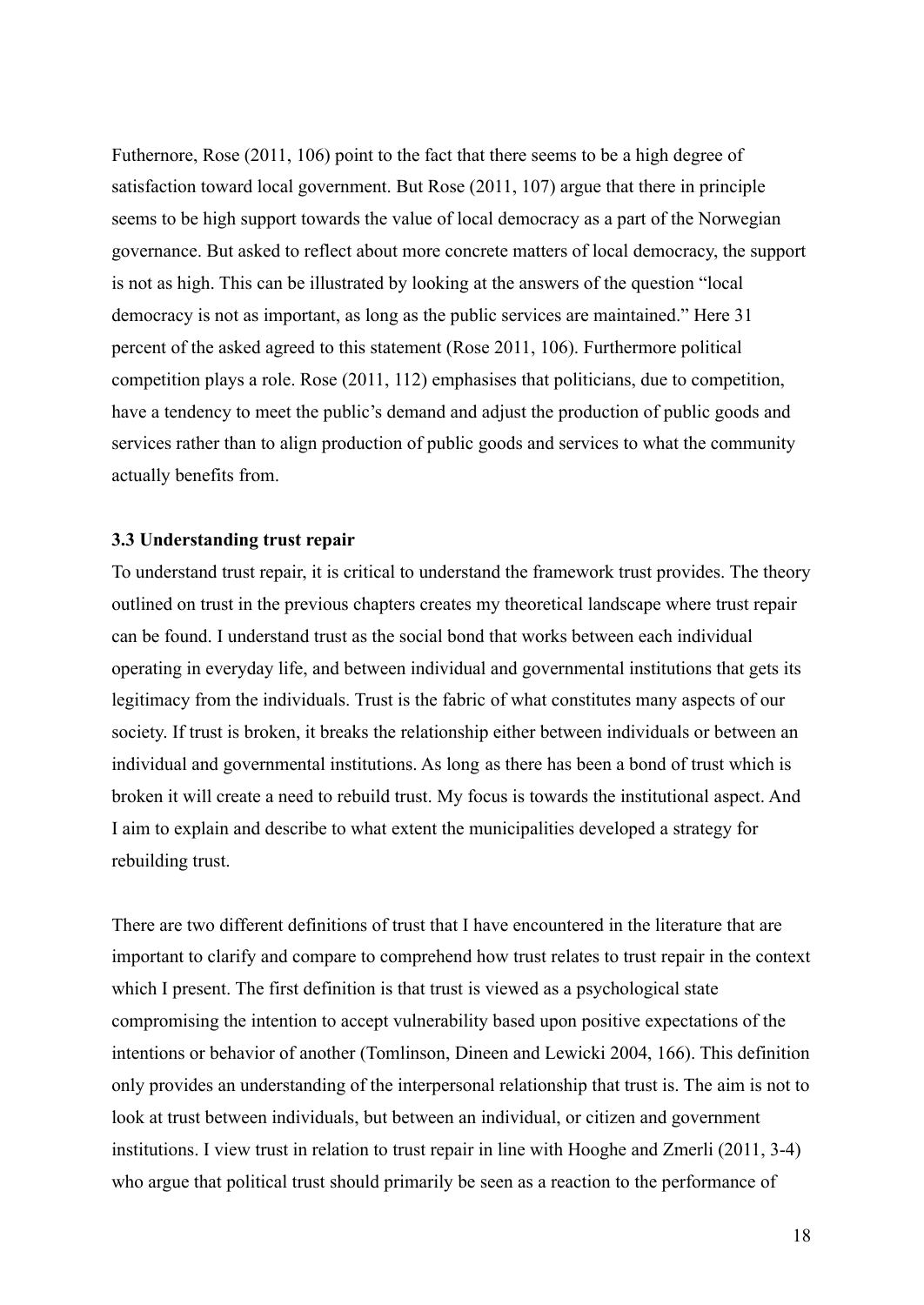government institutions. I would argue that political trust relates to trust repair through legitimacy as it is crucial for democratic governments. Hooghe and Zmerli (2011, 3) define political trust as the legitimacy of the political regime is acknowledged and that there is a high degree of willingness to accept the decisions of politicians and government agencies.

Moving on with this connection between trust and trust repair, it is important to emphasize that the bond described and defined above is broken and trust is weakened, therefore creating the need for trust repair. The way trust breaks is explained by Tomlinson and Mayer (2009, 87) who explain trust repair as a partial or complete restoration of the willingness to be vulnerable to the other party following a decline in that willingness. Yet how does this violation of trust, or the perception of broken trust, occur and what are some of its core components? Tomlinson, Dineen and Lewicki (2004, 167) explain a trust violation as occurring when evidence disconfirms the confident positive expectations regarding another's conduct and redefine the nature of the relationship in the mind of the injured party. If trust is broken, why should a governmental actor resort to rebuilding trust? I view legitimacy as a crucial aspect for a government, including the local governments of Vik and Hemnes. This has to be taken into account with the arguments presented by Schwarz and Bless (1992, 574) and their understanding of a democratic system as not being able to survive for long without the support of a majority of its citizens.

So how should trust repair be understood and defined? Connecting the theory on trust and trust repair a well suited definition gives insight to which bonds that have been broken so that trust disappears. Thus creating the need to repair, or rebuild it. Kim et. al. (2004, 105) define trust repair efforts as activities directed at making a trustor's trusting beliefs and trusting intentions more positive after a violation is perceived to have occurred. The breaking of trust is here described as a perceived violation. As long as a person's experience of trust has been broken, repair should be initiated. It is crucial to establish an understanding of what trust repair is to a greater extent than the definition of Kim et. al. (2004, 105) as a perceived violation. Which only offers an explanation of the context of where trust repair could occur. My core understanding of trust repair builds on the notion presented by Gillespie and Dietz (2009, 127) who point to the fact that most organizations respond poorly to trust failures, typically too late, with inappropriate equivocation and with less regard for internal relations than for external relations.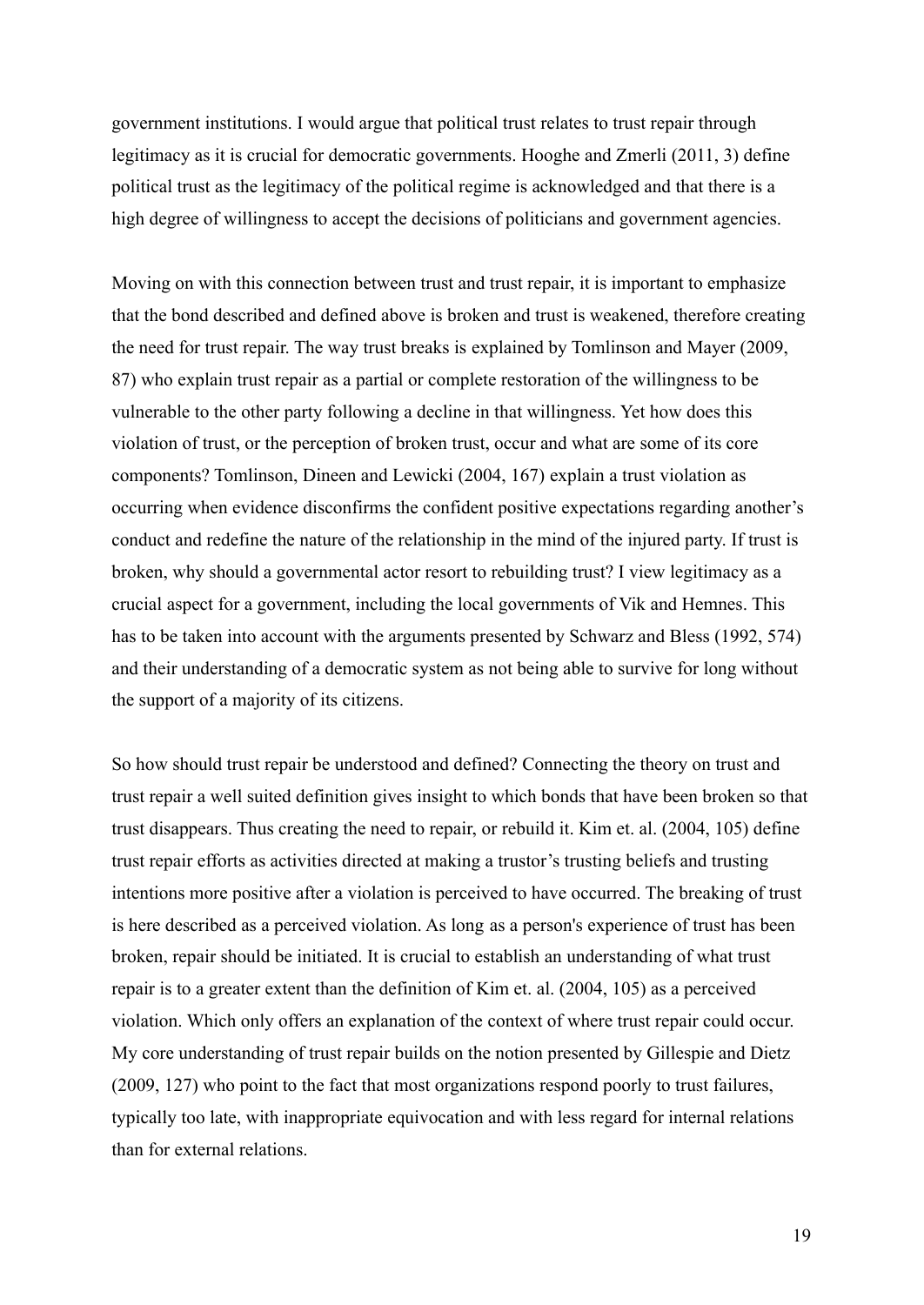An important core attribute to the theoretical contribution of Gillespie and Dietz (2009) is their understanding of trust repair within the context of system theory. Gillespie and Dietz (2009, 130) explain their use of system theory as a way to depict organizations as converting external inputs (resources, investments) into outputs (products and services) via a throughput stage which comprises the organization's entire operations and activities. They argue that this perspective and organizational-level failure results from faults in the throughput, which damage the quality and supply of outputs and/or relations with input suppliers. And then damaging the organization's reputation and trustworthiness. It is important to embroider the framework from Gillespie and Dietz (2009) with relevant theory that builds upon the same understanding as my selected core framework. To achieve this, it is necessary to further conceptualize trust repair. Dirks, Lewicki and Zaheer (2009, 69) suggest a conceptualization on trust repair, being that relationship repair occurs when a transgression causes the positive states that constitutes the relationship to disappear or negative states to arise, as perceived by one or both parties.

But why trust repair? There are without a doubt several interesting theoretical discussions presented in the literature on trust being discussed as a field of research. Both Kim et. al. (2004) and Gillespie and Dietz (2009) address the need for more research in this field. Kim et. al (2004, 104) note that despite the importance of addressing the issue of trust repair, surprisingly few studies have directly examined how trust might be repaired. Gillespie and Dietz (2009, 127) support this notion and argue that there has been little attention to repairing trust at the organizational level. It is exactly these arguments that motivate me to dive into the literature on trust repair and hopefully describe and uncover possible strategies of rebuilding trust in a Norwegian local governmental setting. The combination of looking at a research field that is under development and looking at a scandal that struck small municipalities in 2007 is highly interesting. I hope the research presented in this master thesis, and the developed conceptual framework could help fill in some gaps.

Before I examine the literature on trust repair to a greater extent, it is necessary to explain to the reader the rationale behind the selection of some of the theories used on trust repair and why I have selected these to function as the core of my understanding of rebuilding trust. The selection of relevant literature and theory has been a strategic choice based on the figure presented by Dirks, Lewicki and Zaheer (2009, 71), which explain and outline the selected theoretical framework which is guiding for my understanding of trust repair: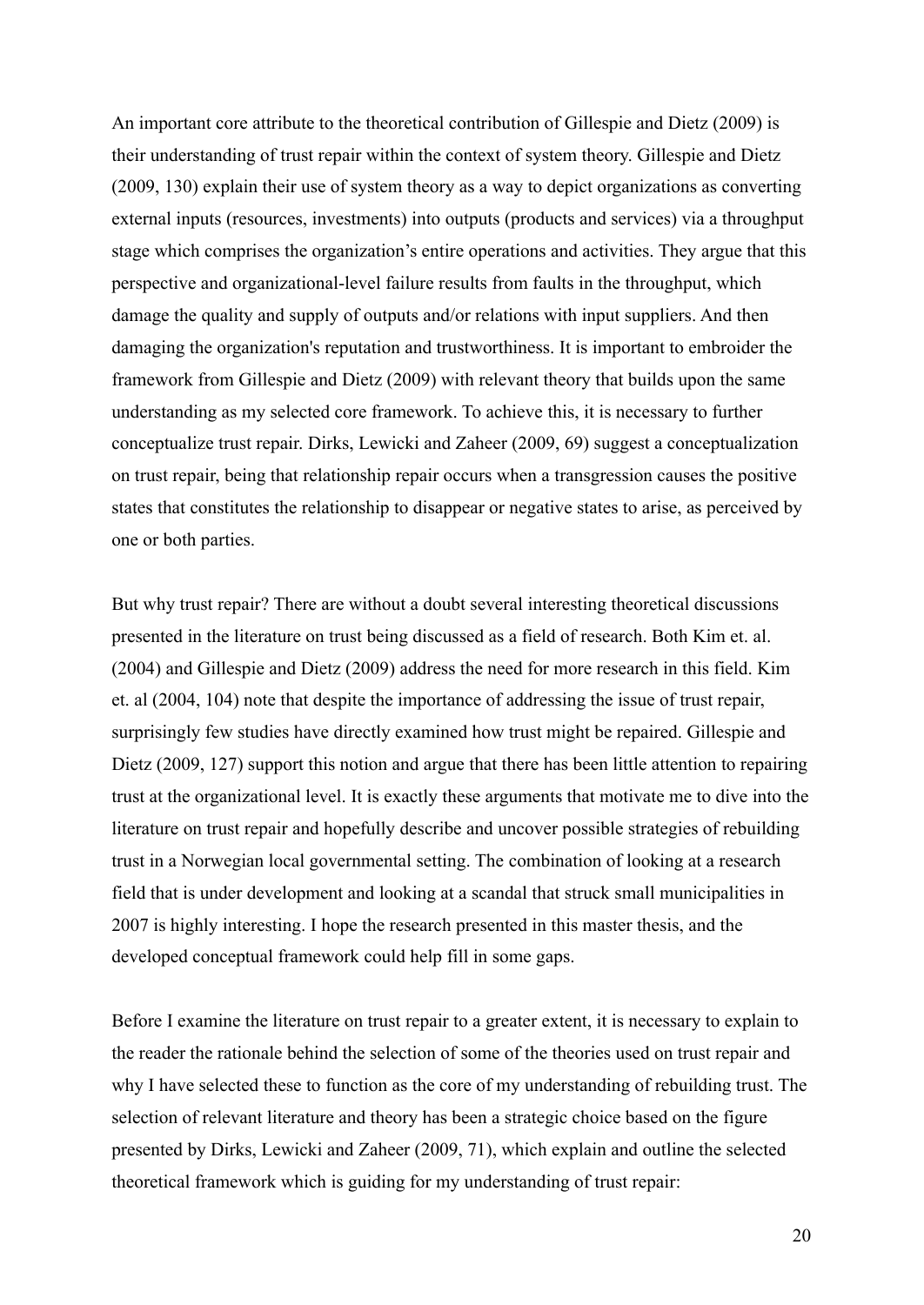*Figure 1 - Overview over relevant research connecting trust repair to a larger framework* The Conceptual Domain of Relationship Repair with Examples of Prior Research



The literature on trust repair that constitutes core elements of my theoretical understanding of the matter is defined as belonging to the domain of repairing trust. Furthermore, I build my understanding on trust repair to some extent on Tomlinson and Mayer (2009), thus crossing over to some extent on the domain of reducing negative affect. Tomlinson, Dineen and Lewicki (2004) is also used, and therefore my theoretical understanding does to some extent also involve the domain crossing between restoring positive exchange and reducing negative effect. At its core, my understanding builds on the domain of trust repair as Elsbach (1994), Gillespie and Dietz (2009), Kim et. al. (2004), as well as Rhee and Valdez (2009). These major contributors present insightful explanations to the concept of trust repair, how it relates to the concept of trust and how it can be conceptualized. This theoretical framework is further elaborated in this chapter, and functions in the matter of placing the theoretical framework on trust repair within a larger framework.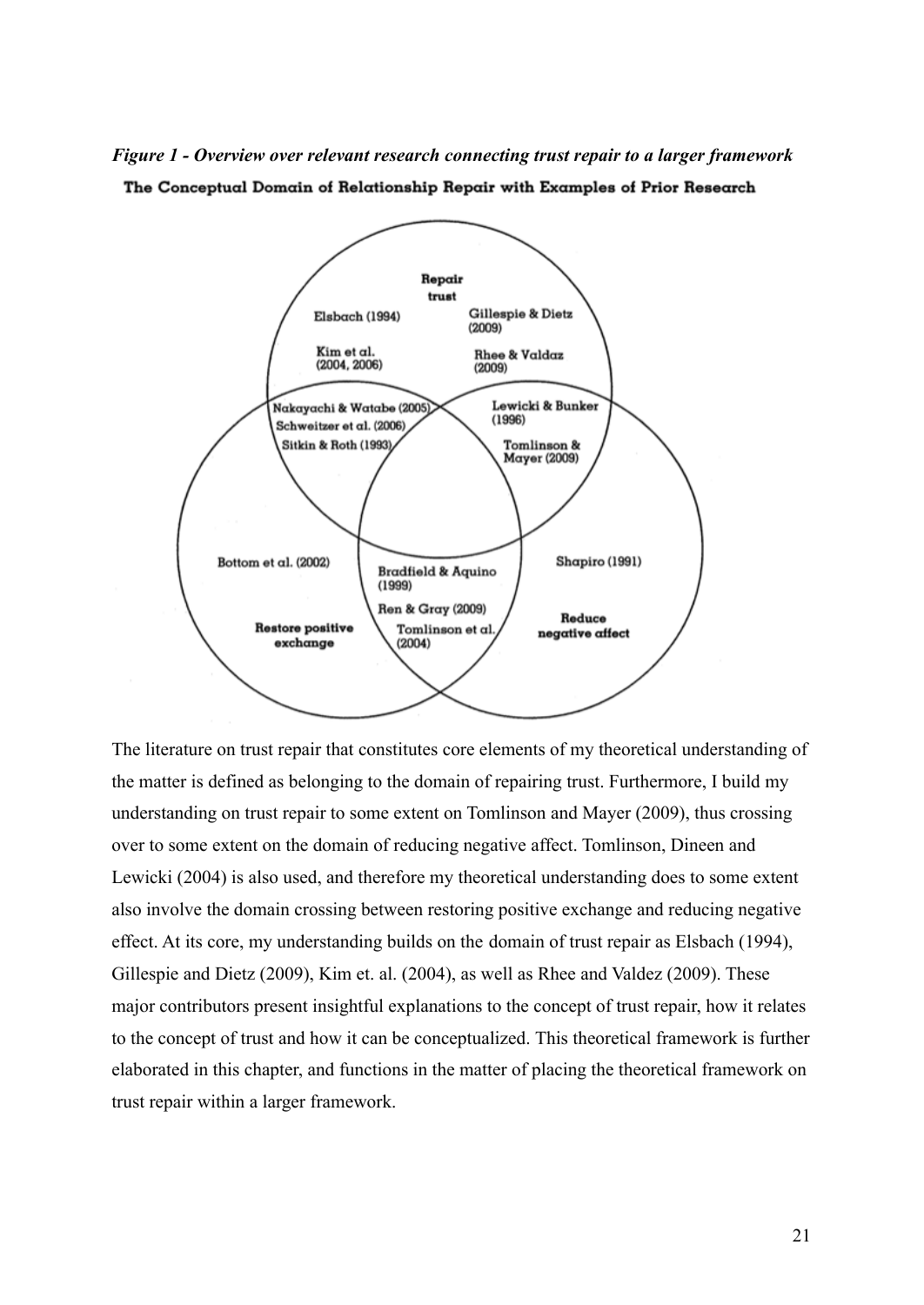Within the framework in trust repair there seems to be a great emphasis on the perceived factor of trust or trust worthiness. The notion by Kim et. al. (2004, 105) that the breaking of trust is a perceived violation built upon by Dirks, Lewicki and Zaheer (2009, 70) who argue that trust and perceived trustworthiness are cognitive factors that are negatively impacted in damaged relationships. As a result of the transgression, individuals form inferences about future behavior, positive expectations disappear and are replaced by negative expectations. And a crucial point that the authors make, individuals become unwilling to expose themselves to further vulnerability.

There are several important perspectives that help to further create a useful understanding of the concepts of trust repair. Dirks, Lewicki and Zaheer (2009, 72) separate between three perspectives for repair. The first is an attributional perspective where a transgression leads to loss of trust through an attributional process, where repair involves cognitive processes by which trust is restored. The second perspective is according to the authors social equilibrium where a transgression leads to disequilibrium in relationship and social context, where repair involves social processes by which equilibrium in a relationship is restored. The final perspective is structural. Here the authors argue that a transgression leads to breakdown in positive exchange and increase in negative exchange. The repair involves structural processes by which negative exchange is discouraged and positive exchange is encouraged.

The three perspectives offered by Dirks, Lewicki and Zaheer (2009) explain the process of how a transgression leads to loss and how the relationship and social context is involved in restoring trust. Furthermore, it is emphasized that the repair involves a positive exchange. This development, from broken trust, to possible successful repair gives an important insight to how the process of trust repair itself occurs. While not looking at the surrounding conditions that may impact the rebuilding, the dynamics here are interesting and I view them as the dynamic process of how trust repair functions.

Keeping the dynamic process of how trust repair can unfold in mind, it is necessary to move on and look at the key concept of how different approaches can be used to achieve the wanted process of rebuilding trust. Kim et. al. (2004, 105-106) outline two major ways of responding to a trust violation. The first is apology, which they define as a statement that acknowledges both responsibility and regret for a trust violation. Denial, in contrast, is defined as a statement whereby an allegation is explicitly declared to be untrue. Apology can also be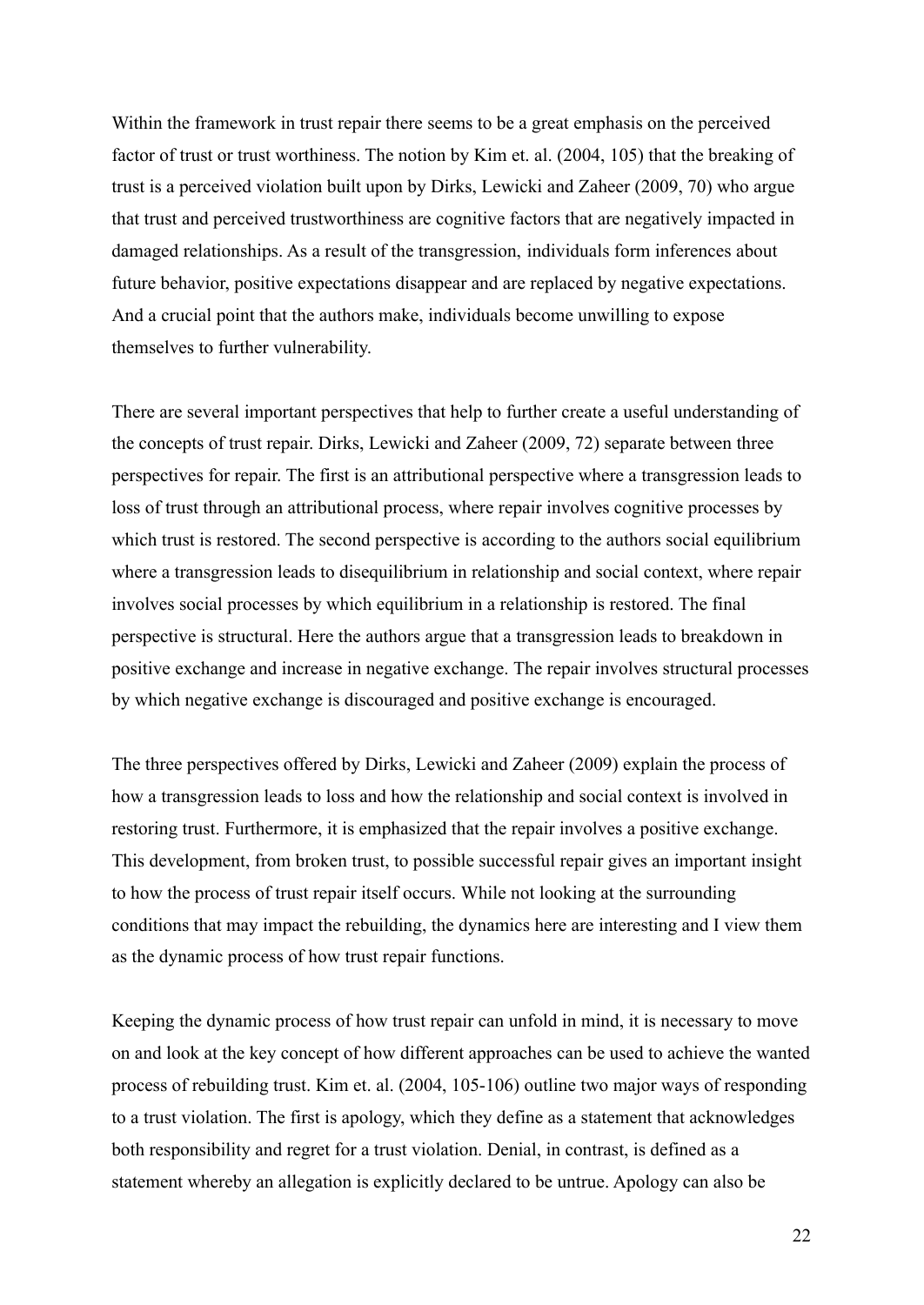regarded as an acknowledgment, explained by Elsbach (1994, 65) as forms of accounts that recognize the negative events that occured. But implies that the ultimate outcome was positive. Elsbach's (1994, 64) explanation of denials focuses on accounts that propose no involvement to separate the organization from controversial events.

Koerber (2014, 324) argue that followers see their own identities in politicians. They also make mistakes and the support of the crisis response becomes one of forgiveness, for both the politician and for themselves. The core aspect of my understanding of trust repair builds on the notion that a single response will rarely be enough. As discussed earlier, there are no quick fixes to how a scandal, crisis or organizational level failure should be handled. A strategy should be embedded within a core community representing the people one aims to rebuild trust with. This notion is presented by Koerber (2014) who looks at crisis communication response and their ties to political communities. Koerber (2014, 311) suggest that crisis communication researchers and practitioners must first understand the norms and values of the political community in question before selecting crisis response strategies.

The example used to describe the ties between crisis response strategies and the norms and values of a political community is the scandal surrounding Toronto mayor Rob Ford. Koerber (2014, 311-312) explain that the scandal occurred after a leaked video of Ford smoking a crack pipe, faced with the allegations, Ford responded that the allegations were ridiculous. The rather intricate scandal tells something crucial about the important understanding of the political community one represents. There is no single response that is sufficient to handle a scandal to rebuild trust. Koerber (2014, 313) argue that an apology as a strategic response is a problem in crisis response strategies. I view this as a problem due to the fact that if a political actors community does not expect you to apologize, then an apology could only make matters worse. Koerber (2014, 316) connects a community's expectations arguing that half of Toronto believed that mayor Ford was a victim of a media conspiracy, while the other half found the news trustworthy. The ties between the crisis response strategies and the political community is explained by Koerber (2014, 318) as repairing legitimacy is inherently reactive and occurs when legitimacy has been lost.

Looking at the arguments of Koerber (2014) and comparing it to the propositions by Gillespie and Dietz (2009), it is crucial that strategies should not be applied without a connection to one's political community's notion of norms and values. Applying strategies without this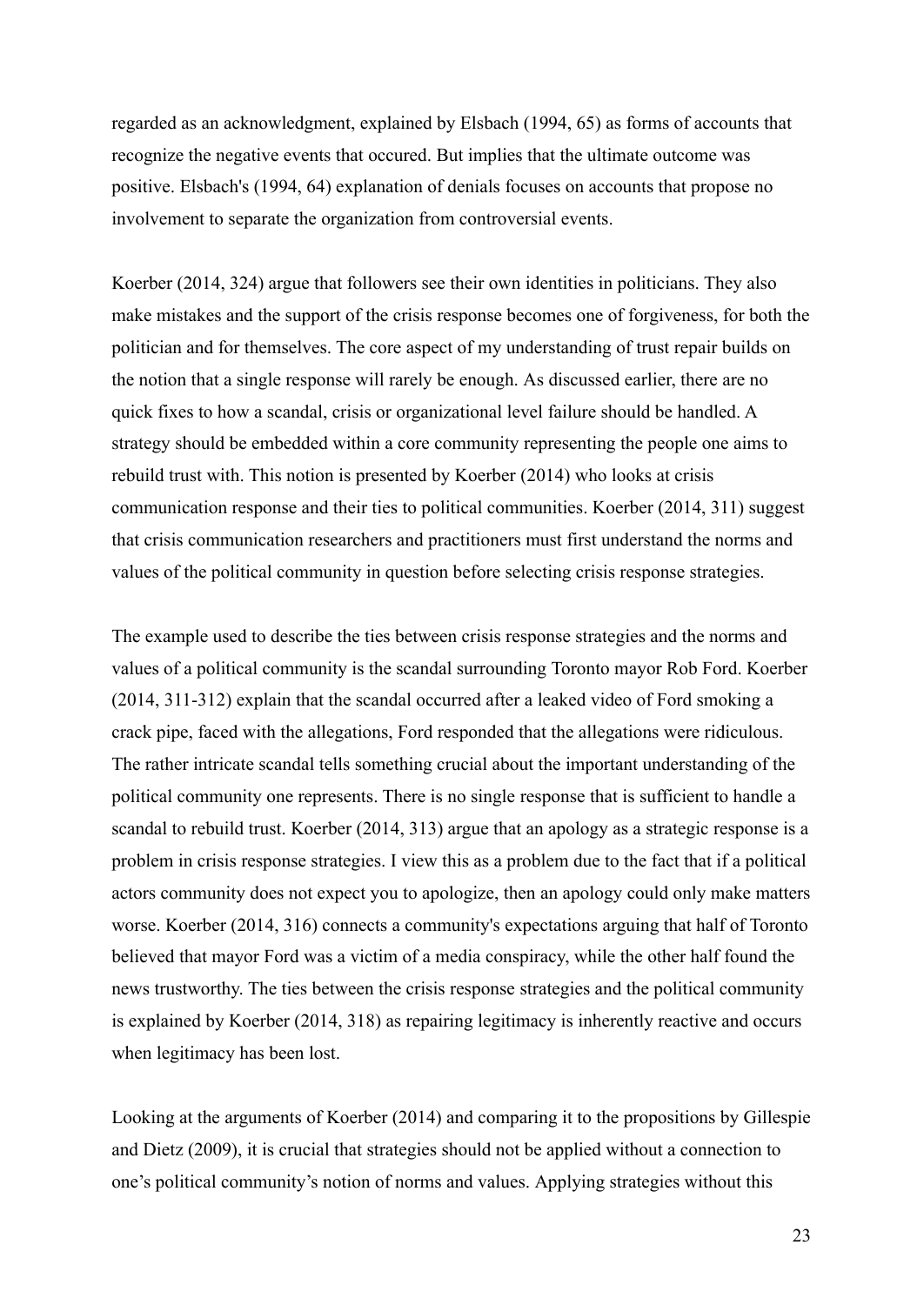understanding could mitigate the effort of rebuilding trust. Gillespie and Dietz (2009) propose a framework that can be used to identify strategies. The notions presented by Koerber (2014) relating to the political community can be used as an effort to try and explain what the possible selected strategies understood the important norms and values of core political communities. The notion of legitimacy is again repeated as an important part of trust repair. This has close ties to the political communities which I have presented above. According to Koerber (2014, 317), the sources of legitimacy and illegitimacy are communities and that legitimacy and illegitimacy are cultural constructs.

The notion of legitimacy is a core aspect of trust repair. Koerber (2014, 320) argue one should first identify and take into account the communities in which notions of legitimacy form. As Koerber (2014, 322) note, politicians are elected to serve all people in a geographic area but they must also maintain support of their most important audience, which usually is a segment of the population. Or as I would describe it, the grass root supporter of the given politician. Koerber (2014, 321) note that a politician that wins a mayoralty has two main audiences, the whole of the public that the politician must govern fairly, and the partisans who voted for the politician. Christensen, Egeberg, Larsen, Lægreid and Roness (2010, 172) point to the fact that there is no doubt that the role as mayor in Norway comes with significant possibilities to practice influence on municipal politics and decisions. This plays a crucial role in my research due to the fact that the mayors of Vik and Hemnes played an important role locally.

According to Barber (2013, 92), big issues are for big government and unfold at a distance. Congress is about philosophy and ideology, while mayors don't have time for those kinds of debates. The author point to a quote by former New York mayor Rudy Guiliani, saying it is better to keep your constituents happy than to keep a political party. Whether it is in the US Congress or the Norwegian parliament there is a distance between national politics and local politics and mayors focusing on the specific problems their constituents raise. While Barber (2013) focuses on urban life and big cities, there is some universal truth that can be applied to the function of local democracy that is as relevant for New York as for small Norwegian towns. At its core, the argument by David Axelrod, that people desperately want leaders who will make cities work (Barber 2013, 92). This resonates an important aspect for all of local politics, big and small cities alike. When looking at Vik and Hemnes I would assume, based on these arguments, that the inhabitants want their leaders to succeed in the work of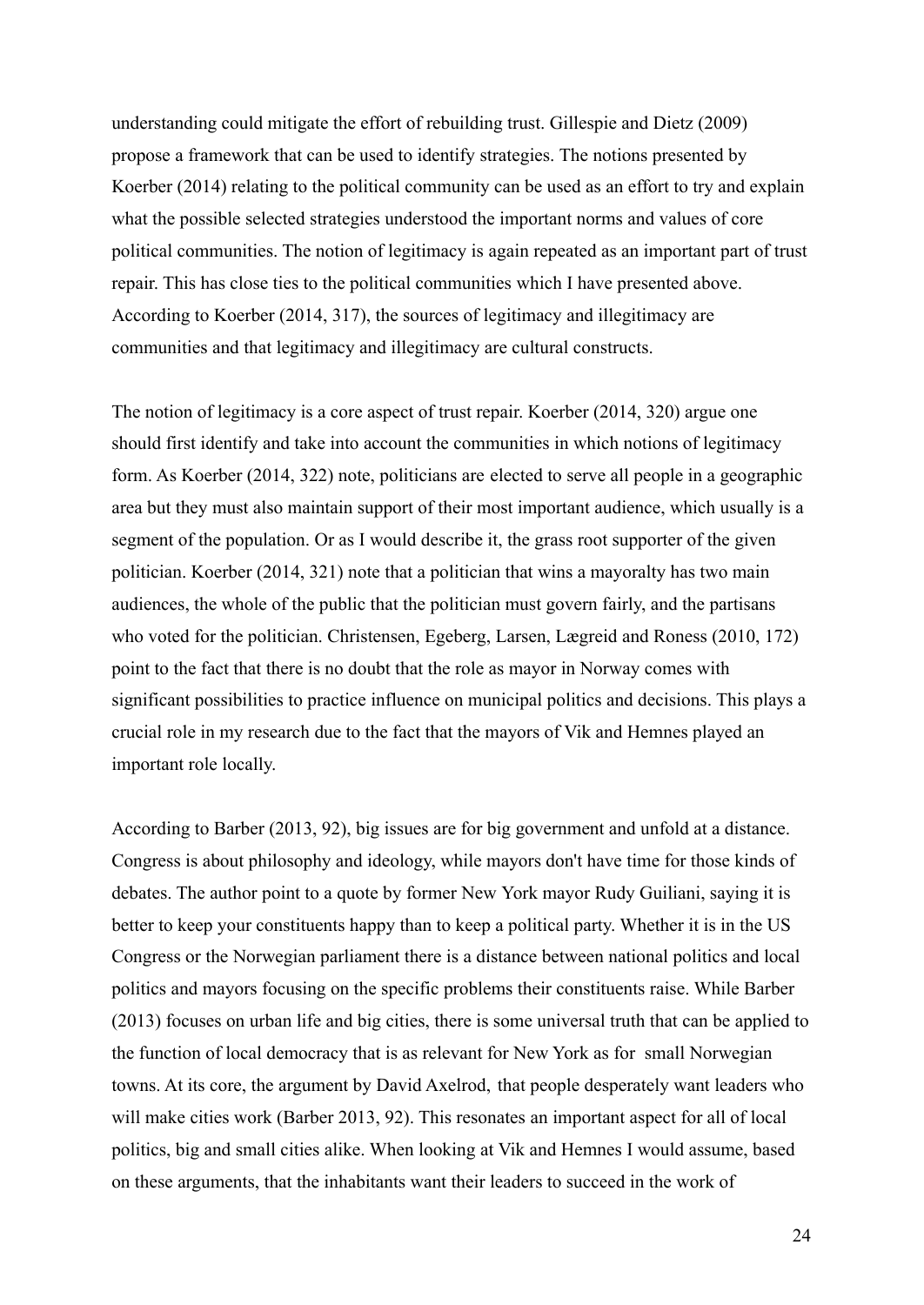managing the scandal. Although skeptical to some extent, and critical of certain aspects of the political competition.

Political crisis responders cannot simply apply tested strategies to all cases, there is no "one size fits all" response strategy. The strategy of apology only makes sense if the targeted community recognizes the situation as a crisis and in turn demands an apology (Koerber 2014, 325-326). Organizations as responders should know where their legitimacy comes from and who are the groups that are most supportive of them. Schwarz and Bless (1992, 576) point to research in social cognition that suggests that individuals who have already formed a judgment are unlikely to start from scratch when asked to make a second related judgment. There is a methodological discussion in regards to trust repair and how to collect empirical evidence.

#### **3.4 How and why should trust repair be applied**

An important part of understanding how and why trust repair should be applied is in uncovering and classifying important strategies for rebuilding trust. A strategy in this case has to be understood as an effort with the purpose to mitigate the damage on trust, therefore either intentionally or unintentionally, an organization works to rebuild trust. The main goal of this chapter is to develop a set of tools to classify strategies for rebuilding trust.

Are there any indications that there were efforts to rebuild trust in Vik and Hemnes? To understand this, the used litterature gives insight to how these efforts can be described and understood within its context? The core understanding of the strategies for rebuilding trust is based on the eighth propositions presented by Gillespie and Dietz (2009). The research provided by these authors is an important tool in addressing the research gaps which I have described earlier and functions to describe the development of possible strategies to rebuild trust after the Terra-scandal. Before diving into the propositions presented by Gillespie and Dietz (2009) I will explain the theoretical landscape, or framework of where the authors are located. This is done both to understand the context of which the propositions exist in, as well as defining important definitions as concepts as Elsbach (1994) brings forward. Furthermore the literature on trust repair focuses on the role of legitimacy. I have used the theoretical understandings presented by Koerber (2014) to try and further pinpoint how legitimacy should be understood in relation to rebuilding trust.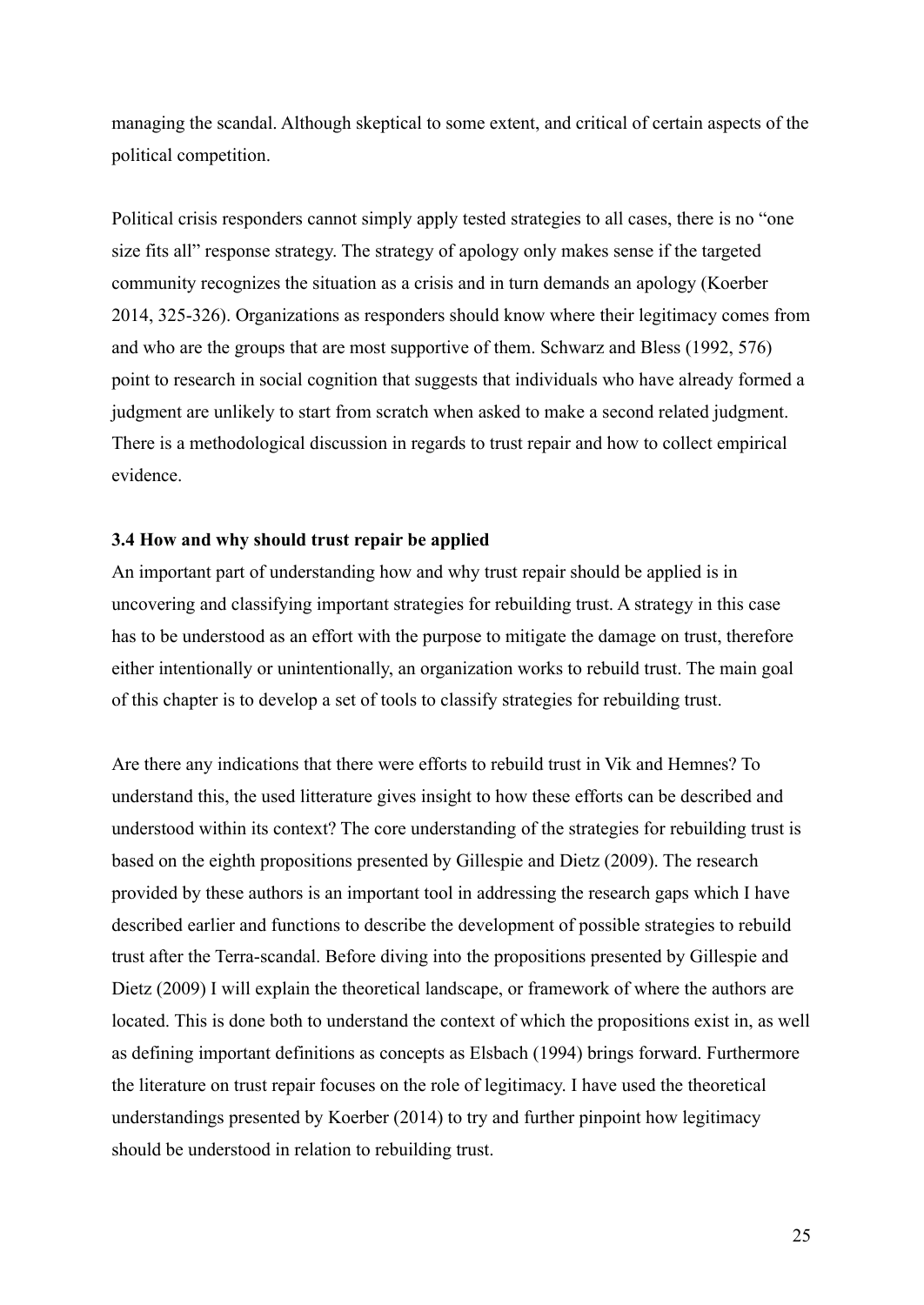The understanding of trust repair and the connection between Gillespie and Dietz (2009) and Koerber (2014) stands in contrast to the tradition of reputation repair. This is where my theoretical understanding differs from the literature presented below. It is not about weathering the storm and securing the image of an organization. My focus goes in line with the theory on trust repair focusing on securing the legitimacy of an organization. As Gillespie and Dietz (2009) make the cornerstone of my understanding of trust repair, Elsbach (1994) constitutes an important part of the building blocks of the foundation of which my theoretical understanding builds upon. Elsbach (1994, 60) focuses on controversial events that threatens the legitimacy of organizations in the California cattle industry

The contrast to my core understanding of securing legitimacy for an organization by using trust repair is illustrated by Rhee and Valdez (2009, 151) who argue researchers have focused mainly on the characteristics of reputation-damaging events or management's response to those events. Furthermore, the authors argue that the majority of attention in most prior studies on reputation repair has been devoted to categorizing the reputation damaging events and examining their differential effects. And presenting effective repair strategies in response to such events.

Looking at this contrast to my understanding it is important to make a clear distinction between rebuilding the reputation of an organization and rebuilding the trust in an organization as an effort to secure its legitimacy. Working with the theoretical framework of my master thesis I have experienced a divide in the literature. It goes in the cross section between trust repair and communication. The classical perspective is the theory of image restoration presented by Benoit (1997) and it includes denial, evading responsibility, reducing offensiveness of the event and mortification. Another classic example is Benoit (2000, 40) and his theory of image restoration where the focus is heavily on image. He argue that the audience's perception is important and that image is defined by the perception of a person, group or organization held by the audience. The contrast towards my understanding of rebuilding trust is further widened by the arguments by Benoit (2000, 41) that emphasize the vitality of realizing that there can be multiple audiences with different interests and that has important implications. The author uses Texaco as an example on how they successfully weathered the storm.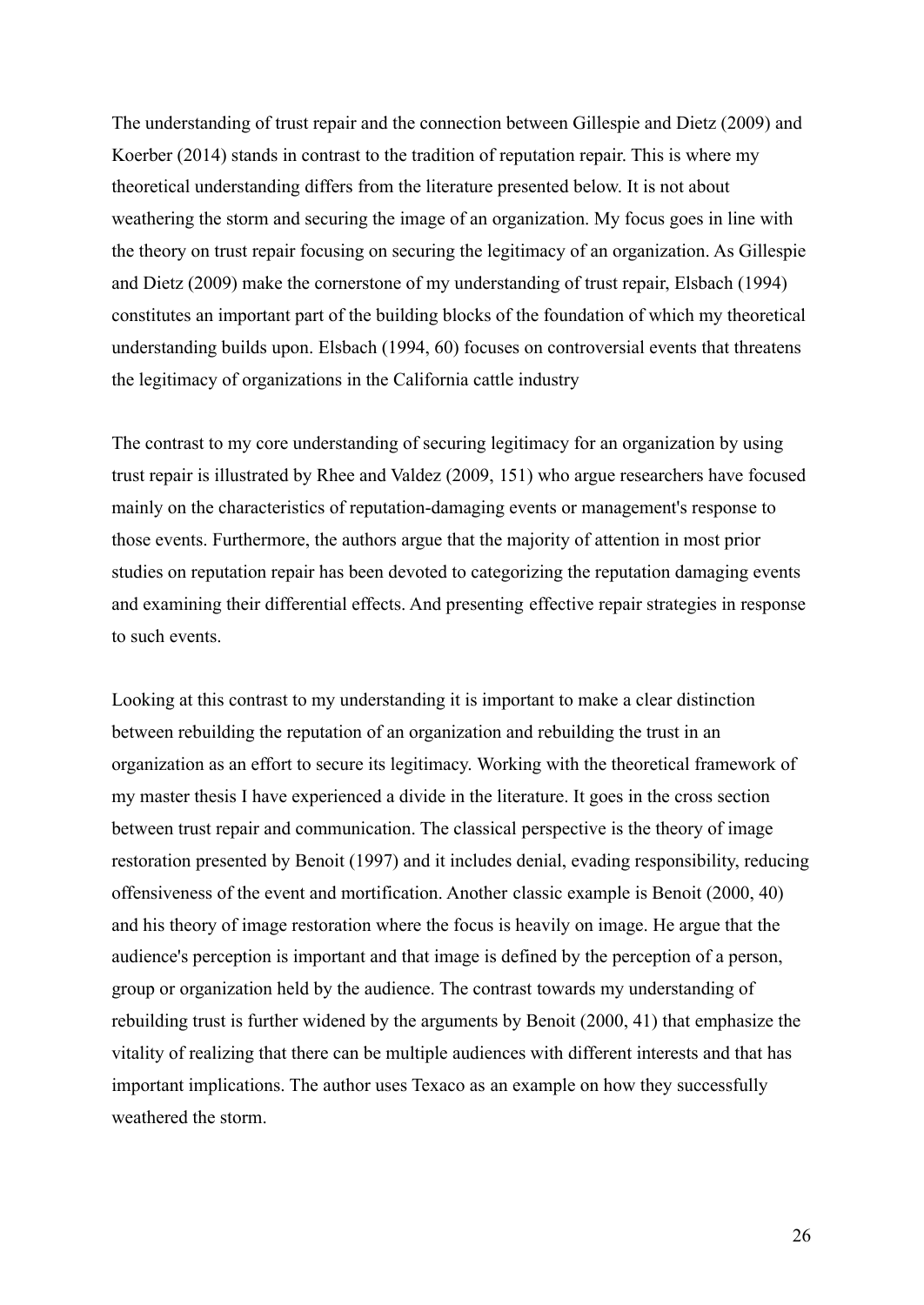First of all, the arguments presented by Benoit (2000) represent a difference in my approach to trust repair. The way my focus and understanding differs is through the arguments of Koerber (2014, 318) that crisis responders need to understand their communities and those communities' ideas of legitimacy. The focus should be on the core community, not the aspects of an audience. The difference in my understanding and the more reputation oriented understanding of Benoit (2000) goes on to whom one focuses on. Benoit (2000, 41) emphasizes the vitality of realizing that there can be multiple audiences with different interests and that has important implications.

Benoit (2000) and his theory of image restoration has been criticized by Burns and Bruner (2000, 28-29) for being easily misinterpreted as a simple, stimulus-response sequence. According to the theory there are five general options for self-defense, to include: denial, evading responsibility, reducing offensiveness, corrective action and mortification. This criticism should be taken into account in understanding my strategies for rebuilding trust. There is no simple, stimulus-response quick fix to manage the damage of trust, or reputation in this context, that an organization experiences.

Before selecting any strategy to rebuild trust, I view it as important to not focus on the quick fix solutions as presented by Benoit (2000), but rather first of all create an understanding of one's community and its notion of legitimacy. This argument is outlined by Koerber (2014, 320) who argue that before choosing and applying strategy one needs to understand one's community and their ideas of legitimacy. This argument should be seen as an extension to the criticism from Burns and Bruner (2000) that there are no quick fixes. The efforts to rebuild trust have to be embedded in the community's understanding of legitimacy. This understanding is bound to differ within different social conditions and within different communities. In the wider literature on trust, reputation and communication there seems to be a divide between the communication aspect, and the one of trust and reputation. This divide is addressed by Picci (2015, 50) by his warning that communications campaigns always run the risk of being perceived by the public as mere attempts at spinning in a way to effectively modify a reputation of the public organization as a trustworthy communicator.

My focus is not on restoring the image of an organization, but rebuilding trust. I view that restoring the image of an organization is just about weathering the storm and keeping revenue and income afloat through hard times. This is fundamental for selecting the correct approach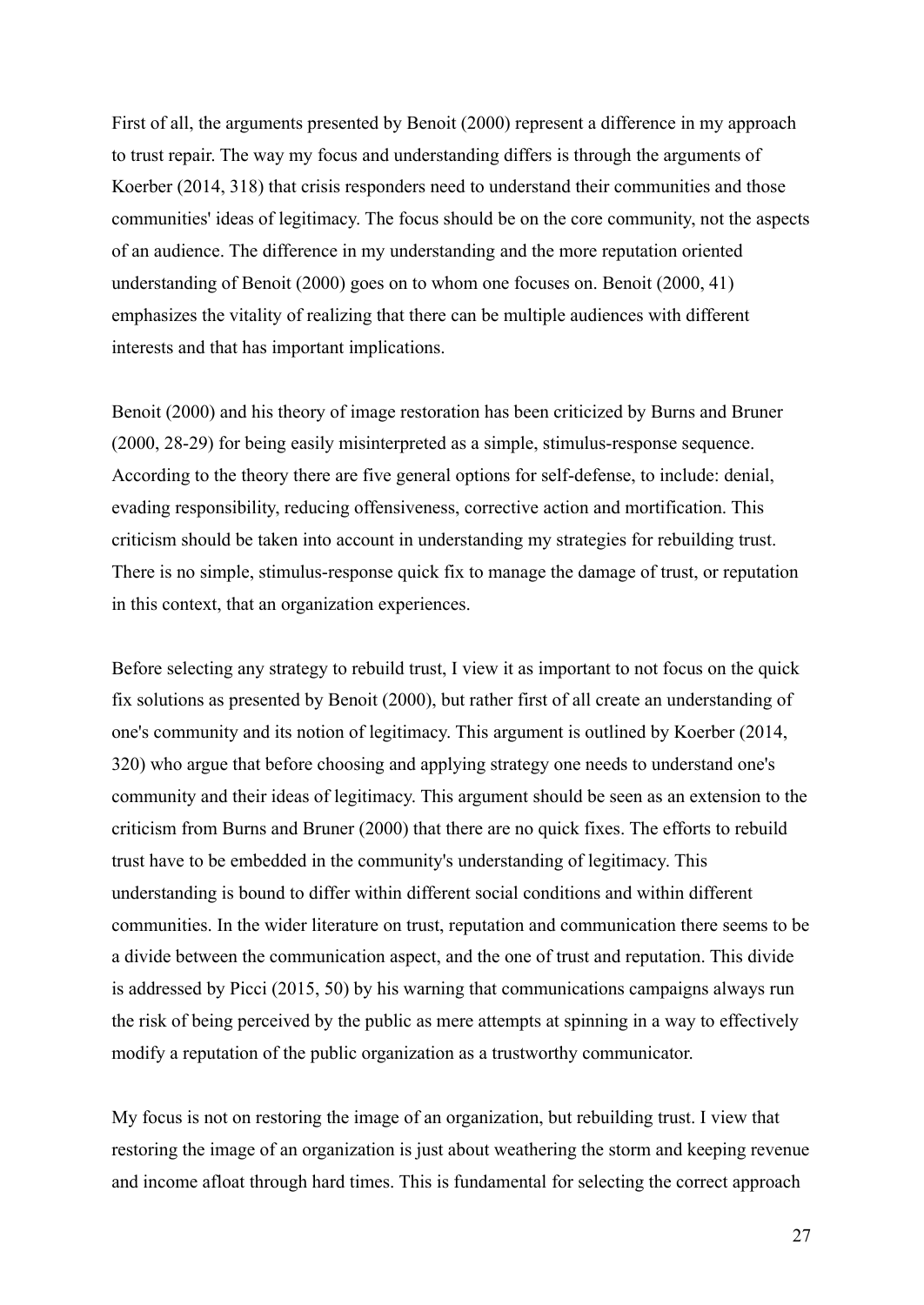for an organization struggling with issues of legitimacy and reduced trust. A communication professional would most likely focus on how one can survive the initial crisis that surrounds the organization. I would rather look at the impacts and consequences that occur after a crisis or a scandal have impacted the organization. The crisis is only an external force that may remove trust, and the important work cannot only be reduced to handling the crisis, but also to how one implements strategies to rebuild trust.

Continuing on this related topic in regards to theoretical framework looking at the distinction between a reputation management tradition and rebuilding trust the article of Christensen and Lægreid (2015) on reputation management in times of crisis, focusing on the Norwegian police's role in the terror attacks of July 22nd in 2011, which may offer a sense of middle ground in the theoretical frameworks between reputation management and trust repair. Christensen and Lægreid (2015, 95) discuss and define an organizational reputation as a collective perception of an organization's past actions and achievements and its ability to deliver valuable results to multiple stakeholders as well as a set of beliefs about an organization's capacity, intentions, history and mission that is embedded in a network of multiple audiences. It is important to look at the definition presented here in context with the understanding of trust repair.

If trust is broken, or violated, one crucial question is why should a governmental actor rebuild trust. One of my central viewpoints for the tenacity of applying trust repair is its connection to legitimacy, as understood by Schwarz and Bless (1992, 574) since a democratic system is not able to survive for long without the support of a majority of its citizens. Gillespie and Dietz (2009, 132) view public reputation as how employees take cues from how their organization's reputation for ability, benevolence and integrity is perceived by external stakeholders. This is without a doubt an interesting aspect, but I view it as somewhat as a side note to the core of trust repair, which should be understood in line with Dirks, Lewicki and Zaheer (2009, 69) occurring when a transgression causes the positive state that constitutes the relationship to disappear or negative states to arise, as perceived by one or both parties.

One of the key aspect in the research on reputation management by Christensen and Lægreid (2015, 97) follows an instrumental perspective where a public organization, when engaged in reputation management, leaders and specialist will seek to control the processes whereby certain symbols, values and identities are used consciously to further the instrumental goals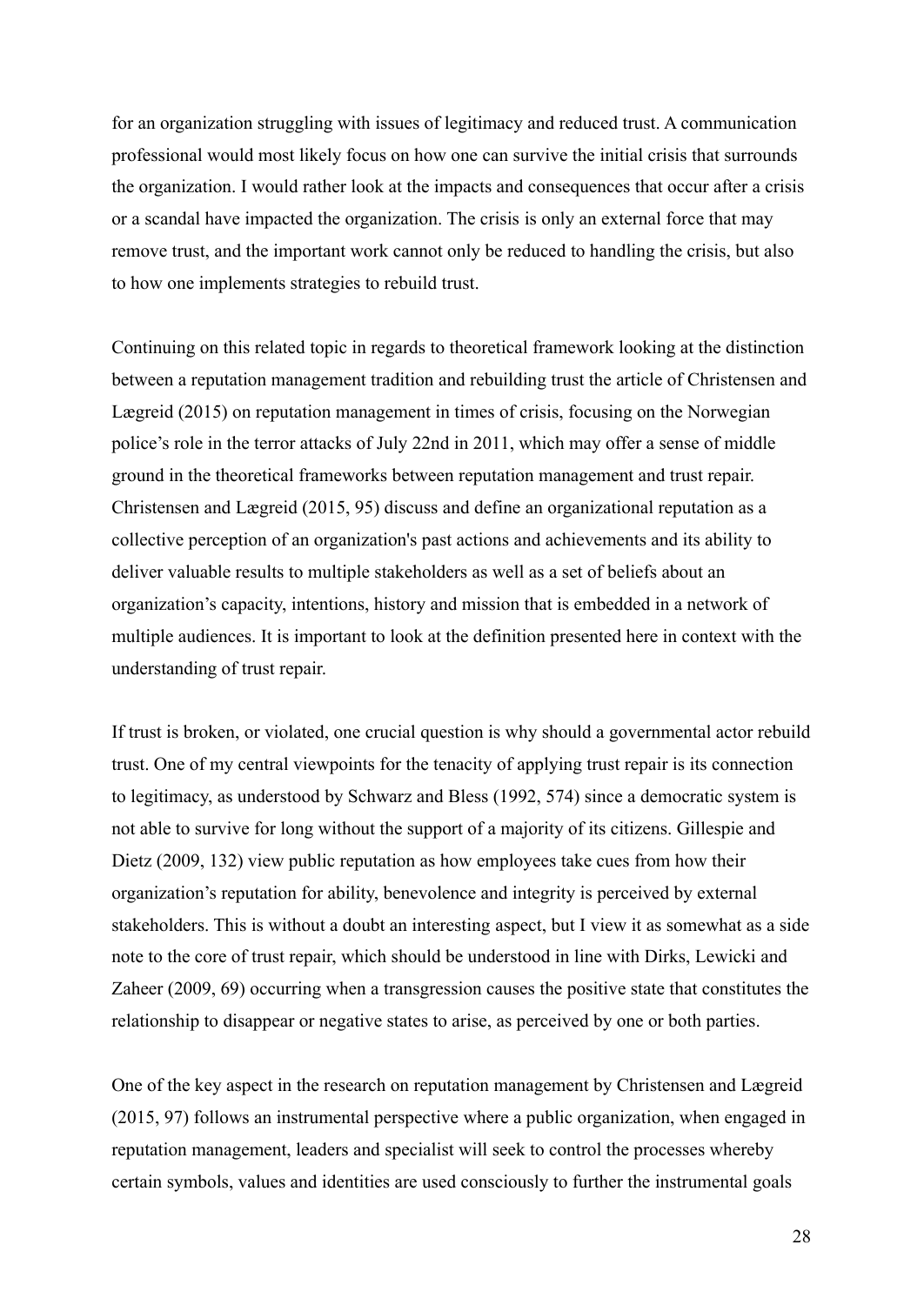of the organization. The perspectives according to the using symbols, values and identities are an interesting take away from the framework provided by the authors. In line with the instrumental perspective presented by Christensen and Lægreid (2015), Elsbach (1994, 59) presents a framework that brings together both symbolic management perspectives by linking concepts from both impression management and institutional theories in a model describing the management of organizational legitimacy.

The two major components of this model are impression management, which according to Elsbach (1994, 58), should be understood as using verbal accounts by individual spokespersons or explanations to avoid blame or gain credit for controversial events that may affect organizational legitimacy. The other component according to Elsbach (1994, 59) is institutional theories, which focuses on how organizations build support for legitimacy by maintaining normative and widely endorsed organizational characteristics by strategically and manipulatively using links to organized structures or procedures to demonstrate the organization's worthiness and acceptability. The framework presented by Christensen and Lægreid could in this context be regarded as a major contributor to understanding the symbolic values, which Elsbach (1994, 83) argue that by linking these two theories, presented above, the findings of her study enrich both impression management and institutional theories by filling gaps in the discussion of the construction and effectiveness of symbolic management.

In other words, the framework presented by Christensen and Lægreid (2015) should be understood within the theoretical framework of which I operate, and as an explanatory element and great supplement to the model presented by Elsbach (1994) combining both impression management and institutional theories. An important element that offers contrast to the framework which I use in my thesis, is that Christensen and Lægreid (2015, 95) emphasize that organizational reputation is a set of beliefs about an organization's capacity, intentions, history and mission that is embedded in a network of multiple audiences. Furthermore, an important aspect emphasized is that the more consistent the message, the better (Christensen and Lægreid 2015, 97). At this point there is some differentiation between my approach and applied framework and the one just presented. An important distinction could be seen as Elsbach (1994, 57) note that effectiveness appears to depend on audences' perception of controversy and expectations of organizational responses.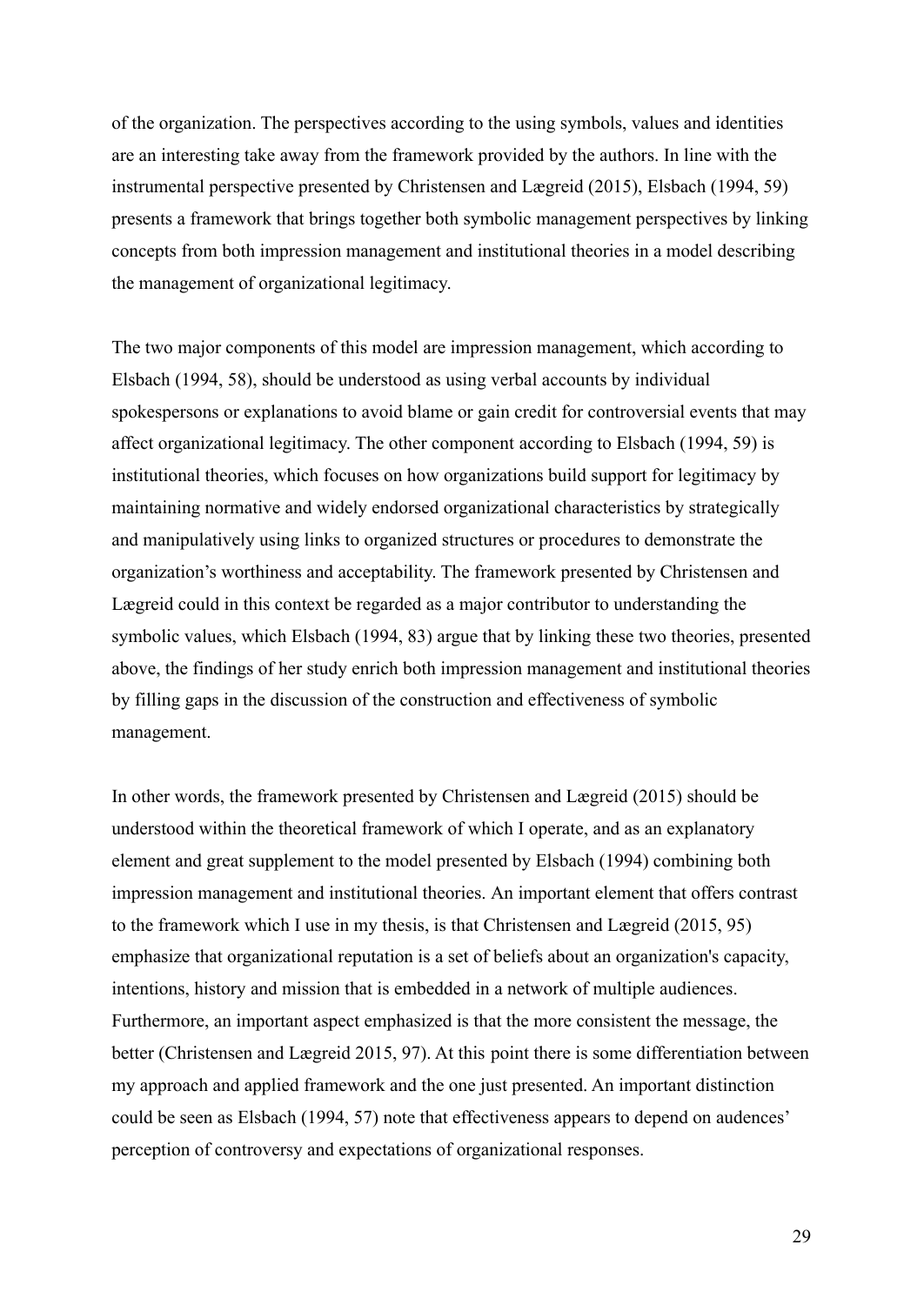Elsbach (1994) can be placed in the same theoretical landscape as Gillespie and Dietz (2009) when it comes to rebuilding trust. Through both inductive and deductive studies Elsbach (1994, 57) describes how spokespersons from the California cattle industry constructed and effectively used verbal accounts to manage perceptions of organizational legitimacy following controversial events. It is important to emphasize that an inductive reasoning only brings probability to a categorical claim, it does not prove it (Bukve 2016, 62). In deduction, if the premises formed as a hypothesis or a law is true, then the conclusion will necessarily follow the given premises (Bukve 2016, 66). A careful process of induction and deduction can be used to identify the ordering principles of the world, as to determine its components parts and their causal relations (Moses and Knutsen 2012, 95).

Elsbach (1994, 60) presents a model grounded in three studies of organizational legitimacy that was carried out in the California cattle industry. In the first study, which is most relevant to my master thesis, it is focused on controversial events that threatened the legitimacy of organizations in the California cattle industry. In the second study, a qualitative analysis of cattle industry constituents to examine the effectiveness of those accounts in protecting organizational legitimacy. And the third study is done as a test of three propositions on the effectiveness of accounts in an experimental vignette involving cattle industry constitutions.

Furthermore, Elsbach (1994, 60) brings her focus to the role of the spokesperson of an organization in managing organizational legitimacy. I would argue that both the mayor and municipality director in its function serves as spokespersons for the municipality, while the members of the municipal council<sup>2</sup> also may be identified as a spokesperson for their political community through the function of their political office. Looking at these roles in a theoretical perspective, Christensen et. al. (2010, 172) classifies the differences between mayor and municipal director as being the two positions with the clearest leader responsibility in a holistic coordination of the municipal management. Christensen et. al. (2010, 172-173) assess that the mayor is the face of the municipality in the public, but that political cleavages are seldom stable and locked in different municipalities, where consensus driven orientation is the foundation. While Barber (2013, 102) on the other hand, argue that mayors are shaped more by what cities are and need, than by factors inherent in political systems or the ideology they bring to the office. Christensen et. al. (2010, 174) point to the

<sup>2</sup> Municipal council - Kommunestyre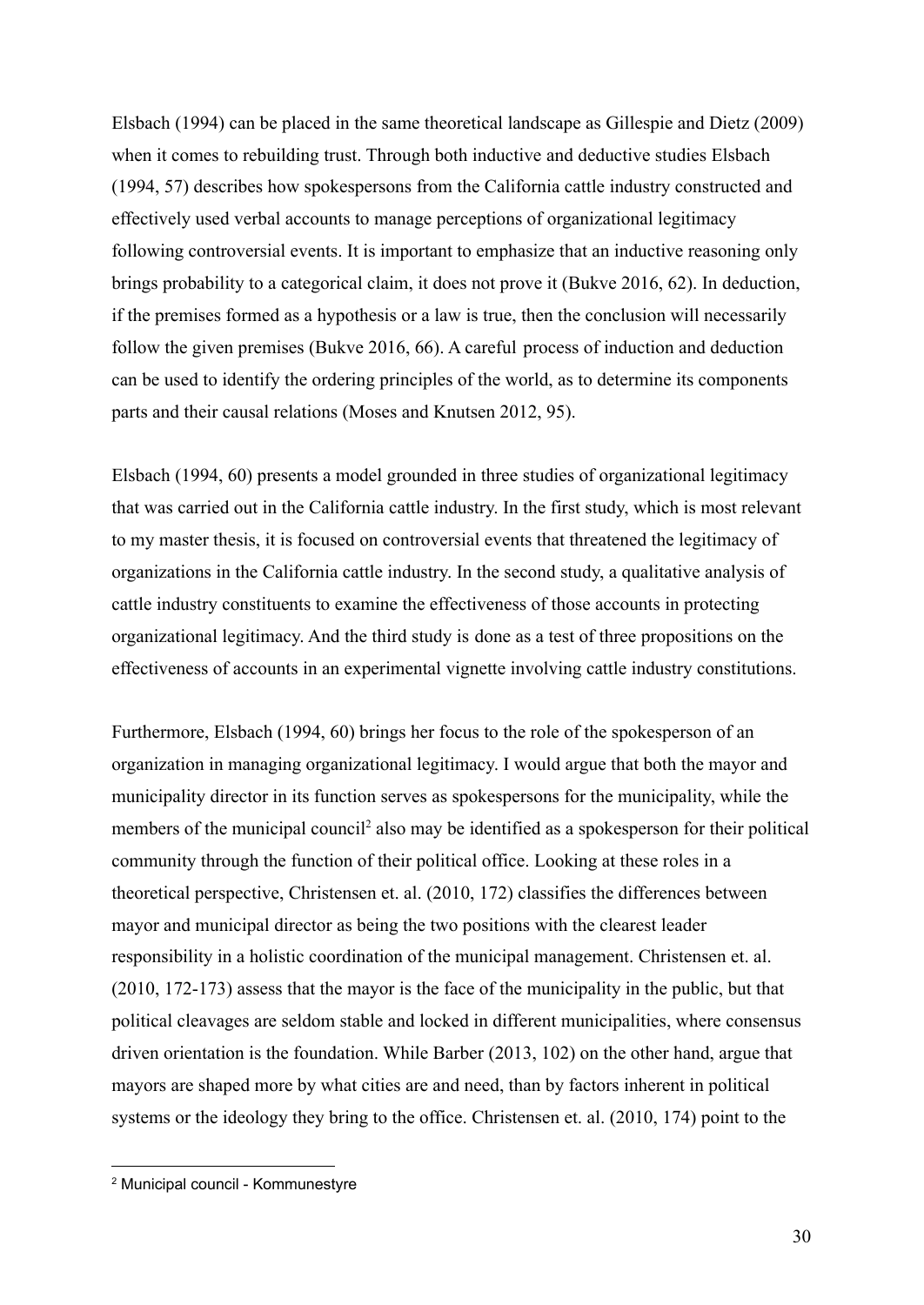fact that the municipal council can delegate decisions to the municipal director, who then delegates within the administration.

Elsbach (1994, 57) conducted three studies on the California cattle industry and its spokespersons. The first study suggest that organizational accounts are constructed by linking two forms of accounts: acknowledgement or denials, with two contents of accounts where it is referred to institutional or technical characteristics of the organization. The findings of the second and third studies suggest that in protecting organizational legitimacy acknowledgments are more effective than denials, references to institutionalized characteristics are more effective than references to technical characteristics. And that accounts combining acknowledgments with references to institutionalized characteristics are more effective than accounts with only one of these components.

Looking at the theoretical framework constructed by Elsbach (1994), I view it as appropriate to first look at the differences presented in the text between impression management theories and institutional theories and how that relates to strategies for rebuilding trust. The function of this is to serve as an overarching theoretical framework that describes the landscape of which rebuilding trust is a dominating landmark. After navigating through this landscape I will separate between the first study by Elsbach and the second and third studies. I remain more skeptical about the second and third study due to the fact that the former does not fit directly to my study due to operating with the term moderately negative events in her three propositions (Elsbach 1994, 74, 76, 77). I would not classify the Terra-scandal as a moderately negative event. It had far more comprehensive negative effects to be described as moderate. My implications with the latter is related to the fact that the third study presents methodical work that is contested within the literature on trust repair, and I will present the arguments by Koerber (2014) in explaining my concerns for the research methods impacts on the findings presented by Elsbach (1994).

A central argument by Elsbach (1994, 57) is that institutional and impression management theories may be combined to improve our understanding of organizational accounts and thus enhance models of symbolic management; these elements could be combined between impression management theories and institutional theories. The first can be described as being focused on how individual spokespersons use verbal accounts or explanations to avoid blame or gain credit for controversial events that may affect organizational legitimacy.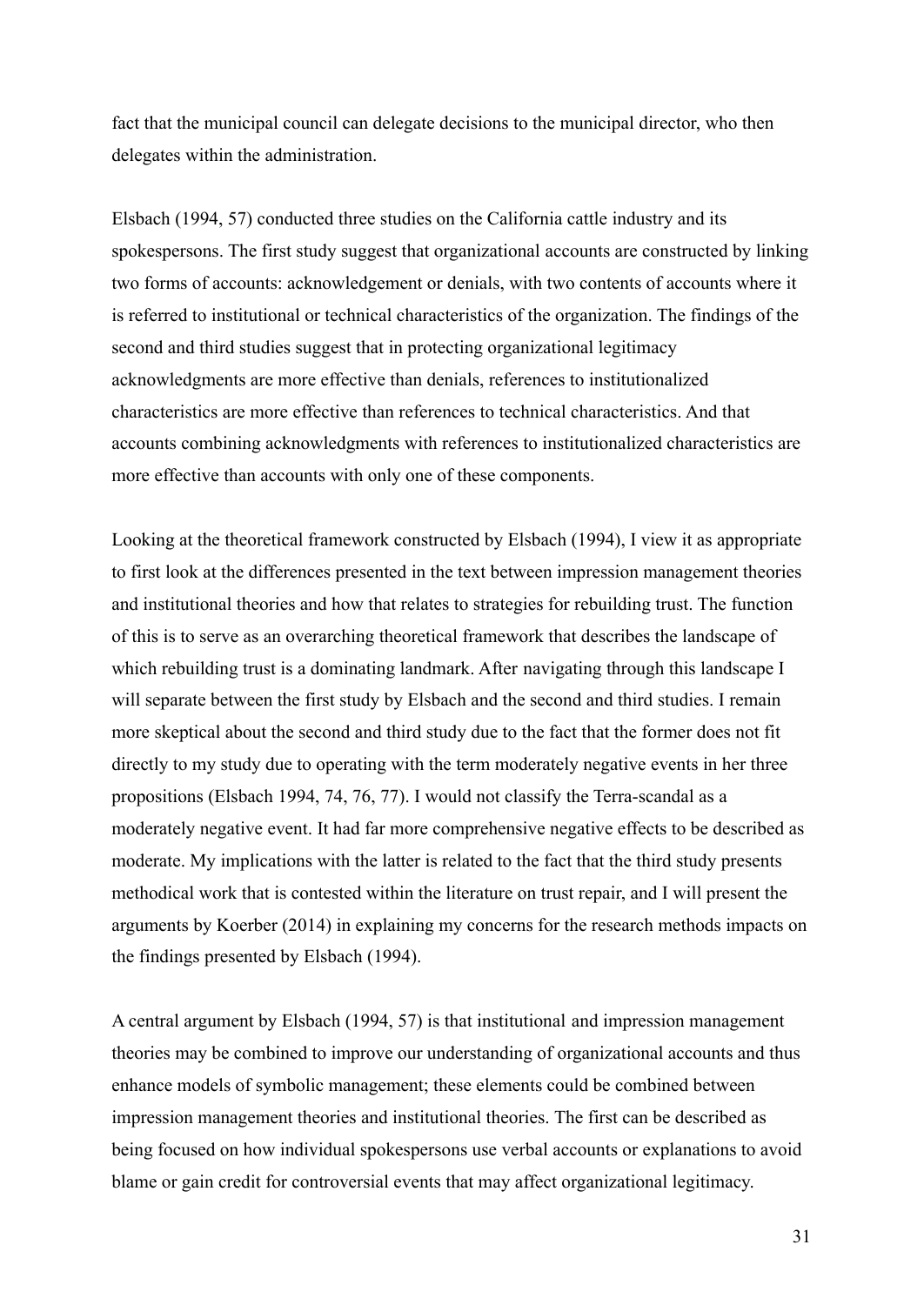Effective forms include enhancing explanations of company practices following good news and excuses or justifications following bad news (Elsbach 1994, 58). While the latter, institutional theories, is described as focusing on how organizations build support for legitimacy by maintaining normative and widely endorsed organizational characteristics. Institutional theorists have suggested that organizations may strategically and manipulatively use links to institutionalized structures or procedures to demonstrate the organization's worthiness and acceptability (Elsbach 1994, 59).

The findings of the first study is according to Elsbach (1994, 70), that organizational accounts may be defined by their content as well as their form, and that four common prototypes are strategically constructed from two primary forms and contents of accounts. Furthermore Elsbach (1994, 64) specifies it as being organizational verbal accounts may be defined by both their form and their content. It is separated between **denials**, **acknowledgments**, **institutional characteristics** and **technical characteristics**. **Denials** are described by Elsbach (1994, 64) as forms of accounts that proposed that one was not involved and where a spokesperson appeared to use denial to separate their organizations from controversial events. Moving on to **acknowledgment**, Elsbach (1994, 65) describes it as being forms of accounts that argue a recognition of the negative events that have occured, but that the organization had no fault in it. Or that one had a good reason for one's actions or that the ultimate outcome was positive. I**nstitutional characteristics**, is defined by Elsbach (1994, 65) as a type of account content that consists of normative and socially endorsed organizational practices. These characteristics signaled legitimacy with broad segments of society and matched organizational traits defined by institutional theorists as institutional structures, procedures, goals and structural decoupling. The final account made by Elsbach (1994, 66) is **technical characteristics**, which signaled efficiency and effectiveness in organizational performance. Where spokespersons appeared to refer to technical characteristics to support their accounts. The author point to the fact that technical arguments appeared to be directed toward more informed or affiliated audiences.

Elsbach (1994) performs an interesting separation between the forms of strategies spokespersons may use. She links denials and acknowledgements towards institutional characteristics and technical characteristics and how they differ and what could be done in the different instances. When it comes to **denials linked to the institutional characteristics** Elsbach (1994, 67-68) point to the fact the spokesperson in her study appeared to argue that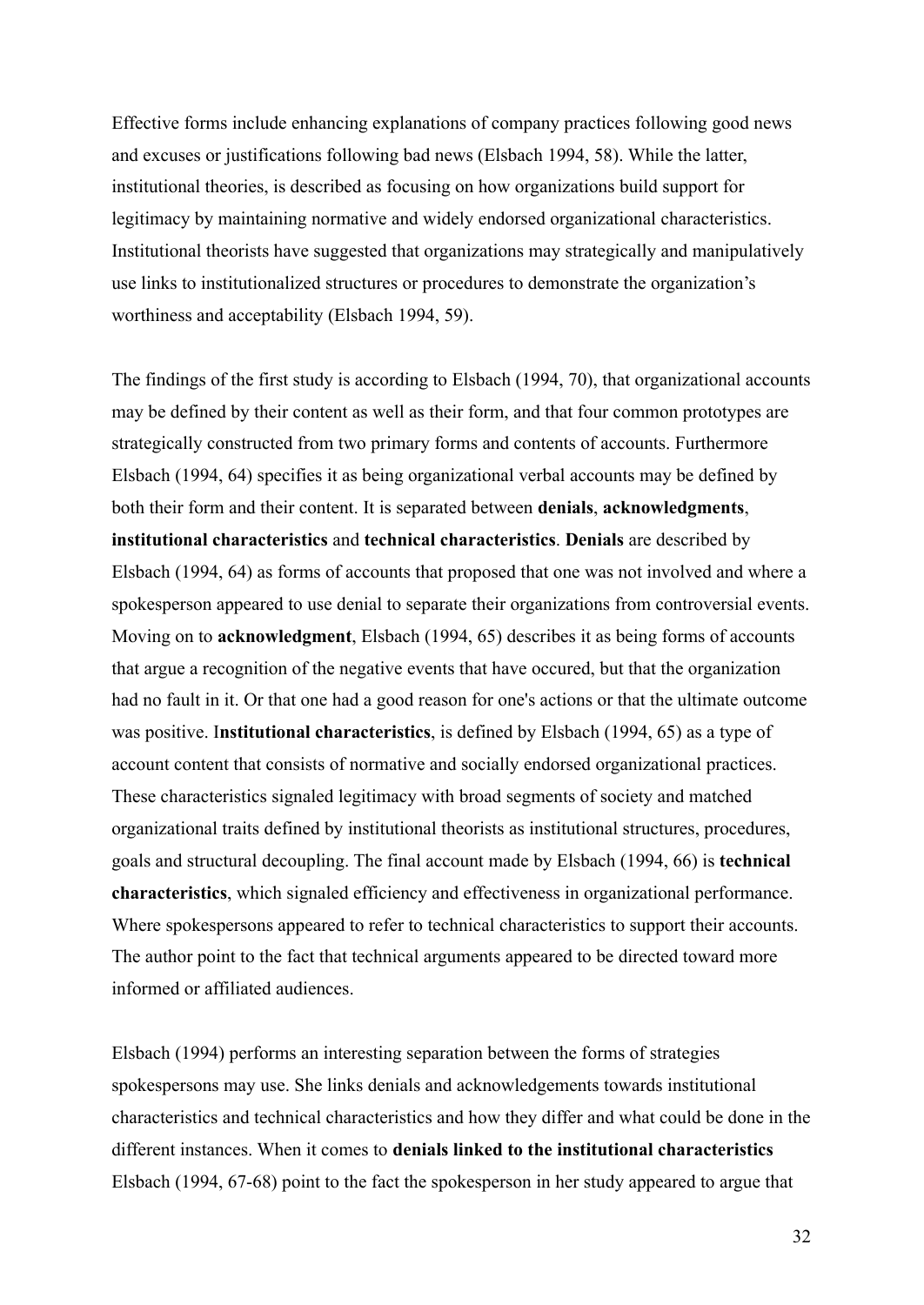they had adhered to socially endorsed and normative laws, programs and regulations, they were innocent of wrongdoing. Furthermore Elsbach (1994, 68) note that the spokesperson commonly denied wrongdoing by claiming that they were structurally decoupled from those responsible for controversial actions. Organizational spokesperson used structural decoupling to split off legitimate parts of their organizations from parts responsible for the controversy. When it comes to **denials linked to technical characteristics** Elsbach (1994, 68) point to the fact that spokespersons also linked denials to technical practices in cattle ranching organizations. Thus, the spokesperson often denied wrongdoing because to commit such an act would be ineffective or inefficient. Spokespersons may have believed that technical references would make their denials appear more logical and believable. The author argue that several studies have shown that similar logical and detailed references improved the adequacy of explanation of unpopular decisions.

Moving over to the aspect of acknowledgement. Elsbach (1994, 68) explain **acknowledgment linked to institutional characteristics** where spokesperson commonly linked acknowledgment to institutional procedures. Following this logic, Elsbach (1994, 69) argue that controversial actions should be excused because they were "only following the rules". Spokespersons claimed their actions led to the implementation of legitimate structures that were actually beneficial and desirable to outside audiences. Which to outsiders signal and symbolize legitimacy. The socially endorsed ends of the actions justified more controversial means. Looking at **acknowledgments linked to technical characteristics**, Elsbach (1994, 70) explain it through showcasing that spokespersons may have linked these technical characteristics to acknowledgments the technical aspect would reinforce their credibility as rational actors. An example used by the author is spokespersons justifying a controversial event of filing for bankruptcy by defining it as a rational action that permitted their organization to proceed in a direction that would have been impossible otherwise.

There are several strong suits to the article by Elsbach (1994), but the relevance of the article is limited to study one, not the subsequent two. The strength of the first study, and the reason for using it is that it serves as a sufficient tool to help identify possible strategies for rebuilding trust. The third study by Elsbach (1994) moves over to assessing the efficiency of the strategies, this is not my aim and another reason for not applying it to my work here. The second, and most impacting reason not to go for a study based on experimental work based on Koerber's (2014, 315) words that PR practitioners may feel that the similar research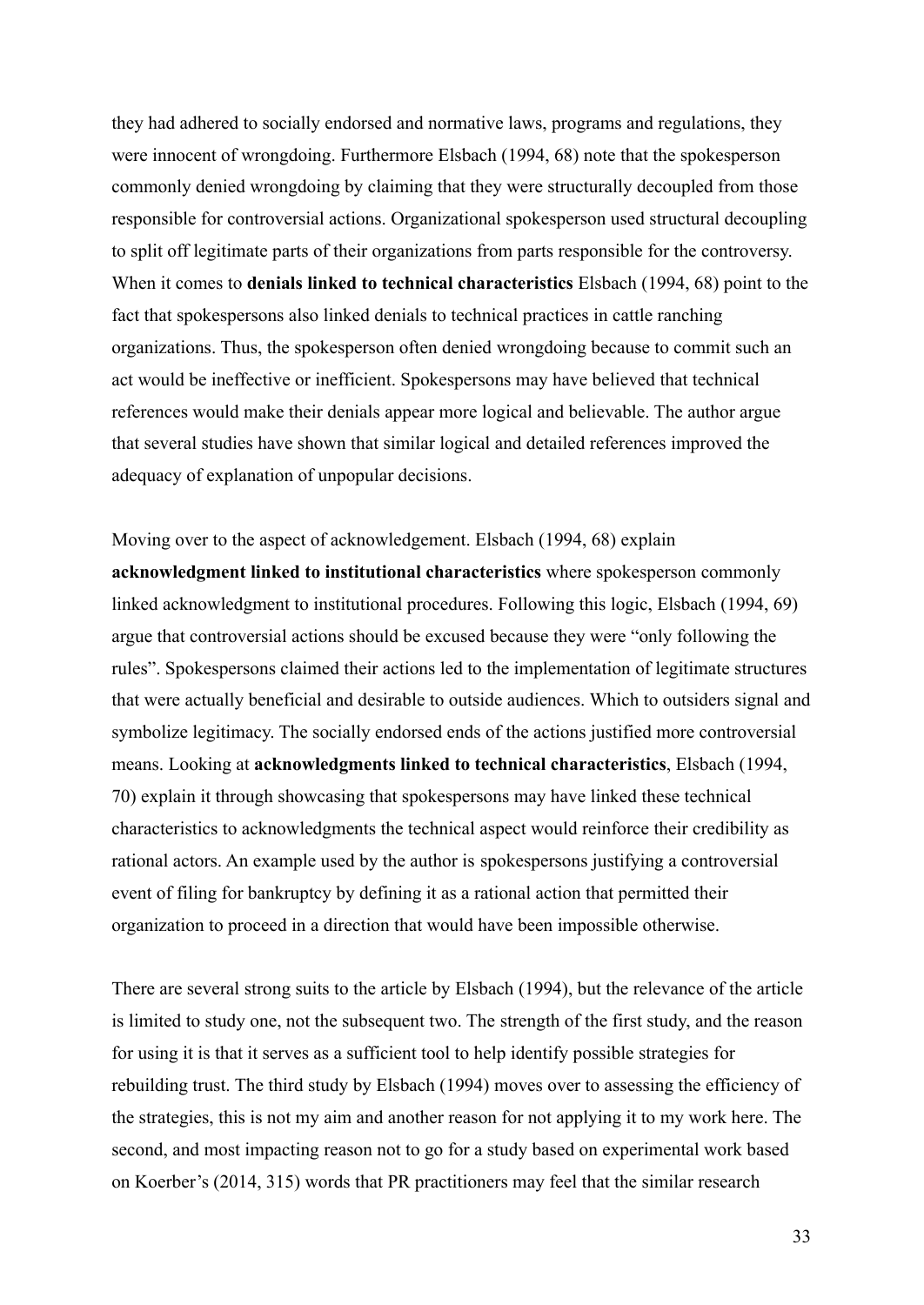findings on crisis response in these studies prove that one should always choose to respond with, for example, an apology. An example made by Koerber (2014, 322) to illustrate this, was when pastor Jimmy Swaggart apologized after a sexual transgression. The Christian community respected it as a confession of sins. The response worked because the community expected and valued it. An important issue raised by Kim et. al. (2004, 116) is that trust repair efforts would largely depend on how the violations have been framed. The difference in selecting strategy for trust repair on the basis of competence or integrity can be connected to the seventh proposition by Gillespie and Dietz (2009, 140-141) that separate failure due to ability or competence. Knowing to frame the trust repair on one of these remains crucial for succeeding in trust repair. Selecting the right strategy remains the single most crucial choice an organization makes in securing legitimacy to rebuilding trust.

#### **3.5 Conceptual framework for classifying strategies for rebuilding trust**

A major motivation behind the development of this conceptual framework based on the eighth propositions by Gilliespie and Dietz (2009) is due to the somewhat winding and bewildering way the eighth propositions are presented. There are four stages within their framework; stage 1 is concerned with immediate responses (Gillespies and Dietz 2009, 137), but this does not include the first three propositions, only proposition four. The second stage is diagnosis (Gillespie and Dietz 2009, 138), compromising only the fifth position. The third stage is reforming interventions (Gillespie and Dietz 2009, 139) compromising the sixth and seventh proposition. And then the fourth stage is evaluation (Gillespie and Dietz 2009, 140) and compromising the eighth propositions. To make matter even more intricate and entangled, the propositions should be understood within two foundational premises. The first being that the employees perceptions of organizational trustworthiness are influenced by six system components, 1) leadership and management practice, 2) culture and climate, 3) strategy, 4) structures of policies and processes, 5) external governance 6) public reputation (Gillespie and Dietz 2009, 132). The second premise is surrounding the organizational level failures as being systematic in nature (Gillespie and Dietz 2009, 133). This somewhat confusing framework functions well within the article, but removed from its original disposition the eighth propositions, and the stages functions more against its purpose only to confuse the reader. Bringing the theories out of the original dispositions, giving them names that are easily recognizable while at the same time being faithful to the original meaning is necessary to have the best form of analysis later on as well.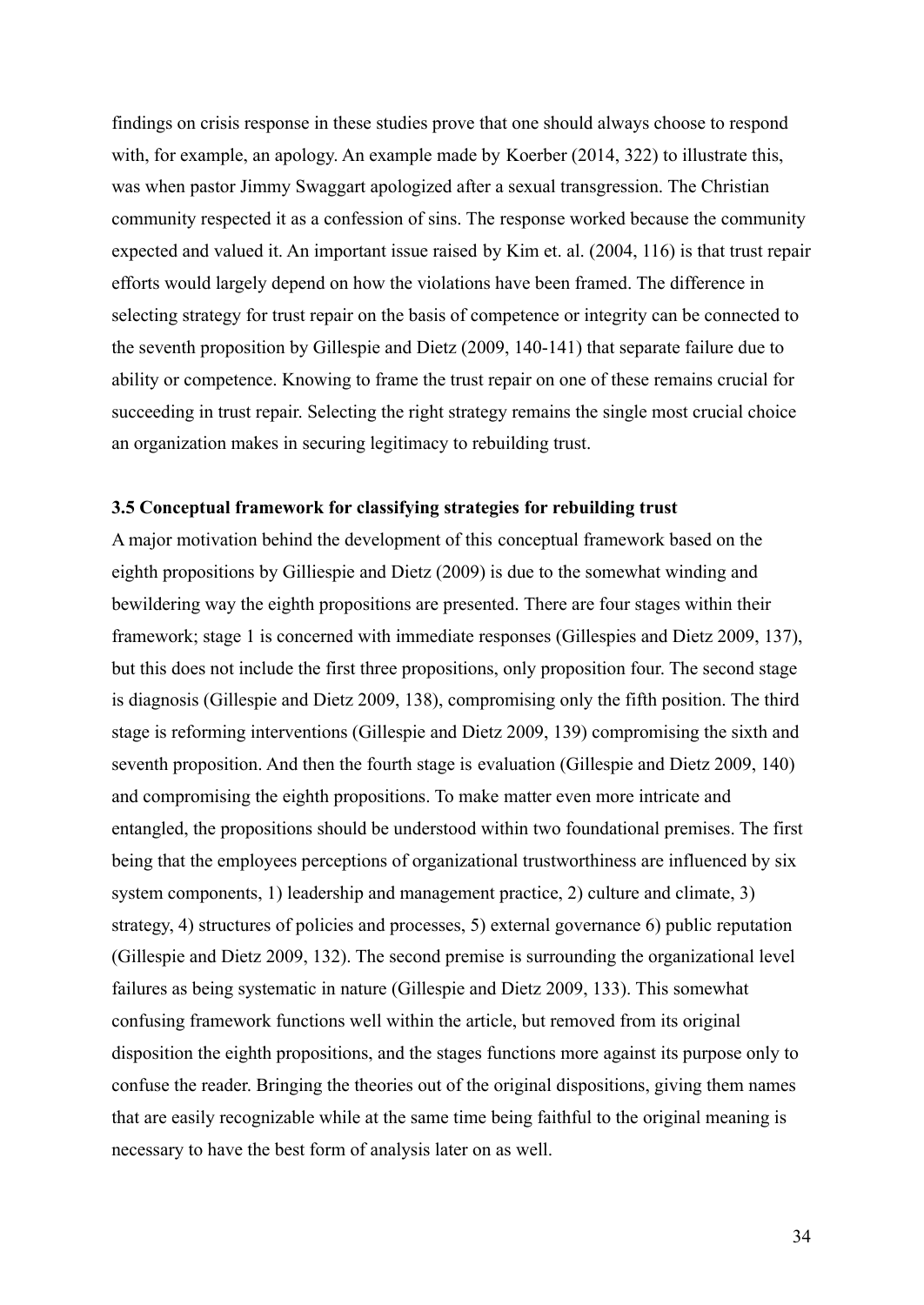The initial framework of Gillespie and Dietz (2009, 127) focuses on trust repair related to how an organization shapes employees perceptions of the organizational trustworthiness. My framework is focused more on how an organization could rebuild trust towards its inhabitants. Thus lifting the scope of trust repair from internal matters of an organization, and to the relation between an organization, in this case two municipalities, and its inhabitants. The rationale for giving titles to the propositions is that Gillespie and Dietz (2009) offer to some extent titles that fit into a different strategy of their established approach to trust repair, and are of such a technical aspect that it could be hard to understand without in depth knowledge of their research paper. Such an example is related to the sixth proposition by Gillespie and Dietz (2009, 140) which they have given the title communication post diagnosis, while it incorporates elements of both organizational responsibility and apologies it could be more confusing than helpful, thus my given title here is apology. Making it easier to understand and apply the framework.

I aim to give titles that can easily and without any preexisting knowledge be understood and applied. I follow some of the titles given by the authors, or I base my titles to the preexisting to some extent. The given titles function as an effort to help connect the theory and analytical approach within the conceptual framework presented below. The titles and main attributes of each prestended propositions is as follows:

- 1) **Acknowledgement and readiness**, based on the first proposition by Gillespie and Dietz (2009, 134) and should be viewed as a strategy which contains untrustworthy behavior in an organization, for instance through terminating the employee. The other aspect which constitutes a strategy is symbolizing, or initiating examples of benevolence, which may be done through media articles.
- 2) **Congruence,** based on the second proposition by Gillespie and Dietz (2009, 136) and should be viewed as a strategy where the trust repair interventions are moderated to which extent they achieve congruence across organizational components. This strategy should be understood in line with achieving coordination within the organization, where all the components of the organization work in synchronization with each other. Congruence is achieved across all organizational components.
- 3) **Comprehensiveness**, based on the third proposition by Gillespie and Dietz (2009, 136-137) and should be viewed as a strategy of showcasing trustworthiness in the organization's ability, presenting benevolence for any wrongdoings, and integrity. As the latter strategy is regarding organizational coordination, comprehensiveness should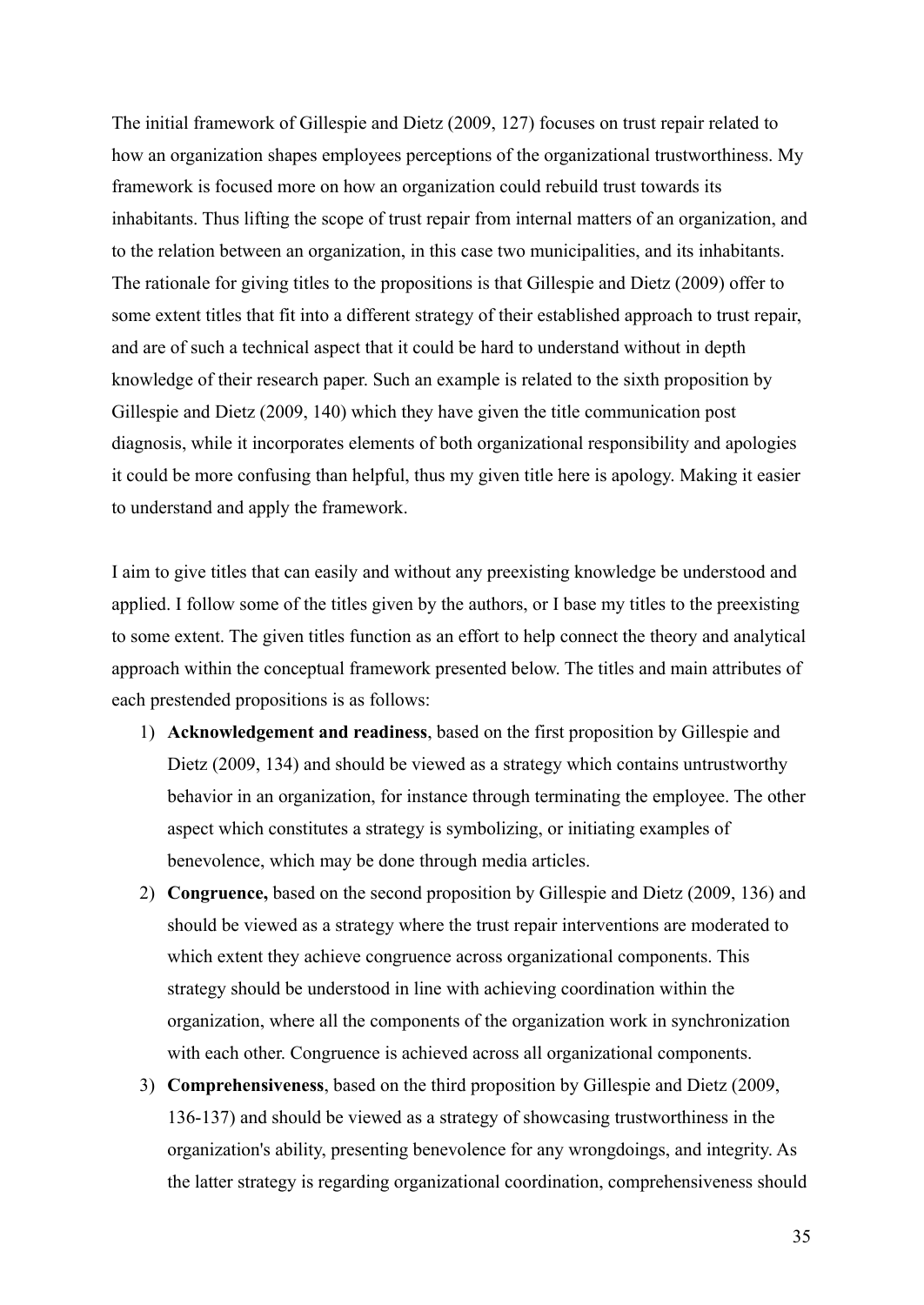be viewed as to what extent all parts of the organization works to rebuild trust. It is not necessarily a coordinated matter.

- 4) **Timeliness,** based on the fourth proposition by Gillespie and Dietz (2009, 138) and should be viewed as a timely, initial interventions that prevent or constrain a re-occurrence of the failure will positively impact employees' perceived organizational trustworthiness. The initial response for managing trust repair should be applied when there is a natural window of opportunity.
- 5) **Diagnosis,** based on the fifth proposition by Gillespie and Dietz (2009, 139) and should be viewed as a strategy for rebuilding trust as having a diagnosis of the situation that is applied at the right time, thus mirroring some of the aspects of the fourth proposition. This strategy on the other hand should be viewed in relation to how accuracy and transparency are addressed to demonstrate trustworthiness. To premature or to slow diagnosis will be associated with low trustworthiness, whereas a timely diagnosis is associated with high trustworthiness. The initial response for managing trust repair should be applied when there is a natural window of opportunity.
- 6) **Apology,** based on the sixth proposition by Gillespie and Dietz (2009, 140) and should be viewed as a strategy for rebuilding trust as to directing an apology both internally and externally, thus adapting the apology to whether or not it is a breach of ability or integrity. An extension of this strategy should be looked at in line with the arguments presented by Koerber (2014, 320) that before selecting a strategy there has to be an established understanding of one's community and their ideas of legitimacy. An apology, both in accordance with ability and integrity, only makes sense if it is expected.
- 7) **Context sensitivity,** based on the seventh proposition by Gillespie and Dietz (2009, 140-141) and should be viewed as a strategy for rebuilding trust only if one makes the distinction between a breach of ability or a breach of integrity. Acknowledgement should be executed after a competence-based trust violation, while denials should be applied after integrity-based trust violation, thus following the notion of Kim et. al (2004, 107). The proposition presented should be regarded as two folded with different approaches as to the cause of the breach of trust. The forms of acknowledgment or denials are tied up to the different characteristics by Elsbach (1994) separating between technical and institutional characteristics.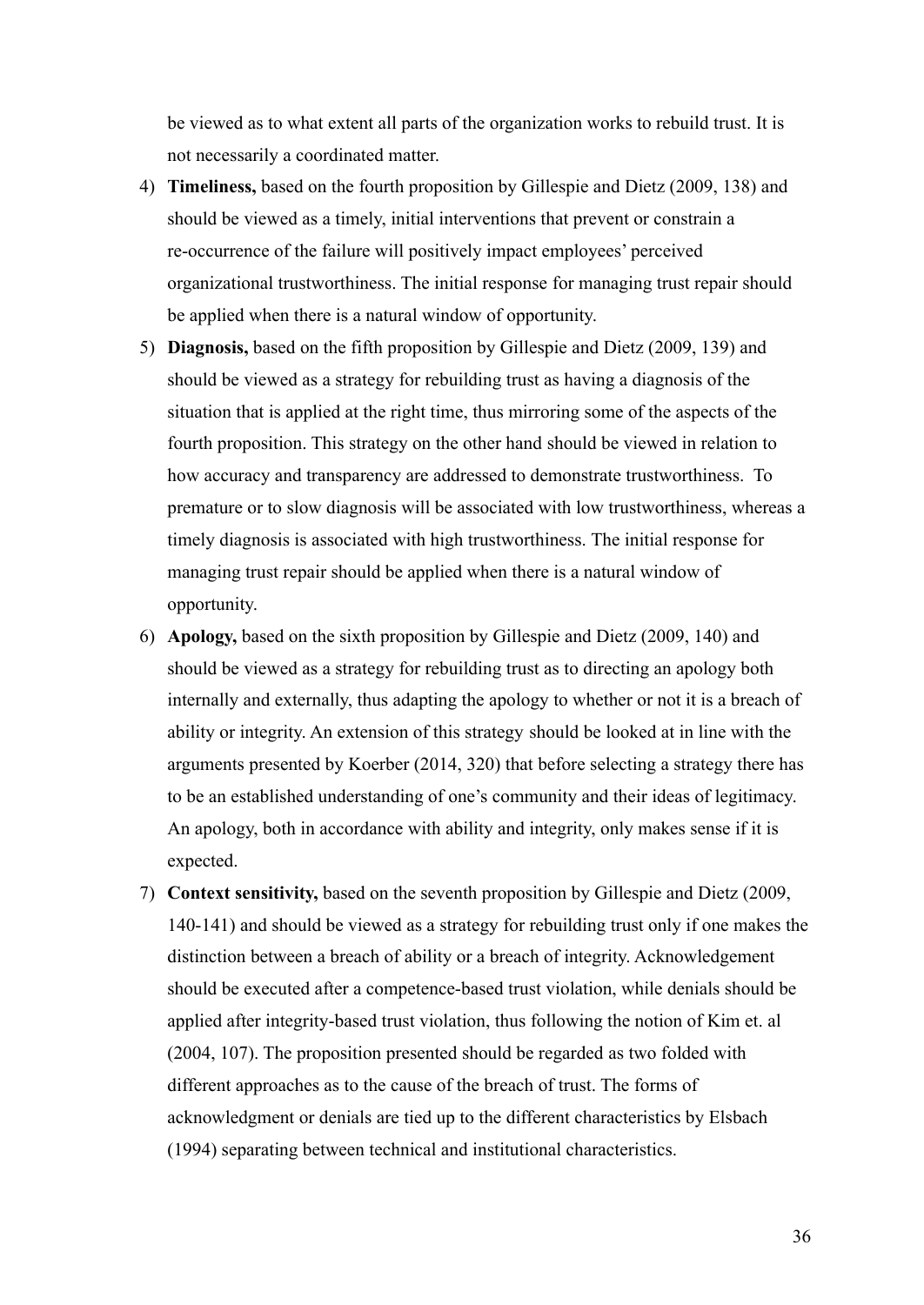8) **Evaluation**, based on the eighth proposition by Gillespie and Dietz (2009, 141) and should be viewed as a strategy for rebuilding trust by evaluating the processes that have occured. I viewed this as the least functional of the eighth propositions due to the fact that an evaluation in itself is an inactive strategy that is not an immediate part of managing threats to organizational legitimacy, but rather a strategy that is occuring a time after the storm has settled, figuratively speaking.

Connecting theory and the analytic approach is an important element of creating an understanding on how Vik and Hemnes could have developed strategies for rebuilding trust, and the possible difference between them, through these eighth classification, be described in a matter that brings light to my research question. A clear strength of classifying these propositions is that it can be applied as a conceptual framework that helps describe the possible developed strategies for rebuilding trust. The eighth strategies presented above should be applied in such a manner that the studied cases of Vik and Hemnes could be analyzed to where the empirical data could be described and placed to the conceptual framework for strategies of rebuilding trust. The empirical data could fit into this framework and thus being described as a strategy, it could not be applied, thus not being a strategy, or that it to some degree, either to some extent, or to a lesser extent being partly described as a strategy for rebuilding trust.

A major rationale in looking at the wider theoretical context of the conceptual framework is related to the arguments by Gillespie and Dietz (2009, 130) who understand organization-level trust repair in context with system theory which depicts organizations as converting external inputs (resources, investments) into outputs (products and services) via a throughput stage which comprises the organization's entire operations and activities. This is an interesting starting point where the authors place their presented propositions into this given theoretical framework. I ask myself whether or not that the theoretical framework connected to my conceptual framework could be viewed in a wider context than system theory. Therefore mirroring the notion by Gillespie and Dietz (2009) who understands the propositions in a wider context, as I understand my conceptual framework within the context of the performance perspective, the impression management perspective and the organizational perspective.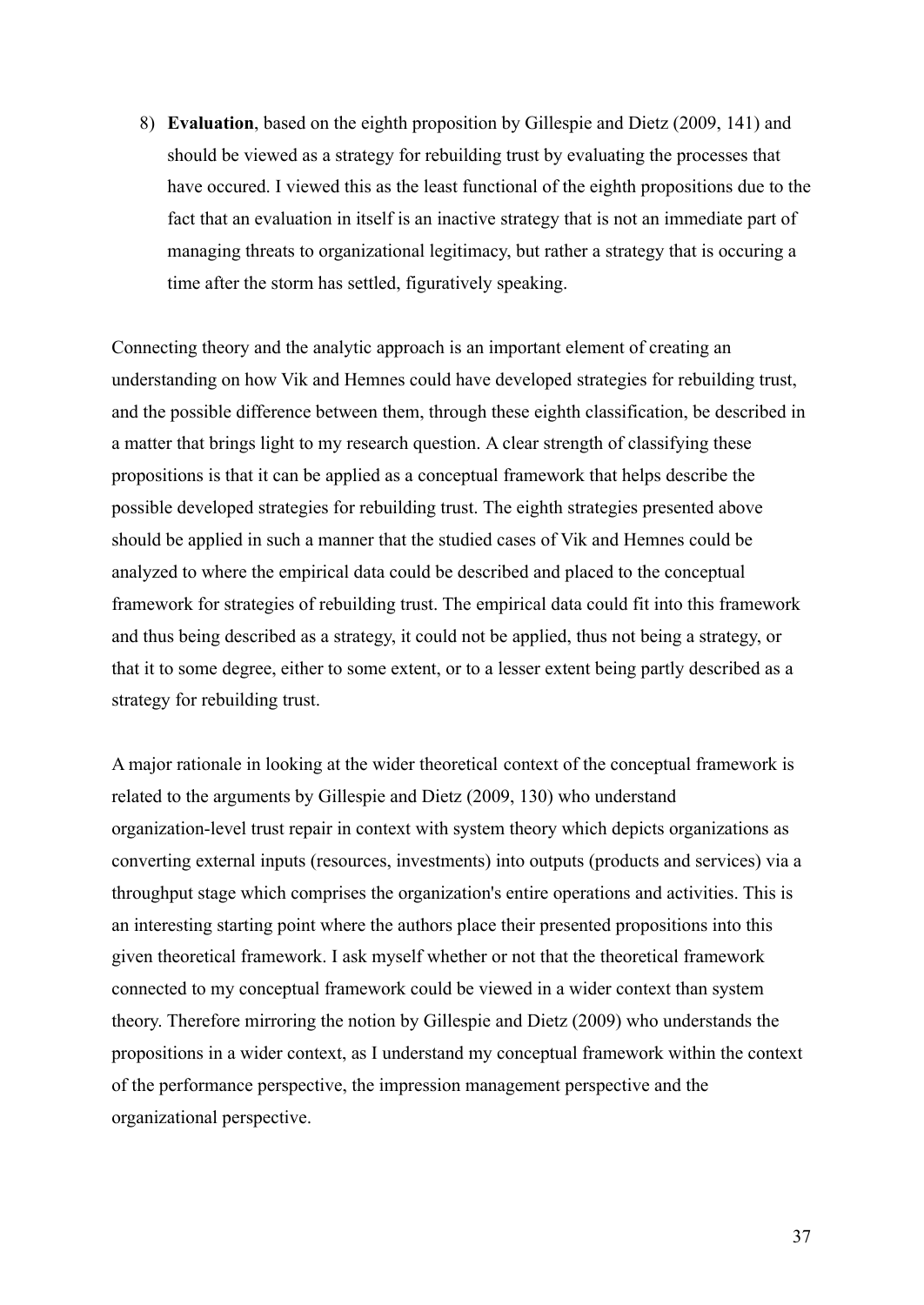Another crucial aspect is to look at how the presented conceptual framework, and the connection between theory and empirical results described in the analysis can be applied to a wider set of theoretical frameworks. The description of the strategies, and classification of them connects a major Norwegian municipal scandal with relevant theory on rebuilding trust. It is thus important to address that aspects of rebuilding trust again could be placed into a wider set of theory that pinpoints the location of my contribution, while offering a classification of strategies for rebuilding trust and where it is located in a wider theoretical context. In doing so, there are three major theoretical categories where my eighth presented propositions in the conceptual framework could be placed.

The first is related to **the performance perspective**, which could be viewed in line with Elsbach's (1994, 66) description of technical characteristics which focuses on accounts that signal efficiency and effectiveness in organizational performance. A major point by the author is that technical arguments appeared to be directed toward more informed or affiliated audiences. Performance should be understood in line with the explanation given by Hopkins (2009, 55) that good performance relies on the provision of information, suitability and capacity to use equipment and the desire to do the job well. This definition is to some extent focused on the internal aspect of an organization, and the performance of an organization should be viewed in line with the definition of political trust which Hooghe and Zmerli (2011, 3-4) view as a primary reaction to the performance of government institutions.

The overall understanding of performance should be viewed in line with Borgonovi, Anessi-Pessina and Bianchi (2018, x) who argue that in public administration there are financial performance indicators, but that these financial performance indicators are differently interpreted as reflecting success or failure under different political, institutional, socioeconomic situations. Borgonovi, Anessi-Pessina and Bianchi (2018, xi) point to understanding performance and the issues in the public sector by looking at it from an internal to an external perspective with focus among others on shifting from silos responsibility and financing to unitary responsibility and financing.

The performance perspective could also be described in the line with the quality of governance, as outlined in the theoretical chapter 3.2. By viewing these two aspects as related to each other it can bring a further understanding to how this perspective relates to trust repair. The notion by Rothstein (2005, 202) related to what the institutions in fact produce in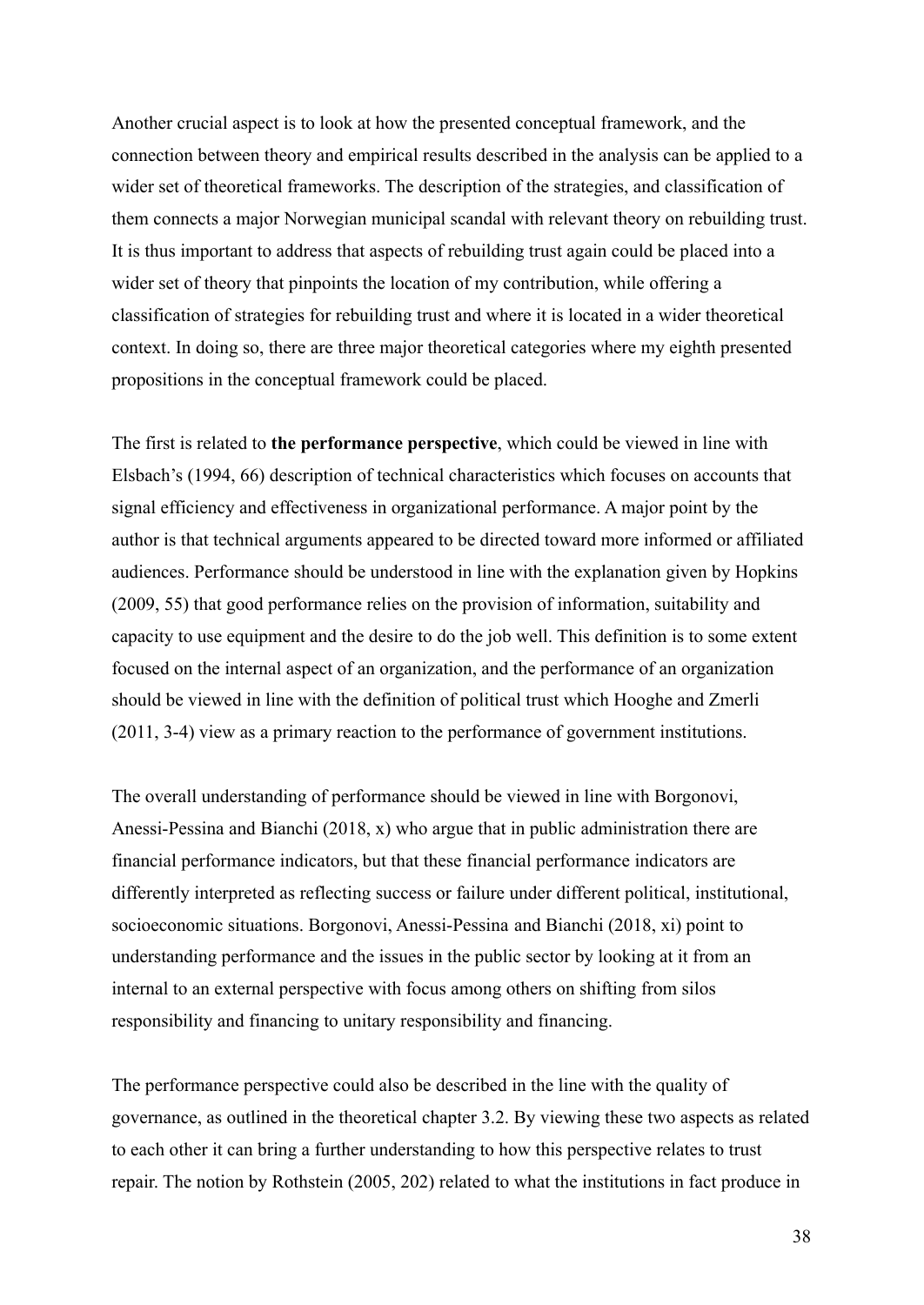society could be argued to be the basis of a citizen's reaction to the perceived degree of their political trust towards the government. Since both the quality of governance tradition and performance perspective focus on the outcome and what the institutions produce in the society it is reasonable to assume that the negative economic impact of the Terra-scandal impacted what Vik and Hemnes as institutions were able to produce. Therefore when the scandal struck, and brought with it sudden changes where the foundation of trust is undermined it would be natural to assume that an initial strategy was to manage the economy and get the organization back on track. Why should the performance perspective, or the outcome produced be regarded as important? This can best be illustrated by Rose (2011, 106) who point to the fact that 31 percent agreed to the statement that "local democracy is not as important, as long as the public services are maintained." The performance, the outcome or that the public services are maintained could be viewed as important aspects of this perspective. Making it a natural reaction in times of crisis to focus on the performance perspectives when rebuilding trust.

The separation within the framework made by Elsbach (1994) is between denials and acknowledgement linked to technical characteristics, thus in turn a part of the performance perspective. A denial linked to technical characteristics, or the performance, is described by Elsbach (1994, 68) as denying wrongdoings due to the fact that such an act would be ineffective or inefficient. Thus the efficiency, or the performance of an organization, is a crucial point in this perspective. The same can be applied by looking at acknowledgment linked to technical characteristics, as Elsbach (1994, 70) describes it, acknowledgments made by spokespersons was done due to a belief that the use of technical characteristics would reinforce the organization's credibility as rational actors.

Looking at the presented conceptual framework with the eighth categories of strategies for rebuilding trust, I would argue that **acknowledgment and readiness**, **diagnosis** and **evaluation** should be viewed as elements within the performance perspective. Underlying all of these strategies for rebuilding trust within the performance perspective should be viewed in line with the arguments by Hopkins (2009, 55) where good performance relies on information, suitability and capacity and desire to do the job well. All the mentioned strategies above are at its core an effort to demonstrate trustworthiness, by for example constraining untrustworthiness. This should be viewed as good performance and a desire to do the job well, by constraining or removing those who do not.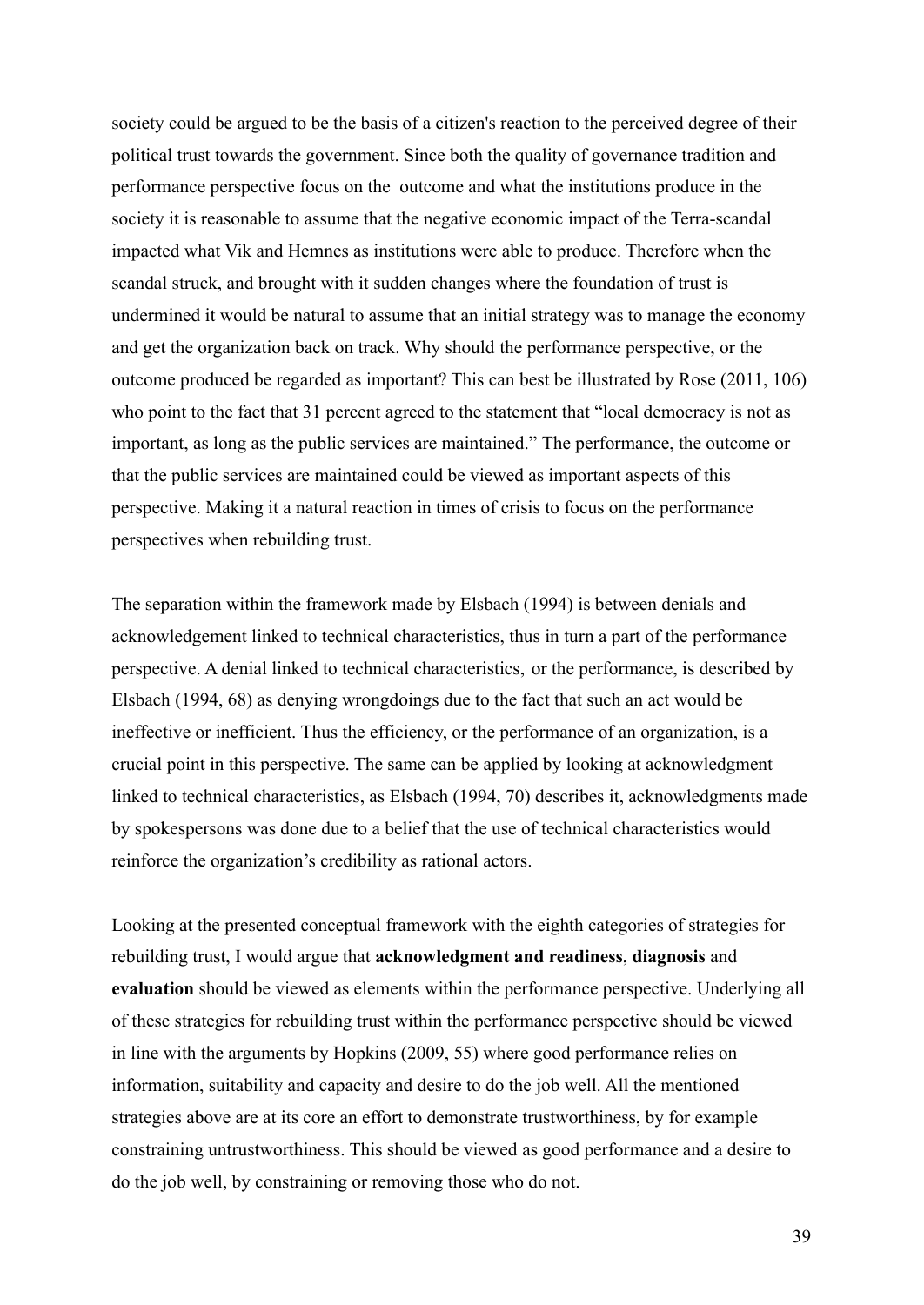The first strategy of **acknowledgment and readiness** should be viewed within this perspective, or theoretical framework due to being a strategy that in its containment of untrustworthy behavior in an organization. This demonstrates the notion by Elsbach (1994, 66) that technical characteristics, also in this case the performance perspective, focuses on accounts that signal efficiency and effectiveness in organizational performance. The strategy of acknowledgment and readiness should also be viewed in line with Borgonovi, Anessi-Pessina and Bianchi (2018, xi) where understanding performance and issues in the public sector as an internal to an external perspective. by symbolizing examples of benevolence publicly through media articles.

Furthermore the notion presented by Hopkins (2009, 55) that good performance relies on the provision of information, suitability and capacity to use equipment and the desire to do the job well could be applied to this strategy. This is due to the fact that the strategy of acknowledgement and readiness is focused around both terminating untrustworthy behavior, but also that it constitutes a strategy symbolizing, or initiating examples of benevolence, which may be done through media articles. This relies on both sufficient information, suitability for the actions and capacity to use this strategy so that the job is performed in a satisfactory manner.

The second strategy that should be viewed in line with the performance perspective is **diagnosis**. Which should be viewed as a strategy where a diagnosis both has to be timed at the right moment and demonstrate accuracy and transparency which are addressed to demonstrate trustworthiness. First of all this strategy should be seen in line with the arguments by Elsbach (1994, 66) and the technical characteristics which focus on accounts that signal efficiency and effectiveness in organizational performance. A major point by the author is that technical arguments appeared to be directed toward more informed or affiliated audiences. A diagnosis of what went wrong could build on the technical characteristics signaling efficiency and effectiveness in the fact that the organization is willing and capable of diagnosing the faults, and managing them.

A diagnosis of what went wrong, could build legitimacy for the organization by demonstrating that the organization is willing to learn from mistakes made. This implies a necessity of admitting culpability, which again could have legal ramifications. Furthermore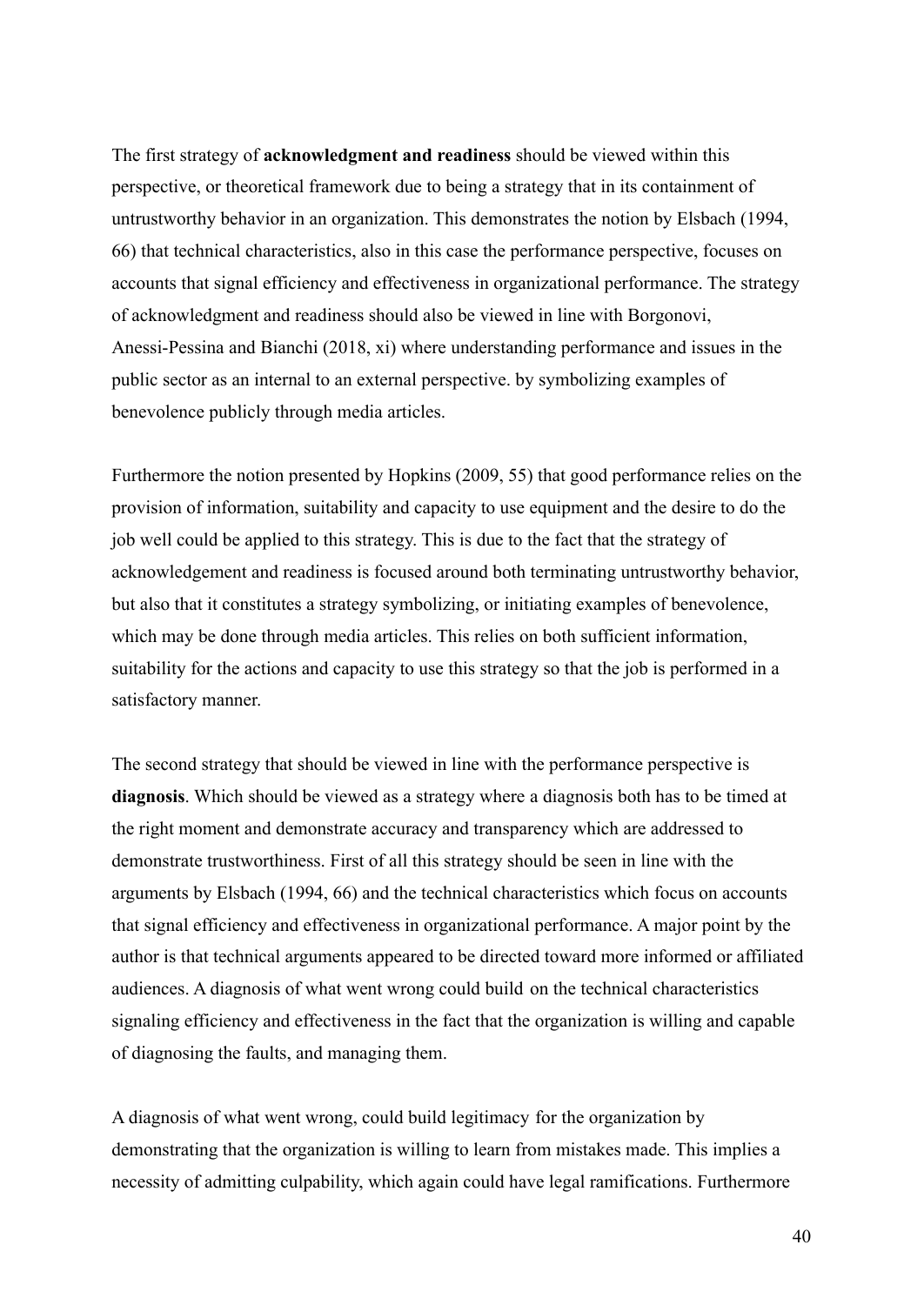the notion presented by Borgonovi, Anessi-Pessina and Bianchi (2018, xi) that understanding performance and the issues in the public sector by looking at it from an internal to an external perspective with focus among others on shifting from silos responsibility and financing to unitary responsibility and financing should be viewed as a crucial step in the diagnosis. Thus moving the focus from the internal faults to the external presentation of the diagnosis, and the demonstration of trustworthiness. Here framing constitutes a crucial role. Framing should here be understood in the context of problem definition, as a policy consequential that sets the stage for the other components of the decision making process, because the way the problem is defined to a certain extent determines the feasible set of policy responses through which the problem can be resolved (Knill and Tosun 2012, 98).

The third strategy that should be viewed in line with the performance perspective is **evaluation**. Which should be understood as evaluating the processes that occurred. As mentioned earlier it is somewhat of an inactive strategy that does not play an immediate part of managing threats to the organizational legitimacy. It could be described as being the last strategy that could be applied after a trust violation. Evaluation should be understood both by Gillespie and Dietz (2009, 141) as assessing the progress and effectiveness of the interventions used as a distrust mechanism. Or in the line of Knill and Tosun (2012, 175) which separate, in their instance policy evaluation, between the formative and summative. This strategy for rebuilding trust is best described as a summative evaluation, after the initial scandal or violation of trust has settled.

The strategy of evaluation should be viewed in line with Hopkins (2009, 55) that good performance relies on the provision of information, suitability and capacity to use equipment and the desire to do the job well. Evaluation as described above should be viewed as a summative assessment of whether or not there was a good performance, and how the provision of information, suitability and capacity has been applied within the organization to determine whether or not the job could be evaluated as being conducted in a good manner. Furthermore the notion by Borgonovi, Anessi-Pessina and Bianchi (2018, xi) as understanding performance and the issues in the public sector by looking at it from an internal to an external perspective should be applied to this strategy at hand. This is due to the fact that the evaluation should be applied to understand the movement from the internal perspective and to the external perspective.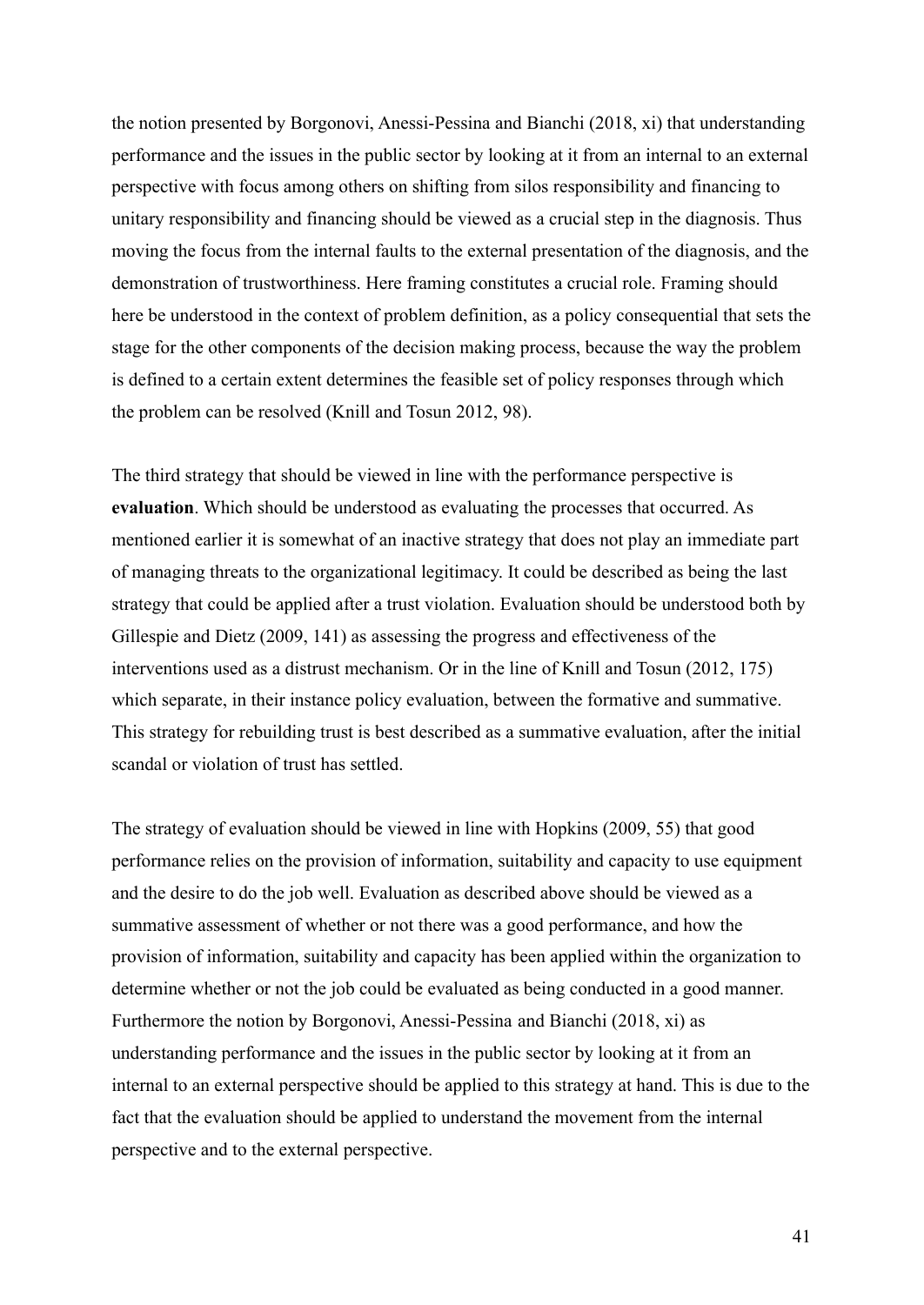The second framework applied in the conceptual framework is the **impression management perspective**, which Elsbach (1994, 58) and the description of how individual spokespersons manage legitimacy in response to legitimacy threats by individuals' use of verbal accounts to defend, excuse, justify or enhance organizational behaviors and protect legitimacy. Marcus and Goodman (1991, 283) describes impression management as how people engage in self-presentation in order to manage the identities that others assign to them. The authors point to when someone attributes negative or undesirable qualities to an actor, the actor must offer an explanation and may attempt to excuse or justify its behavior, apologize and express remorse, guilt or shame or make attempts at restitution. Furthermore this perspective should be viewed in line with the arguments made by Salancik and Meindl (1984, 238) that management of unstable firms, lacking real control over organizational outcomes, strategically manipulate causal attributions to manage impressions of their control. Although Salancik and Meindl have a corporate focus it gives an useful insight to the different sides of the impression management perspectives that I will connect to the propositions and framework presented by Gillespie and Dietz (2009).

An interesting notion presented by Salancik and Meindl (1984, 238) is the role of causal attribution, which is the statements one individual makes to another to account for the events contributing to an outcome, usually represented by linguistic connectors such as: *because*, *leads to*, *results from*, *caused by* and so on. The authors explain that by this definition, attributions are explicitly communications and may serve political and social functions as well as representing causal knowledge. This notion is further built on by Elsbach (1994, 58) who point to the fact that impression management researchers have focused on how individual spokesperson use verbal accounts or explanations to avoid blame or gain credit for controversial events that may affect organizational legitimacy. Furthermore, the main characteristics of impression management separate in the response regarding positive events or negative events. Staw, McKechnie and Puffer (1983, 595) argue that impression management implies significant management of information, so that positive events are credited to internal sources and negative events are blamed on external factors.

Looking at the presented conceptual framework with the eighth categories of strategies for rebuilding trust, I would argue **timeliness**, **apology** and **context sensitivity** should be viewed as elements within the impression management perspective. At the core of these three strategies, it should be viewed in line with the arguments by Marcus and Goodman (1991,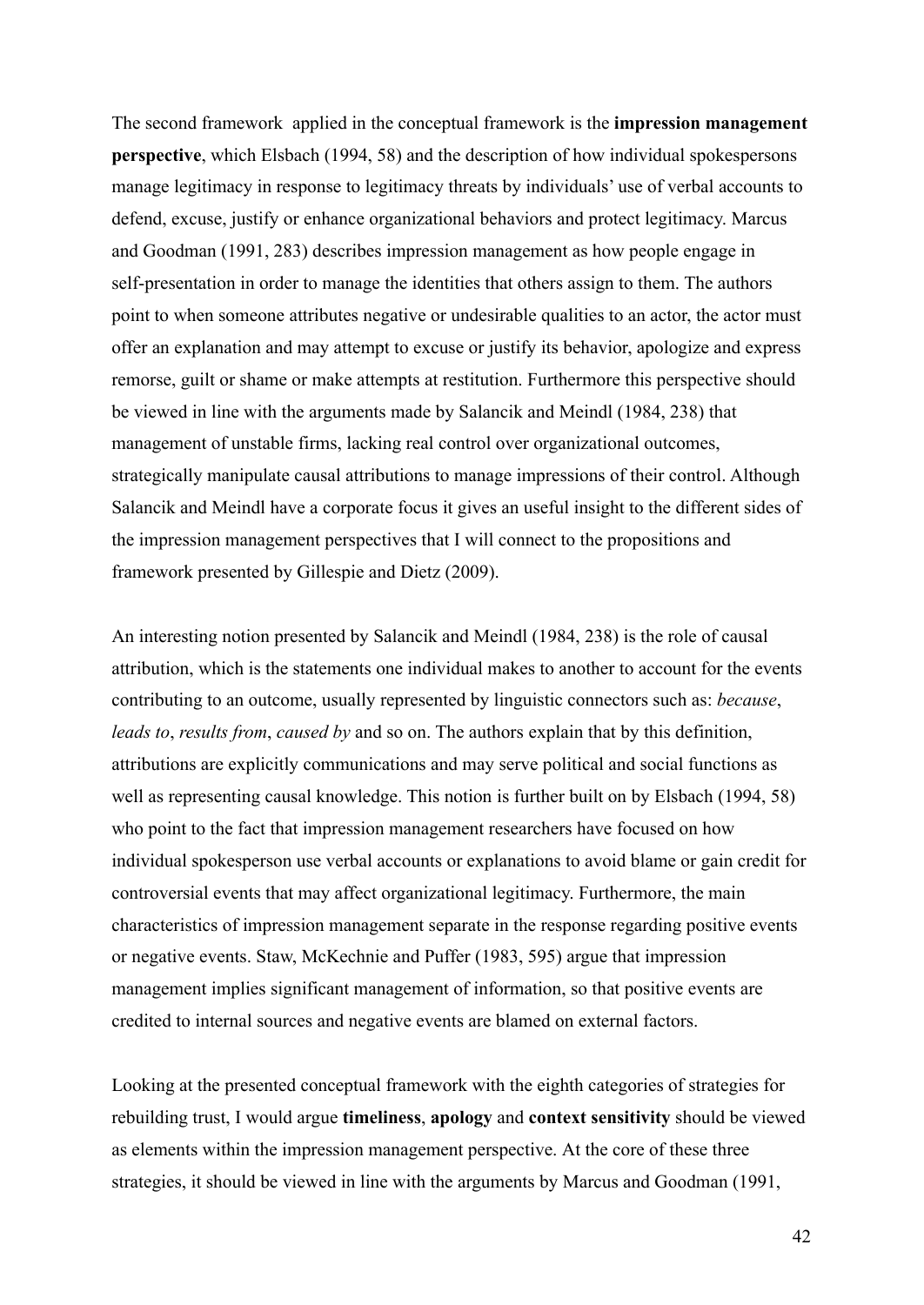283) on how impression management is about the way people engage in self-presentation in order to manage the identities others assign them. If assigned negative attributes one must offer an explanation and attempt to excuse or justification.

Within this perspective the first strategy for rebuilding trust is **timeliness**, where the initial response for managing trust repair should be applied with timing that is constituent of a natural window of opportunity. Too late of an acknowledgement, or management of the issue at hand, it would not function to repair trust. In other words, the notions presented by Marcus and Goodman (1992) should be timed and performed in a natural setting, not forced. The notion by Salancik and Meindl (1984, 238) that management of unstable firms, or in my case municipalities, could be strategically manipulated to manage impressions. This strategic element should be viewed as an important part of understanding how and when the timeliness should be engaged. When the timing is right, this strategy for rebuilding trust should be, in the words of Staw, McKechnie and Puffer (1983, 595) managing information so that positive events are credited to internal sources and negative events are blamed on external factors.

The second strategy within the impression management perspective is **apology**. Where rebuilding trust by apologizing, directed both internally within the organization and externally to the wider public could be applied if one makes the distinction between breach of ability or breach of integrity. As Gillespie and Dietz (2009, 140) note, individuals tend to weigh positive information more heavily than negative information when related to ability, but negative information more heavily than positive information when related to integrity. The strategy of apologizing should be viewed in line with Koerber (2014, 320) who emphasizes that before selecting a strategy there has to be an established understanding of one's community and their ideas of legitimacy.

An apology, both in accordance with ability and integrity, only makes sense if it is expected by one's community. Looking at this strategy within the impression management perspective and the arguments by Salancik and Meindl (1984, 238) that management of unstable firms, lacking real control over organizational outcomes can strategically manipulate causal attributions to manage impressions of their control. An apology could be used, either if it is wholeheartedly or not, to strategically manipulate causal attributions to rebuild trust. This notion should be viewed in accordance with Staw, McKechnie and Puffer (1983, 595) who argue that impression management implies the significant management of information so that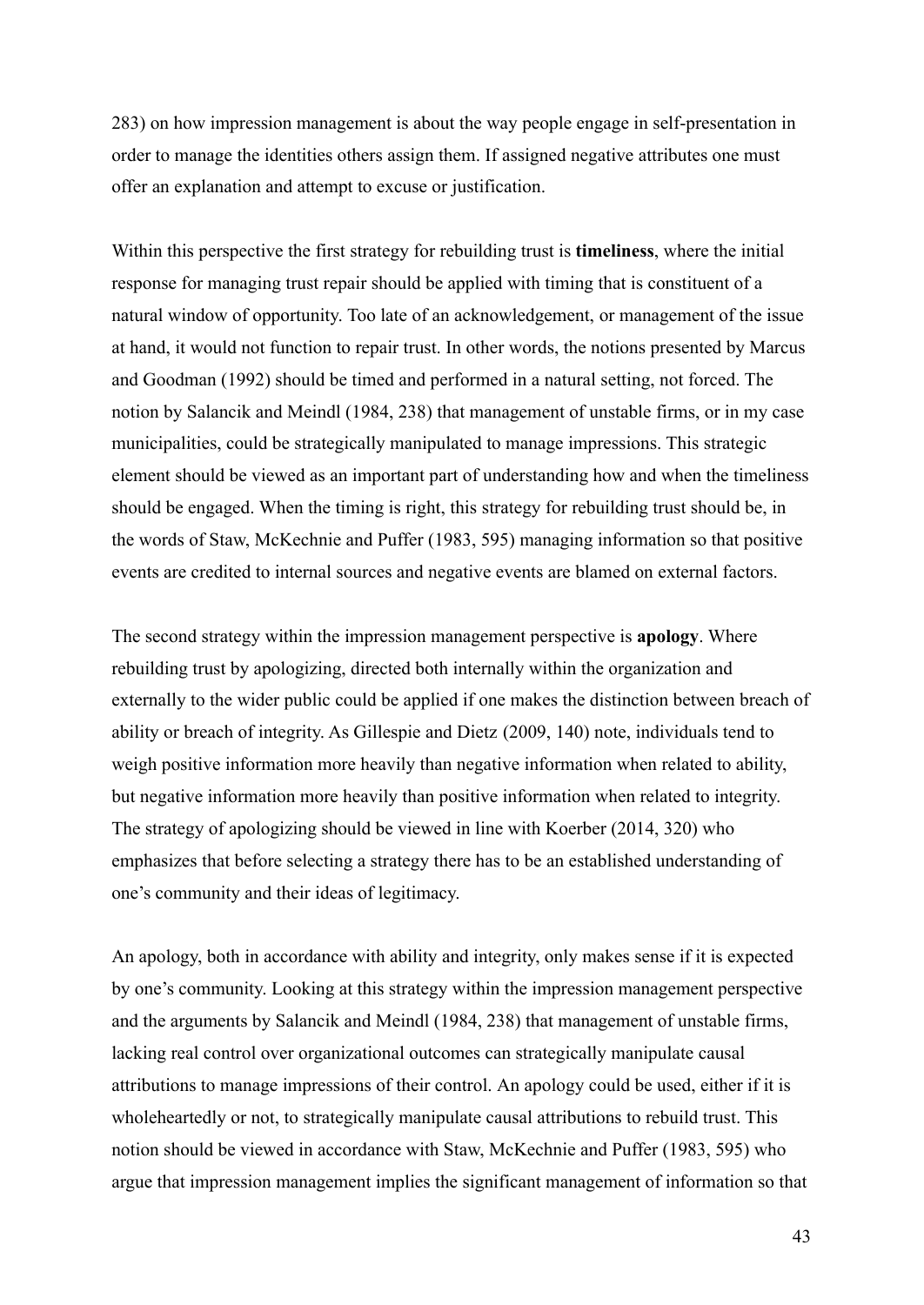positive events are credited to internal sources and negative events are blamed on external factors. This leads to the next strategy for rebuilding trust, which demands a high sense of context sensitivity.

The third strategy that should be applied within this framework is **context sensitivity**, which should be understood as rebuilding trust only one one makes the distinction between a breach of ability and breach of integrity. To make the further distinction between the two Gillespie and Dietz (2009, 140) explain that after an ability violation positive demonstration of competence will reduce the likelihood that the violation is seen as a reliable indicator of incompetence. People believe intuitively that those with competence can exhibit performance at a variety of levels, whereas those who are incomptent cannot. This stands in contrast to failures of integrity, which Kim et. al. (2004, 106) explain as people intuitively believe that those with high integrity will refrain from dishonest behaviors in any situations, while those with low integrity may exhibit dishonest behavior depending on incentives and opportunity. As a basis of context sensitivity an apology should be ultimately more effective than denial for repairing trust after an alleged competence based trust violation, while apologizing for integrity-based trust violation would confirm guilt, and be perceived as a signal that one lacks integrity (Kim et. al 2004, 107).

The nature of context sensitivity as a strategy for rebuilding trust demands some clarifications to be made, as done above, to see the two folded aspects of it and knowing which approach to choose after different accounts of trust violations. In line with the impression management perspective the argument by Salancik and Meindl (1984, 238) that management of unstable firms lacking real control over organizational outcomes can strategically manipulate causal attributions to manage impressions of their control. The difference within the strategy related apology that this differs between when to apologize, if it is a breach of ability, an apology could be more effective than denial, but in an integrity breach an apology could confirm not only guilt but be perceived as a lack of integrity (Kim et. al 2004, 107). This being sensitive about the context, whether or not the violation, or breach of trust has been either ability or integrity is important to define as a introducing element for an actor or organization using the strategy of context sensitivity.

Furthermore, this strategy should be placed within the impression management perspective as how it relates to Staw, McKechnie and Puffer (1983, 595) and credit positive events to

44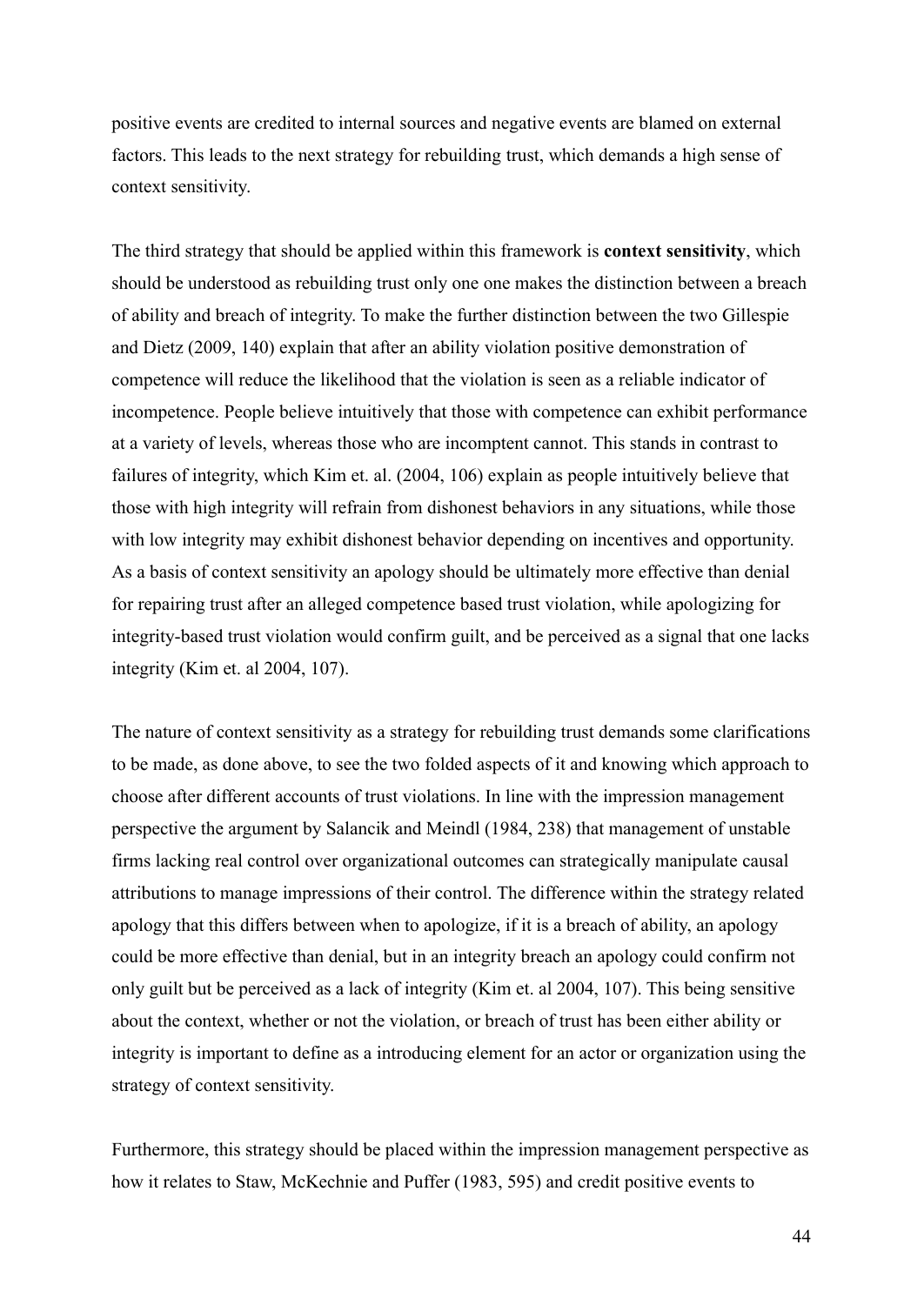internal sources and negative events blamed on external factors. As with the former strategy on apology this notion presented by the authors could be applied to the differentiation between a breach of ability or integrity. The context sensitivity aspect related to this strategy should be viewed in line with the notion by Kim et. al. (2004, 107) that matters of competence individuals will exhibit positive trusting belief in the accused party apology rather than denial. And related; violation of integrity where individuals will exhibit more positive trusting beliefs in the accused party if one responds with denial, rather than apology.

The third and final perspective which constitutes the broader theoretical framework is the **organizational perspectives**. This perspective is influenced by Elsbach (1994, 59) describes institutional theories as focusing on how organizations build support for legitimacy by maintaining normative and widely endorsed organizational characteristics. Furthermore, the author argue that institutional theories have neglected the use of individual-level tools, such as spokepersons's accounts in managing organizational legitimacy. This perspective, or approach should be understood in line with Brint and Karabel's (1991, 15) definition of an institutional model inspired by classical sociological tradition in the study of organizations where the fundamental feature is the organizations themselves which are the starting point. Furthermore, Brint and Karabel (1991, 16) adds that within this perspective, neither the consumer-choice nor the business-domination model pays sufficient attention to the beliefs and activities of the administrators and professionals who typically have the power to define what is in the "interest" of the organizations over which they preside.

Looking at the presented conceptual framework with the eighth categories of strategies for rebuilding trust, I would place **congruence** and **comprehensiveness** within the organizational perspective. Underlying these two strategies for rebuilding trust is that it entails a dependency on an organizational framework that provides the arena for developing these strategies. This understanding mirrors the notion presented by Brint and Karabel (1991, 15) that the organizations themselves are the starting point.

The first strategy for rebuilding trust within the organizational perspective is **congruence**. Which is based on the second proposition by Gillespie and Dietz (2009, 136) and should be viewed as a strategy for achieving coordination within the organization, where all the components of the organization work in synchronization with each other. Congruence is achieved across all organizational components. This strategy should be viewed in line with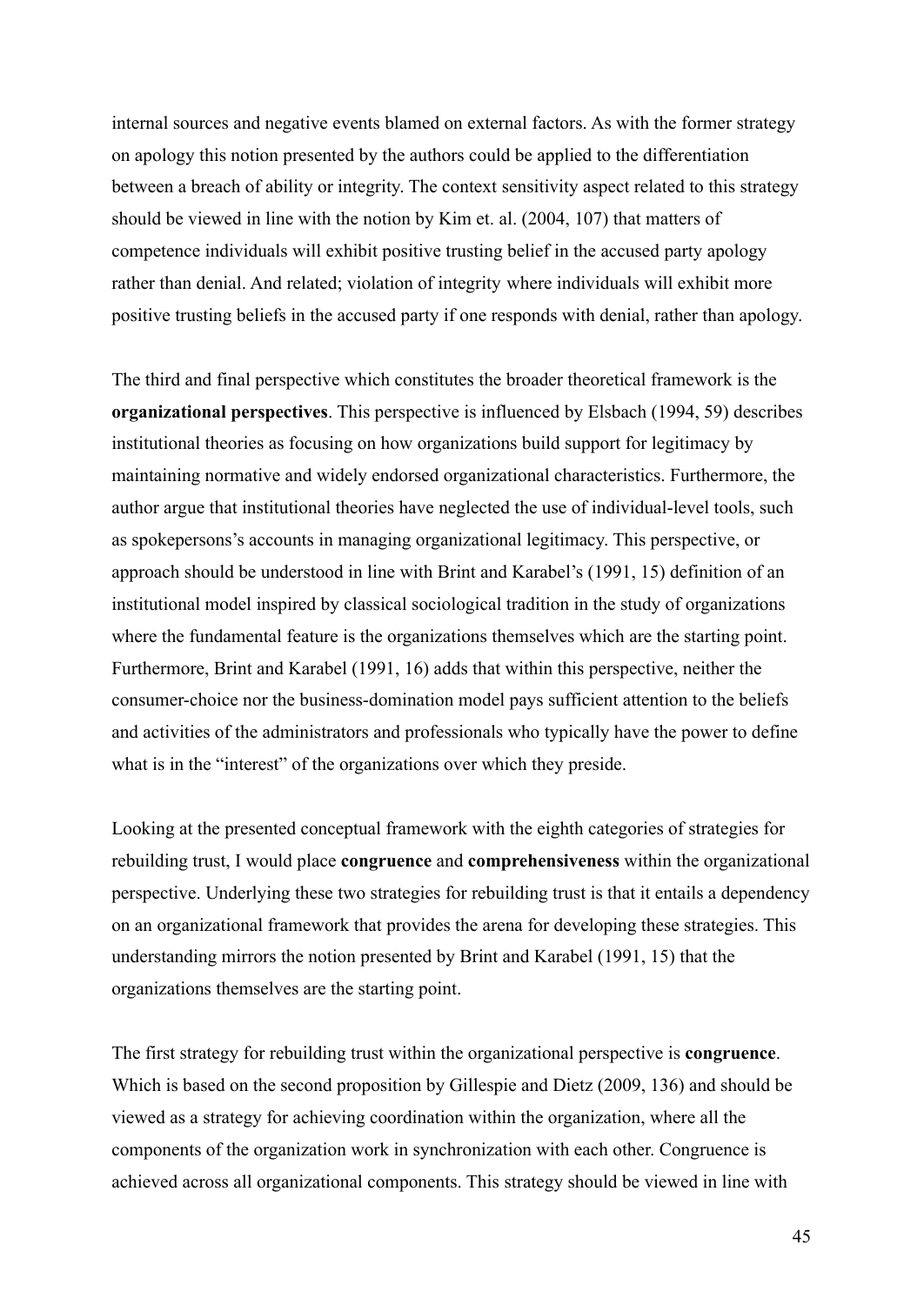the argument by Elsbach (1994, 59) focusing on how organizations build support for legitimacy by maintaining normative and widely endorsed organizational characteristics. The characteristics of the organization could be viewed in the way coordination is achieved in the organization, as congruence define the effort where all components are to some extent synchronized with each other and working towards the same goals. Furthermore the notion presented by Brint and Karabel (1991, 16) that the beliefs and activities of the administration to define what is the interest of the organization could be done through congruence by having organizational coordination.

The second strategy for rebuilding trust within the organizational perspective is **comprehensiveness**, which is based on the third proposition by Gillespie and Dietz (2009, 136-137) and should be understood as showcasing trustworthiness in the organization's ability, presenting benevolence for any wrongdoings, and integrity. As the latter strategy is regarding organizational coordination, comprehensiveness should be viewed as to what extent all parts of the organization works to rebuild trust. It is not necessarily a coordinated matter but the effort of organizational components to showcase ability, benevolence and integrity. This strategy should be understood in line with the definition of an insitional model by Brint and Karabel (1991, 15) that the fundamental feature of the organization is themselves as the starting point for any study. Or understood in this context, the fundamental feature of comprehensiveness is a strategy where the starting point is within the organization. Furthermore, comprehensiveness should be viewed in line with the argument by Brint and Karabel (1991, 16) that the beliefs and activities of the administrators are the ones who typically have the power to define what is in the interest of the organizations over which they preside. As noted in the description of this strategy, it is not necessarily about organizational coordination, thus the administrators of internal components of the organization, presiding over their jurisdiction, could separately have the power to define their own interest over the part of the organization over which they preside. This can be assumed differently within different parts of the organization.

Having presented these three perspectives which serves as an overarching theoretical framework for which the conceptual framework operates. An important rationale for connecting my conceptual framework to these perspectives is summarized by Elsbach (1994, 60) who note that impression management and institutional theories may be described as distinct aspects of symbolic management that can fulfill complementary goals when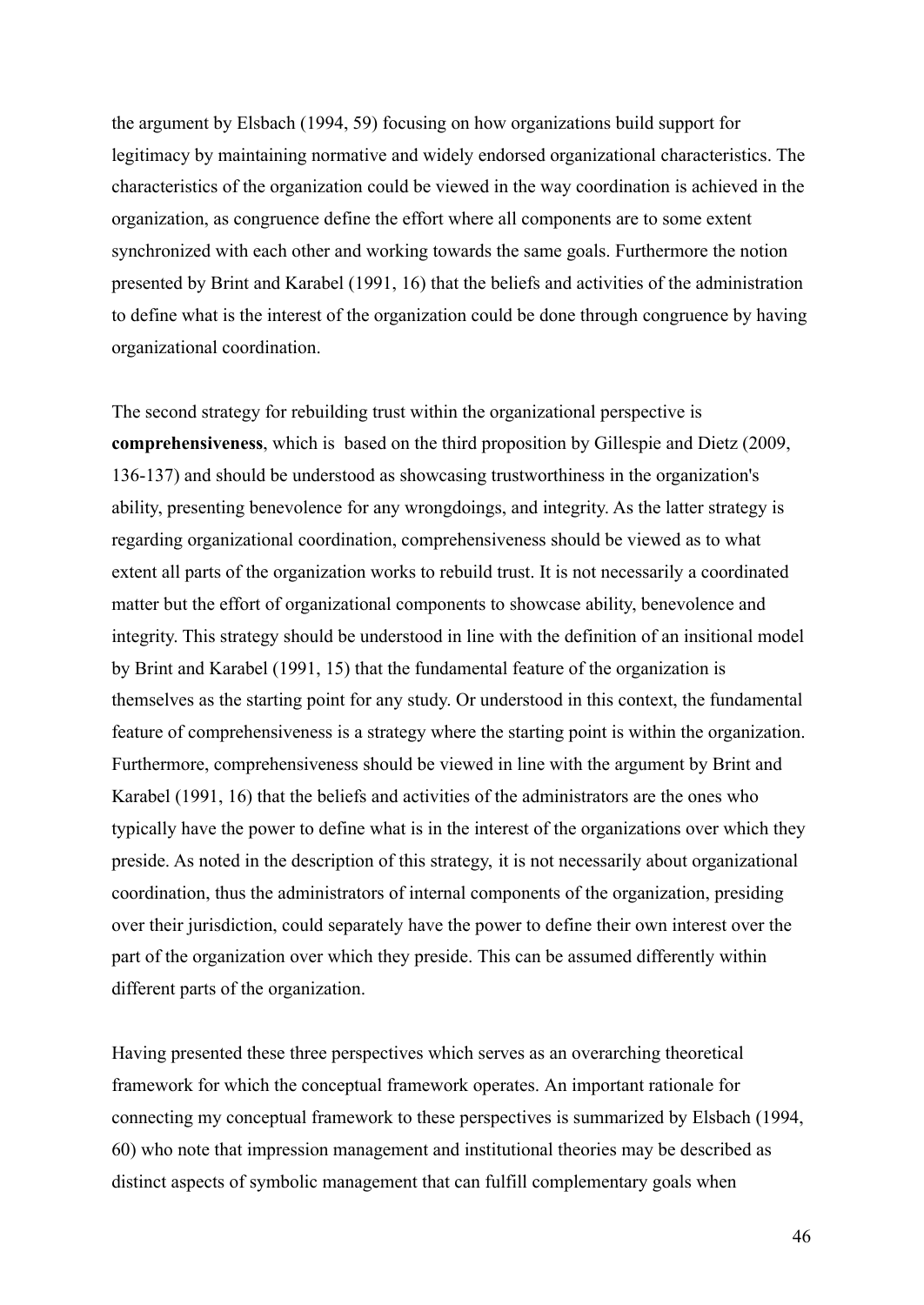combined in organizational accounts. Furthermore the performance perspective adds a valuable insight to how good performance, as Hopkins (2009, 55) describes it, relies on the provision of information suitability and capacity to use equipment and the desire to do the job well. It is of my understanding that all three perspectives presented above focus on fulfilling the aim of either symbolic actions, or the performance of the organization. All three perspectives should be viewed not only in line with securing organizational legitimacy, but in the context that political trust is a primary reaction to the performance of government institutions (Hooghe and Zmerli 2011, 3-4). The performance should in this context be understood as both the performance perspective that signal efficiency and effectiveness in the organization. The impression management perspective which implies significant management and strategically manipulation of information. As well as the organizatioanl perspective which focuses on the organization's role of procedures with attention to who has the power to define the interest of the organizations. This could be done through institutional processes as diagnosis and evaluation as strategies for rebuilding trust.

My contribution to the research of trust repair is to apply the strategies for rebuilding trust within a larger theoretical framework. Looking at the performance perspective, the impression management perspective and the organizational perspective. Trust can be built on these three perspectives, but so should rebuilding trust. The conceptual framework aim is to classify the strategies for rebuilding trust within these three perspectives.

All my applied perspectives create the basis for an individual, or the publics, understanding and reaction to the government, or in my case, how the municipalities of Vik and Hemnes operate within the context of political trust and that the reaction is to all of the three perspectives as the performance of government institutions. The different perspectives applied for classify the strategies for rebuilding trust within a larger conceptual framework is presented in the table below: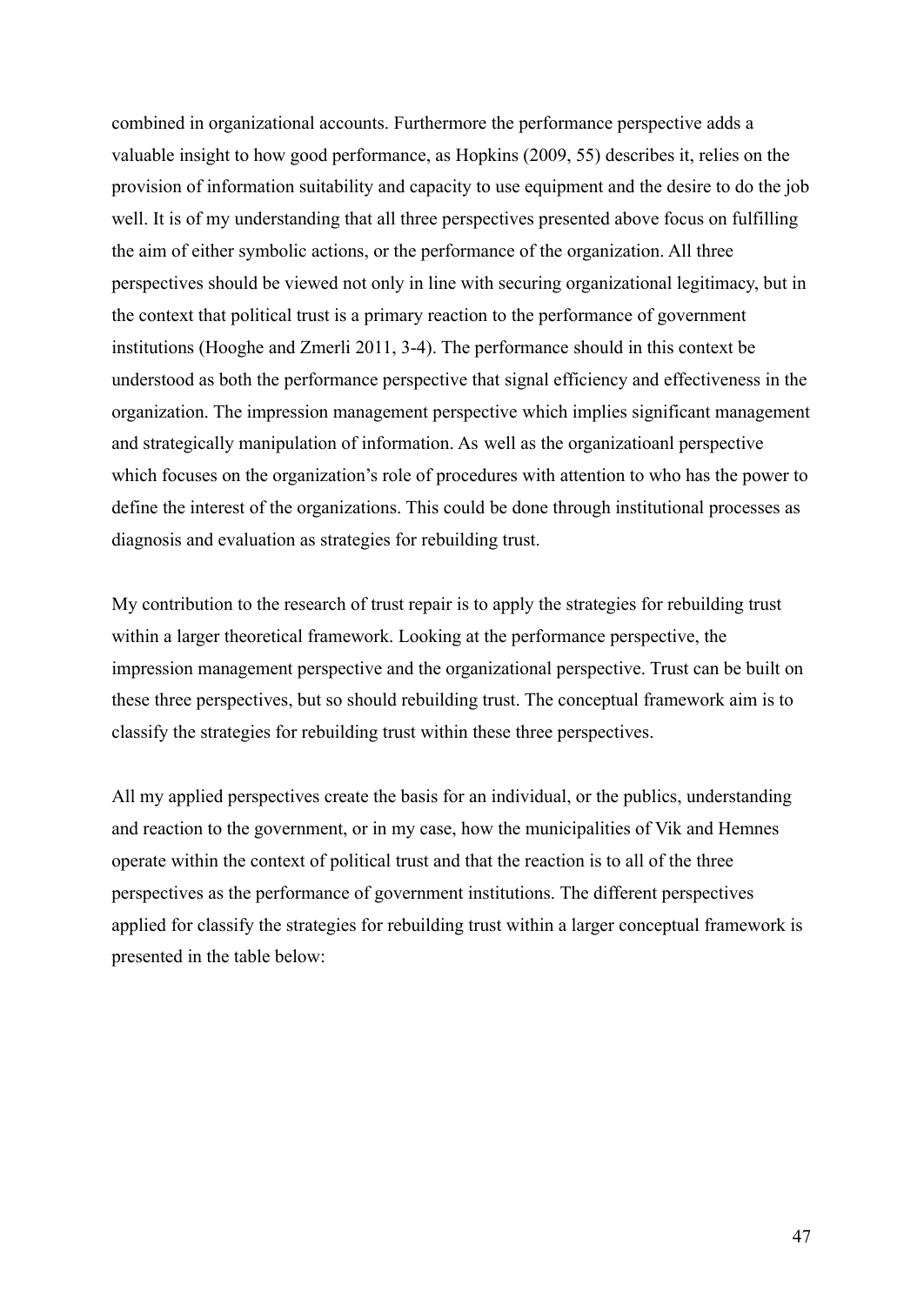# **Table 1 - Conceptual framework for classifying strategies to rebuild trust within applied theoretical framework**

| <b>Theoretical</b><br>framework         | <b>Strategies for</b><br>rebuilding trust                      | <b>Indicators of the</b><br>strategies within the<br>framework                                                                                                                                                                                        | <b>Applied authors to</b><br>connect the strategies<br>to the theoretical<br>framework                                                                                                           |  |  |
|-----------------------------------------|----------------------------------------------------------------|-------------------------------------------------------------------------------------------------------------------------------------------------------------------------------------------------------------------------------------------------------|--------------------------------------------------------------------------------------------------------------------------------------------------------------------------------------------------|--|--|
| Performance<br>perspective              | Acknowledgement<br>and readiness.<br>Diagnosis.<br>Evaluation. | Signal efficiency and<br>effectiveness in the<br>organization.<br>Performance and<br>issues in public sector<br>by viewing it from an<br>internal to an external<br>perspective                                                                       | Gillespie and Dietz<br>(2009)<br>Elsbach (1994)<br>Hopkins (2009)<br>Borgonovi,<br>Anessi-Pessina and<br>Bianchi (2018)<br>Rothstein (2005)<br>Rose (2011)                                       |  |  |
| Impression<br>management<br>perspective | Timeliness.<br>Apology.<br>Context sensitivity.                | Implies significant<br>management and<br>strategically<br>manipulation of<br>information.<br>Engagement in<br>self-presentation to<br>manage identities<br>others assign. Apology<br>after ability violation.<br>Denial after integrity<br>violation. | Gillespie and Dietz<br>(2009)<br>Elsbach (1994)<br>Marcus and Goodman<br>(1991)<br>Salancik and Meindl<br>(1984)<br>Staw, McKechnie and<br>Puffer (1983)<br>Koerber (2014)<br>Kim et. al. (2004) |  |  |
| Organizational<br>perspective           | Congruence<br>Comprehensiveness.                               | The organization's role  <br>of procedures with<br>attention to who has<br>the power to define the<br>interest of the<br>organizations. Through<br>the diagnosis and<br>evaluation.                                                                   | Gillespie and Dietz<br>(2009)<br>Elsbach (1994)<br>Brint and Karabel (1991)                                                                                                                      |  |  |

Having presented the developed conceptual framework for classifying strategies to rebuild trust within applied theoretical framework it is important to further explain the different sections of the table. The section to the left is dividing the conceptual framework into three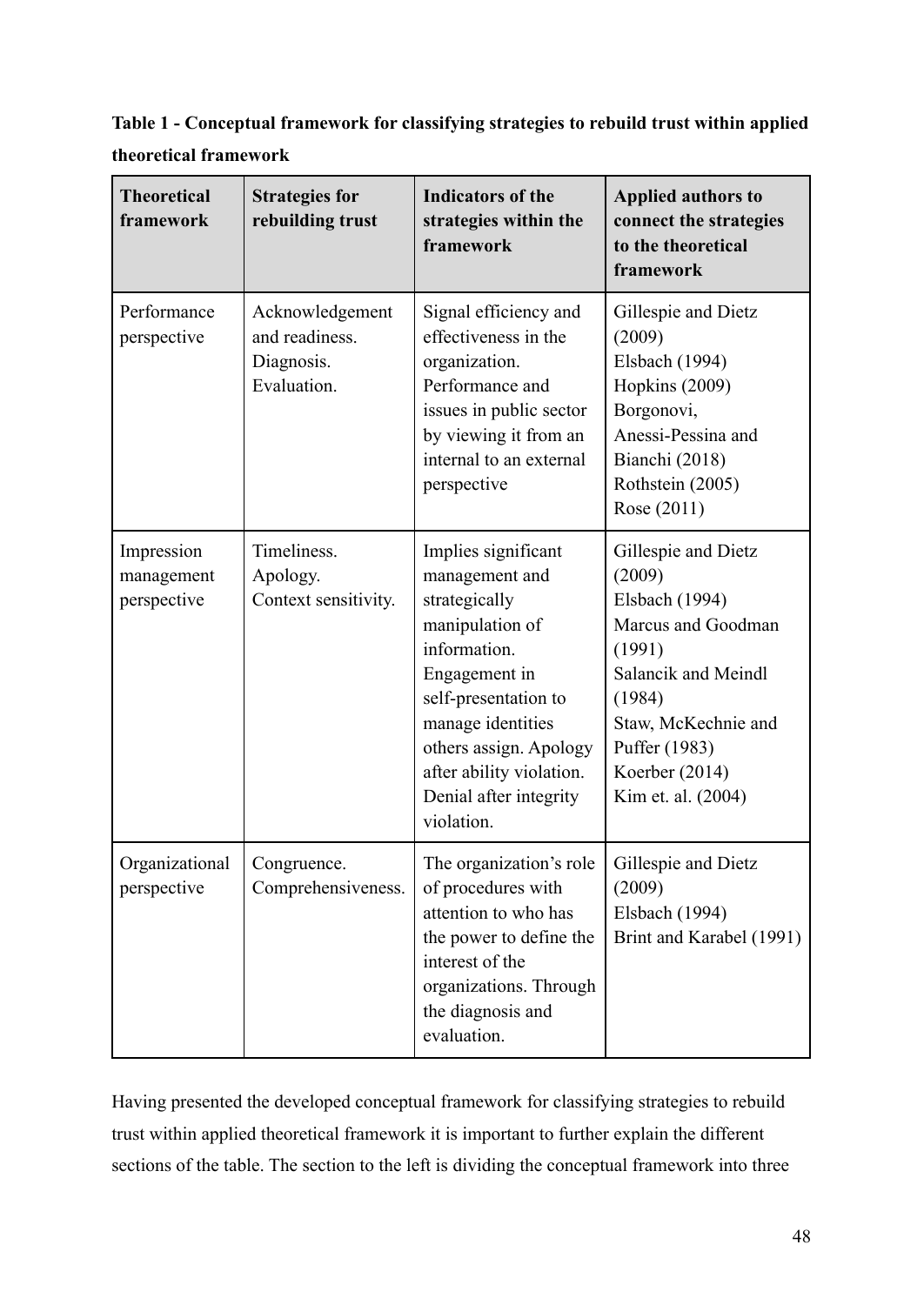overarching perspectives in which the strategies are classified. The performance perspective, the impression management perspective and the organizational perspective. The second section is devoted to the classifying of the strategies into which perspective they belong. The third section is regarding indicators of the strategies within the framework, or explained differently, what are the main characteristics of these strategies within each perspective. Thus describing the interplay between the characteristics of the strategies within the given perspective. The fourth section, to the right, is devoted to giving an explanation to which authors have been applied to connect the strategies to the theoretical framework which separate the performance perspective, the impression management perspective and the organizational perspective from each other.

#### **4. Methodological approach**

This methodological chapter will present the effort of data collection and applied research design. Looking at the descriptive case study and rationale behind the selection of both written sources and selection of informants. Furthermore the way of conducting the semi-structured interviews with the informants is explained, focusing on the selections done in approaching the informants as well as the processes leading up to the interviews. This is done with emphasis both on theory explaining the process, as well as the ethical assessments and storage of the data. The last chapter under this topic focuses on validity.

## **4.1 Data collection and research design**

Looking at my two selected cases there are striking similarities between them. As an extension of this I have to some extent based my methodological approach by using most similar system design to conduct my research. I differ from the traditional use of this design as I am not looking to connect how (Z) impacts and correlates with (Z). As Gerring (2017, 79-80) explain *most similar* as a research design that employs a minimum of two cases that exhibit similar background conditions (Z) and different outcomes (Y). My focus is not to look at the background conditions, but focusing on describing the outcomes (Y) and connecting them up to the theory used on trust repair. My research question has a descriptive focus aiming to describe, not connecting and looking for the reason for the outcome.

I am focusing on the time period from when the scandal broke in 2007 to the court settlement in 2015 in line with the argument presented by Gerring (2017) to look at describing the events and changes that occur through time. My effort to describe Vik and Hemnes possible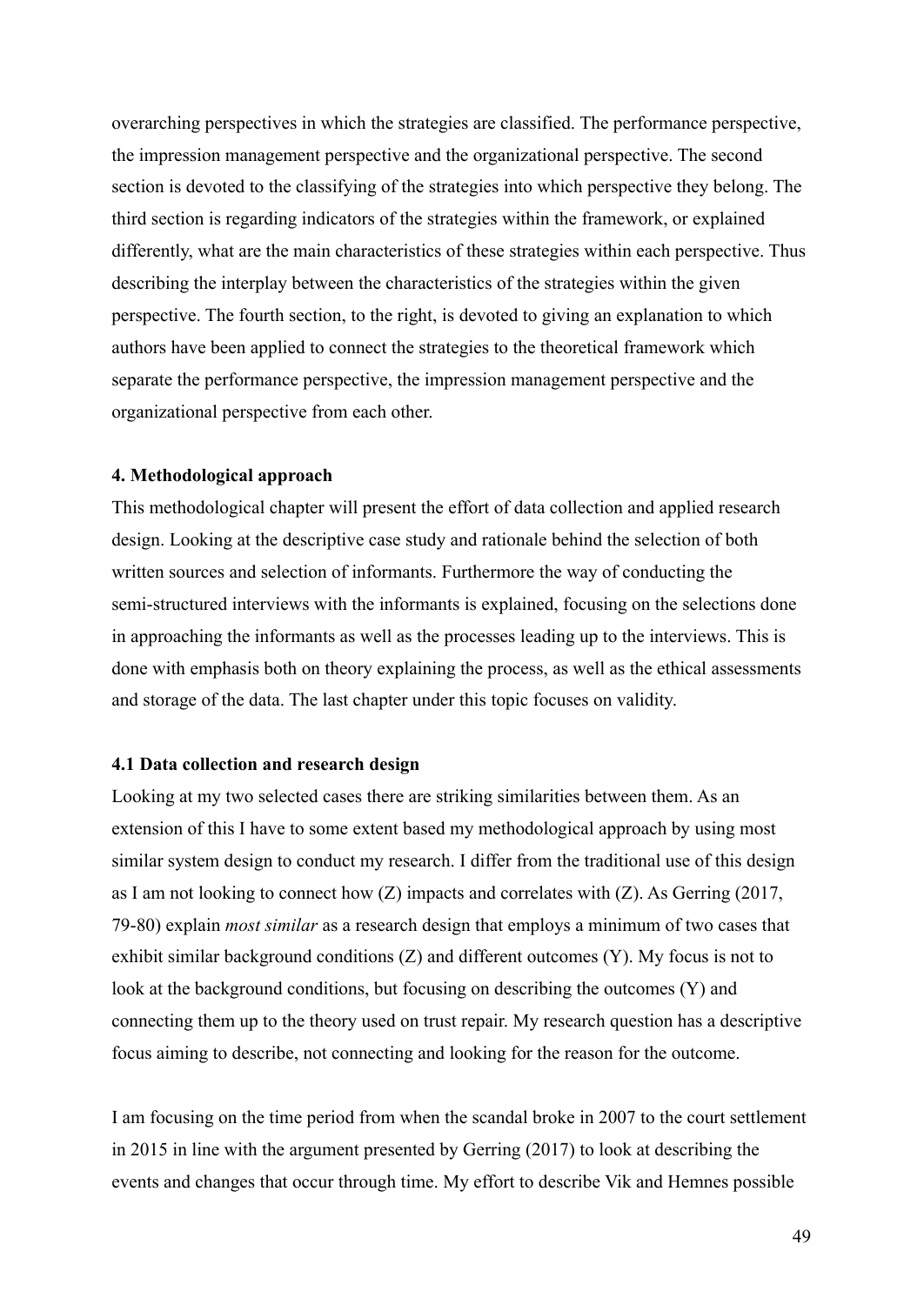development of strategies to rebuild trust, and the difference between them. My effort is to describe this and understand by asking what the development of strategies and possible differences is. My case study can be defined as descriptive case studies of an organization, which according to Yin (2018, 232) use separate sections to cover an organization's genesis and history, its ownership and employees, its product lines, its formal lines of organization and its financial status. The product lines or services provided by the municipalities of Vik and Hemnes are absolutely covered in my case study, as well as the formal lines of organization where I have asked my informants in which forum the management of the scandal occurred. Financial status, or managing of a negative economy within the organization is also covered in my approach, putting my approach in line with a descriptive case study.

Before I explain my methodological approach and research design it is crucial to define what a case study is, and build on the notion presented above of a descriptive case study. Bukve (2016, 121) define a case study as an intense qualitative study with one or few topics of focus. Swanborn (2010, 13) explain a case study as the study of a social phenomenon carried out within the boundaries of one social system (the case) or within the boundaries of a few social systems. This can be people, organizations, groups, local communities or nation-states. Also Gerring (2017, 27) define a case as a phenomenon, but focuses on theoretical significance. Furthermore Gerring (2017, 28) define a case study as an intensive study of a single case or a small number of cases that draws on observational data and promises to shed a light on a larger population of cases.

Having established the understanding of the case study as a methodical approach the next key step is to explain the rationale for selecting my cases of Vik and Hemnes. They are selected based on their many similarities.The two municipalities were both led by labour party mayors when the scandal struck. This was indeed the case in seven out of the eighth municipalities involved in the Terra-scandal (Ask, Lynum, Stenseng 2007). The labour party held a strong position in the local communities in the local election of 2007. In Vik, the party received 35 percent of the vote (Poll of Polls 2020). As for Hemnes, it reached a soaring 45,8 percent in 2007 (Poll of Polls 2020). It is not only the political composition that is similar<sup>3</sup>. Both municipalities can be classified as small, with the number of inhabitants under 5000. In 2007,

 $3$  Comparing the Labour party's position in Vik and Hemnes is based on my submitted paper in AORG332 research design spring 2020.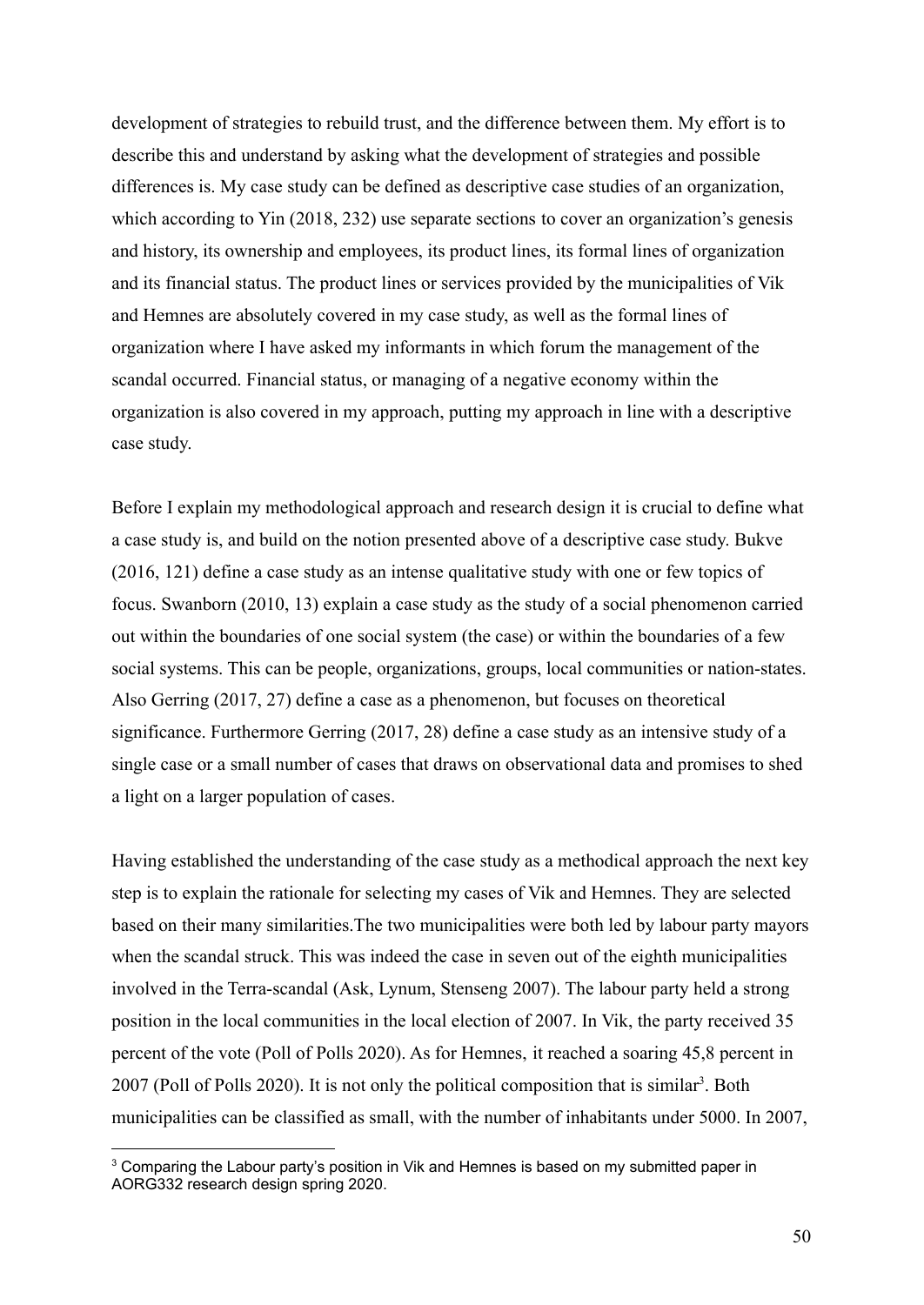Vik had 2835 inhabitants (Sogn og Fjordane Fylkeskommune 2019). Hemnes had in the same year 4510 inhabitants (SSB 2020). Another similarity of the municipalities is their connection to hydropower and usage of it (Sølje 2007).

By the help of certain introduced and applied tools the research question is answered, these tools are linked to my conceptual framework. The aim of the conceptual framework is to connect theory to the analytical by adapting certain concepts which are based on theory, and analyzed and described through the empirical data at hand. My contribution is to add a classification and a conceptual framework building on the eighth propositions by Gillespie and Dietz (2009) to further understand and describe strategies for rebuilding trust. My approach to answer the research question and applying the descriptive case study as a tool comes mainly from the eighth propositions by Gillespie and Dietz (2009) and from Elsbach's (1994, 61) first study, which focus at how 40 percent of all media coverage of the cattle industry in California in 1991 was negative, thus creating a desire to respond to these controversies makes the appropriate setting for a study of managing organizational legitimacy. There are several similarities here to my approach, where I look at to what extent Vik and Hemnes developed a strategy to rebuild trust after the Terra-scandal, and look at differences and how the strategies of trust could have been implemented. The overall need for doing this is to secure the legitimacy of the organization, as both Schwarz and Bless (1992, 574), and Elsbach (1994, 57) emphasizes the need for. The latter manages organizational legitimacy, and the first as a democratic system needs support from the majority of the public.

The rationale of selecting Elsbach's (1994) approach as a tool to answer the research question builds on a notion by Yin (2018, 46-47) is that a good guideline for doing case studies is therefore to conduct the research so an auditor in principle could repeat the procedure and hopefully arrive at the same results. For those reasons it is important to emphasize and explain my approach to my case study and how I have selected my approaches. I build my approach to the case study with the same methodical approach as Elsbach (1994, 61), who used five major California newspapers as a basis for explaining eighth controversial events occurring between 1989 and 1992. Following the tools presented in the Elsbach's (1994) approach I have used national media coverage of the scandal as well as applying local news outlets to further describe the possible strategies for rebuilding trust. Here the local newspapers *Sogn Avis* and *Rana Blad* constitute important tools, as well as other regional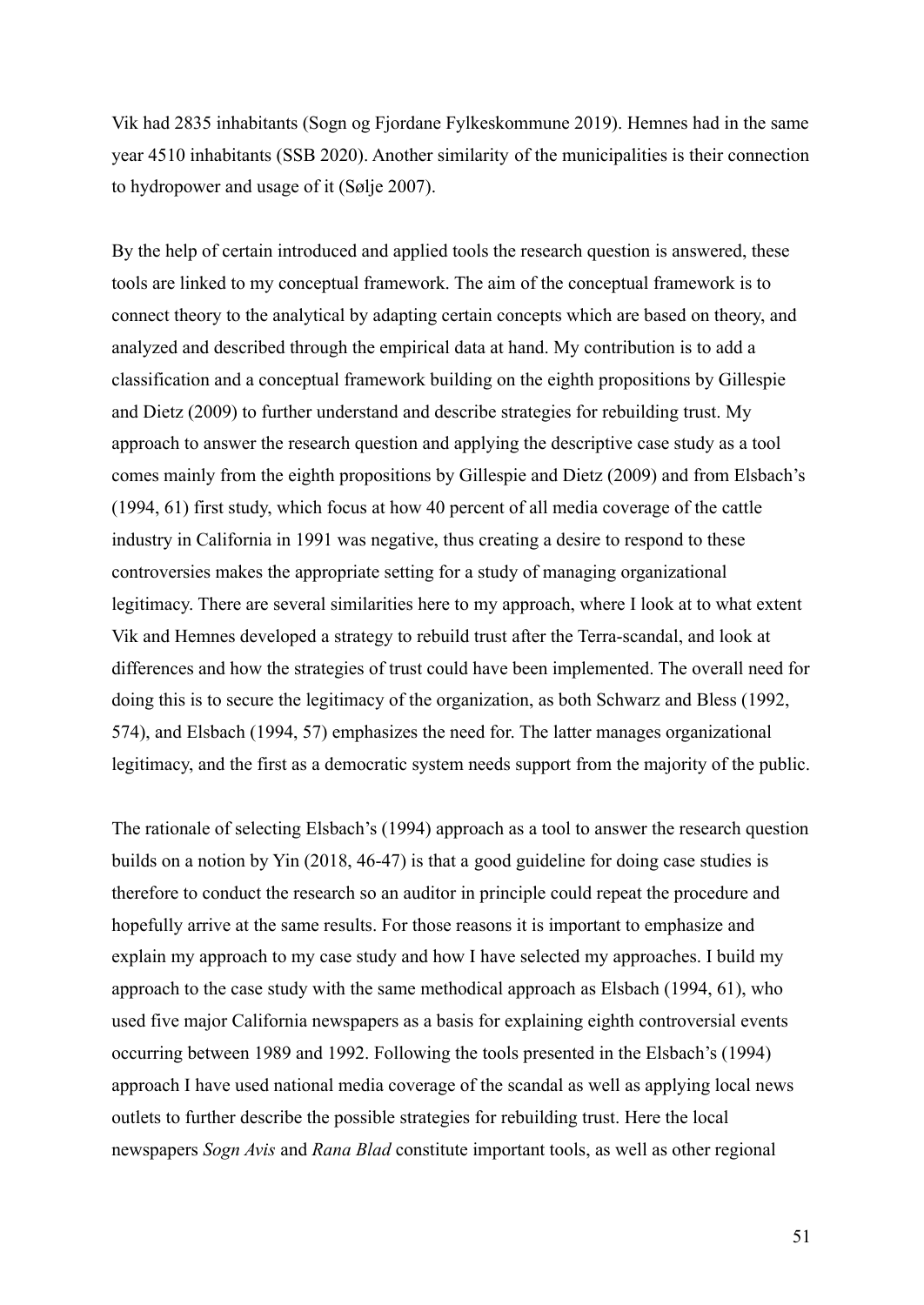media to further embroider important aspects. This written source has been combined with official records from municipal council meetings in the two municipalities.

My final tool used to answer the research question and methodological approach is based on my interviews and informants which through their responses have contributed with important perspectives. I will in the next chapter look at more of the processes done in line with the interviews themself, but before that I view it as necessary to explain who the informants are and the rationale and basis for selecting them, as well as explaining the symmetry between the selected informants in Vik and in Hemnes. In the selection of my informants there have been several methodological choices that have been made to find good informants. A crucial aspect in this regard is related to who the informants are, and if they can be viewed as sufficient and good actors that can contribute with information that helps in answering the research question.

My initial aim in selecting informants was to create a wide notion of perspectives so that the information given did not reflect one single viewpoint or organizational culture. By aiming to interview the mayor, the municipal director and a member of the political opposition this could be avoided, thus creating a wider perspective and insight to different cultures, both political and organizational. In the instance of Vik, I was able to connect to informants representing the three mentioned groups. As for Hemnes, former mayor Juvik and a member of the opposition agreed to participate, it was more difficult to find a member of the administration. This difficulty could be caused by the resignation of the municipal director due to an internal conflict (Krossli 2010) and that the new municipal director who replaced him still fills the role and is required to manage the municipalities response to the Covid-19 pandemic as well as ordinary budgetary processes. To fill in the gap left by this vacancy I see it as sufficient to use written documents, both internal and official documents from the municipality, as well as newspaper articles that demonstrates the role the administration could have played developing strategies for rebuilding trust.

Another central aspect is selecting the informants so that they could be strong attributes in my master thesis. In both Vik and Hemnes the incumbent mayor at the time the scandal struck and the municipal director in that period were logical choices. As mentioned, both mayor Marta Finden Halset in Vik, and mayor Kjell-Idar Juvik in Hemnes wanted to participate with their thoughts and reflections. A crucial point for me was to underscore that my task was not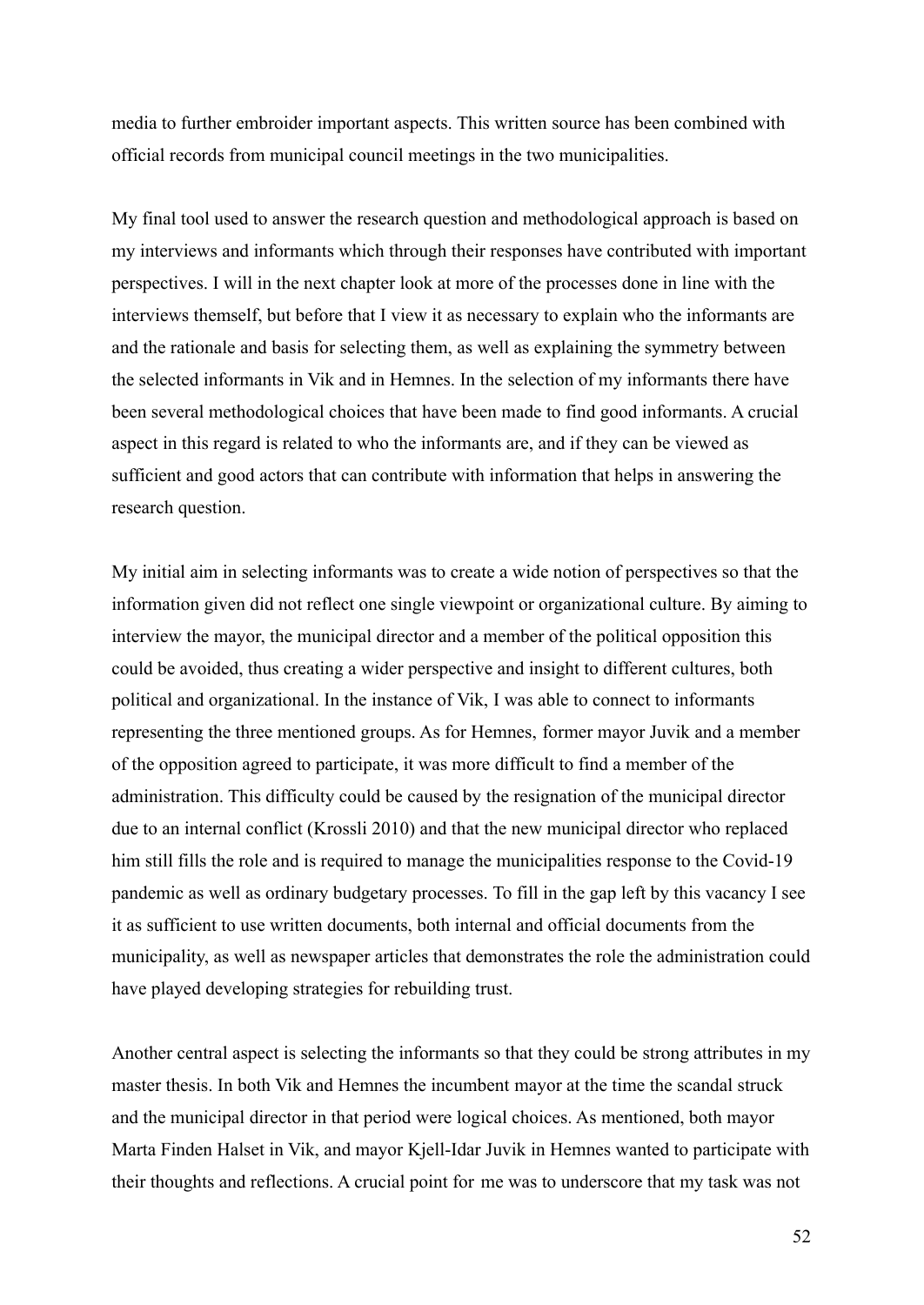to assign blame, but look at the aftermath of the scandal and the development of possible strategies in rebuilding trust. This resonated with my informants and created an environment where the informants could share openly and honestly about their experiences and their view on rebuilding trust. This was an important emphasis on my behalf since there had been intensive media coverage of both mayors, thus creating the possibility that some would be hesitant to participate.

It is therefore crucial to get to know the informants, or more importantly, the positions which they represent. Or in line with Miles' law, *where you stand depends on where you sit* (Miles 1978, 399). The law can best be illustrated by the notion by Miles (1978, 401) that the law is when a person changes positions organizationally, he or she changes both perspective and responsibility and for both reasons changes his or her position on the issues. The contributions of my informants should be viewed in line with Miles' law. On this basis it is crucial to not only know the positions of the informants, but the rationale behind the selection of them. It is important to emphasize that several of the informants, especially the mayors of Vik and Hemnes were some of the most discussed and sought after people in the media in parts of 2007 and 2008. They stood in the midst of a national scandal, and became to some extent a public face known for their affiliation with the scandal. Having them sharing their thoughts and reflections 14 years later helps to understand the Terra-scandal within a theoretical framework. The key informants and their title, as well as who they represent, is outlined in the table below.

| <b>Key informants in Vik</b>    | <b>Title</b>             | <b>Represents</b>                  |  |  |
|---------------------------------|--------------------------|------------------------------------|--|--|
| Marta Finden Halset             | Mayor                    | The political position             |  |  |
| Oddbjørn Ese                    | Municipal director       | The administrational<br>leadership |  |  |
| Morten Midlang                  | Municipal council member | The political opposition           |  |  |
| <b>Key informants in Hemnes</b> | <b>Title</b>             | <b>Represents</b>                  |  |  |
| Kjell-Idar Juvik                | Mayor                    | The political position             |  |  |
| Inga Kvalbukt                   | Municipal council member | The political opposition           |  |  |

| Table 2 - Key informants in Vik and Hemnes |  |  |  |  |  |  |  |
|--------------------------------------------|--|--|--|--|--|--|--|
|--------------------------------------------|--|--|--|--|--|--|--|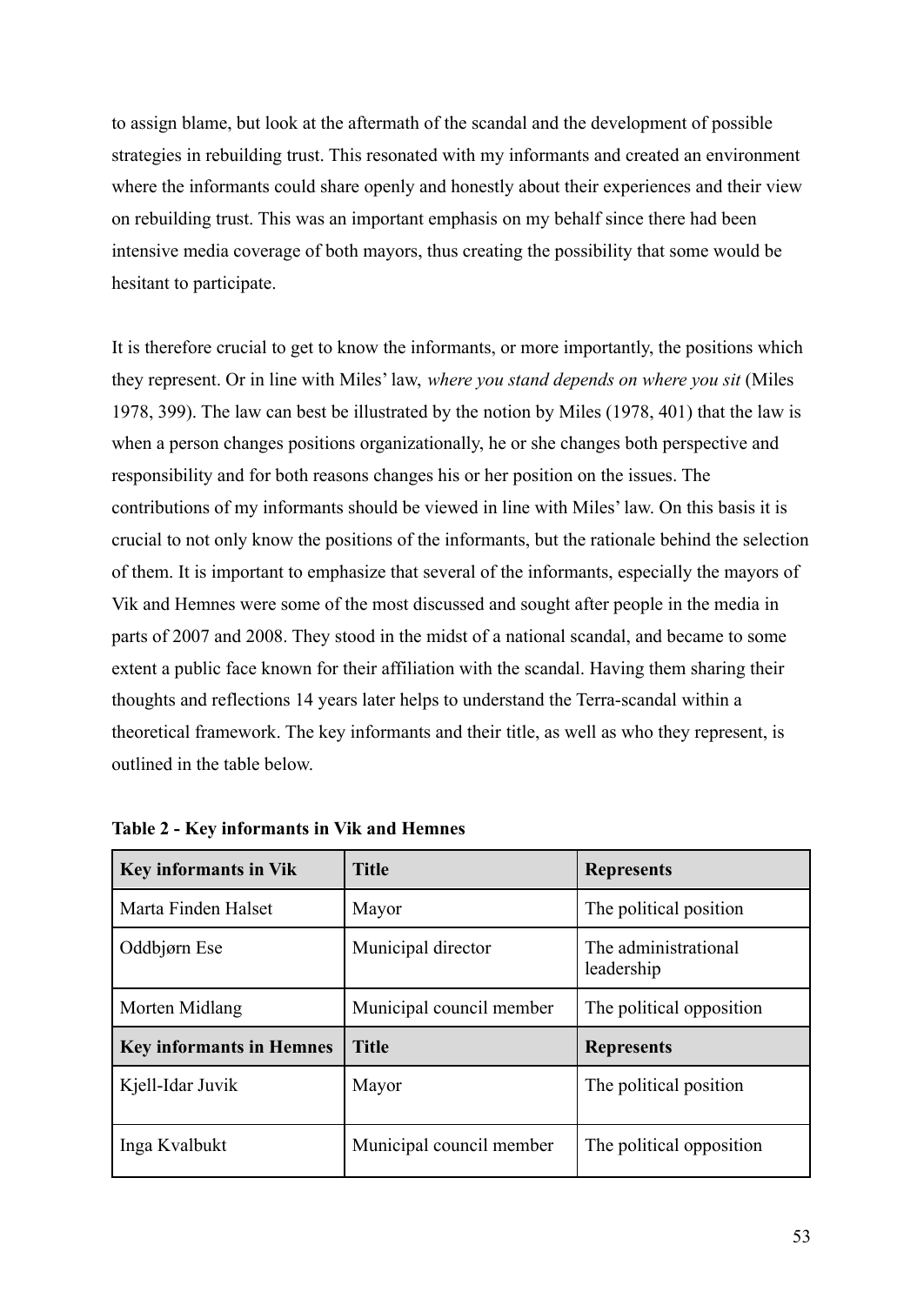Starting with the informants in Vik, and mayor Marta Finden Halset who served two terms as mayor representing the Labour Party. She was elected mayor in 2007, reelected in 2011 and she served in the municipal council since 1992 (Krossli 2013). Based on Miles' law, my expectation was that her reflections could pinpoint and give insight to how the political leadership stood in relation to the development of strategies for trust repair. The informant representing the administrational perspective is Oddbjørn Ese, who served as municipal director for twelve years, until leaving his post in 2019, the local newspaper noted that the twelve years of the Terra-scandal now was over, and that the director was given the credit for the management of the scandal (Eggum 2019). In fact, there seems to have been such a dependency on the municipal director that when he was absent due to a sick leave, both meetings in the municipal presidency<sup>4</sup> and the municipal council were postponed (Skau 2018).

In selecting the informant from the political opposition the logical rationale in selecting based on position alone is not sufficient. Therefore my strategy was to read through both the official municipal council archive and local newspaper coverage of topics related to the Terra-scandal, such as managing the budget for instance. It was quite an extensive operation looking through written sources in the period between 2007 to 2015. What I looked for was a member of the opposition who stood out in arguments or by proposals. My first initial thought was to contact the leader of the Progress Party, Rune Wold. Due to his presence in the local media in relevant political cases. But there was no contact information to be found about Wold, and the Progress Party in Vik is described as a sleeping party with few active members (Vange 2010). The party did not receive any votes in 2019 (Poll of Polls 2020) and should be classified still as a sleeping party Another member of the opposition that took my attention was Morten Midlang, a member of the municipal council and representative for the Conservative party. He stood out as both an ideological and critical actor. What caught my attention was that he cursed in the municipal council due to the implementation of property tax (Kleven 2008). The participation of Midlang is relevant in accordance with Miles' law due to the fact that he represents both a critical voice, but also differs ideologically from the mayor and the political position. Thus he may be inclined to give different perspectives.

<sup>4</sup> Municipal presidency - Formannskap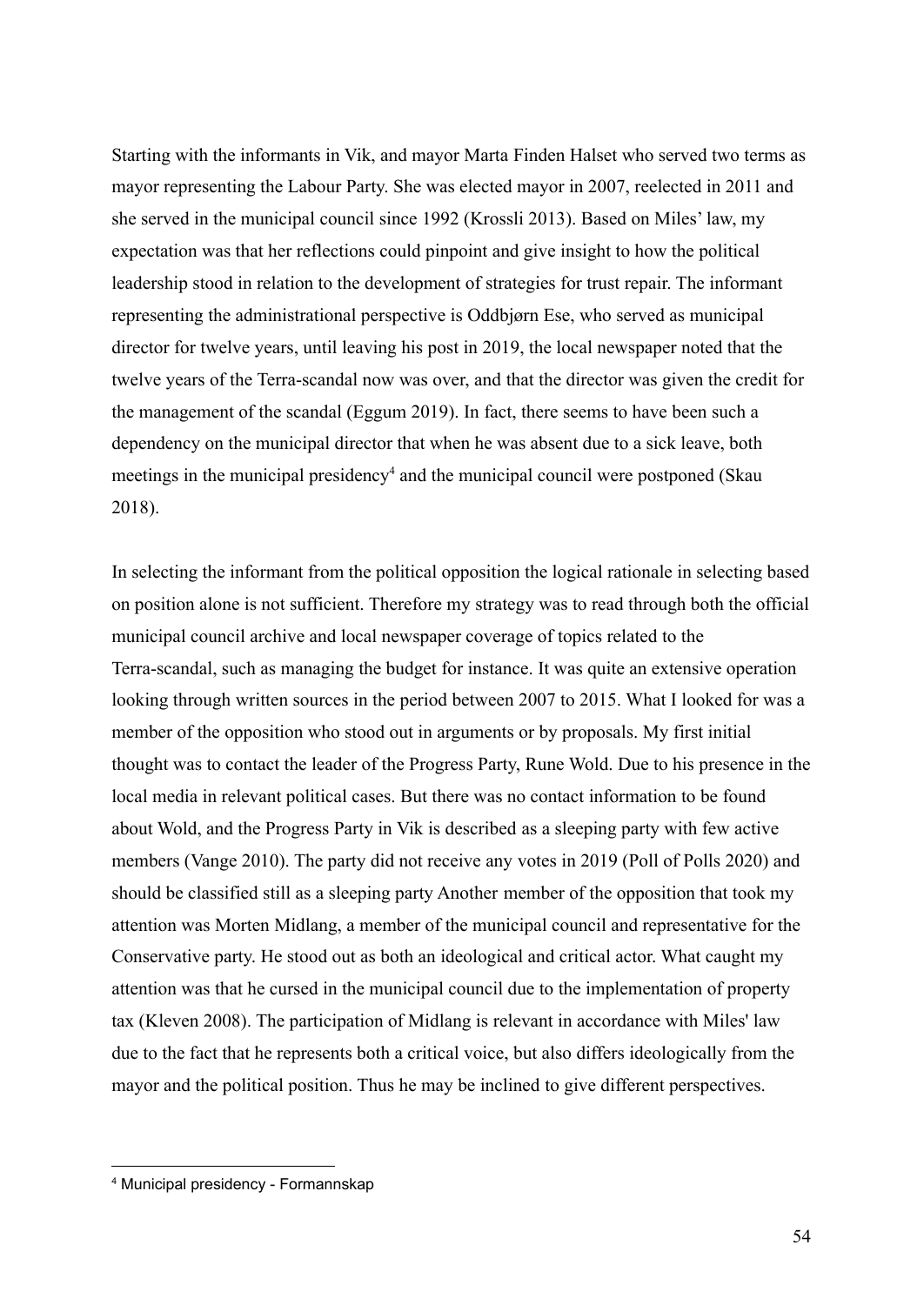Starting with the informants in Hemnes, mayor Kjell-Idar Juvik is central. He was elected mayor in 2003, re-elected in 2007 before losing his bid for office again in 2011 (Nygård 2011). Juvik was elected as a member of parliament in 2013, serving four years (Stortinget 2021). The rationale in selecting Juvik as an informant is based on the same basis as selecting the mayor of Vik, thus based on Miles' law the expectation was that Juvik's reflections could give insight to the perspectives attributes to the role of mayor, and give insight to the political leadership in Hemnes' thoughts on developing strategies for rebuilding trust. As noted earlier, I was not able to procure the participation of either municipal director Sørensen who had the position until 2010, or the current director Amund Eriksen, despite several attempts to contact both of them. As for Sørensen, I would assume that him being 62 at the time of his resignation (Krossli 2010), thus 71 now, could be a natural explanation for not participating. And for the current director Eriksen, the pressure of the job and not prioritizing inquiries from a student in the daily management of the organization.

As for the member of the opposition I followed the same rationale as in Vik, not basing my selection on position alone, but looking at actors in the opposition who stood out from the crowd and defined the debate. It could be said that my informant Inga Kvalbukt did this. She is a long time member of the Centre Party. She played a major role in director Sørensen leaving his role as municipal director, voicing criticism in both local and national media (Krossli 2010). Kvalbukt was also involved in the mayor Juvik's departure from the mayoral office. After the local election in 2011, mayor Juvik depended on the support of Kvalbukt and the Centre party, ending with them not supporting Juvik in his bid for mayor (Karlsen 2011). As an informant Kvalbukt should be described as an experienced politician, serving as a member of parliament from 1993 to 1997. She made her debut in Hemnes municipal council in 1979 (Stortinget 2021).

# **4.2 Semi-structured interviews with well informed informants**

Following the approach presented above about the rationale for my research design and use of both informants and written sources I see it as suitable to present my involved informants and how the semistructured-interviews with them were arranged, conducted and how it follows guiding principles presented in relevant methodology literature. Moses and Knutsen (2012, 131) point to the fact that the interview is one of the most common ways of accumulating solid facts, and that the interview provides a quick and convenient means of collecting information. Furthermore Moses and Knutsen (2012, 133) argue that an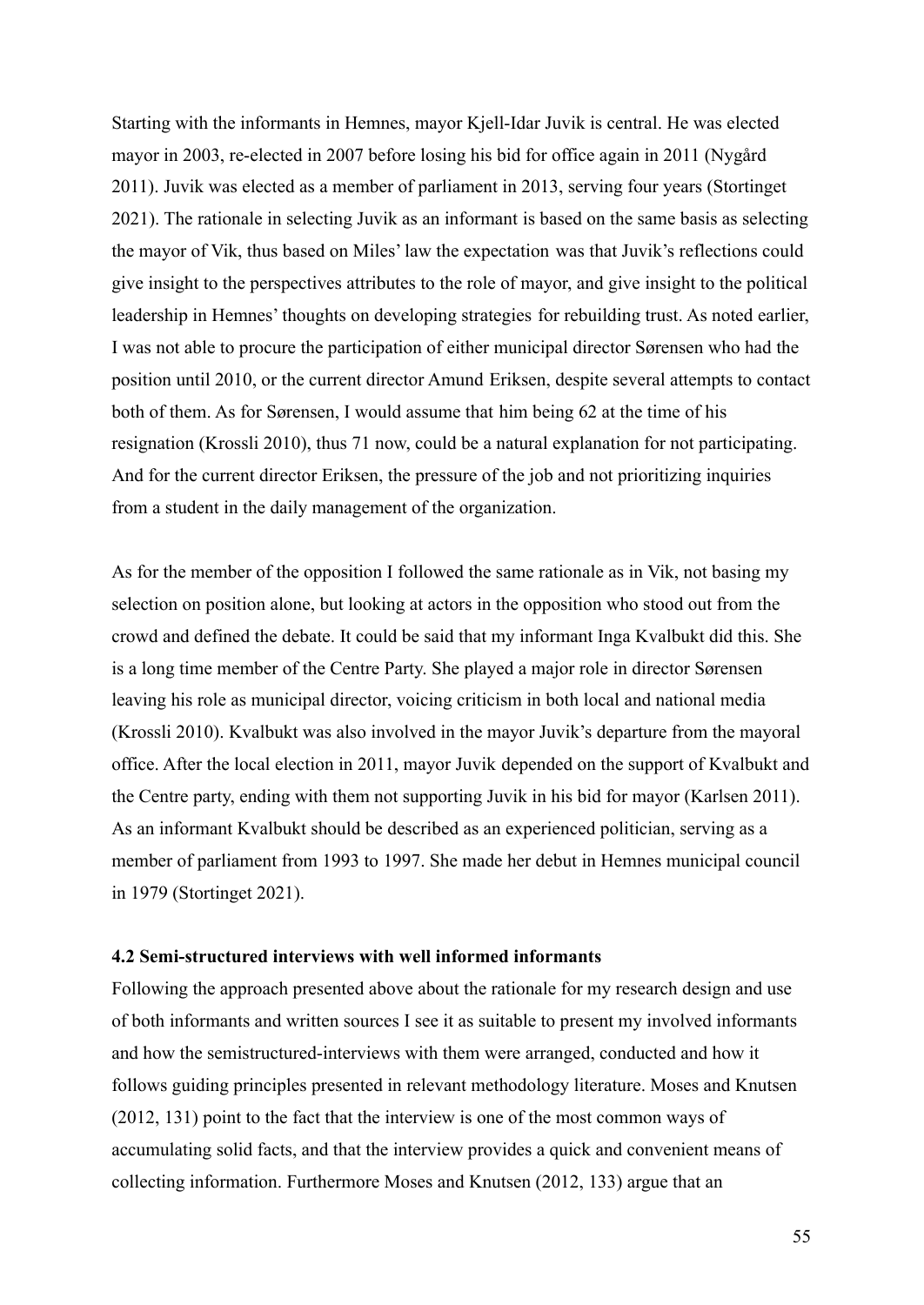interviewer in the naturalist tradition is seeking to uncover the world as it really is, in a way that can be thoroughly documented and replicated by subsequent researchers.

Swanborn (2010, 74) makes a distinction, when it comes to interviews, between informants and respondents. Key personnel are designated as informants, in selecting key persons one does not do it randomly, but focus on interviewing people who have a leading role in the organization or who otherwise have an important position. The selection can, according to the author, both be a snowball procedure or an accidental initial contact. I have selected to go for informants and not respondents in working with my interviews. This is due to the fact that I would define all my involved actors as key personnel, who in different ways had a leading role or an important position in the organization.

My informant in Vik, mayor Marta Finden Halset, municipal director Oddbjørn Ese and opposition politician Morten Midlang. I first approached mayor Halset and asked for her participation in my master thesis, she agreed and that started a snowball procedure described by Swanborn (2010) where she gave me the contact information to former municipal director Ese. As for Midlang, his involvement occurred as a result of accidental initial contact. I aimed for having a split between positions, administration and opposition. I had the same for contacting informants from Hemnes, which were mayor Kjell-Idar Juvik and member of the opposition Inga Kvalbukt. As a contrast to working with my informants in Vik, there did not occur any snowball procedure and I experienced it as much harder to gain contact with a representative from the administration, as explained in the previous chapter.

All of these informants were first approached by text message, where I presented the terms and topics for the interview and their rights and how I was to secure the raw data and transcribed interviews. The interviews were then either conducted by Zoom or by telephone. Before any of the interviews were conducted I got permission from the Norwegian centre for research data to conduct the interviews. This was important from an ethical perspective due to the fact that the involved informants talked about political opinions, which has strict rules to privacy policy. This is also due to the fact that several of the informants opened up on personal experiences of being involved in the Terra-scandal, which is not decent to make public, but also that some things should remain private also for people who have held public office or worked in the administrative leadership.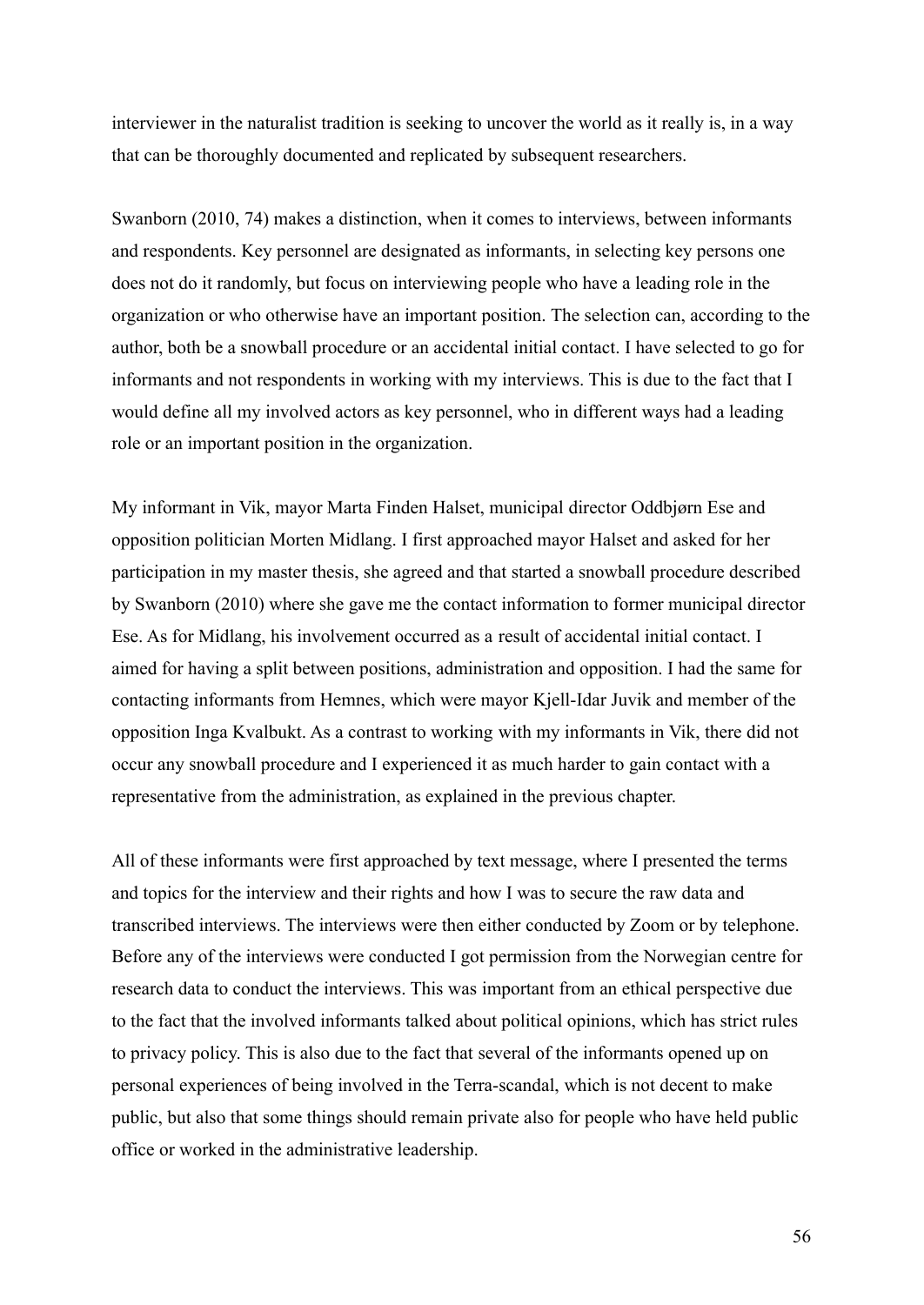A part of the permission here was that during my work with the transcribed materials it had to be stored in a secure way. The material has during the process been secured by UiB safe, a secure service provided by the University of Bergen. All informants agreed to participate and received information about their right connected to participation in the project. Securing their possibility to leave the project at any time and that all the statements used in my thesis by the involved informants, were approved by the informants. The information sent to the informants regarding participation in the master thesis is available in the appendix, as is the interview guide that I used. All informants have also been presented the text used in this master thesis regarding their answers. In both the original transcribed version, and the translated English version used in the text itself. All participants have approved the text being used, and some had some minor changes they wanted to add to the text to make the arguments made more clear and consistent. I viewed this confirmation from the informants of the text as an important aspect of the research ethics of this master thesis, making both the premises, the question and their answers presented in written form a few months after the interview so that they could view their own statements as it would be presented in this master thesis.

The master project, as well as the interview guide and the informational letter for participation in the master thesis has been approved by the Norwegian centre for research data (NSD), granting me access to transcribe and conduct the semi-structured interviews with the informants. An important aspect of having the NSD involved is due to interviewing people and having them explain political views, which is regulated by law on how it should be managed and stored. My approach to use UiB Safe was approved by NSD. The transcribed data is archived within the project at UiB Safe and is available for access upon request. This way of archiving the data is done to secure verifiability. The selection of UiB Safe as the place to archive the raw data has been approved by NSD.

Another crucial aspect when it comes to possible pitfalls surrounding the interview is what Yin (2018, 120) describes at reflexivity: my perspectives may have unknowingly influenced the interviewee's response, but those responses may have also unknowingly influenced my line of inquiry. The author point out that being sensitive to its existence should allow one to make better case study interviews. I have tried to solve this matter through minimizing personal contact, like talking on the phone or having a video meeting just once. as well as having the communications go more on what the topic of my master thesis is about, and what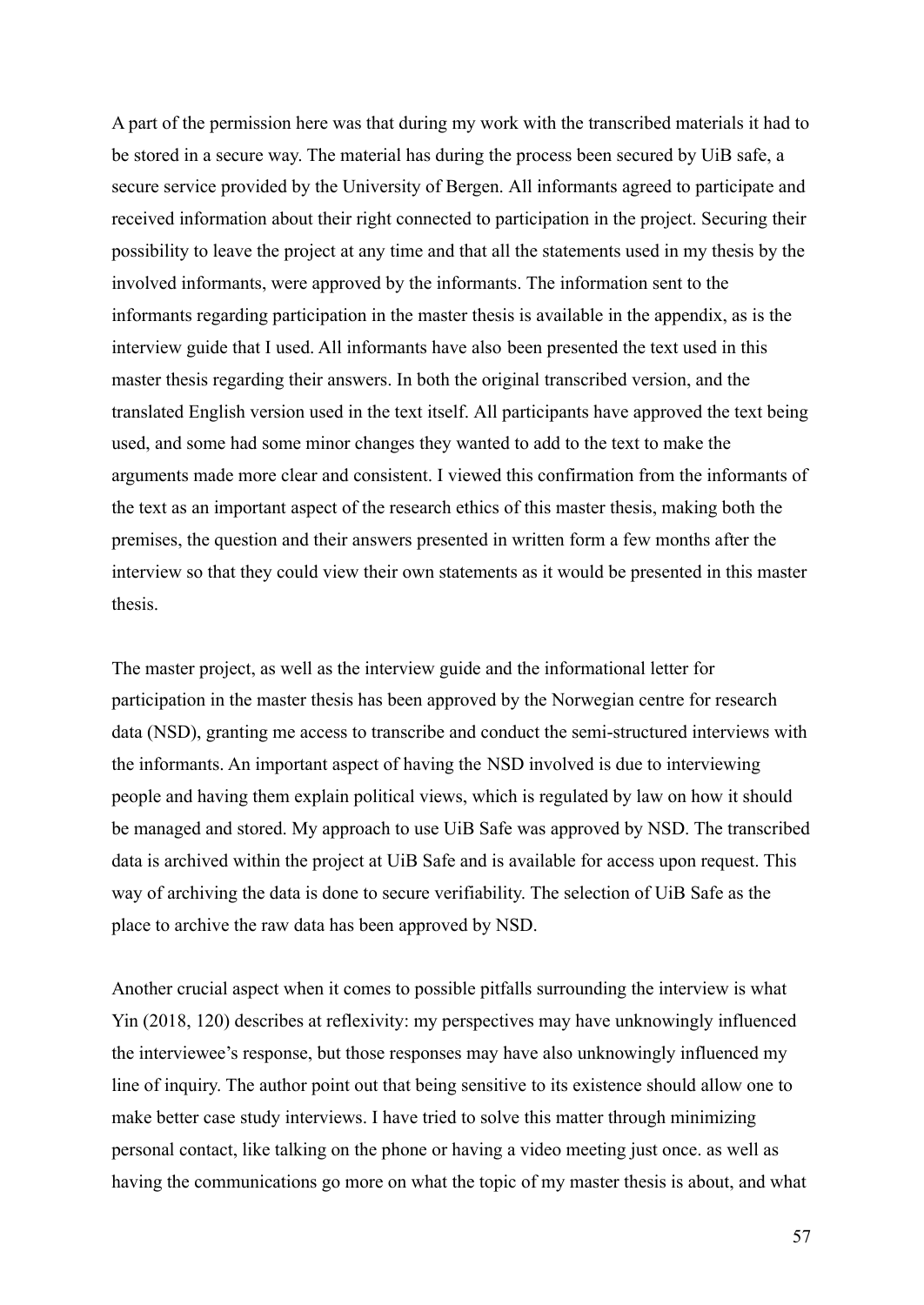rights the informants in regards to participation. The initial interview, or talk have been conducted through personal communication just once, in an hour or so in order to limit personal contact over time. Several of the informants have put themselves available for follow up questions or clarification that could help me while collecting the data.

## **4.3 Validity**

According to Yin (2018, 42), a research design is supposed to represent a logical set of statements one can use to judge the quality of any given research design according to certain logical tests based on construct validity, internal validity, external validity and reliability. Bukve (2016, 99) argue that a good research design has to meet certain sets of demands, and base these demands on the same topics of validity as Yin (2018). In this section I will look at these demands and how I aim to solve them.

The first of the demands presented by Yin (2018) and Bukve (2016) is **construct validity**. To meet the test of construct validity one must define neighborhood change in terms of specific concepts and identify operational measures that match the concepts. One can increase construct validity in case studies by using multiple sources of evidence (Yin 2018, 44). Said differently, it is about whether or not one measures the theoretical aspects that one though measures (Bukve 2016, 99). My aim to solve this first issue is to use a wide variation of sources, including official documents from the municipalities, what the local papers have written about the subject under study and the perspectives of the informants. The reason for this is explained earlier in regards to following the research design in the first study of Elsbach (1994).

The second demand presented by Yin (2018) and Bukve (2016) is in relation to **internal validity**. I will look at this topic to a greater extent later, here the focus is on how the criteria presented can be met. Internal validity is a concern for explanatory case studies, where one tries to explain how and why *x* led to the event *y* (Yin 2018, 45). It is a question related to how good arguments one uses to tell if there is a connection between the theoretical model and the patterns in the observation and data (Bukve 2016, 100).

The third demand presented by Yin (2018) and Bukve (2016) is on the matter of **external validity**. As with internal validity, I will also focus on external validity to a greater extent than to just explain how I meet the demands in my research design. To avoid having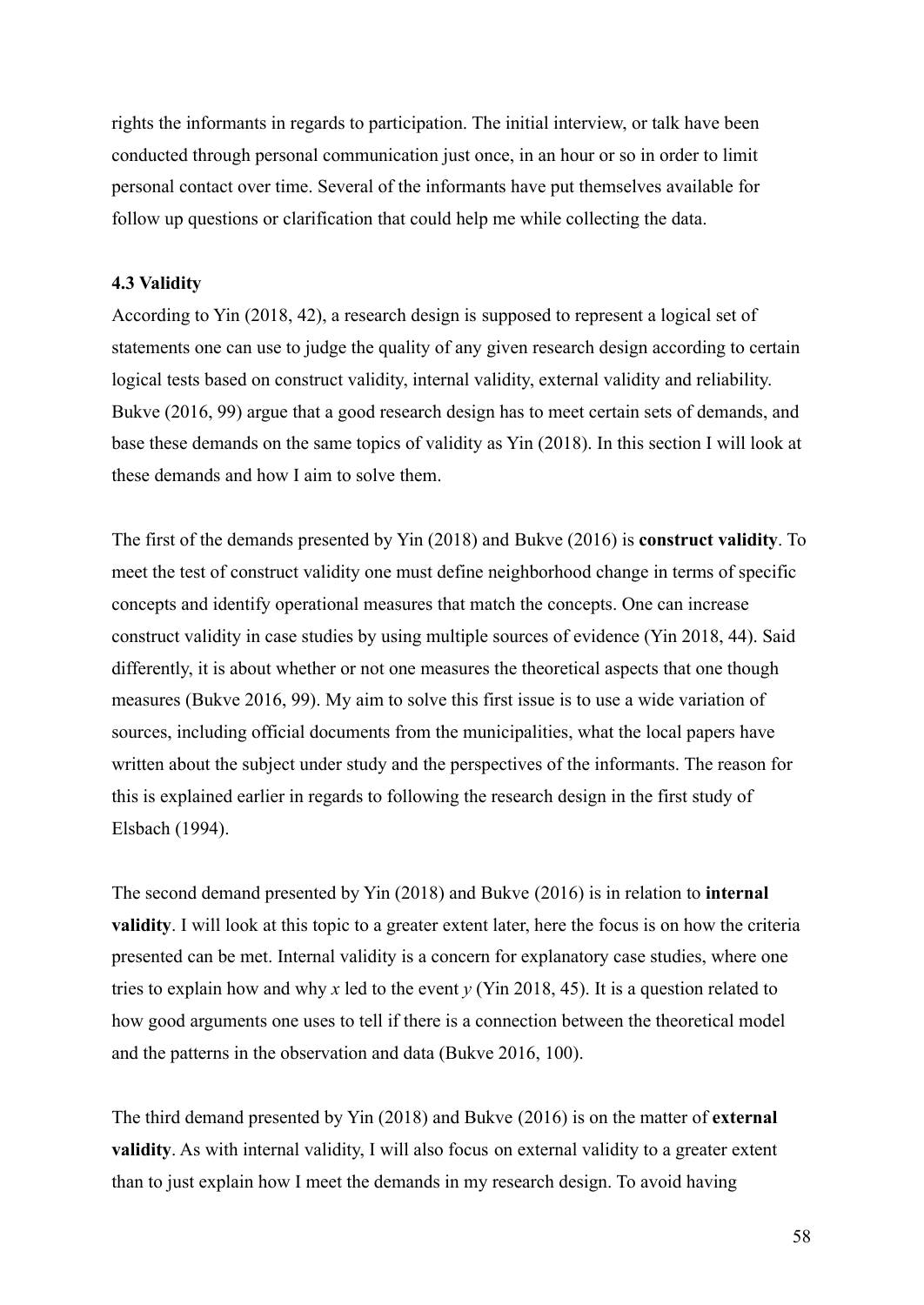problems with an analytic generalization using how and why questions is helpful (Yin 2018, 46). External validity is to what extent the conclusions made about the causality in the material can be generalized from the study at hand to other situations (Bukve 2016, 100).

The fourth and final demand used by both Yin (2018) and Bukve (2016) is related to **reliability**. The goal of reliability is to minimize the errors and biases in a study (Yin 2018, 46). Reliability is to what extent the research is reliable. The empirical measurements and connections are in focus and not the relation between theory and the empirical. The research is reliable when others conduct the same research again and come to the same results (Bukve 2016, 101). A central part of meeting this demand comes from having transparency in how my research has been conducted and keeping my results available for others who want to cross examine my results.

There has been an effort to achieve a representative selection of informants in Vik and Hemnes. My informants have been selected to constitute a representative selection of informants from both Vik and Hemnes, thus aiming to have the selected actors from different parts of the organization. My thesis is not only on looking at how these two municipalities experienced and managed the aftermath of the Terra-scandal. It is about organizations that are experiencing swift and sudden changes, a crisis or a scandal where the foundation of trust is undermined thus threeting the legitimacy of the organization. These two selected municipalities are cases of that. They do not constitute cases only of the Terra-scandal, but as a larger phenomenon. Cases of something more generally.

#### **5. Empirical data**

To get the best use of my empirical chapter it is important to have my research question clear in mind: *To what extent did Vik and Hemnes develop a strategy to rebuild trust after the Terra-scandal and what are the differences in these potential strategies of trust?* For the chapters related to the empirical data I have selected the same outline for both my cases. Focusing on the differences in the strategies of rebuilding trust in Vik and Hemnes, before I separate the two and introduce the case, empirical findings and the rationale in selecting the key informants. From there I look at the matter of reduced trust towards the municipality to establish whether or not there was a need to rebuild trust. From there I look at describing the strategy of rebuilding trust in the cases. The rationale for doing this is to have a clear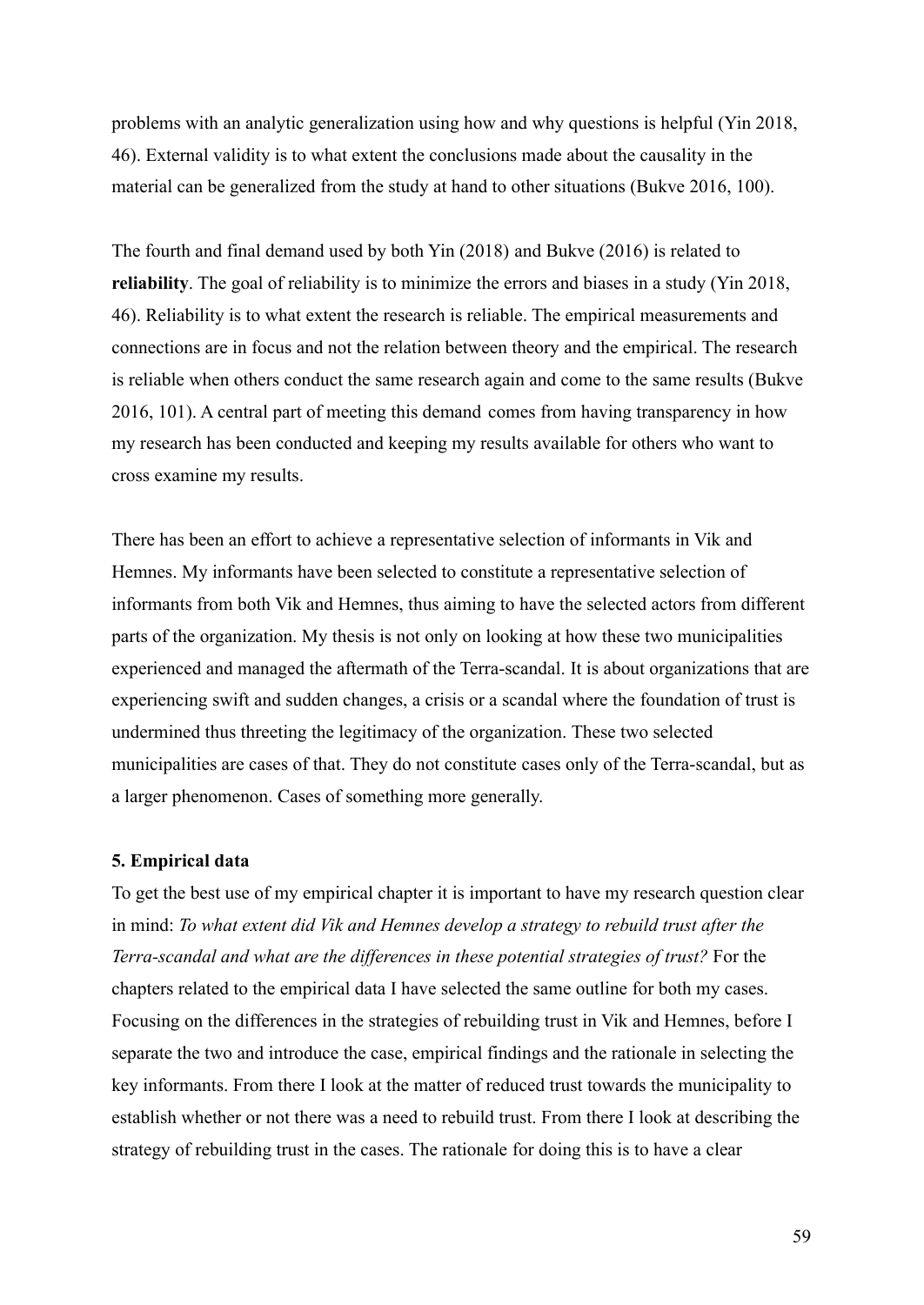understanding of the empirical data so that it can be connected to the relevant theory in the analysis chapter.

## **5.1 Introduction to Vik and empirical data**

How did Vik end up in a situation that could create the need for a strategy for rebuilding trust? The municipality had over several years worked to build a tunnel that was open all year, and not closed during the winter, like the road connecting them to their neighbors. Due to the Terra investments some district schools were closed forcing school children to travel twice a day on a road exposed for landslides (NRK Skole 2014). A landslide closed the school road in 2012 causing concern among parents for the kids school road (Lavik and Gytri 2012).

The Terra-scandal broke in the fall of 2007, but local critical voices raised their concern way before the national media got attention of what was about to happen. In an editorial, the local newspaper Sogn criticized the deal between Terra and Vik municipality for being so complicated that it was impossible to understand. As of July 2007, Vik had a deficit of almost 20 million kroners due to the investments months before the scandal broke. The editorial argued that the local elected officials should clean up the mess, but that far stronger measures were needed to correct the trust towards the municipality (Skau 2007). This is interesting due to the fact that already before the scandal broke out the local newspaper calls for a strategy to rebuild trust. The situation developed to a more critical phase, when the deficit closed in on 116 million kroner in 2008 (071/08 kommunestyret). The Washington Post writes that in the little Norwegian towns, mayors and council members are struggling to make up the losses. One of the biggest losses was to their reputations (Cody 2009). I would describe it not only as a loss of reputation, but reduced trust creating the need for strategies of rebuilding trust in line with the arguments from Skau (2007).

## **5.2 Reduced trust towards the municipality in Vik**

To understand the extent Vik had a strategy to rebuild trust I will first of all point the focus to when the scandal struck and how involved informants experienced the impact on trust. Was it so that a rebuilding of trust was necessary? With the editorial above in mind, trust was a defining part of the public discussion leading up to the fall of 2007. When the complexity and the comprehensive negative consequences of the scandal was made public for the inhabitants of Vik municipality as the scandal broke.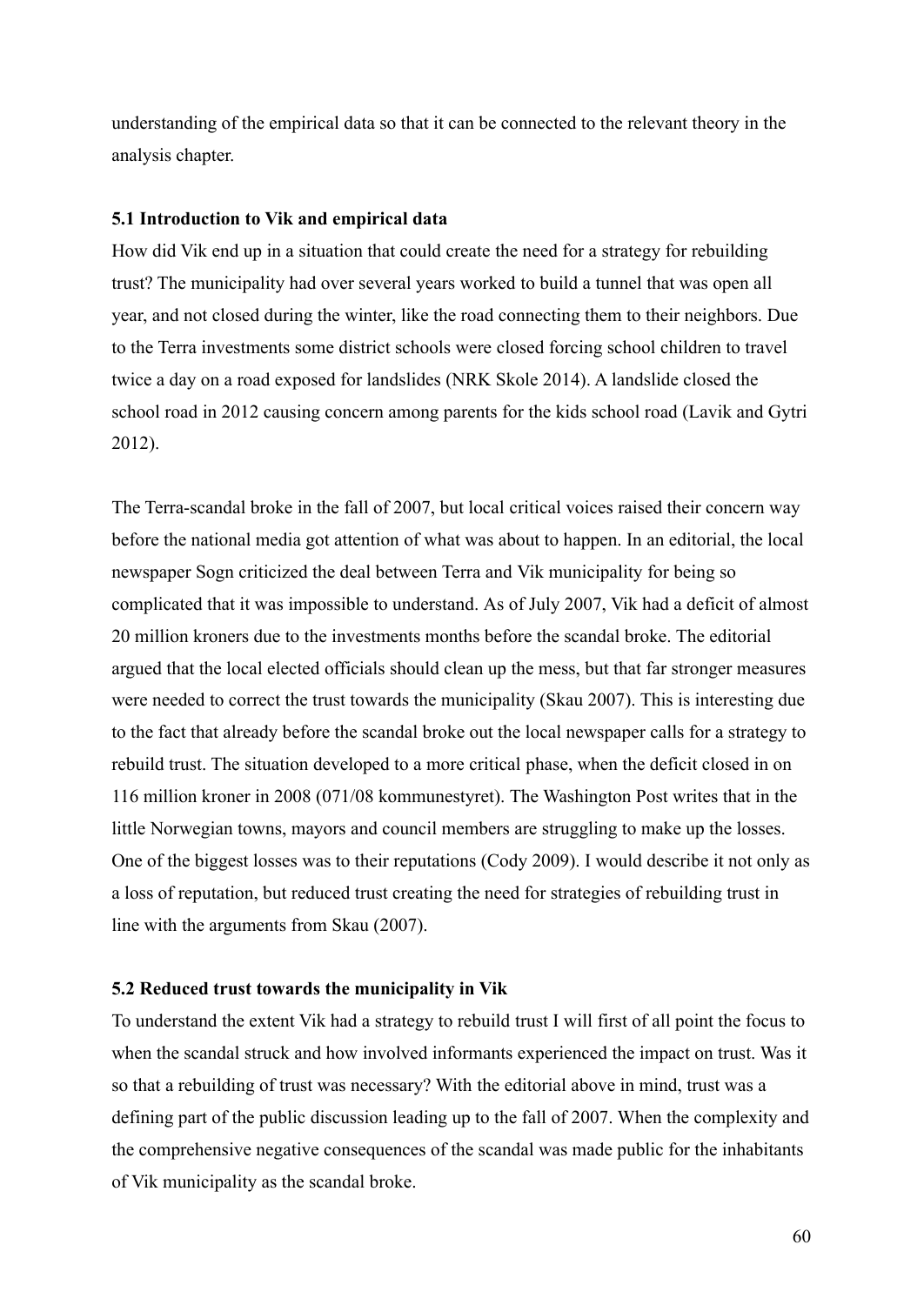So how did the locals view the Terra investments? One local man interviewed argue that if the investments had been successful the people at town hall would have been heroes today. A local woman point to the fact that she views it as bad behavior risking the money of the inhabitants (Sogn Avis 2008). When the scandal broke it did not necessarily result in a public outcry locally. Looking through the local newspaper for the time period of the Terra-scandal burst I have only found two locals voicing their outcry towards the municipality. The first is addressing the fools of the municipality where complete idiocy and contempt for politicians is a major theme (Rutledal 2007). The second focuses on that hard work creates values, value is not to be found in stocks. The luck of a municipality on the stock market should not determine the quality of the local government's services (Geithus 2007). The hardest and most consistent account of criticism towards the municipality were from the local newspaper *Sogn*. In an editorial it's argued that the scandal only had losers and was a threat to the local democracy (Sogn Avis 2007). Criticism only mounted towards Vik with the exposure of the fact that it was Terra, and not the administration, who wrote the legal documents the politicians got presented before making the investments (Sogn Avis 2008).

I view it as important to have people with different perspectives to share their insight on strategies of rebuilding trust. If there are similar answers from all three there may be reason to assume that the notion at hand was viewed that way by the majority of the actors involved with rebuilding trust. An important aspect of my interview guide was how the informants had or had not experienced a sense that there was a general perception in the public that the trust towards the municipality was weakened. The involved informants contributed with these perspectives on the matter of reduced trust:

"*It was a shock for everybody in the municipality. But after a while everybody saw that the municipal council had a tough job and that the waistband had to be tightened. It was an understanding public, even though everybody was in despair. The municipality had a high level of the services, as its starting point. But to tighten the waistband would hurt regardless"* (Marta Finden Halset, personal communication by phone call, 22nd of January 2021).

*"No, we did not have any strategy to rebuild trust. We had no strategy, what we had strategies for was how to manage the economical situation we ended up in. And we*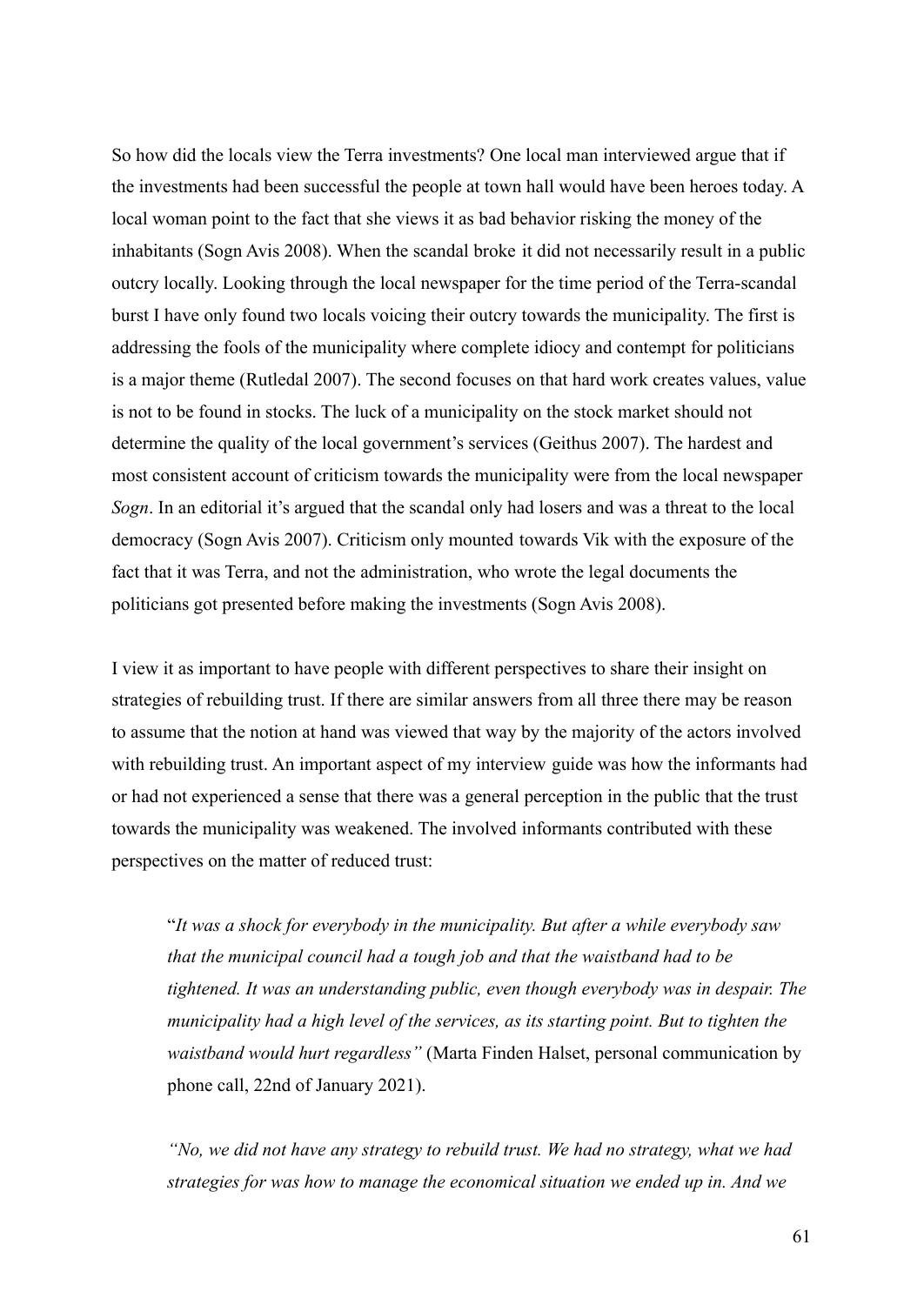*worked really hard with that. I did not have blood on my fingers in being involved in it (the investments). I believe this was an important prerequisite for having the trust that one could clean up"* (Oddbjørn Ese, personal communication by Zoom, 28th of January 2021).

*"Yes, it was probably that (weakened). It was a form of gambling that went wrong. The intentions were probably good, but the risk was too high. And then it burst"* (Morten Midlang, personal communication by Zoom. 28th of January 2021).

The mayor and municipality director share several of the same reflections, while the member of the opposition views the trust towards the municipality as reduced. It is important to note that trust has to be perceived as weakened by an actor so they are able to rebuild it. This difference could be described as a result of different perspectives of the involved actors, and to what degree they were involved in the management of the scandal. Being heavily involved in the crisis management of the scandal, which the mayor and municipality director was, may create a bubble where they were far more focused on managing the situation and not be concerned about what the general public may think of the trust towards the municipality.

## **5.3 Description of strategies for rebuilding trust in Vik**

Before any possible strategies for rebuilding trust can be looked at, it is crucial to define the beginning phase of the scandal, and how the involved informants in Vik worked with managing the damage inflicted by the Terra investments and how these were corrected. All informants were asked the following question; *how did you work with correcting the damage that happened, and were there any measures initiated?* The municipal director answered the following:

*"There was not a process to rebuild trust. But it was a process concerned with measures that were necessary to initiate to manage the economics. I believe that this process was so good that it had a consequence for the trust as well. But we never discussed strategies to regain trust. A positive effect of the scandal was that we were forced to have a critical review of the effectiveness in the service production"* (Oddbjørn Ese, personal communication by Zoom, 28th of January 2021).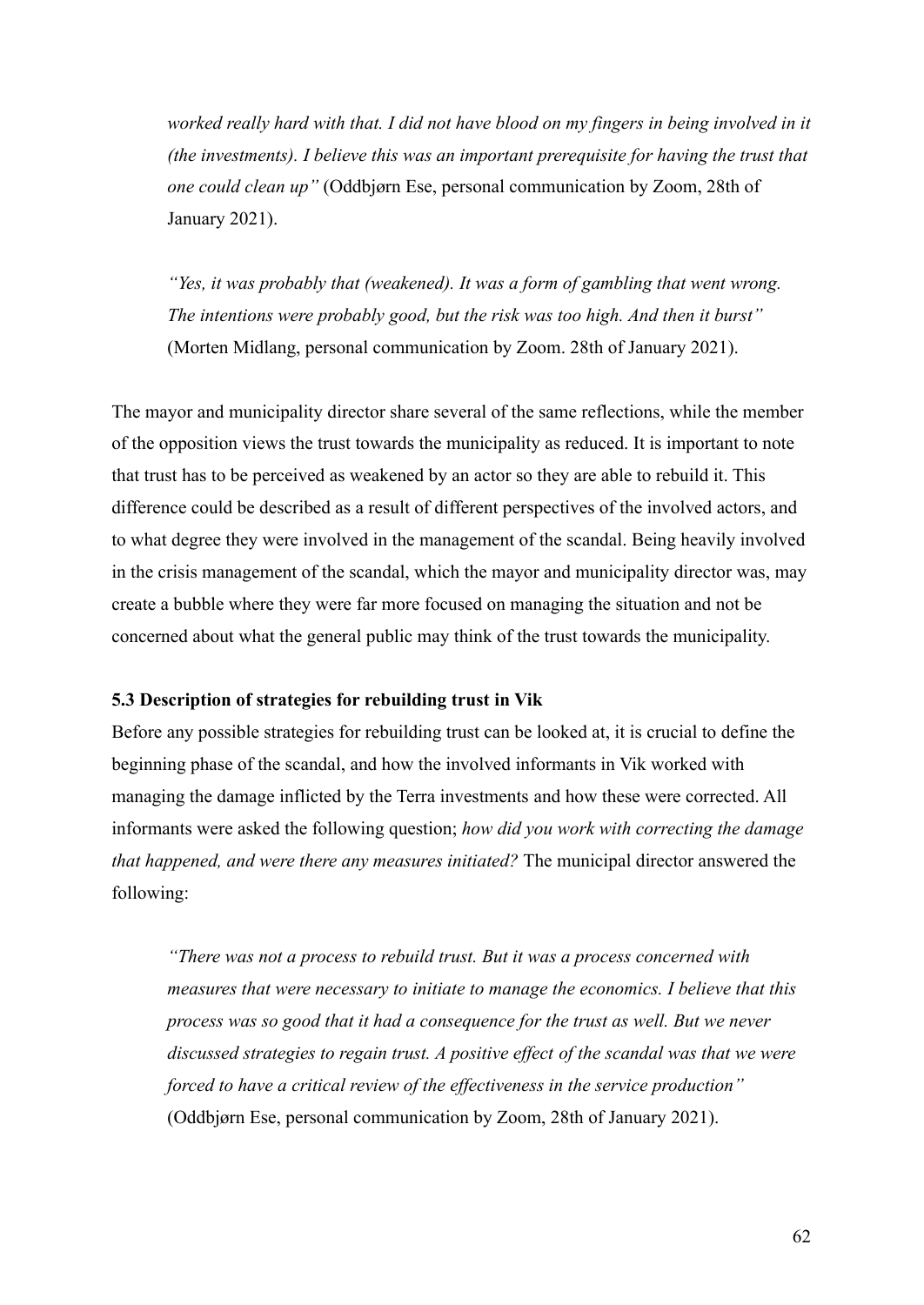There are several indications of good economic governance in the available source material in the archives of Vik municipality. As noted earlier, Vik had in 2008 a deficit of almost 116 million kroners in 2008. By 2015 the municipality and the organization had through constant savings and strict economic governance saved approximately 14,5 million kroner each year, through an eighth year period, to get rid of the deficit (071/08 kommunestyret).

In 2015, Vik got their economy back on track. In the yearly report accounting for 2010 it is argued that it can become a challenge to keep focus on the crisis at hand and to avoid an uncontrolled rise in expenditures. Furthermore, the report address a concern for the reduction of administrative resources and its impact on the administration's ability to give politicians meaningful tasks (11/1908, Rekneskap og årsrapport). After several years of budget deficit, the budget in 2015 ended up with a profit. This was due to the fact that a court settlement cleared the remainder of Vik's debt from the Terra investments (Wolden Fredriksen and Sundberg 2015). On the matter of good economic governance, municipality director Oddbjørn Ese point to a crucial point in navigating through the challenging task of turning a deficit into profit. He note that:

*"I have a degree as a civil economist. That has been a prerequisite for managing the clean up. It would have been impossible with such a crisis, as municipal director, if I had to play on others' '* (Oddbjørn Ese, personal communication by Zoom, 28th of January 2021).

The role of apology and acknowledgment plays a crucial part in understanding the theory on trust repair. Therefore these matters have also played an important part in my semi-structured interviews with the informants in Vik. The political debate in Vik was to some extent intensive due to the fact that the public pressure mounted towards the political leadership to come forward with an apology. This pressure was not directed towards the incumbent mayor Halset, but it was addressed to the former Labour mayor Elring Stadheim, who initiated Vik's investments in Terra (Fardal 2008). In the aftermath of the Terra-scandal public pressure mounted. The former mayor responded to the pressure and apologized to the entire municipality stating that he had never regretted anything as much in his whole life and that the last few months had been terrible for him (Fardal 2008). Most critical of the former Mayor was a representative from the Progress Party Rune Wold demanding an apology.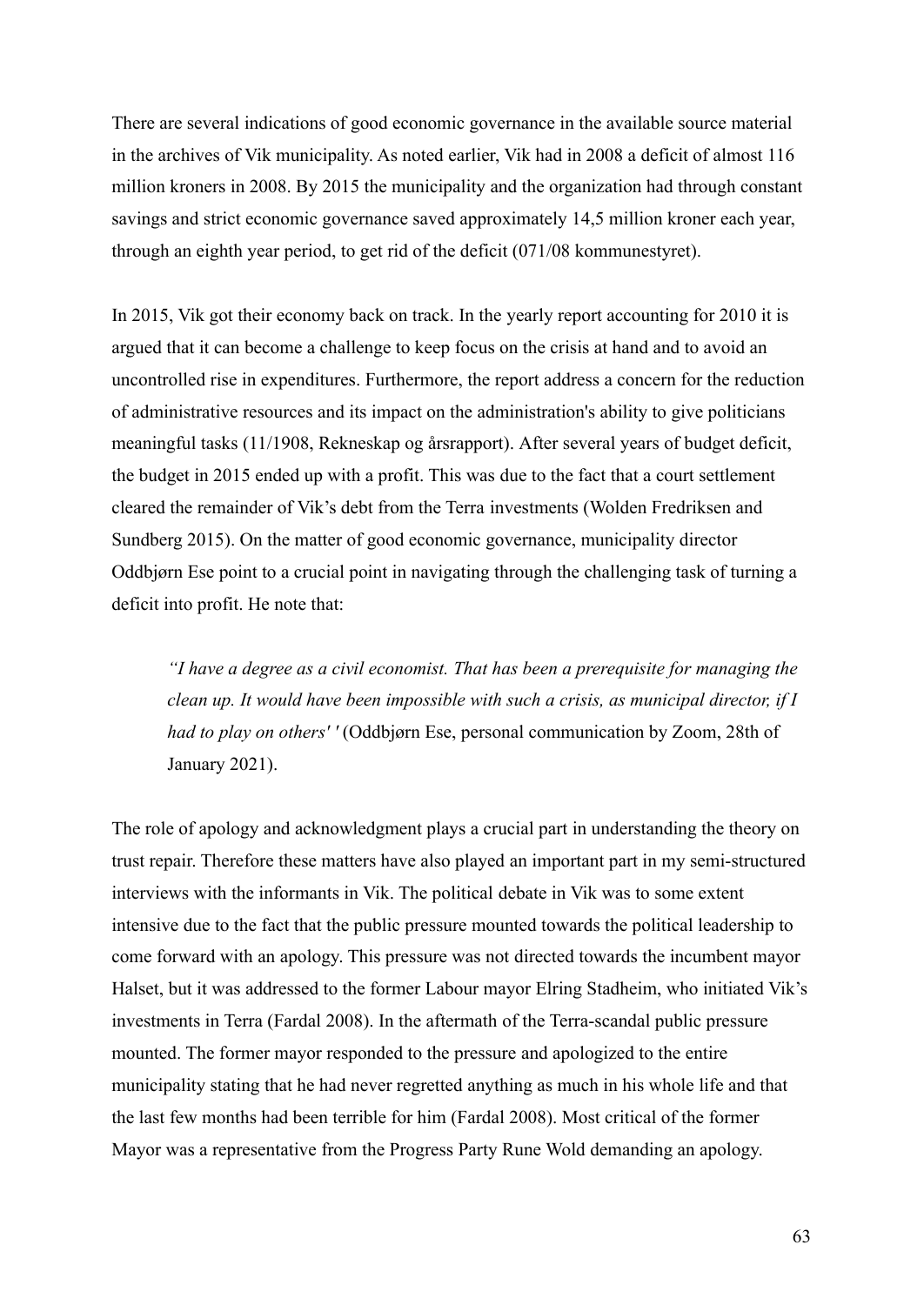Arguing that the involved never estimated the danger and failed to observe the many laws and rules on the matter (Heimdal Reksnes, Blaalid Oldeide and Løset 2008). Another important part of describing the strategies for rebuilding trust is looking at the practical efforts applied in developing the strategies. In this matter I am focusing on a central aspect of my interview guide in an effort to further understand the development of the strategies. This empirical data will also help describe the strategies, or the lack of strategies in rebuilding trust. The focus is to describe which persons participated in the discussion of how the damage could be fixed, in which forums this occured. Whether or not this was an open or closed process or if there were many or few persons involved. Furthermore, were the measures discussed in informal forums, and was there a disagreement around these strategies? In an effort to describe and understand the development of strategies, and the possible strategies of rebuilding trust the were asked informants to which persons participated in discussing how the damage could be fixed. The informants had the following contribution on the matter:

*"The whole political milieu contributed to this work. All the eighth "Terra-municipalities' connected both juridically, professionally and to economic competence. In the work in the municipality both the organizations and the professional environments participated, but it was of course the municipal council who took the decisions"* (Marta Finden Halset, personal communication by phone call, 22nd of January 2021).

*"It was me and my leader group. So the whole organization, all the leaders from education, healthcare. All areas had to come up with possible measures for cutting costs. It was worked with very systematically. And of course we focused on finding income potential. And we received very good help from the county governor<sup>5</sup> , and I believe that was one of the factors for success"* (Oddbjørn Ese, personal communication by Zoom, 28th of January 2021).

*"It was to a significant degree mayor and municipal director. And the auditor. They were the ones who did the job. But, they presented the political cases for both the*

<sup>5</sup> County Governor - Statsforvalter/Fylkesmann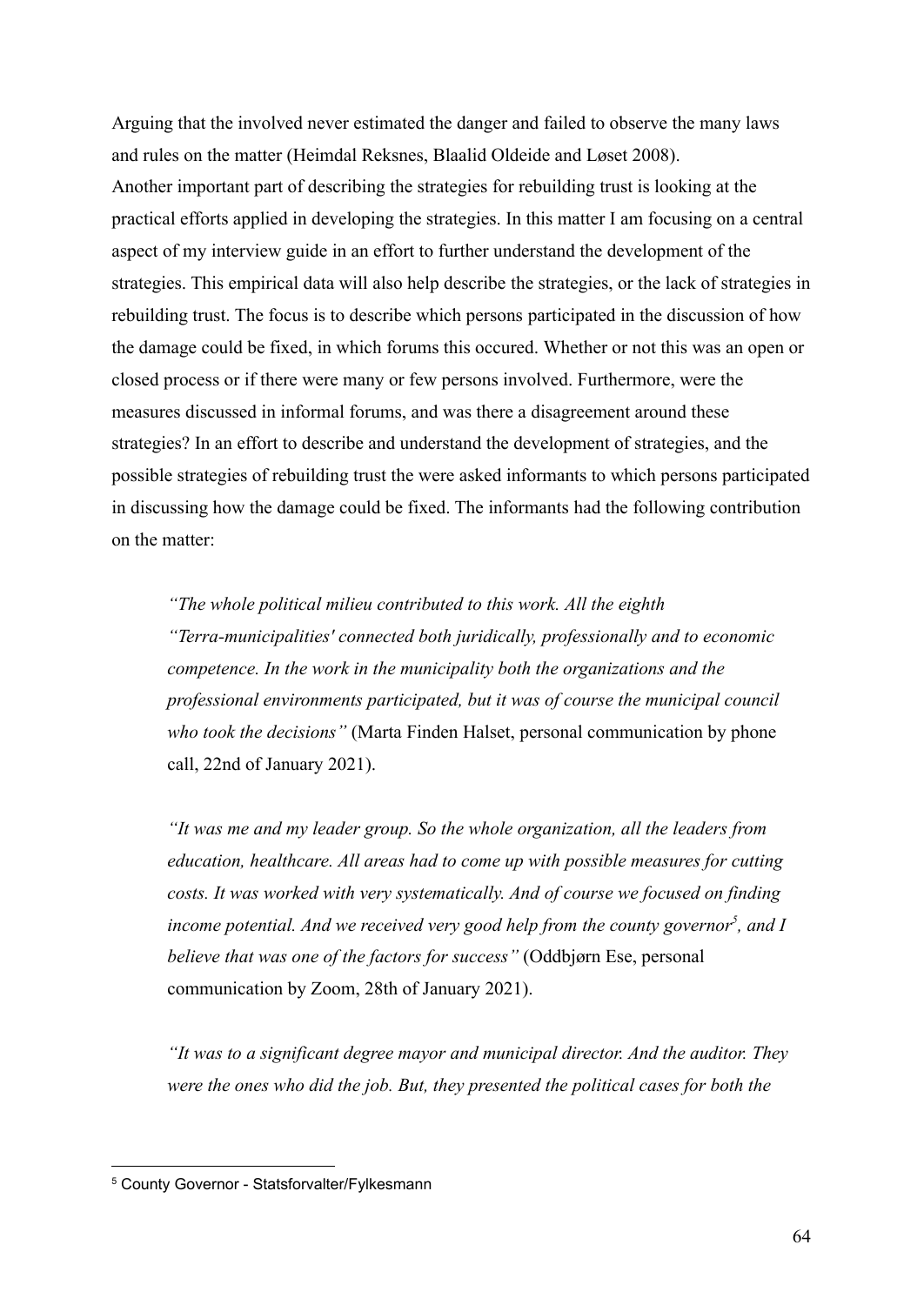*municipal presidency and the municipal council"* (Morten Midlang, personal communication by Zoom, 28th of January 2021).

Moving on with a related topic to the previous in understanding and describing the strategies the informants were informants in which forums the previous discussions occurred. The informants Ese and Midlang in Vik contributed with the following thoughts and perspectives on the matter. As for the reflections from mayor Halset she touch this topic in her previous answer:

*"We had a leadergroup, so primarily there. And then we had meetings to discuss with union representatives and involved them as we are required to by law. But the arena for creating possible measures was in the municipal director's leadergroup. It was discussed politically gradually as we were to vote on the measures. But it was probably internally in the municipality, internally in the administration, that the job was done"* (Oddbjørn Ese, personal communication by Zoom, 28th of January 2021).

*"It was significantly in the municipal presidency and the municipal council"* (Morten Midlang, personal communication by Zoom, 28th of January 2021).

A central aspect of explaining and describing the development of possible strategies for rebuilding trust is in understanding the process leading up to the possible development. The informants were asked if they regarded the process as an open one, or a closed one. The informants shared the following reflections:

*"All the political work was an open process, the municipal presidency and the municipal council did not have the possibility to close a meeting due to reasons for being comfortable, If the meetings had been closed it was due to the investigation, and then it is a paragraph in the municipal law that gives the possibility to close the meeting, Closed meeting is always to be embedded in the paragraph from the municipal law"* (Marta Finden Halset, personal communication by phone call, 22nd of January 2021).

*"If you think of open related to the outside world, it was open in the cases it was to political treatment. But it was never arranged for any public town hall meeting to*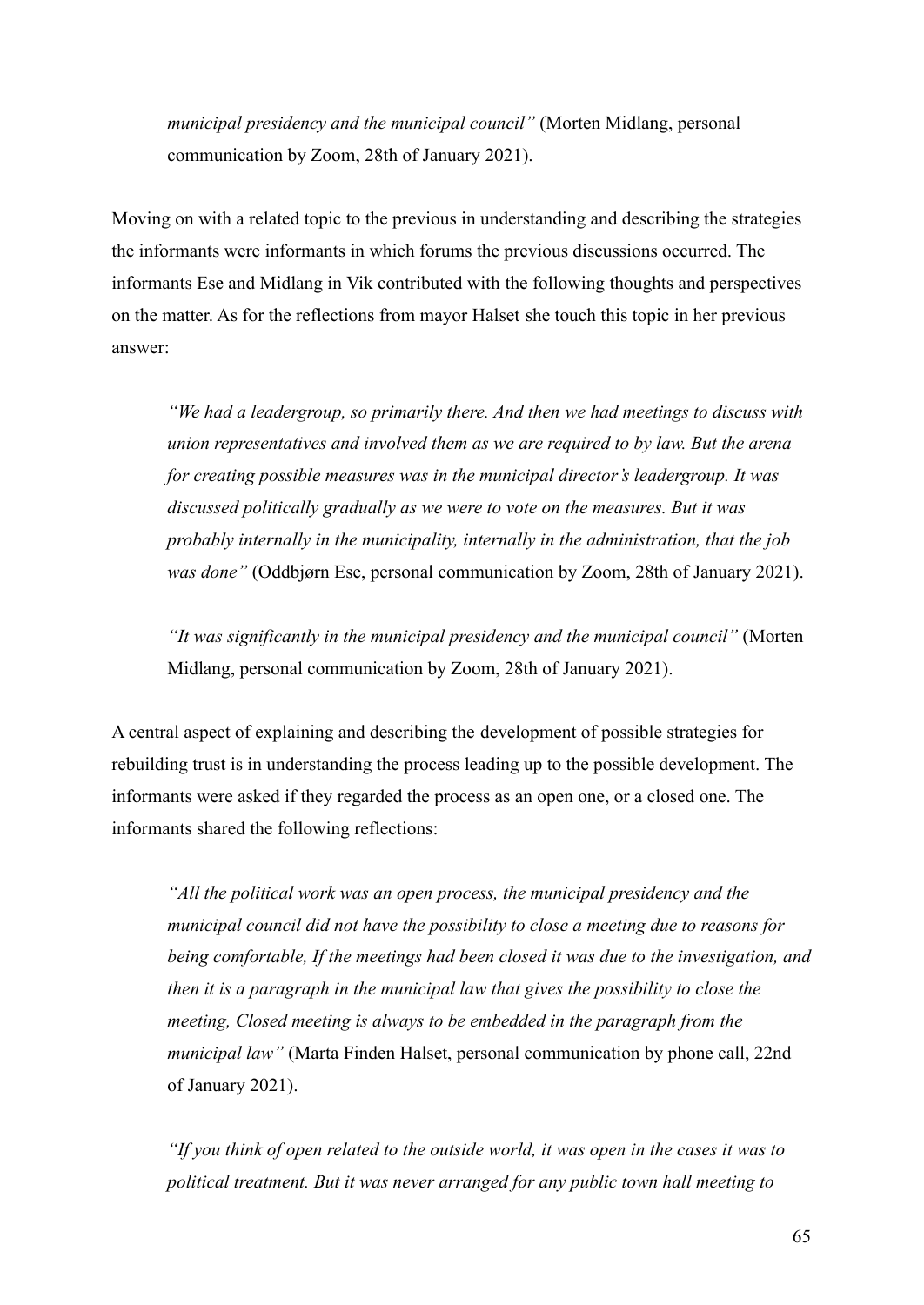*explain what had happened. A lot about the Terra court disputes was generally exempt from the public. And that was after advice from our lawyers. It was due to being in the court process. And then it is important to keep the cards close to your chest"* (Oddbjørn Ese, personal communication by Zoom, 28th of January 2021).

*"It was a completely open process, in my opinion. There was not a lot of secrecy in this other than what the lawyers were doing. And it is clear that us represenatives in the municipal council did not know everything the municipal director and mayor knew. But that was also not necessary. As I perceived it. There were a lot of tactics in this"* (Morten Midlang, personal communication by Zoom, 28th of January 2021).

It is an interesting observation that the strategies, or processes all have occurred within the established democratic organs in the municipality. Both mayor Halset and municipal director Ese put focus on internal democratic processes that in its nature are open to the public. The other dimension to this aspect is as all the informants address which relates to the court disputes. And the need for secrecy, or keeping some details exempt from public due to judicial processes between the municipality and Terra in the court. The only instance where I have found that the municipal council had a case exempt from public was in relation to the political conflict surrounding a public town hall meeting and the process surrounding this (002/08, kommunestyret), as I have described earlier. The fact that this meeting did not reach a conclusion resonates what municipal director Ese argue that there were no town hall meetings to explain what happened, but ordinary preparations for the cases treated (Oddbjørn Ese, personal communication by Zoom, 28th of January 2021).

Moving on to the next step in describing development of strategies it was crucial for me to understand the scope of the management. Therefore the informants were asked if there were many or few people involved in the process. The informants shared the following:

*"To fix the damage is a far too easy assertion. The political processes dealt with the issues for which we could be sure that the municipality had justificable services provided to the inhabitants. The county governor as the overall regulatory authority had the whole time insight in the situation for securing a justificable offer in our services and the politicians mainted the municipal obligations in a justifiable manner.*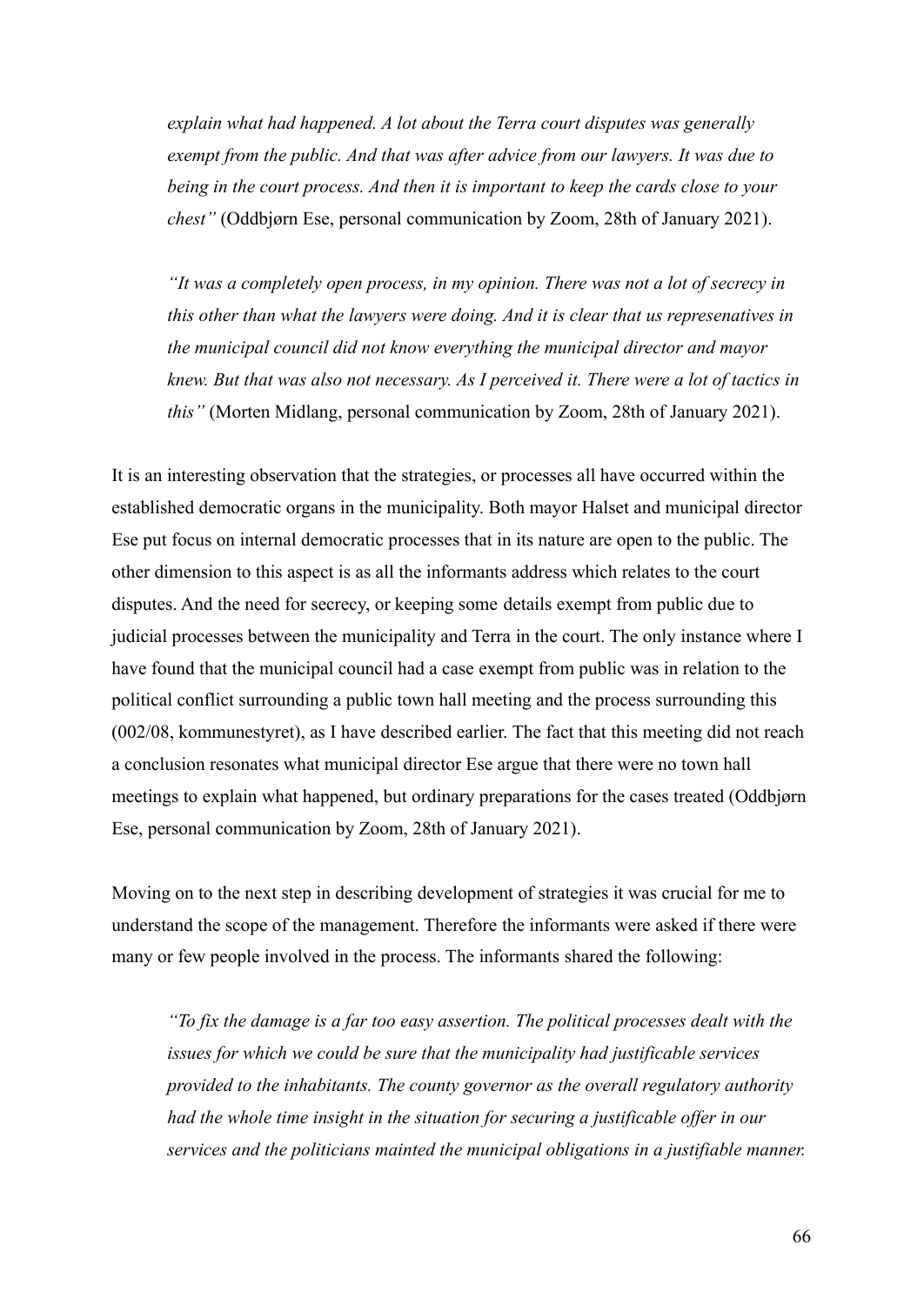*It was often meetings between the politicians and the county governor"* (Marta Finden Halset, personal communication by phone call, 22nd of January 2021).

*"It was probably few. I sat with this very much alone and built strategies. But when we were to figure out different specific measures we had to have support from different professionals in the organization. But related to putting together an overall strategy for what was to be put forward politically, I alone worked with it. And made case preparations and propositions to be treated politically"* (Oddbjørn Ese, personal communication by Zoom, 28th of January 2021).

*"There were at most a handful of people from the municipality who fronted it. And when it was time for a decision it went on to the municipal presidency and the municipal council. But we got oriented all the time. The Terra-case was a regular case for years"* (Morten Midlang, personal communication by Zoom, 28th of January 2021).

Another aspect that contributes in describing the possible strategies developed is to focus on which forums this could have occured, and the characteristics of the forums. Therefore the informants were asked if the measures were discussed in informal forums. The informants contributed with the following:

*"There were no informal forums that participated in the discussions. Every meeting regarding the Terra-case is referred to and archived after the municipal standards. Everything can be examined in accordance with public management"* (Marta Finden Halset, personal communication by phone call, 22nd of January 2021).

*"Not that I am aware of. But I would assume that people had opinions about this around town. I was spared from being influenced. Even though I did not isolate myself in any way I never felt any pressure. Neither politically or from my own organization. Not from informal pressure groups. I never experienced this. I assessed these matters in a decent and objective manner"* (Oddbjørn Ese, personal communication by Zoom, 28th of January 2021).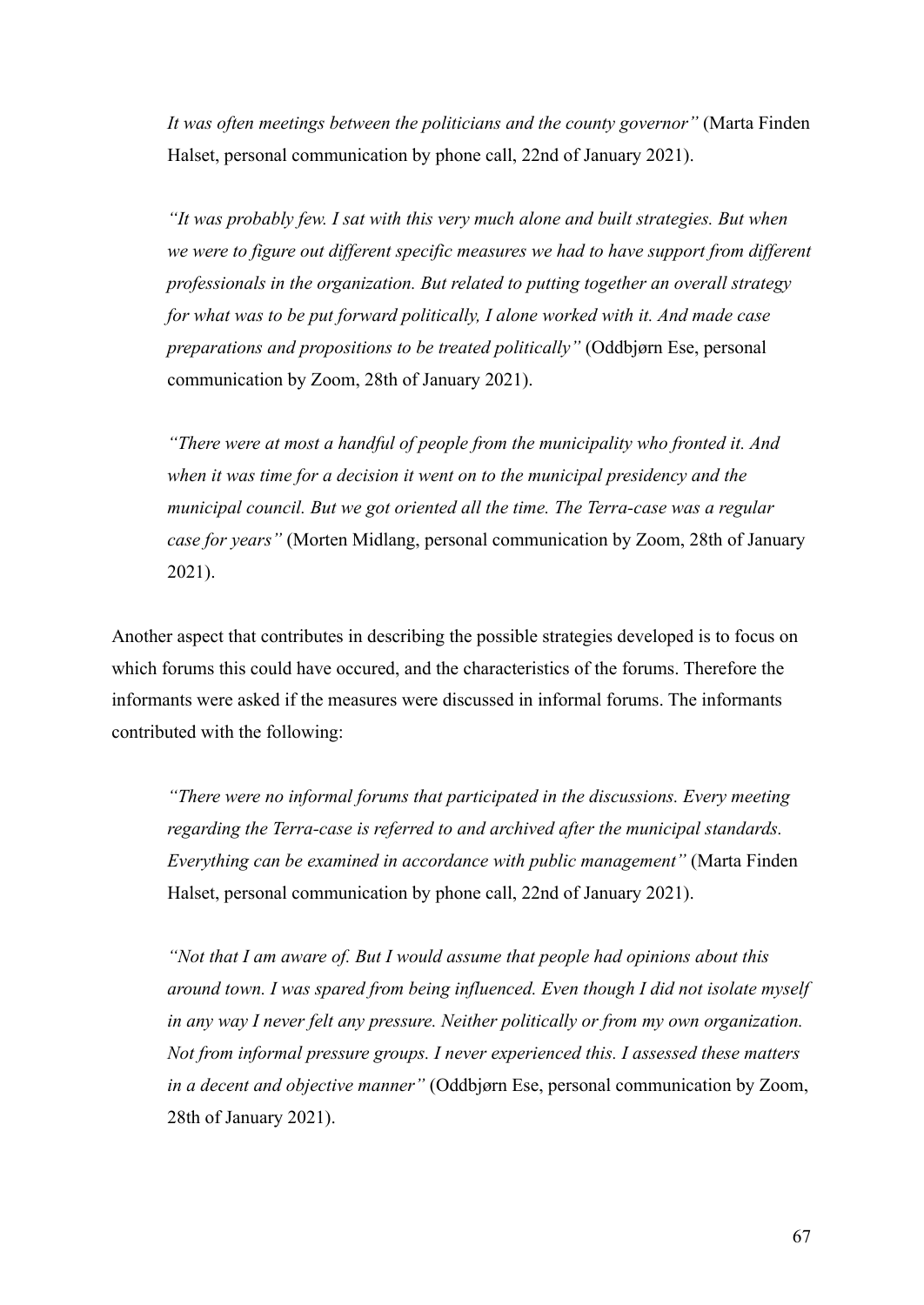*"No, I don't believe that, not established forums. But we had a welfare centre for elderly that was a popular place to visit. And there people could visit during the days, five days a week. And it had to be reduced to cut the budgets, down to four days, and I wonder if it is only two days a week now. It was to cut wage expenses, and it is there we cut most costs"* (Morten Midlang, personal communication by Zoom, 28th of January 2021).

The final aspect in regards to this topic focusing on describing the practical efforts of developing a possible strategy for rebuilding trust is related to if there were disagreement surrounding the strategies. The informants were asked if there were any disagreements surrounding these strategies. The informants offered the following reflections:

*"They probably realized that it was necessary. We had the county governor who approved our budgets. Approval of budget cuts and everything. And the services, especially. Then the county governor was the supervision authority who returned to us and overlooked our services. We had to balance the budget. It was a world that had to be balanced"* (Marta Finden Halset, personal communication by phone call, 22nd of January 2021).

*"Yes, in the school area. We did not achieve as comprehensive measures as I proposed. I meant that we should be more drastic. We had three junior high schools in our little municipality. One was closed, or moved. Other than that five schools lived on"* (Oddbjørn Ese, personal communication by Zoom, 28th of January 2021).

*"No, not really. But it was of course a discussion of who we should take first. It was prioritizing debates but there was not a disagreement about whether we had to do something. The county governor was at our back the whole time"* (Morten Midlang, personal communication by Zoom, 28th of January 2021).

# **5.4 Political competition as an enabler for rebuilding trust in Vik**

To understand how rebuilding trust and its strategies can take place, I view it as crucial to understand the political milieu where the scandal and possible trust repair have unfolded. After an intensive study of every political meeting in the municipal council and the municipal presidency in the time period between January 2007 and December 2015 it strikes me how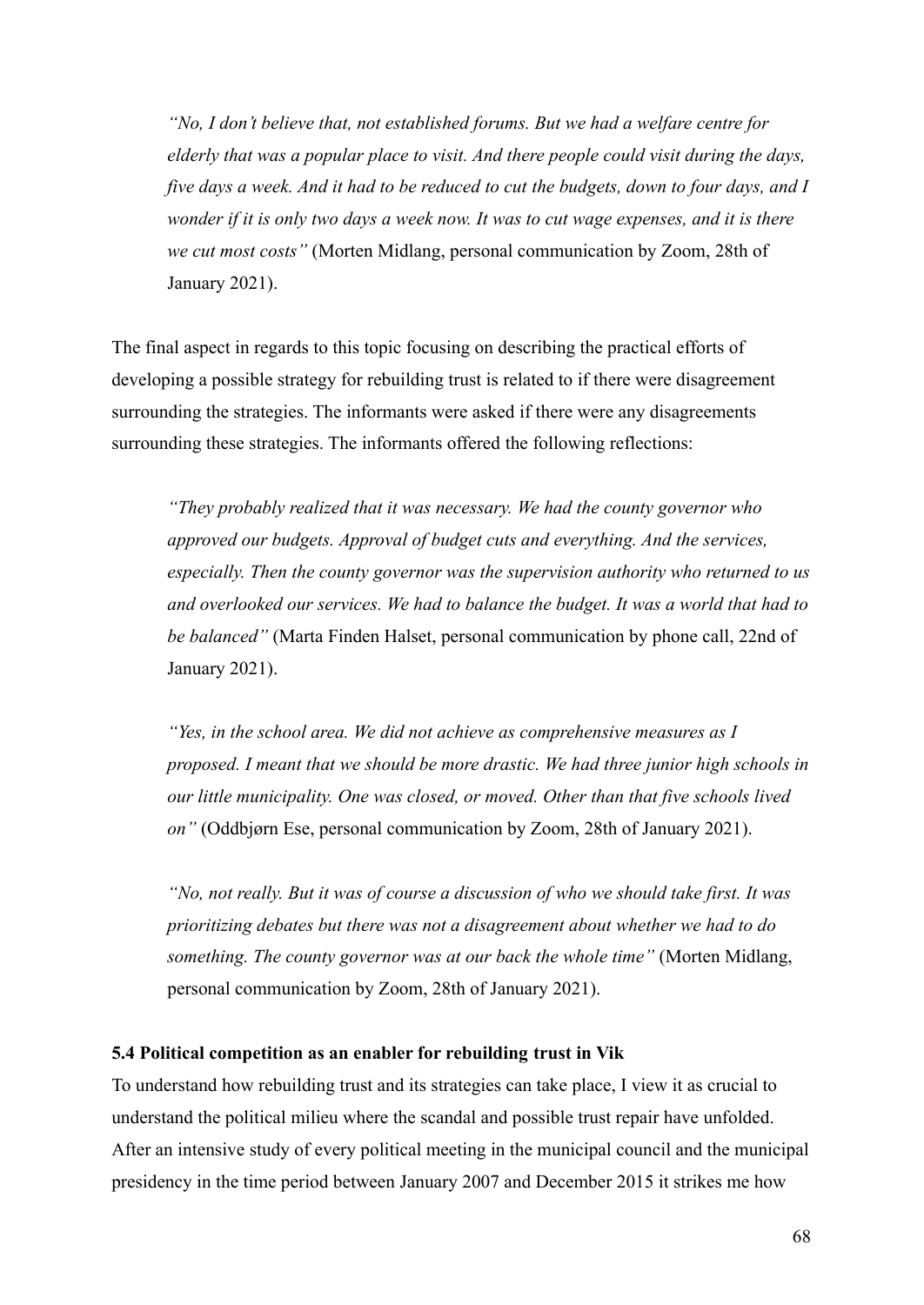often there was political agreement between the competing political parties. The lack of political competition struggle is illustrated by looking at what usually can be the biggest chime of conflict. Which is voting over the budget. Looking at the eighth budgets at hand, almost every budget has been passed unanimously. This is the case for the budget for 2008, 2010, 2011, 2013 and 2015. (097/08 kommunestyret, 09/7298 budsjett 2010, 057/10 kommunestyret, 078/12 kommunestyret and 076/14 kommunestyret). There are just two budget votes where there have been any form of disagreement and competitive struggle. In 2009 the Conservative Party with Morten Midlang was the only vote against changing the school structure while the Liberal Party disagreed with closing a doctors office (214/08, formannskapet). In 2014 the Conservative party voted against parts of the budget, but not the budget in its entirety (065/13, kommunestyret). I have not been able to find the vote on the budget from 2012, only the budget proposal is available in the archives (147/11, formannskapet).

The budget process is important due to the fact that handling the Terra-scandal and getting the economy back on track happened with managing the economy in the municipal council. This is where rebuilding trust may have taken place and strategies could have been implemented. These claims are supported by the arguments by Oddbjørn Ese that there was a process about implementing necessary measures to handle the economy. As mentioned earlier, Ese believes that this process was so good that it had consequences for the trust as well (Oddbjørn Ese, personal communication by Zoom, 28th of January 2021).

The political conflicts I have been able to identify goes on political ideology, differences between the administration and a member of the municipal council and a heated discussion in the aftermath of the Terra-scandal if there should be held a public town hall meeting. **The first instance of conflict** was regarding property tax that was implemented as a measure to handle the economic consequences of the Wall Street investments. This debate caused harm with Conservative member Morten Midlang, who cursed in frustration and described property tax as theft (Kleven 2008).

**The second conflict** was between the Municipality director and Labour politician Werner Madsgård were the first proposed to cut more in the budgets, than the demands from the County Governor. Madsgård fought for establishing a local park (Kleven 2009). This can be explained as an effort from the Labour Politician to take a stand against the Municipality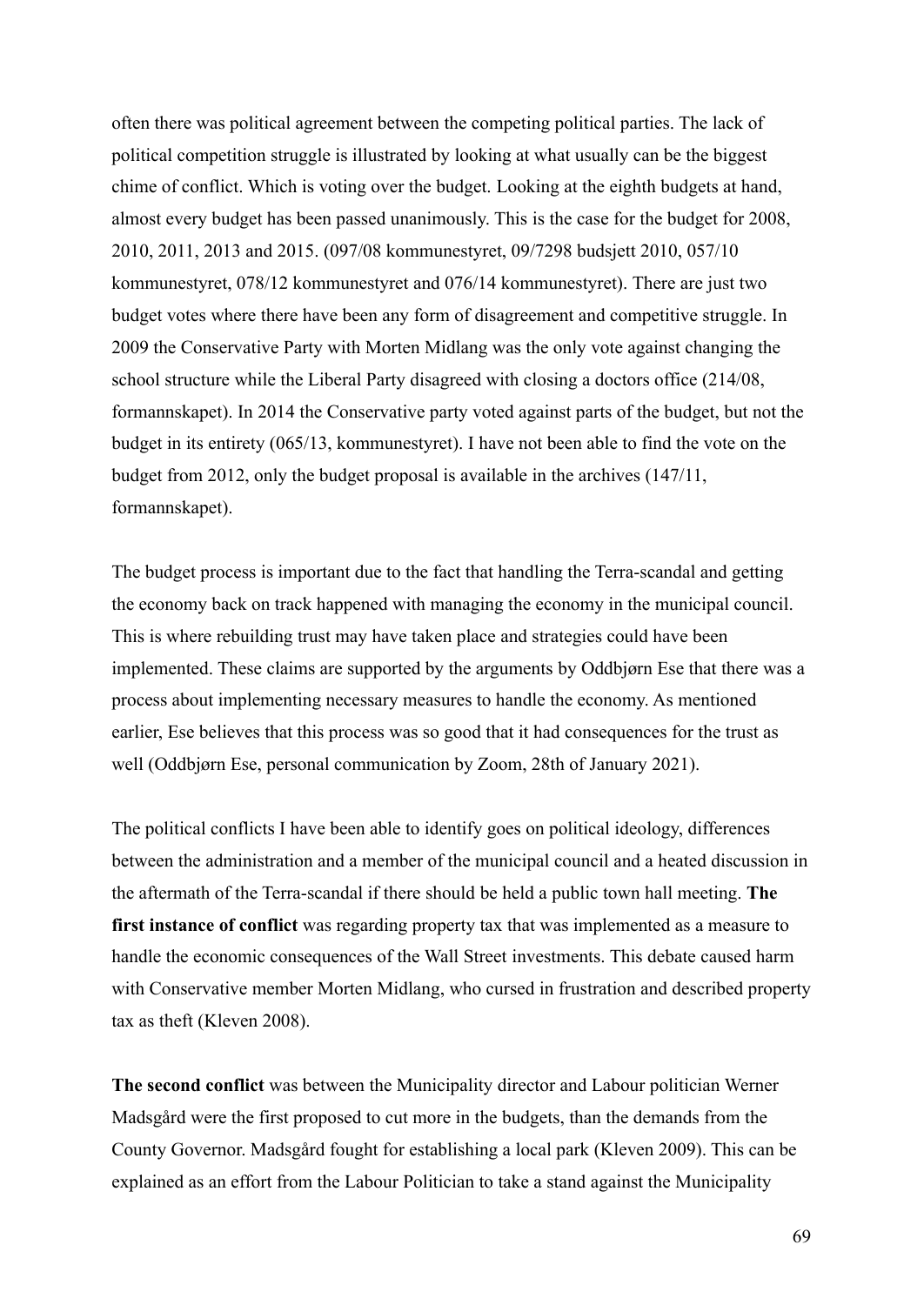director's strict economic rule. In 2011 the Municipality director warned the politicians about an worsened economy and that det political majority chose to ignore the recommendations from the administration, which explain the negative economic results (11/3249, budsjett 2011 - revidert pr. 1. tertial). This conflict can be understood as a mechanism in which the political actors try to not only secure the support of their own grass root constituents, but also meet what the public demands.

**The third and last conflict** is in relation to a discussion about arranging a public town hall meeting. This can be viewed as an active discussion related to a strategy for rebuilding trust. It can be difficult to identify the intention of this discussion. It may not necessarily have a connection to rebuild trust, but rather as a political conflict in the competition for the electorate's votes. Looking at the third of the three conflicts I have been able to identify it clearly is an active discussion about a strategy for rebuilding trust, though it is not addressed directly that the need for a town hall meeting was to rebuild trust. A few weeks after the scandal burst, Sogn Avis published an editorial criticizing the mayor and municipality for not arranging town hall meetings, where citizens could voice their concern and ask questions to the responsible actors. The newspaper criticized the decision by mayor Halset to only address an apology on the municipal website, and not directly to the people at a town hall meeting (Sogn Avis 2007).

The local newspaper continued its criticism of Vik for not arranging a town hall meeting, and mayor Halset was criticized for blaming Terra (Sogn Avis 2008). Initially the political and administrative leadership in Vik struggled with finding the right strategy for apologizing, or as it also can be called, finding a strategy for rebuilding trust. The municipal council discussed the matter of a town hall meeting exempt from the public. I have been granted insight to the case document from that municipal council meeting. In the discussion the Centre party and the Progress party agreed that there was no need for a town hall meeting. The Liberal party and the Socialist Left party wanted the meeting, while the Labour party were split in their views on the matter. There was no conclusion on the matter (002/08, kommunestyret).

It is interesting to note that the sometimes heated discussion ended up with a meeting where few people even voiced their concern. It is worth noting that the apology from former mayor Erling Stadheim, who initiated the process, came several weeks before the Town Hall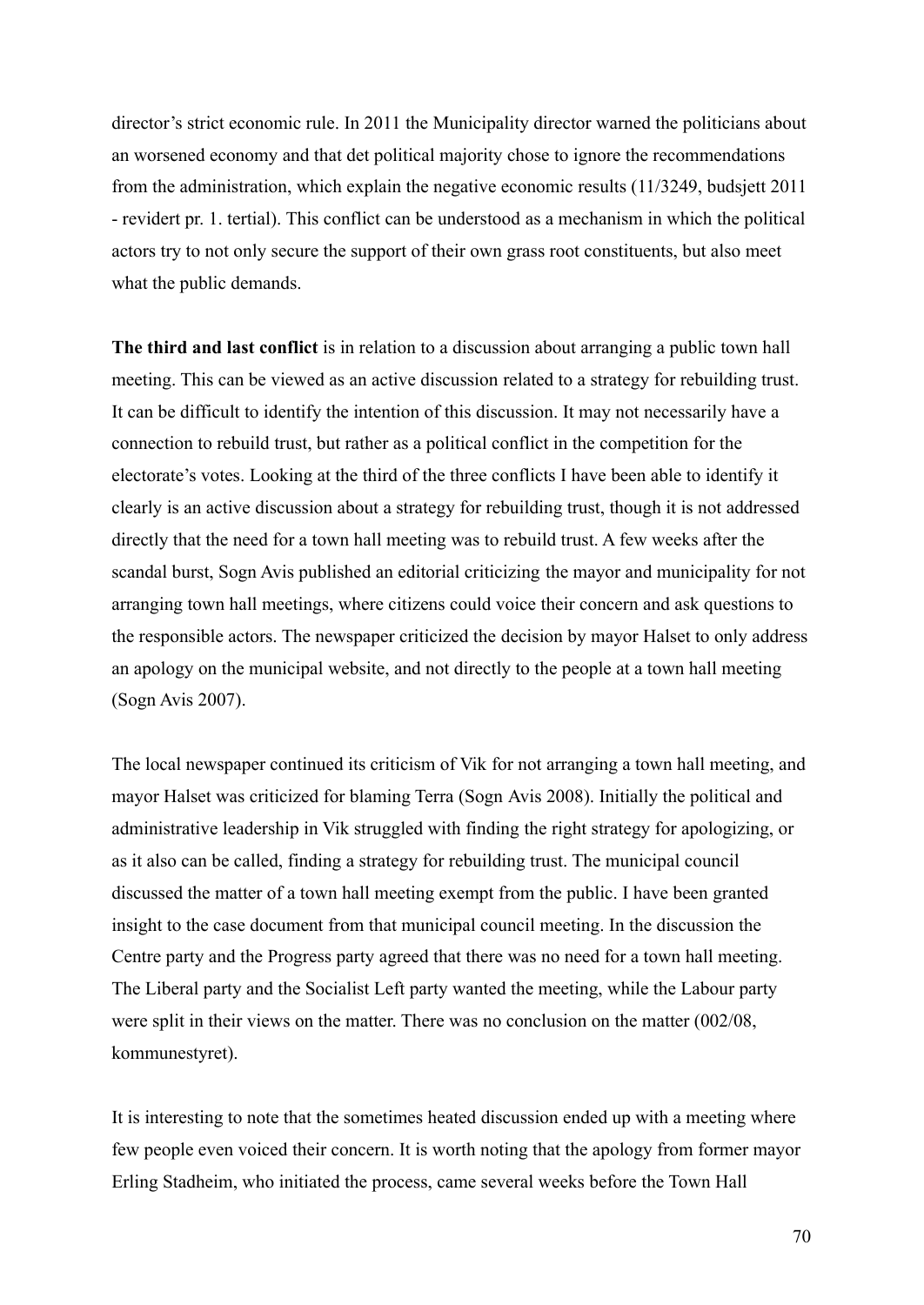meetings (Holm and Løset 2008). This may have taken the edge away from the debate and people may have been satisfied with the response. The demand for an apology was pushed on the agenda by the Progress party who participated in the competitive struggle for the votes and demanded that former mayor Stadheim to apologize (Heimdal Reksnes, Blaalid Oldeiede and Løset 2008).

Mayor Halset note that she had to guard her words due to the fact that it could be used against her in court. As for the apology it was not expressed directly by Mayor Halset, but the former Mayor Stadheim who initiated the investments with Terra (Holm and Løset 2008). And the organization as well took responsibility for the consequences of its actions when the municipal council voted that: "The municipal council apologizes for the situation the municipality has come in and ask the the municipality director to come back with an orientation on how the municipality can build up satisfying routines to avoid this from happening in the future" (041/08, kommunestyret).

In my semi-structured interviews with the three informants several questions related to how the municipal council participated in rebuilding trust and through these questions. Asked to which extent there was disagreement between the political parties in the municipal council the informants answered as following:

*"In such a situation nobody could predict it and it was nobody who was capable of seeing the consequences. In hindsight one could say that this should not have been done, but it was an assembled municipal council who went for the case when it was revised in the council. The opposition wanted to bring forward a scapegoat, the political position was not occupied by that, when everything had been done with good intentions and a good faith with no one having any personal gains of this"* (Marta Finden Halset, personal communication by phone call, 22nd of January 2021).

*"In the case there was disagreement, it was more about geographical cleavages. There were no clear political cleavages. The great majority agreed on how this should be solved"* (Oddbjørn Ese, personal communication by Zoom, 28th of January 2021).

*"It was mostly about what measures should be prioritized"* (Morten Midlang, personal communication by Zoom. 28th of January 2021).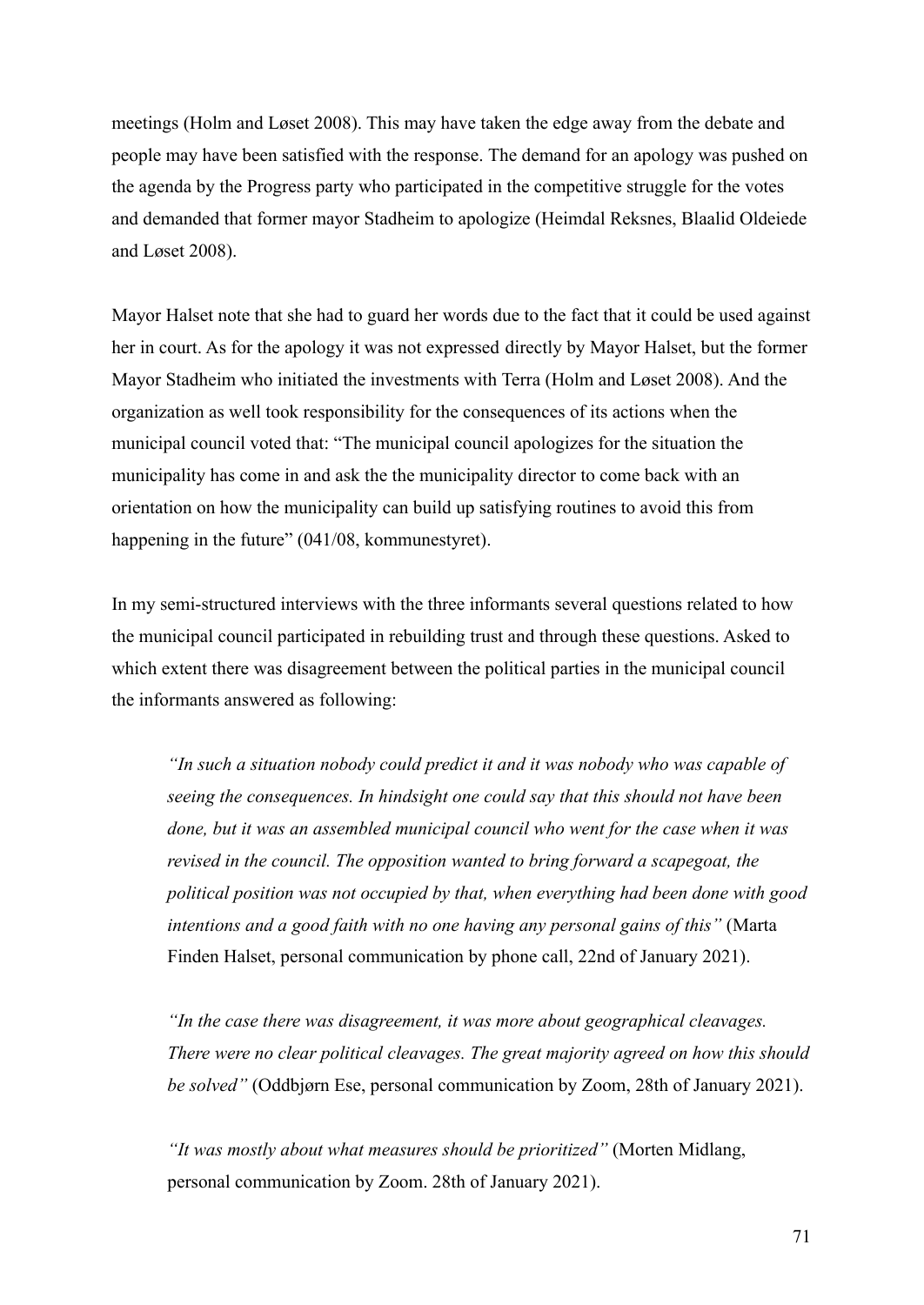Looking at what role the municipal council played in rebuilding trust the involved informants were asked if they experienced that all parties were with, or if there were some parties that did not partake in rebuilding trust. The informants shared the following reflections on this matter:

*"It lies in the political nature that the opposition is searching for a scapegoat within the position. I had in spite of this the feeling that everybody understood the gravity and had to stand together if the municipality were to come out of this situation. It was a lot of good cross-political work."* (Marta Finden Halset, personal communication by phone call, 22nd of January 2021).

*"It is not to rebuild trust. The agenda was to manage the economy, which again could mean something for the trust. So it has to be indirect"* (Oddbjørn Ese, personal communication by Zoom, 28th of January 2021).

*"Everybody participated, we did not really have a choice. Of course the measures were discussed, but we gathered in the end"* (Morten Midlang, personal communication by Zoom. 28th of January 2021).

Continuing with a related topic, there was a need to clarify if the political position received any accounts of criticism. To this extent it is also a need to clarify why this critique occured. I asked if the position got criticized for the work they did. The informants contributed with the following thoughts and perspectives on the matter:

*"There was criticism that the municipality ended up in such a situation, but my impression was that the people understood the difficult situation. There was a lot of good will and understanding among the public. It was both trust and encouragement to be gathered. I was encouraged to run for reelection, something I regarded as a declaration of trust. Of course there was also criticism. To reduce the welfare benefits and closing down small community schools are not passed through without pain. But the population was decreasing and the schools would have probably been closed down, but the Terra-case could be the cause of the closing down being accelerated, made the situation agitated at times"* (Marta Finden Halset, personal communication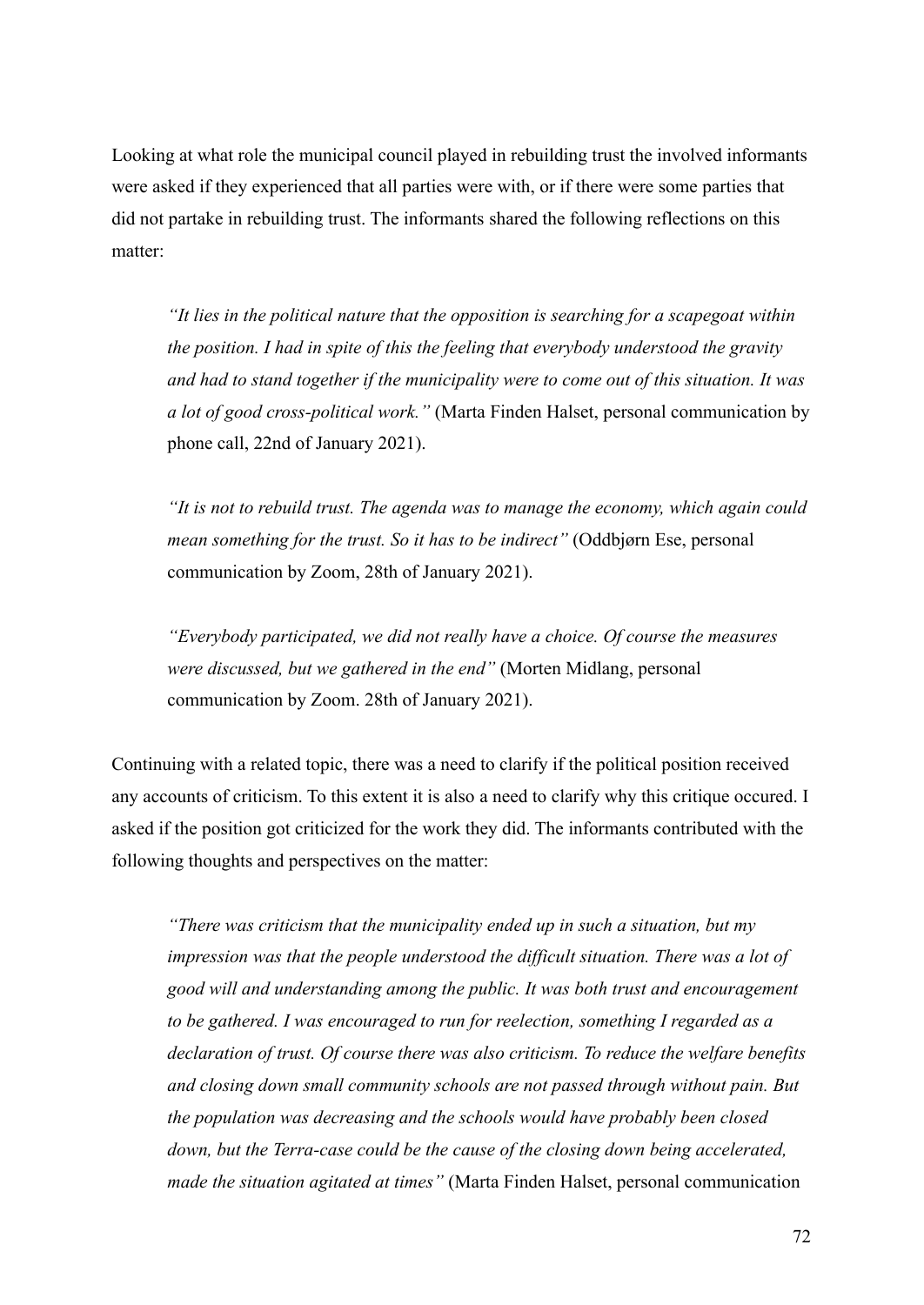by phone call, 22nd of January 2021).

*"The management of the Terra-case in Vik municipality was relatively free of conflicts. With a little passive political level. The job was done by the administration. By the municipal director and administration, with some embroiders from the political. There were no great skirmishes in the politics of those who participated"* (Oddbjørn Ese, personal communication by Zoom, 28th of January 2021).

*"It was a great deal of collaboration across the whole line. We did not have a choice, and the opposition is pretty small"* (Morten Midlang, personal communication by Zoom. 28th of January 2021).

As a concluding remark it is important to look at the political opposition's role and efforts related to the possible strategies of trust repair. Looking at the opposition's role may help determine to what extent there were developed any strategies of rebuilding trust. Asked how the opposition parties worked with rebuilding trust, the two "political" informants from both sides of the aisle responded the following:

*"The opposition parties, the political milieu is small in a small municipality with under 2700 inhabitants, so it was not easy to make a mark politically. It was the unity that was decisive"* (Marta Finden Halset, personal communication by phone call, 22nd of January 2021).

*"We did not have anything to contribute to repair it. So we had to be join the team and work collectively"* (Morten Midlang, personal communication by Zoom, 28th of January 2021).

### **5.5 Court disputes as a possible strategy for rebuilding trust in Vik**

Looking through the eighth year period from 2007 to 2015, there is one constant factor that keeps on repeating itself and may have served as an important strategy for rebuilding trust for Vik municipality. The court disputes between the eighth involved municipalities and Terra demonstrates how consistent Vik was in arguing that they were deceived and that they had no blame at all. Already in 2008 Mayor Halset was convinced that they would win the court dispute where Vik refused to pay the mortgage after the scandal. A main argument by Halset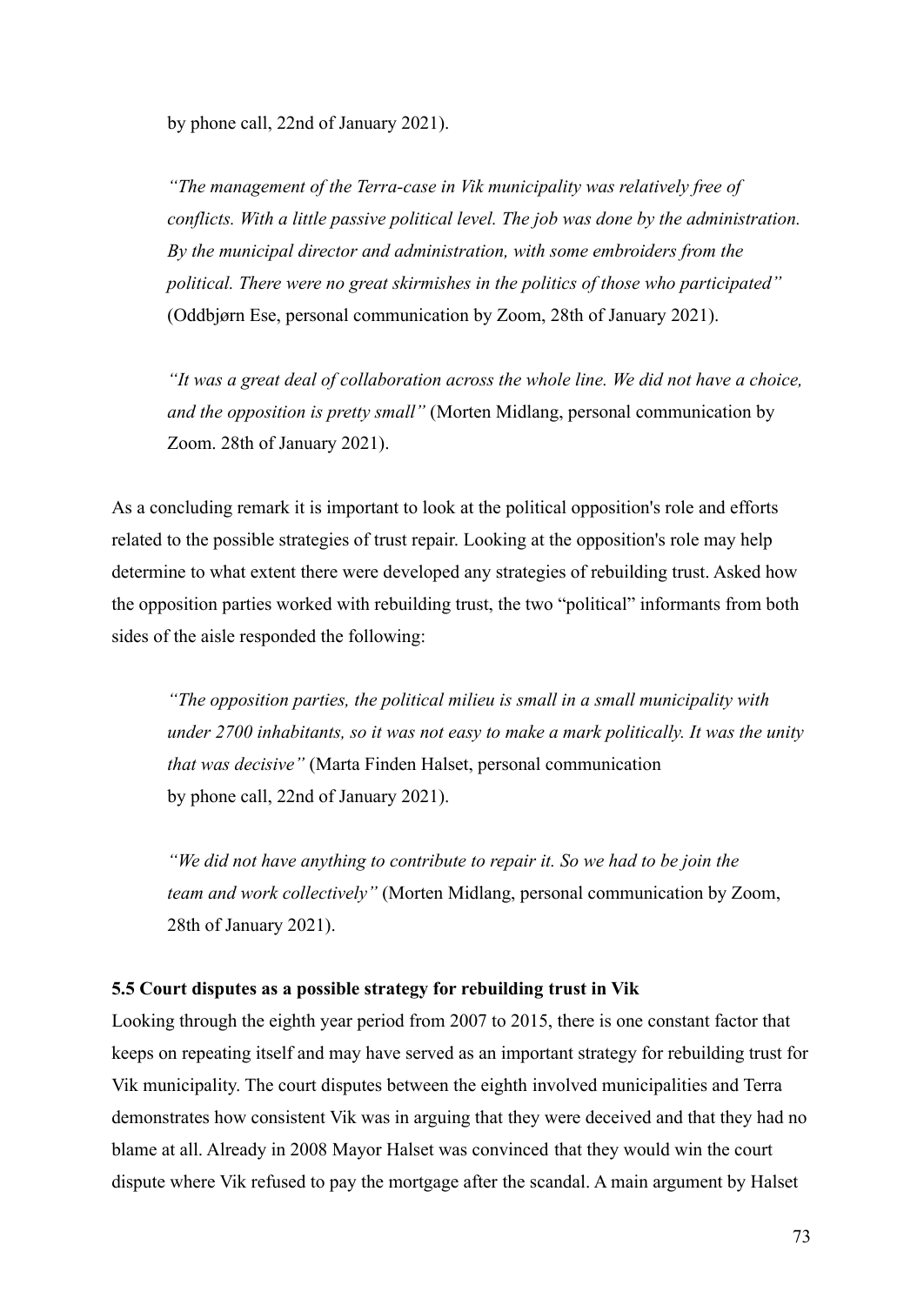was that they looked forward to putting the Terra-scandal behind them and winning the case (Svartefoss 2008). These kinds of arguments were repeated in different court disputes and lawsuits. After a lawsuit against CitiBank Mayor Halset emphasized that this was a confirmation of the arguments of the municipalities, they were deceived into the investments. She also point to the fact that if they succeed with the lawsuit could give the municipality 26 million kroners in return from the investments (Brekke 2009).

As of 2015 there was a court settlement where Vik, and the seven other involved municipalities, got its debt deleted. Mayor Halet celebrated and emphasized the Terra-debt had impacted her period as Mayor, but now the tables were cleared (Wolden Fredriksen and Sundberg 2015). The settlement ended with over 95 million kroners back to the municipality (039/15, kommunestyret).

During the semi-structured interviews with the informants they were asked which role the court disputes between the municipality and Terra played in rebuilding trust.

"*In the cases we could not go out public with, about what was related to the court trial. As mayor I had to guard my words at all times. So it was not used against the municipality in the trial*" (Marta Finden Halset, personal communication by phone call, 22th of January 2021).

*"I believe so. The case turned economically with the settlement with DNB in 2015. And repuationwise, it did also do that. We made it visible and explained why this had happened"* (Oddbjørn Ese, personal communication by Zoom, 28th of January 2021).

*"It was exposed that Terra had framed us. That was some sort of comfort. We were saved by what we got in return, but we have lost more than we got back. Probably"* (Morten Midlang, personal communication by Zoom. 28th of January 2021).

With the court settlement in 2015, and getting back a significant sum of their lost resources, the settlement gives credibility to the claim that Vik was indeed deceived and without guilt. A financial expert concluded in a hearing that the administration lacked the financial competence when it came to the investments (Sogn Avis 2008). Municipality director Oddbjørn Ese expressed his view on the settlement by arguing that the court decision is an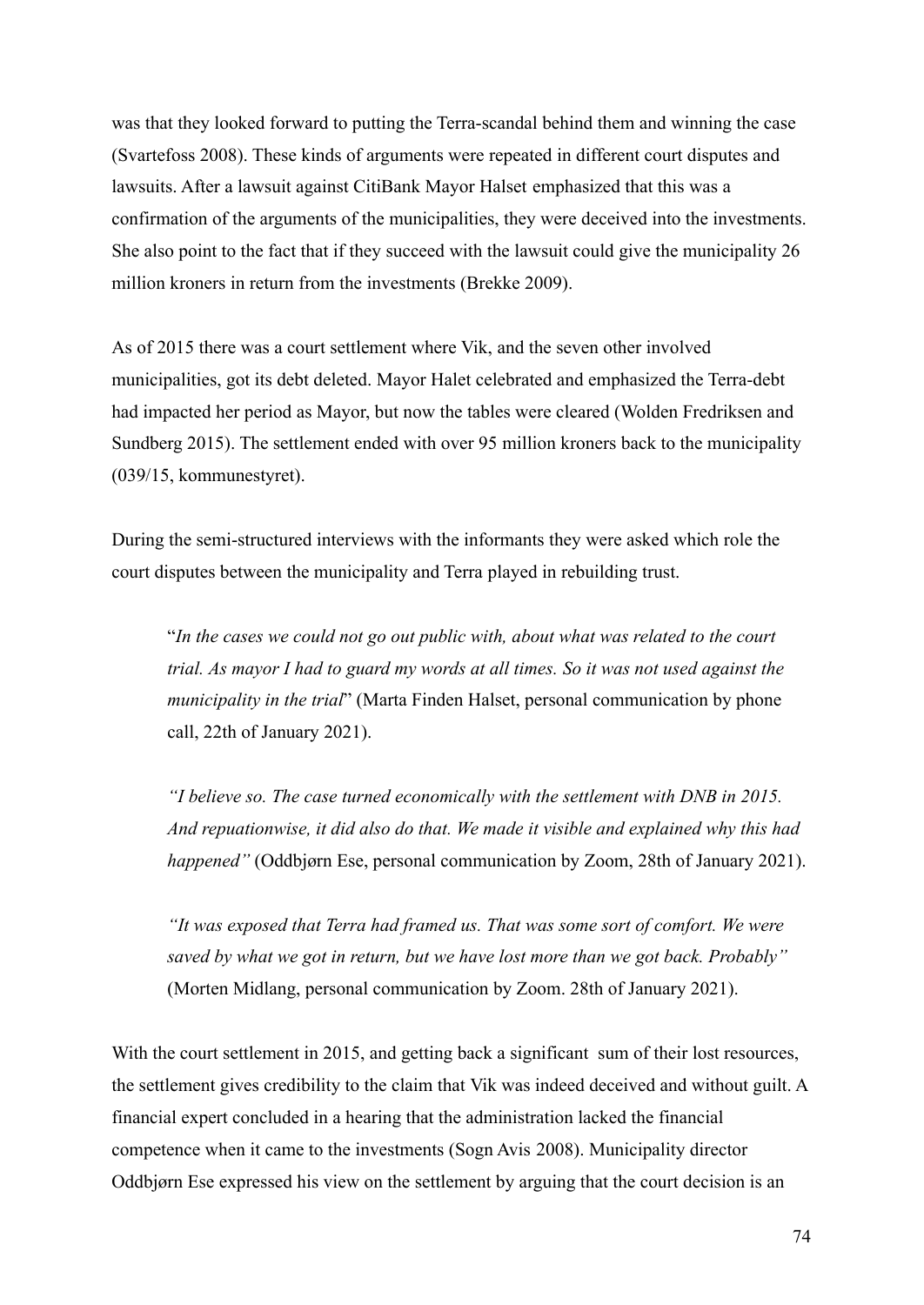improvement to the municipalities and that it confirms the municipalities view on the consulting from Terra (Svartefoss 2016). Furthermore, the statement by Mayor Halset that the settlement covers the deficit of 36 million kroners and gives 20 million kroners to free expenses (Wolden Fredriksen and Sundberg 2015) is a testament to the fact that the bad situation was turned around.

#### **5.6 Introduction to Hemnes and empirical data**

How did Hemnes end up in a situation that created a need for a strategy for rebuilding trust? Leading up to the fall of 2007, when the Terra-scandal became public there were already several heated debates as to whether or not the investments should have been made. In June 2007 the municipal council of Hemnes debated whether to opt out of the Terra-investments. The administration wanted to draw up a new deal for the placement of the water power income. Labour proposed to postpone the vote in the municipal council meeting. While representative Øystein Meier Johanessen, leader of the Society party (samfunnspartiet), proposed that the municipality should refrain from investing in the American stock market. The majority of the council did not support either Labor or Meier Johannessen and voted to give the municipal director authority to draw up a new deal (32/07 kommunestyret).

In the months leading up to the scandal there were tendencies for intensive discussions as to whether these investments should be made. In a debate article in August, Øystein Meier Johannessen argued that the municipality never should have risked 100 million kroners in the American stock market, and that these investments had to be cancelled (Meier Johannessen 2007). Following this argument Johannessen asked in another debate article whether or not incumbent mayor Juvik could be trusted and argued that the mayor did vote for placing 100 million kroners in the American stock market (Meier Johannessen 2007). In response to the criticism, mayor Juvik argued that both he and Labour could be trusted. In regards to the investments made the mayor pointed to the fact that Labour proposed to postpone the decision on the investments, but that Johannessen and the rest of the majority voted against this (Juvik 2007).

After the election and the public debate surrounding the investments the situation developed into a more critical phase as the scandal became public. In October of 2007 the municipal council regretted its decision of raising the risk in the effort to secure more profit, and they wanted out as soon as possible without losing their investments (Forbord 2007). Mayor Juvik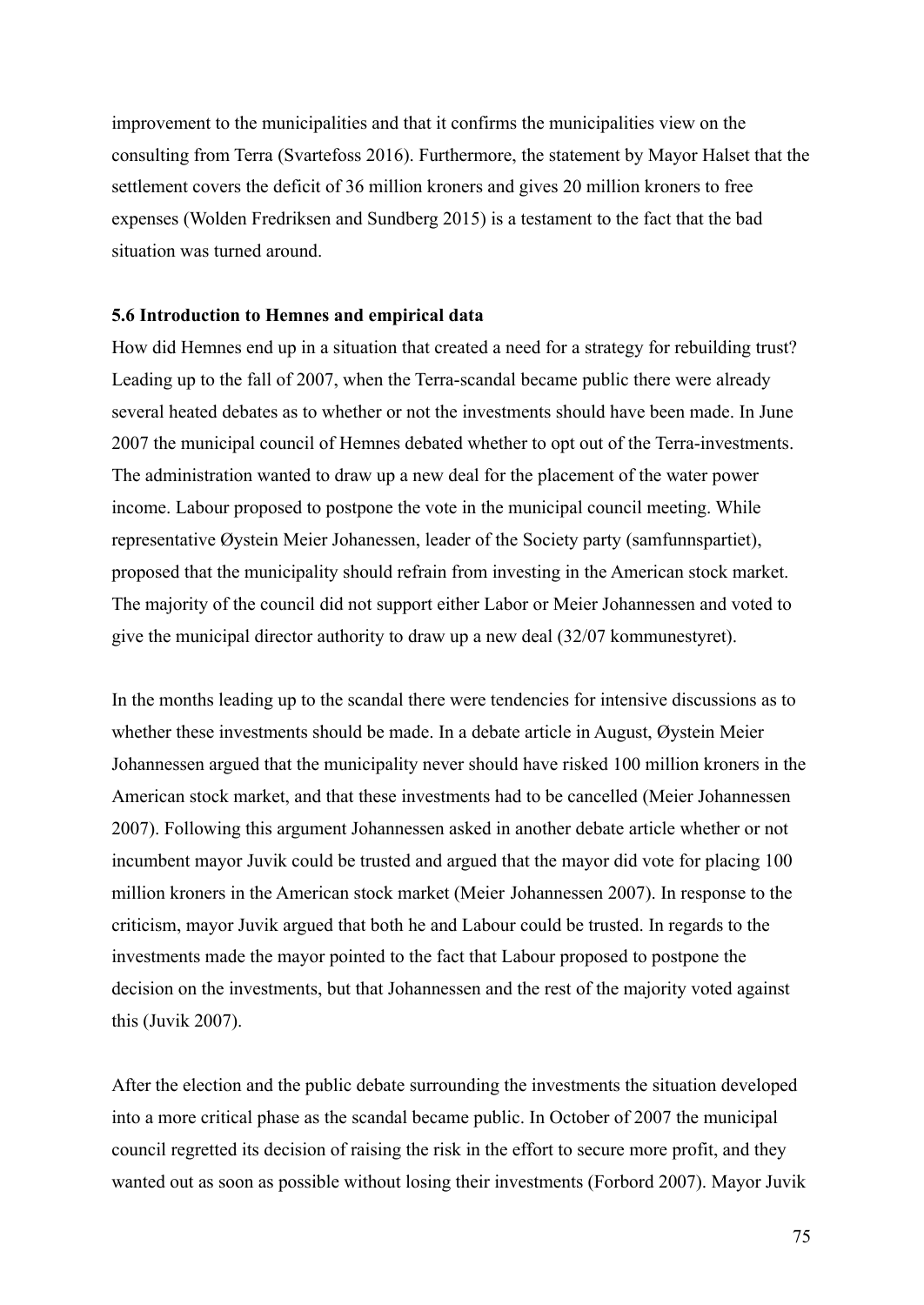admitted that the law had been broken due to the fact that investments were illegal, but he point to the fact that the deals were made before he was elected mayor (Skjåstad Lysvold, Holand and Gullaksen 2007). The total loss after the investments left the municipality with over 73 million kroners in deficit (40/08 kommunestyret).

#### **5.7 Reduced trust towards the municipality in Hemnes**

To understand to what extent Hemnes had a strategy to rebuild trust I'm focusing on when the scandal struck and how the involved informants experienced the impact on trust. Are there any indications that a rebuilding of trust was necessary? With the discussion regarding if the mayor could be trusted in mind, the concept of trust was a defining part of the public discussion leading up to the fall of 2007, when the scandal broke and the complexity and the comprehensive negative consequences of the scandal was made available for the public of Hemnes after the scandal was known.

How did the locals view the Terra investments? There are indications that suggest a heated public debate surrounding the investments as the scandal broke. As noted in the previous chapter, it was debated in the local election whether or not the mayor could be trusted. Looking through the local newspaper for the time period there seems to be a clear divide between supporters and opponents of the scandal and the involved actors. One debate article argued that he would remember a mayor who dared stand up and did not deserve to be framed as neither stupid or naiv (Smørvik 2007). Another local argue that the mayor has represented the local politicians in an excellent matter in the media. That he seems both down to earth and as a decent man that has the inhabitants of the municipality in his thoughts and that he does not seem eager to fill his own pockets, therefore he has the trust of the people (Remmen 2007).

As earlier, I base my rationale for selecting my informants on Elsbach (1994). I view it as important to have people with different perspectives to share their insight on strategies of rebuilding trust. If there are similar answers from all three there may be reason to assume that the notion at hand was viewed that way by the majority of the actors involved with rebuilding trust. An important aspect of my interview guide was to ask my key informants whether or not they experienced that there was a general perception in the public that the trust towards the municipality was weakened. The involved informants contributed with these perspectives on the matter of reduced trust: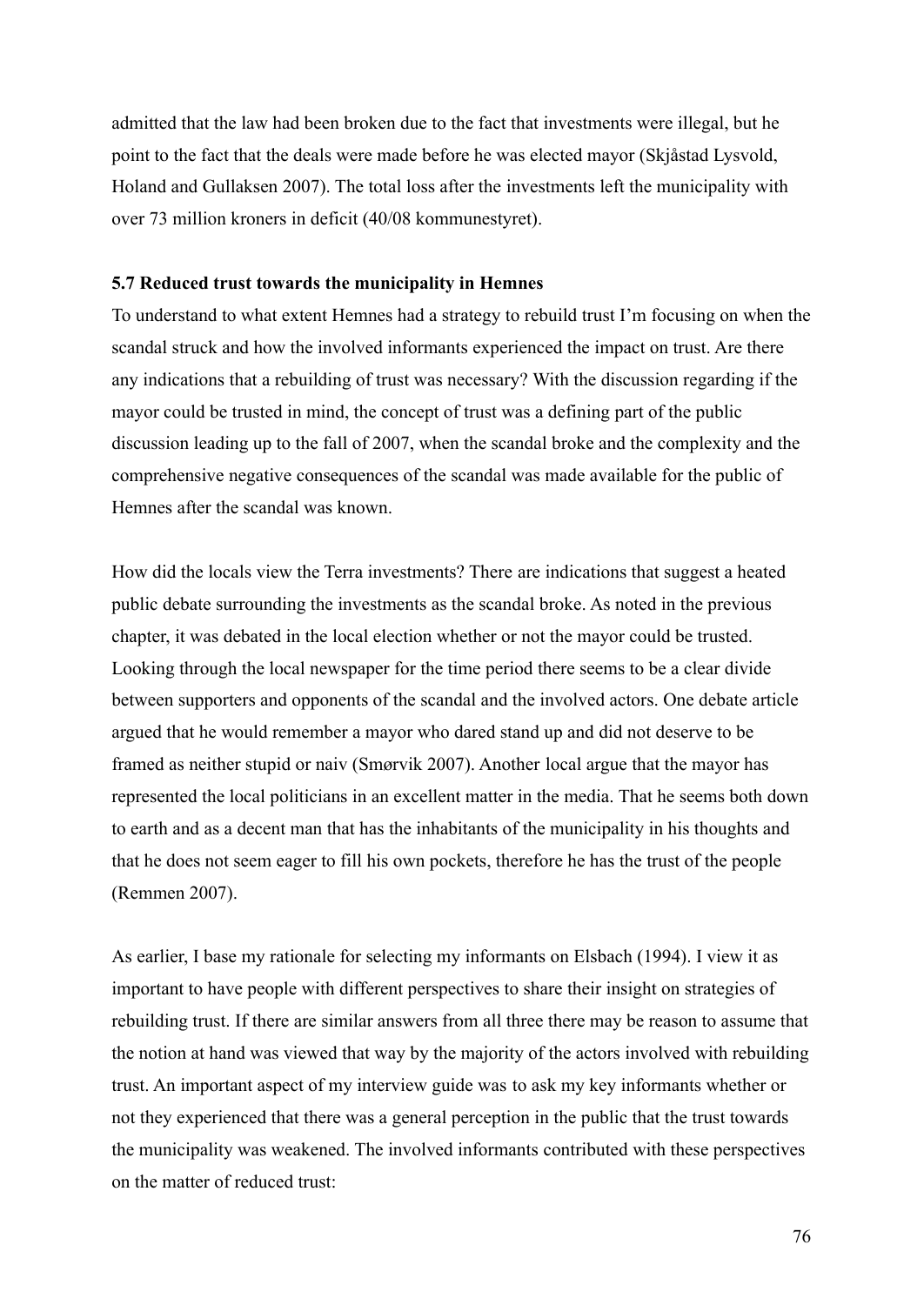"*Yes, it was that. In 2007 in the local election we had never done as good of an election since the war. It was at least a trust towards Labour and me as mayor. When we lost the mayoral power, and that we lost the mayor office, there is no doubt that it was mainly due to the Terra-case. So that way one could say that every party was responsible, but there were after a while more and more who tried to place the blame on me in politics. That it was my fault. And I thought that was unfair"* (Kjell-Idar Juvik, personal communication by Zoom. 25th of January 2021).

*"Yes, it was absolutely weakened. And we have seen that in the election here afterwards. We have had some periods with the Conservative, and we have had the Centre party and Labour"* (Inga Kvalbukt, personal communication by phone call. February 1st, 2021).

Both the mayor and the member of the opposition share the same reflections on the matter of reduced trust. What is interesting to note is that both point to the election results as an indication that trust was weakened. This same perception is shared across the political axis which may indicate that this was a general view that the trust had been affected in a negative manner.

#### **5.8 Description of strategies for rebuilding trust in Hemnes**

Before any possible strategies for rebuilding trust can be looked at, it is crucial to define the beginning phase of the scandal, and how the involved informants in Hemnes worked with managing the damage inflicted by the Terra investments and how these were corrected. All informants were asked the following question; *how did you work with correcting the damage that happened, and were there any measures initiated?*

*"It was a tighter budget. I believe that we tried to shelter the statutory tasks as far as possible. Some areas got more tightening than they normally would have. But if you go out and ask the individual citizen, they have not, to a large extent, felt it on the body. I don't believe so. We have not closed down schools. We still have five district schools, five or six kindergartens in all urban settlements. We have two nursing homes. That has not been impacted to a great extent"* (Kjell-Idar Juvik, personal communication by Zoom. 25th of January 2021).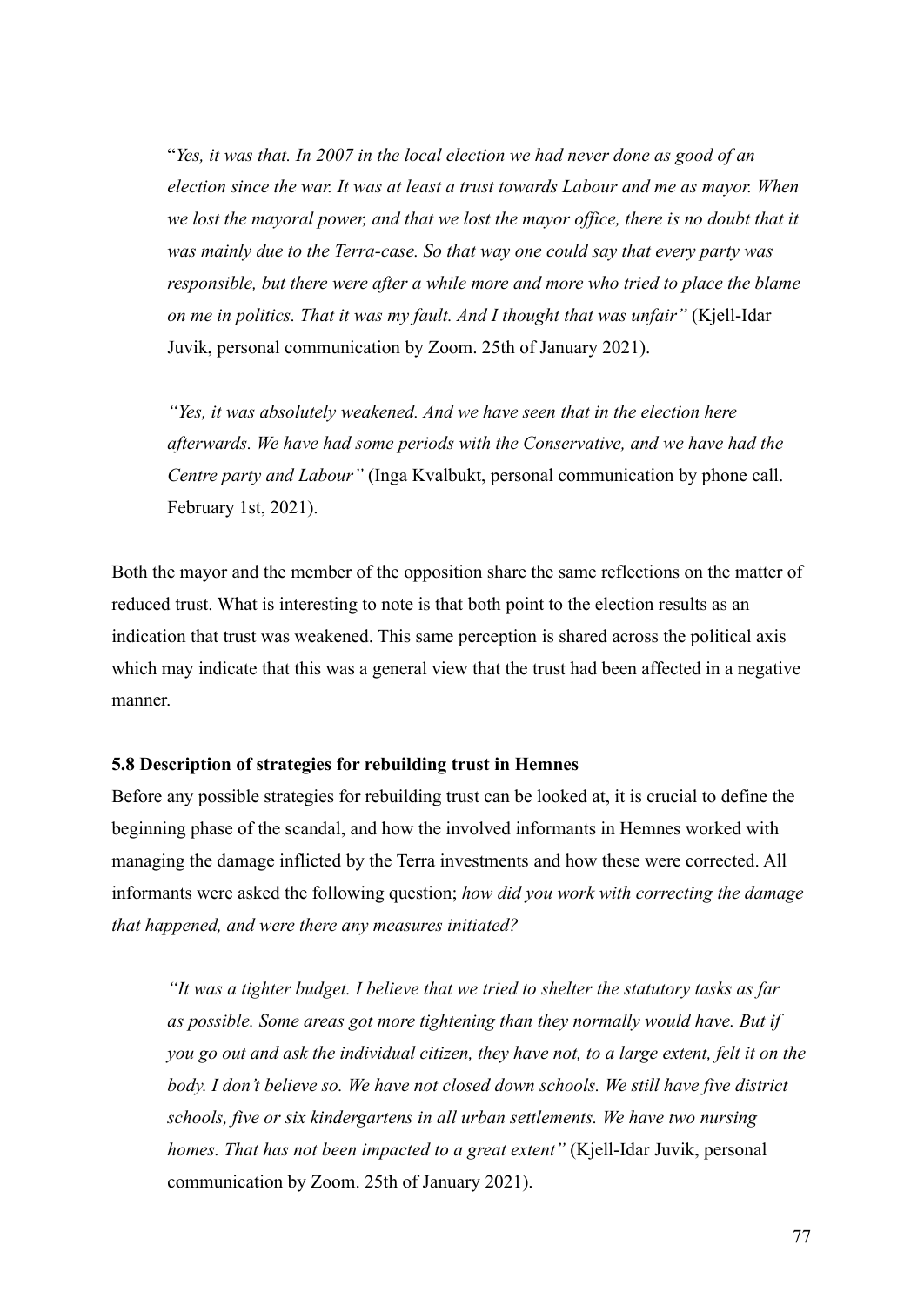*"Yes, we in the opposition meant that we had to start using the sleeping fonds. We had several fonds. So we started taking from them. Instead of closing down schools. We have not had water in the swimming pool in my urban settlement"* (Inga Kvalbukt, personal communication by phone call. February 1st, 2021).

After the scandal broke there was arranged a town hall meeting in Hemnes where the mayor and municipality oriented the public on the matter. Over ten percent of the inhabitants in Hemnes participated in the town hall meeting, and a local priest praised the mayor for being open about the mistakes that had been made (Forbord 2007). The meeting had national media coverage and the meeting's start was broadcasted directly on NRK in prime time. Where mayor Juvik emphasized that they had been deceived by Terra and that he hoped to have the lost investments returned (Dagsrevyen 2007). The national media focused to a great extent on the criticism expressed in the town hall meeting. Aftenposten (2007) focused on the sarcasm and criticism, where mayor Juvik admitted that they should have been more critical. Dagens Næringsliv focused on the accusation that the involved had been naive (Vartdal Riise 2007).

Another organizational reaction was that the municipal presidency voted to criticize Terra by voicing strong criticism towards the counseling given by Terra. And the municipal presidency apologised that the municipality had been put in a situation without possibilities to make a thorough assessment of the guidance given by Terra (73/07 formannskapet). Furthermore, there was an organizational reaction to competence and acknowledgement where the municipal council voted to initiate necessary competence enhancing measures. And the council voted to apologies and directed the apology towards the inhabitants of Hemnes in conjunction with the economical loss (45/08 kommunestyret). This was conducted in the spring of 2008, several months after the scandal struck. This apology was followed by the personal apology from mayor Juvik. Where he apologized to the inhabitants for what they had done. The mayor emphasized that his reaction to fix and manage the budget was more important than his apology (Berget 2008). A further admission was made by the mayor as he admitted that the investments made broke Norwegian law, but pointing out that the named investments were initiated before he assumed office as mayor Skjåstad Lysvold, Holand and Gullaksen 2007).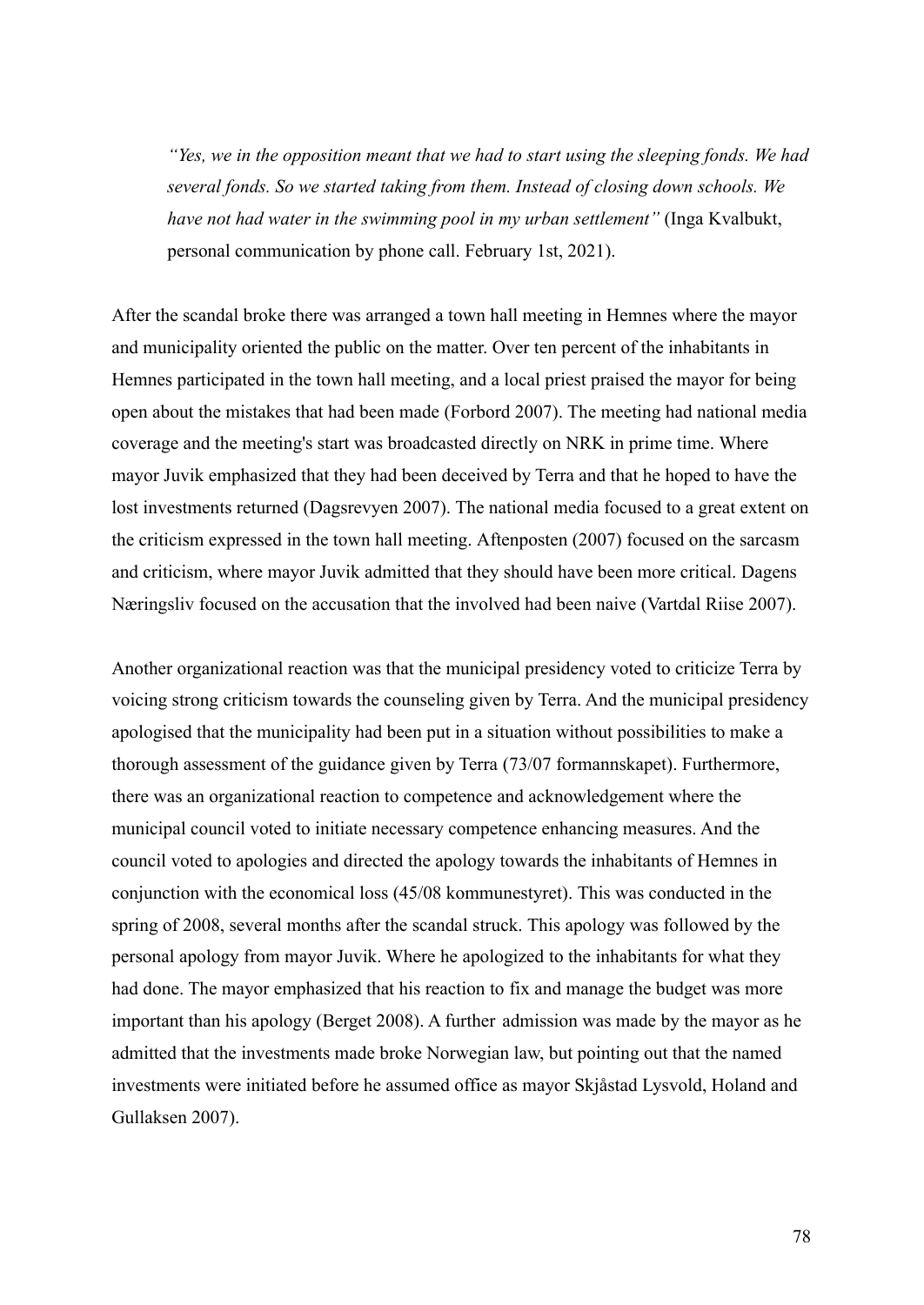Another important part of describing the strategies for rebuilding trust is looking at the practical efforts applied in developing the strategies. In this matter I am focusing on a central aspect of my interview guide in an effort to further understand the development of the strategies. This empirical data will also help describe the strategies, or the lack of strategies in rebuilding trust. The focus is to describe which persons participated in the discussion of how the damage could be fixed, in which forums this occured. Whether or not this was an open or closed process or if there were many or few persons involved. Furthermore, were the measures discussed in informal forums, and was there a disagreement around these strategies?

As an important effort to describe and understand the development of strategies, and the possible strategies of rebuilding trust the informants were asked to which persons participated in discussing how the damage could be fixed. The informants had the following contribution on the matter:

*"It was really the administration in collaboration with the politicians. Therefore, we agreed that we had to step up. And in my opinion that was really cross party lines. There was no one who tried to be populists in that period there"* (Kjell-Idar Juvik, personal communication by Zoom. 25th of January 2021).

*"I believe it was mostly the man in the street, and the ones who had political power. All parties were represented, so we can not exempt anyone. The former mayor, Juvik, got a slaughterhouse established in this region, and that was great. It has also been criticized that he went beyond his authority"* (Inga Kvalbukt, personal communication by phone call. February 1st, 2021).

Movin on with a related topic to the previous in understanding and describing the strategies the informants were asked in which forums the previous discussions occurred. The informants contributed with the following thoughts and perspectives on the matter:

*"It was actually the more political ones. I would assume that the unit managers and leaders in the organization had strict guidelines from the municipal director to keep control of the economy. And they were firm in using Terra as an argument to keep strict control of the economy. Then there were budget processes where the*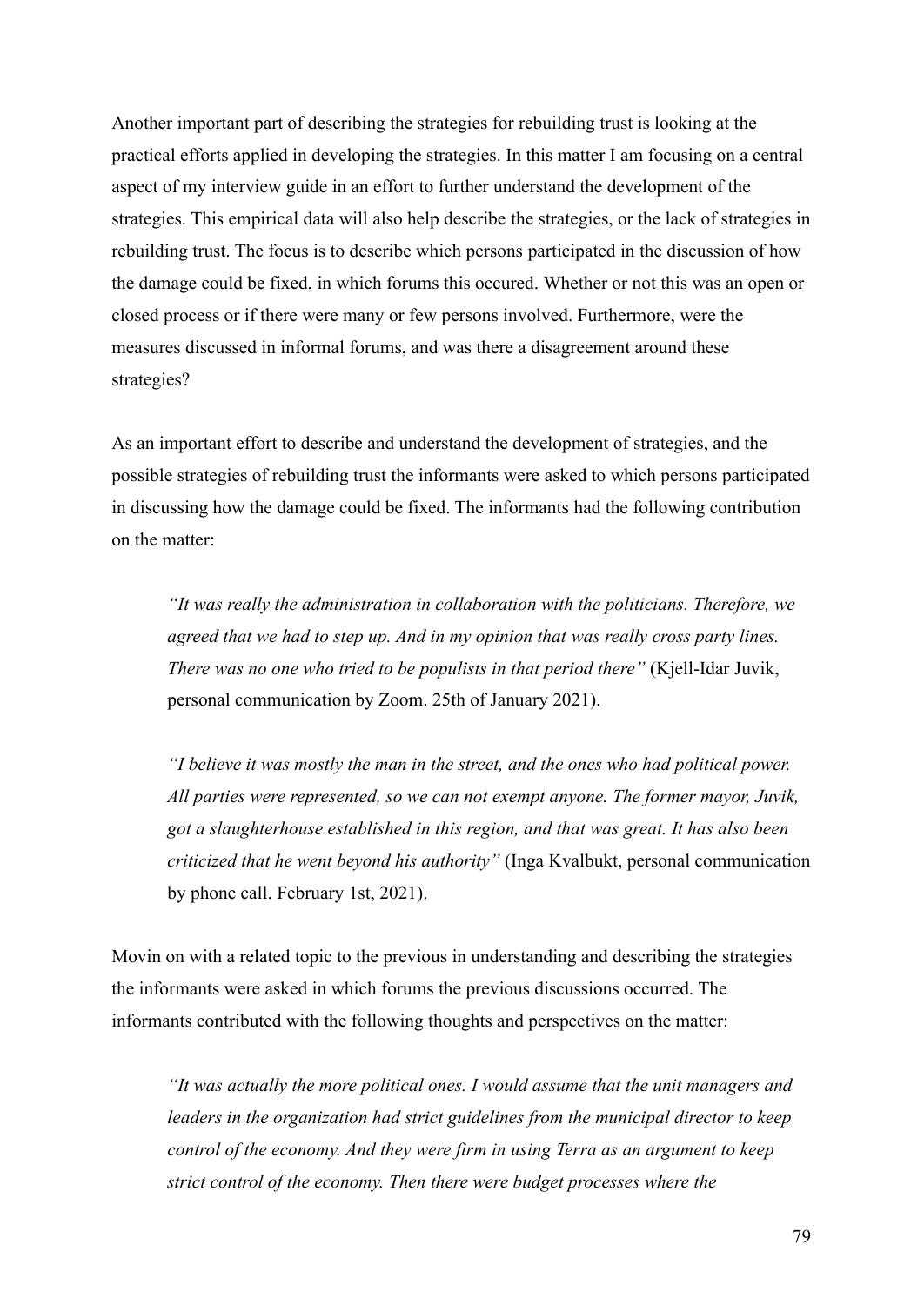*administrasjon made the case and with discussions between politicians. It was not the fact that we made a plan or a program. Or hired someone in or that came assistance from either county, municipal or the state"* (Kjell-Idar Juvik, personal communication by Zoom. 25th of January 2021).

*"All the committees in the municipalities participated. Both technical and agriculture, everybody had to cut costs. So politically there were many who participated. And when we say the man in the street, it was cafes. Where people met to talk and discuss"* (Inga Kvalbukt, personal communication by phone call. February 1st, 2021).

A central aspect of explaining and describing the development of possible strategies for rebuilding trust is in understanding the process leading up to the possible development. Therefore the informants were asked if they regarded the process as an open one, or a closed one. The informants shared these reflections:

*"It was not really a lot of open meetings and such. It occurred really just in the ordinary operation"* (Kjell-Idar Juvik, personal communication by Zoom. 25th of January 2021).

*"I would say it was an open process"* (Inga Kvalbukt, personal communication by phone call. February 1st, 2021).

It is interesting to note the difference in the answers from my two informants. What is noteworthy is that mayor Juvik point to the process not having open meetings occurring on a regular basis. While at the same time pointing to the fact that the managing of the Terra-scandal occurred within the ordinary operation of the municipality. Managing this in the administration and the municipal council could be regarded in itself as an open process due to the fact that the latter is a democratic organ. This could be the understanding of which municipal council member Inga Kvalbukt has in her response emphasizing it being an open process. Due to the fact that it happened within ordinary operations.

Moving on to the next step in describing development of strategies it was crucial for me to understand the scope of the management. Therefore the informants were asked if there were many or few people involved in the process. The informants shared the following: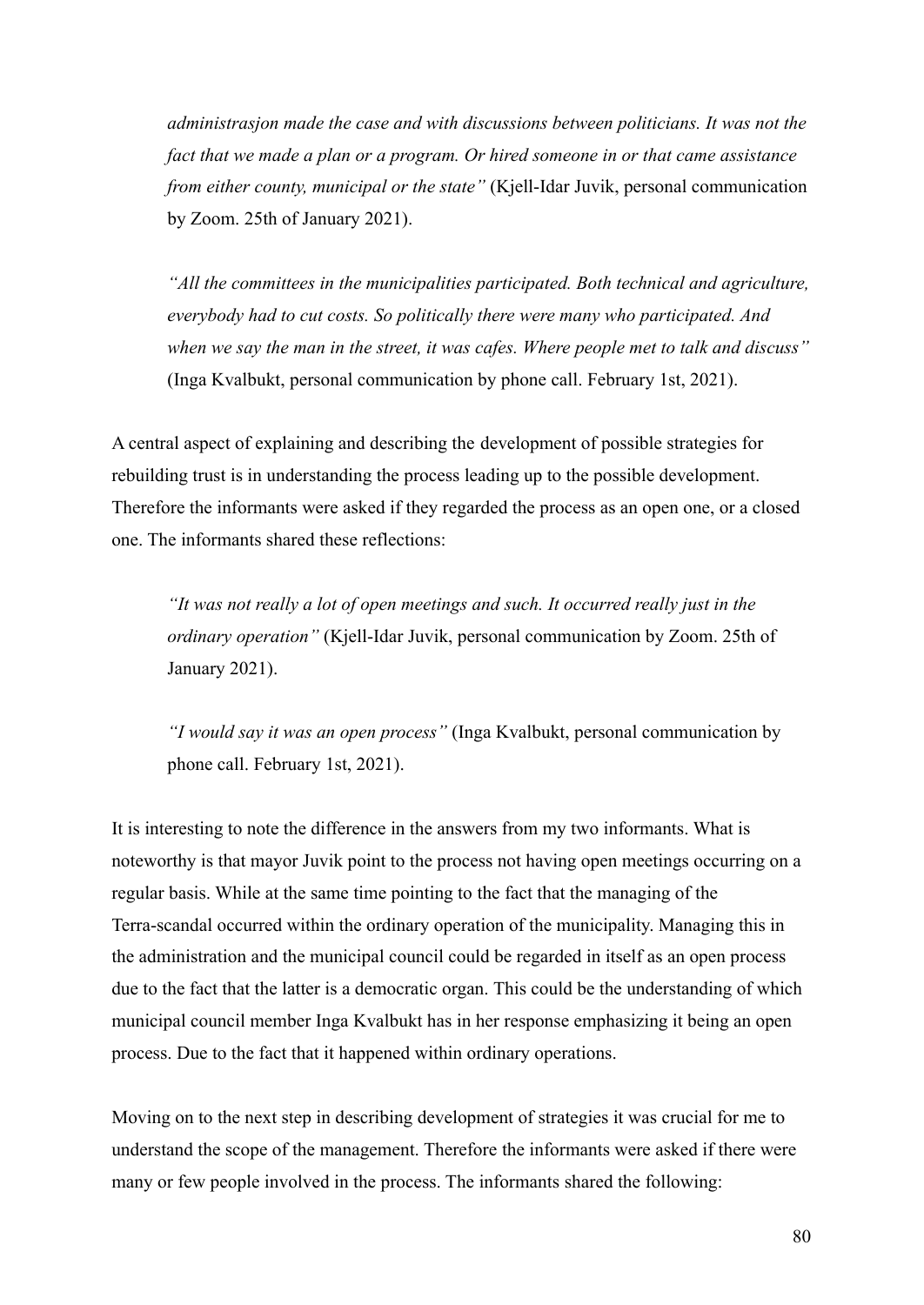*"I would say that everybody participated in this. Both administration and politicians, everybody participated to make this right again. We had to introduce property tax, which we had never had before, for two years. It was as a consequence of Terra. While I was mayor. We said it should be temporary, and had it in the long term budget until we had paid the issues with Terra. But it is clear that it was used politically. There was not a wide political agreement on it. So the political right used this"* (Kjell-Idar Juvik, personal communication by Zoom. 25th of January 2021).

*"There were rather few people in the work itself. Mostly the mayor, and then the municipal director"* (Inga Kvalbukt, personal communication by phone call. February 1st, 2021).

Another aspect that contributes in describing the possible strategies developed is to focus on which forums this could have occured, and the characteristics of the forums. Therefore the informants were asked if the measures were discussed in informal forums. The informants contributed with the following:

*"There is probably a difference in places and parties. But I feel that the party culture in Hemnes has really been quite strong. That the processes have occurred in the parties. And Labour has always stood strong and had a significant role either in position or opposition. Probably the least public open process per the ones discussed within the administration. One does not know it before the proposition is there. The internal processes"* (Kjell-Idar Juvik, personal communication by Zoom. 25th of January 2021).

*"Yes, and I believe that all these forums are much more important than one realizes. For the municipality to develop itself, I believe that it is important to create meeting places where people can sit and talk informally"* (Inga Kvalbukt, personal communication by phone call. February 1st, 2021).

It is interesting noting the difference in the answers given by my informants. As mayor Juvik point to the process occurring within the parties by elected officials he demonstrates more concern with the administration's informal processes of managing the process. While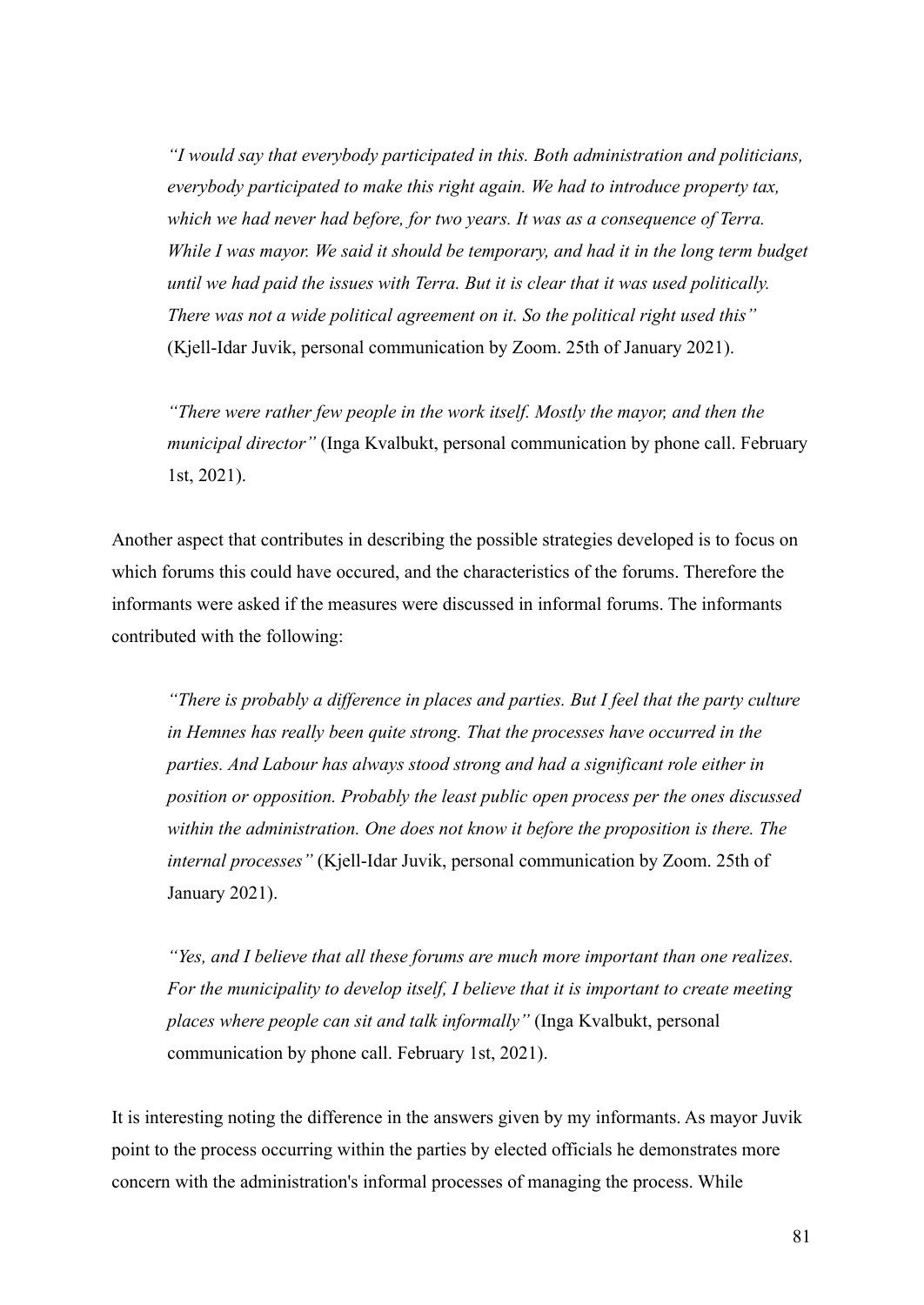municipal council member Kvalbuk point to the informal forums outside of the organizations where the citizens can meet and discuss. The fact that Kvalbukt point to informal forums outside of the organization is interesting and strikes me as a consistent answer from Kvalbukt.

The final aspect in regards to this topic focusing on describing the practical efforts of developing a possible strategy for rebuilding trust is related to if there were disagreement surrounding the strategies. The informants were asked if there were any disagreements surrounding these strategies? The informants offered the following reflections:

*"I believe that maybe it was the case. I was at least a supporter of extending the period for down payments, even though it is not comfortable to do over a long period of time. Both myself and Labour were concerned that the down payment should be over time, when we had the possibility for it. There was probably some disagreement between the parties. The political right tried to argue that the municipality was neglected with the money spending"* (Kjell-Idar Juvik, personal communication by Zoom. 25th of January 2021).

*"There were people who were afraid of maybe making too big an allocation. After being on the ROBEK list, many people feared ending up there again. And at the same time some argue that it is not the end of the world, that it should not be exaggerated. It is important to continue, to make the decisions that help the municipality move forward. At the same time we know that the municipality consists of individuals, therefore it is important that no one gets to great power without the whole of the public participating in the decisions. And that the public feels heard"* (Inga Kvalbukt, personal communication by phone call. February 1st, 2021).

Although it is difficult to pinpoint a clear cut development of a strategy to rebuild trust, there seems to me as there have been several strategies of managing the scandal, which again may function as a strategy for rebuilding trust. Having the discussions and processes occurring within the ordinary operation and processes that exist in the municipality have me wondering if the development of strategies occurred within the established processes within the municipality.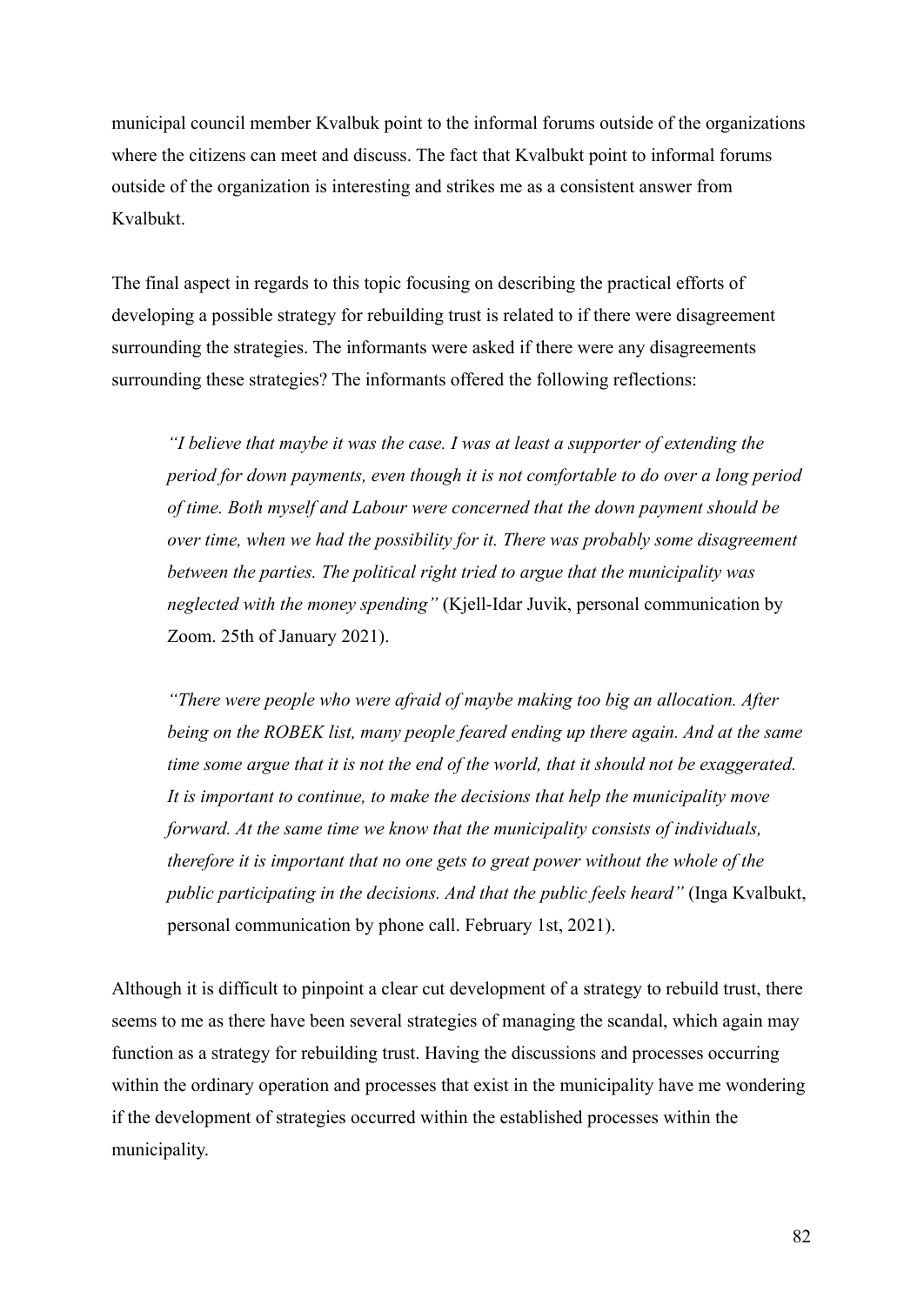#### **5.9 Political competition as an enabler for rebuilding trust in Hemnes**

As noted in the previous chapter in regards to Vik, to understand how rebuilding trust and its strategies can take place it is crucial to understand the political milieu where the scandal and possible trust repair have unfolded. I performed the same extensive study in Hemnes, as I did in Vik. I have studied every political meeting in the municipal council and municipal presidency in the time period between January 2007 and December 2015. And it strikes me how severe the conflicts have been in this time period between both the political parties, but also between the political leadership and the administrative leadership in the organization.

The great extent of political struggle can be illustrated by looking at the budget process, which can be assumed to be a natural cause of political conflict. The votes surrounding the budget often tell something about the political landscape as a whole. Looking at the budgets for this time period, there were only a few budgets that had a unanimous vote. This occured in 2009, 2012 and 2015. And in these cases there were several amendments to the original budget proposals (2/09 kommunestyret, 52/11 kommunestyret, 4/14 formannskapet). An interesting tendency can be illustrated by the budget proposal in 2011 where mayor Juvik presented several amendments to the original budget proposal from the administration, having the political override the administrative (106/10 formannskapet).

There seems to be a large extent of political competition in the budget process. There was competition in the budgets of 2008, 2011 and 2013. (59/07 kommunestyret, 1/11 kommunestyret, 79/12 kommunestyret). In all these instances the large majority voted for the budget, while a smaller minority voted against it. It is important to emphasize that the majority shifted in 2011, when Labour lost the mayoral office. Having them being a part of the smaller minority voting against the majority. As for the budget of 2010 it is important to note the municipal presidency voted to give the municipal director to hire external support to conclude the budget work (7/10 formannskapet). I have not been able to find the protocols for the budget for 2014. There seems to be a gap in the municipal archives where there has been a change of systems, perhaps the archives are incomplete.

A crucial emphasis is that the budget process is due to the role of economic governance as a possible strategy for rebuilding trust, indirectly. As noted earlier the municipal council vote on the budget and the managing of the economy are important arenas where the rebuilding of trust may have occurred. The managing or governing of the economic situation in the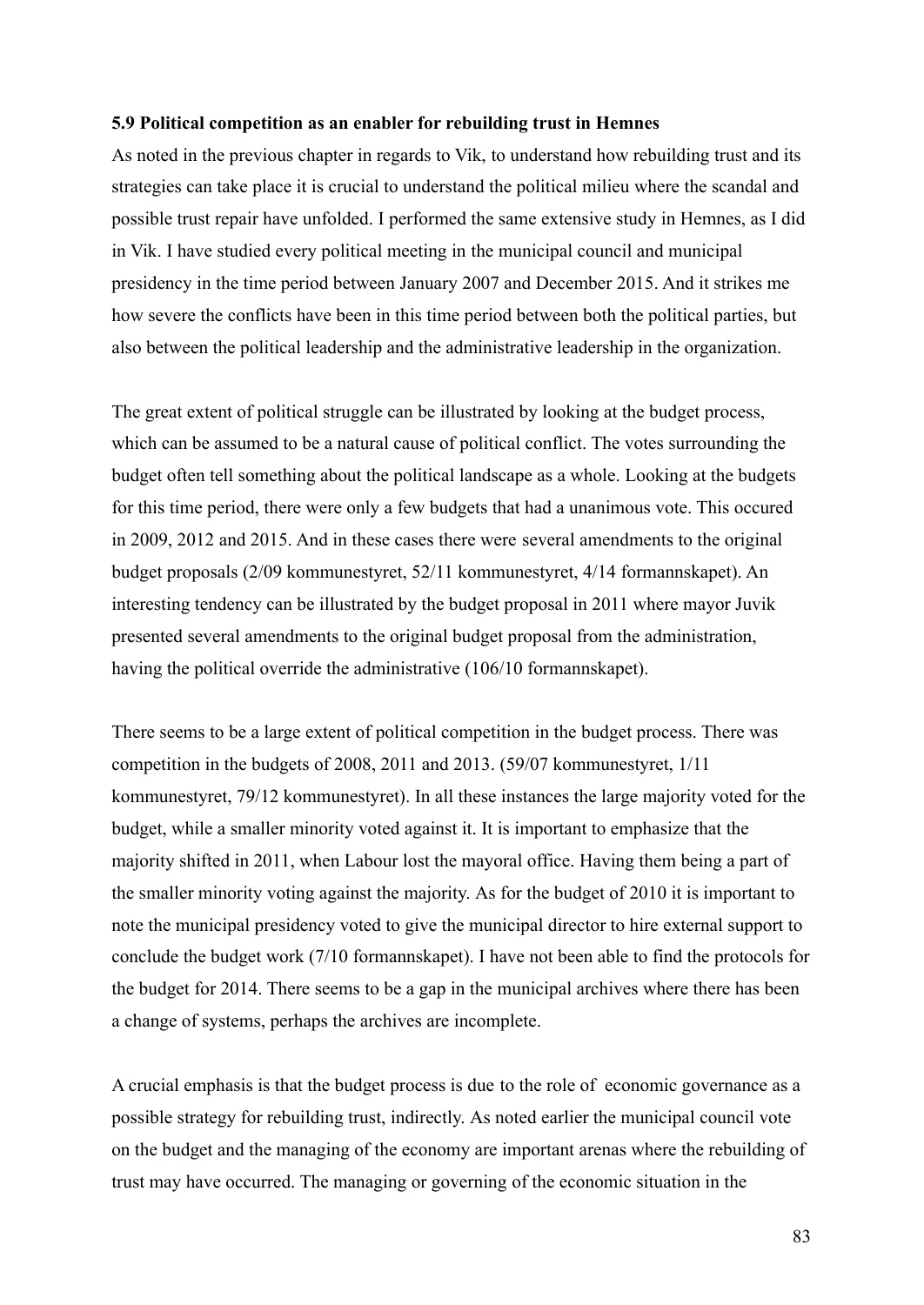aftermath of the scandal can be connected to the statements by mayor Juvik that it was a tighter budget, and that some areas got more tightening than they normally would have. But the individual citizen did not experience these cuts (Kjell-Idar Juvik, personal communication by Zoom. 25th of January 2021).

The political conflicts in which I have been able to identify are in regards to competition in the local election of 2007 and 2011, where the integrity and trust of the mayor were criticized. Furthermore, conflicts between political actors and the administrative leadership have played a key role and has been clear tendencies of conflict between the local inhabitants and the political leadership. And the final conflict is in relation to the power play in competition for the mayoral office.

**The first instance of conflict** surrounds one of my informants, mayor Juvik, and the leader of the Society party Øystein Meier Johannsen. As noted earlier Meier Johannessen fought an intensive fight against the incumbent mayor, reporting him two the police both in the election of 2007 (Gabrielsen 2007) and of 2011 (Hansen 2011). In both cases the Terra-scandal was the decisive factor. In the aspect of rebuilding trust this conflict is important due to the fact that Meier Johannessen constantly frames mayor Juvik in a negative manner. This may become a public image, at least among some inhabitants.

**The second conflict** constitutes a competitive struggle between political actors, represented by my informants from the political position and opposition, and the administrative leadership represented by the municipal director. It is worth noting that the municipal director at the time of the conflict got employed due to the fact that the previous municipal director had been forced out of his job by mayor Juvik (Marthinsen 2007). The second conflict is in other words not a one time occurence. The second conflict is regarding how municipal director Sørensen gave therapy to his employees, which had mayor Juvik go out publicly and criticize the practice (Borkamo 2009). My informant Inga Kvalbukt argued that several of the employees were mentally drained and that the municipal director created an anxiety culture in the organization (Larsen 2009). The therapy offered cost the municipality one million kroners and Inga Kvalbukt argued that the director gained a position of power above the employees who had to share their personal weak sides (Krossli 2009). Municipal director Sørensen resigned from his position in 2010 after a substantial pay raise (Krossli 2010).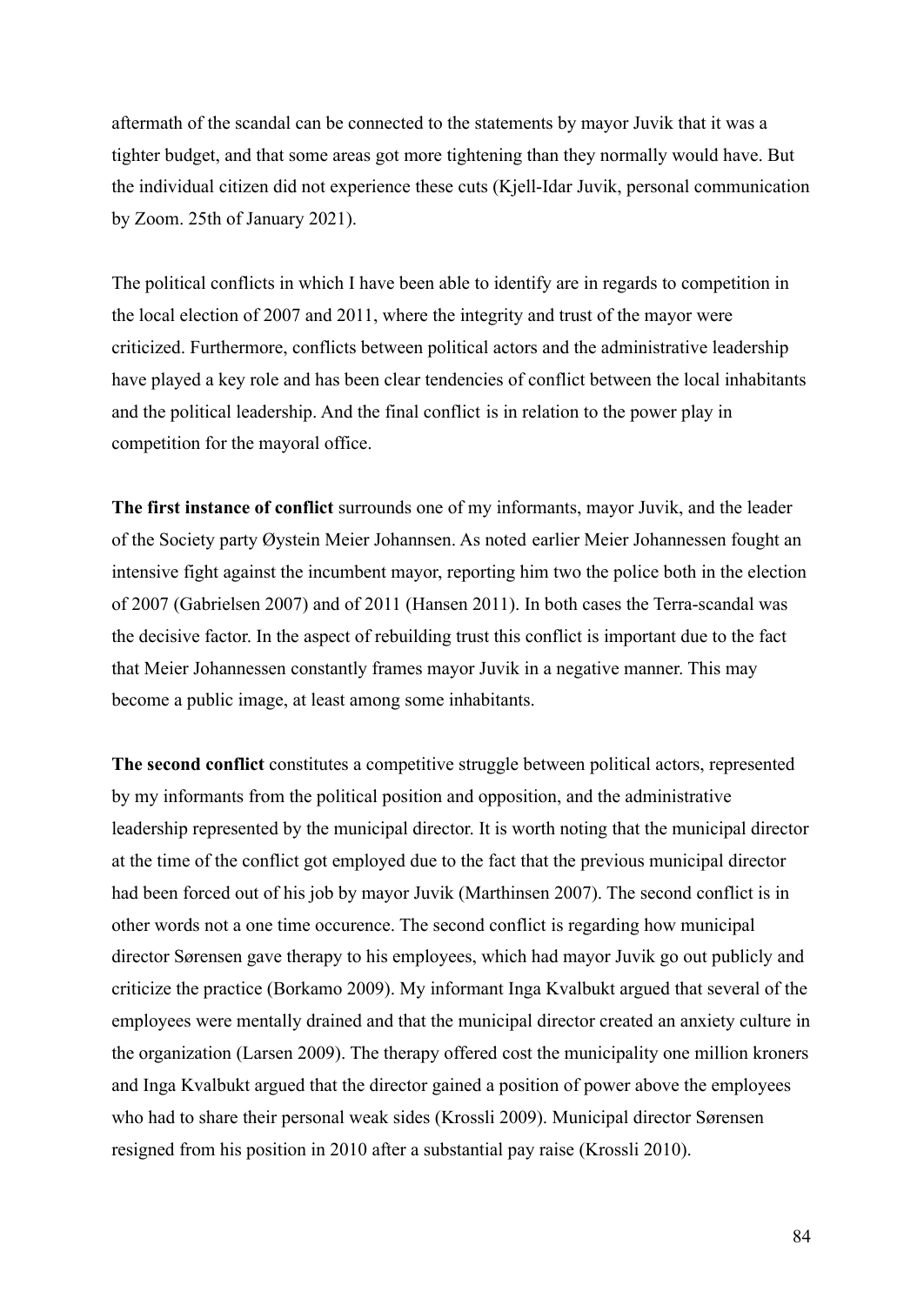**The third conflict** is a clear political competition that involves my two informants on opposite sides of the conflicts and can be identified as a pure political conflict in the pursuit of the mayoral office. After the local election of 2011 the Labour party and mayor Juvik suffered a blowback, and lost over ten percent of their electoral support (Poll of Polls 2020). The Centre party and opposition politician Inga Kvalbukt made it clear that mayor Juvik had to find something else to do than being mayor, and that the Centre party were disappointed over not gaining the mayoral office, and therefore supporting the Conservative candidate for mayor (Karlsen 2011). The Centre party and mayoral candidate Inga Kvalbukt was offered the vice mayoral office, but reclined and pointed to the fact that the Terra-scandal had taken its toll on the municipal council, and that there were a strong desire for the new leadership to not have been involved in the scandal. Kvalbukt declined to answer the question surrounding the fact that the Centre party had the mayor when the investments were initiated (Solbakken 2011). This conflict resonates both the first and second due to the fact it seems like mayor Juvik has the Terra-scandal attached to his name and position, at least to some extent. And the second conflict since this was another aspect were the two key actors Kvalbukt and Juvik were involved in a leading actor's departure from office.

**The fourth and final conflict** is surrounding the matter of the public town hall meeting arranged shortly after the scandal broke. As mentioned earlier in the town hall meeting can be identified as a strategy for rebuilding trust in Hemnes. But it also functioned as a political conflict that showcased the difference between the political and administrative viewpoint on the scandal and that of the inhabitants. This conflict can be viewed as an extension of the first conflict where Meier Johannessen repeatedly made an effort to frame mayor Juvik and the Labour party as untrustworthy (Meier Johannessen 2007). At the town hall meeting there were tendencies of a severe frustration towards the municipality and the key actors, where people demonstrated shock and disbelief over the investments made. At the meeting Meier Johannessen criticised the mayor for granting Terra large sums of money in a meeting exempt from the public during the election (Røsvoll 2007). Meier Johannessen criticized the mayor further for granting 13 million kroners to Terra and questioning the municipal presidency's power of attorney in doing this (Forbord 2007). In the aftermath of the fourth conflict the frustration seems to grow among the political leadership in Hemnes as the mayor voiced his resentment that the national media focused on framing them as idiots from the start, but as new sides of the matter were exposed, there were some moderation (Marthinsen 2007).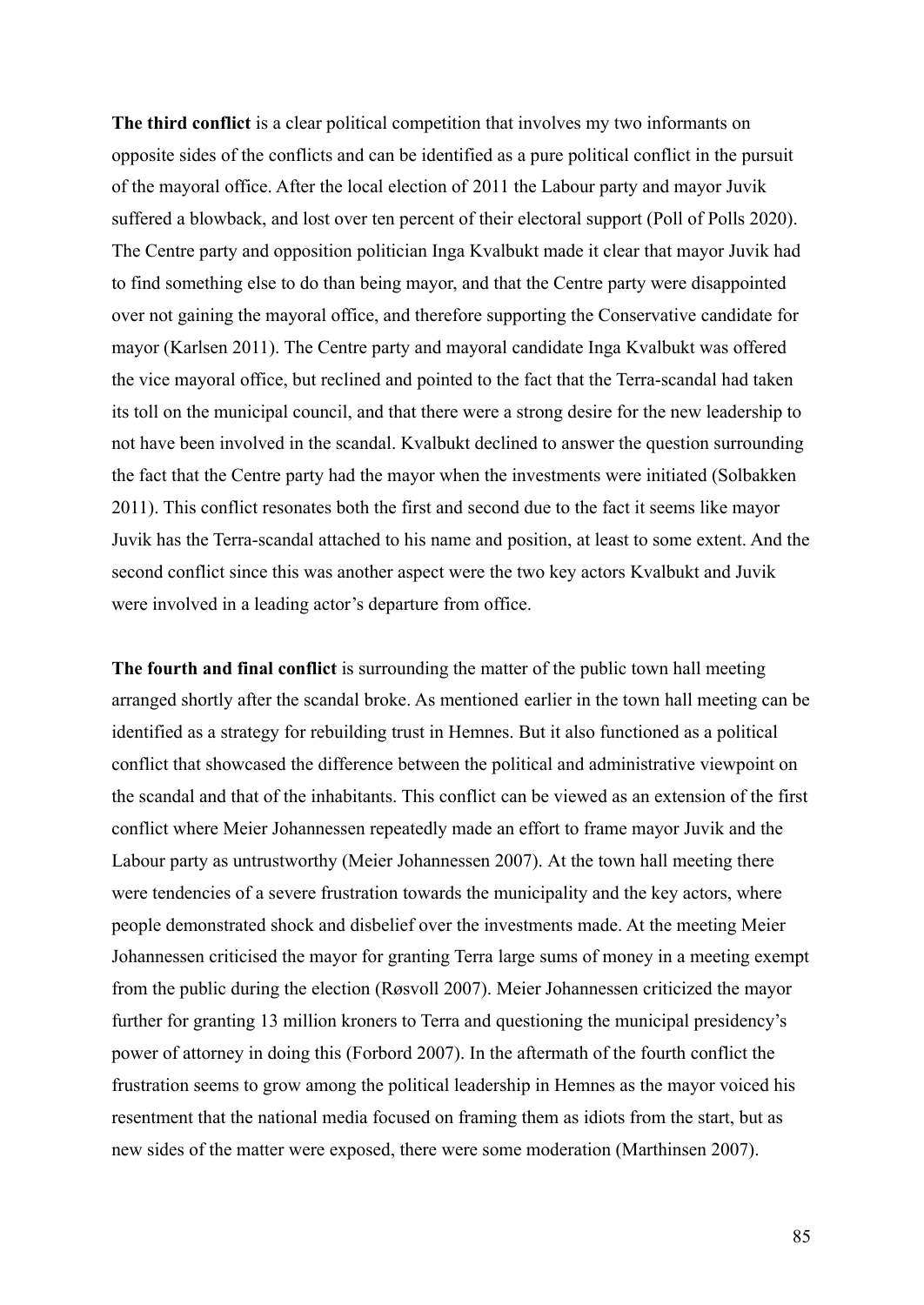In the semi-structured interviews with the informants in Hemnes they were asked several questions related to how the municipal council participated in rebuilding trust and through these questions the effort was to identify which strategies may have been implemented and what role the political parties have played in the possible effort to rebuild trust. Asked to which extent there was disagreement between the political parties in the municipal council the informants answered as following:

"*No, actually I don't believe it has been, if you say it in big words, it has been small. I can recall any obvious greater things that have had consequences"* Kjell-Idar Juvik, personal communication by Zoom. 25th of January 2021).

*"We can say that Labour were the ones who maybe got the most criticism. There was one of my colleagues, from the Centre party who received unreasonable criticism. He was mayor when the first stocks were (initiated). I believe so. We have a local radio and many called there and expressed their irritation"* (Inga Kvalbukt, personal communication by phone call. February 1st, 2021).

Looking at what role the municipal council played in rebuilding trust the informants were asked if they experienced that all parties were with, or if there were some parties that did not partake in rebuilding trust. The informants shared the following reflections on this matter:

*"No, I believe that, in retrospect, we did not have a clear enough plan. And that we maybe should have had a more clear plan on this. Related to the reputation. And the construction of it. I felt that we really did not talk about it. It was discussed in relation to the operating budget. But we have not really made an intentional plan that was agreed upon and how. In retrospect it could be that this would have been clever. When the election draws close, not the first year after, but in the later elections there are some that have tried to make some distance to Terra. They would like to have someone to blame"* (Kjell-Idar Juvik, personal communication by Zoom. 25th of January 2021).

*"No, I really think that everybody participated. Even the Progress party was involved. They were early out and warned against property tax. And I agreed with them. I voted against my own party, because I was strongly against the property tax. People have*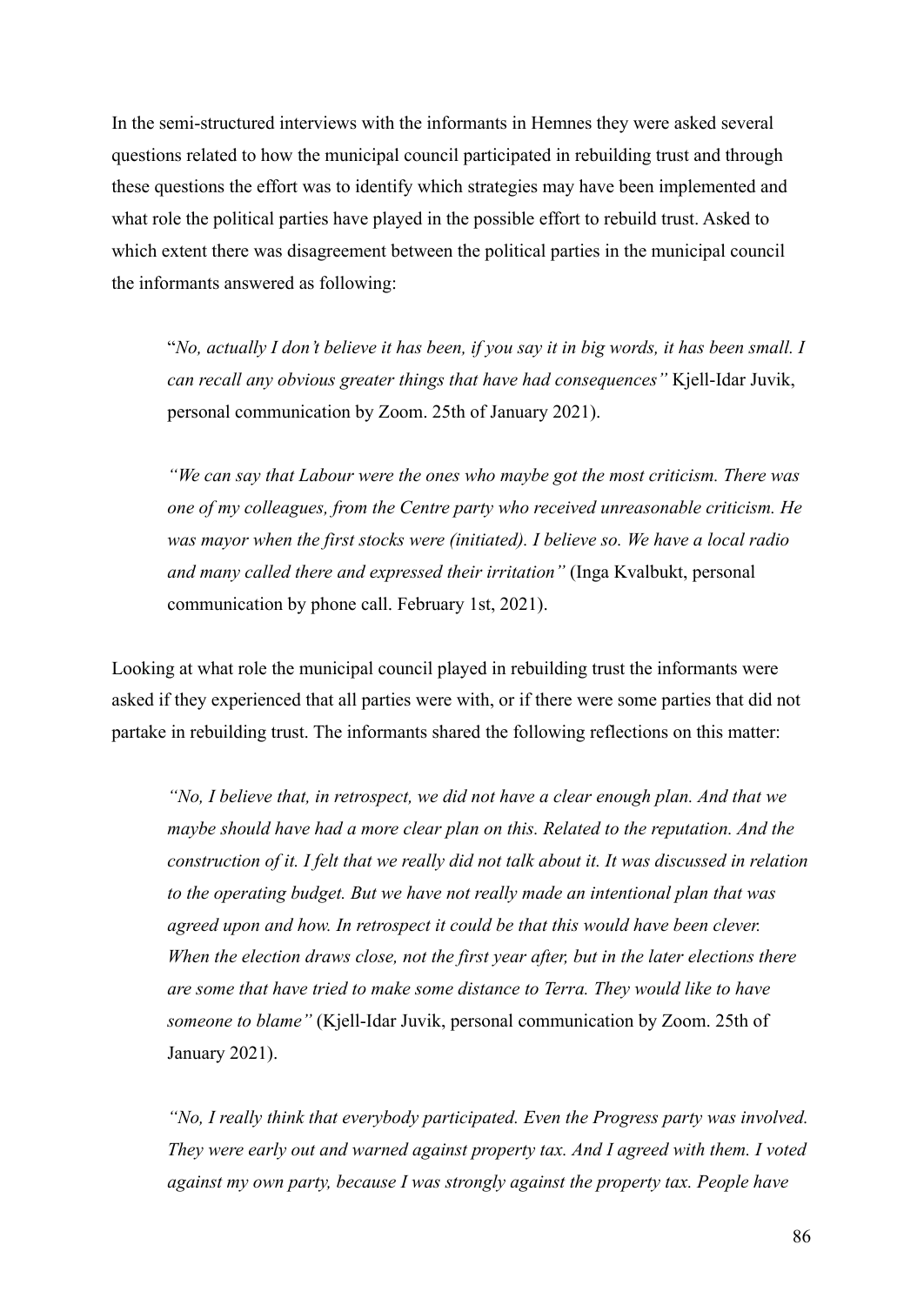*paid tax on all the material they have used to build their residence. We want people moving to the municipality again"* (Inga Kvalbukt, personal communication by phone call. February 1st, 2021).

Continuing with a related topic, there was a need to clarify if the political position received any accounts of criticism. To this extent it is also a need to clarify why this critique occured. The informants were asked if the position got criticized for the work they did. The informants contributed with the following perspectives on the matter:

"*Well, we had the mayoral office. So I believe we did. There were some who tried to do so"* (Kjell-Idar Juvik, personal communication by Zoom. 25th of January 2021).

*"They probably received criticism, because people thought they did too little. And it was these hedgefonds which were strongly criticized and warned against. And a tendency to use money one did not have"* (Inga Kvalbukt, personal communication by phone call. February 1st, 2021).

As a concluding remark, it is important to look at the political opposition's role and efforts related to the possible strategies of trust repair. Looking at the opposition's role may help determine to what extent there were developed any strategies of rebuilding trust. Asked how the opposition parties worked with rebuilding trust, the two political informants from both sides of the aisle responded the following:

*"There was a battle between the Centre party and Labour to have the mayoral office, but we had a great election (in 2007) and then it burst at the end of 2007, and 2008. And then I felt that we really had a great collaboration, especially with the Centre party, who sat calmly in the boat. Because it was they who had the mayor when the partnership (with Terra) was initiated. And I believe that they appreciated that we… There were some municipalities that were soon to say that I was not the mayor when this started. Now, I was involved, and the party was involved. So I thought that at least I should not have that strategy to blame others. We should show what the facts are. We shall take responsibility. No one in the opposition tried to make a political game. But, if you understand, indirectly, they wanted to point to Labour. I had that impression. But I felt it was a cross-party support and agreement that this we had to*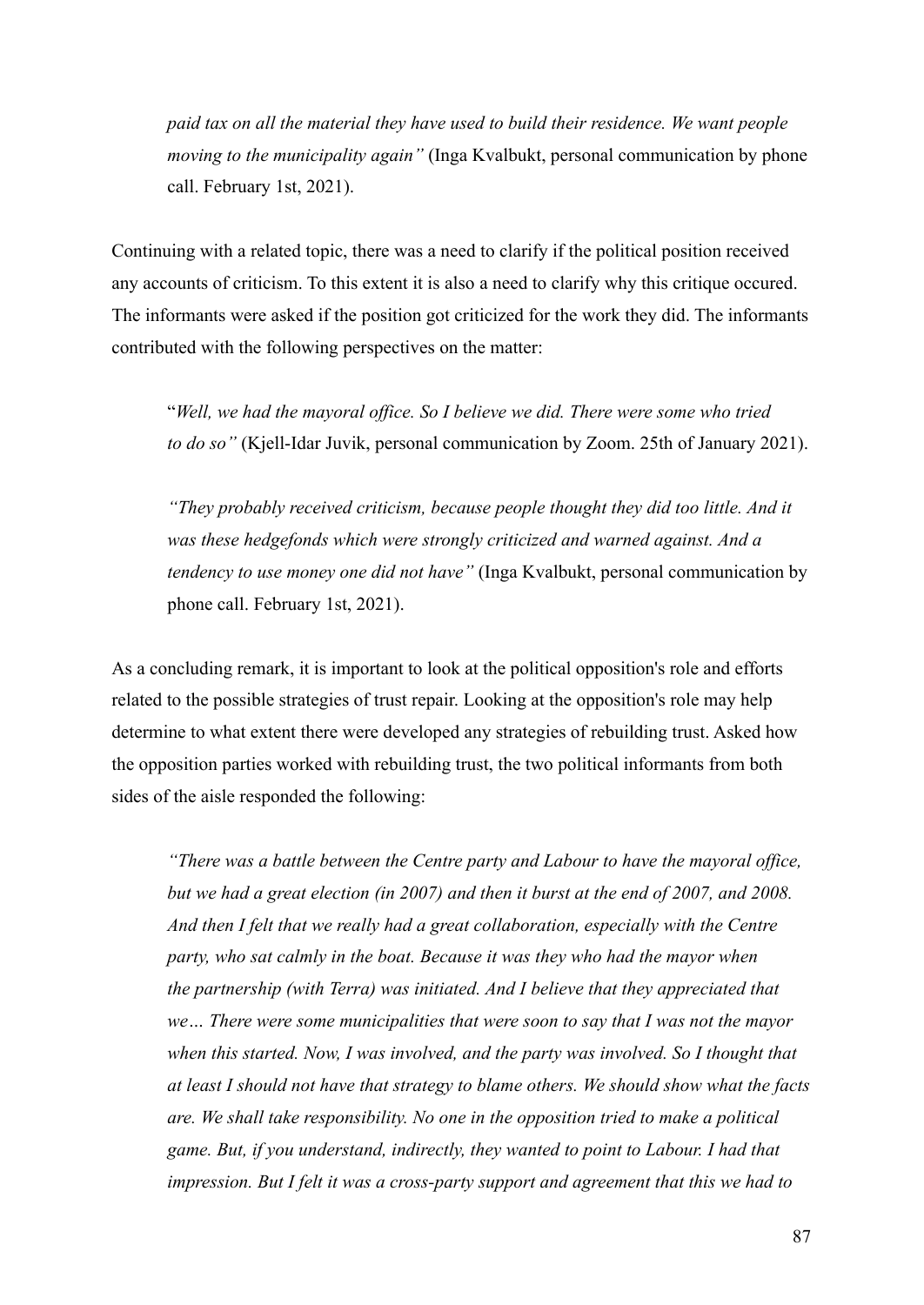*pull up our sleeves and achieve"* (Kjell-Idar Juvik, personal communication by Zoom. 25th of January 2021).

*"I don't believe that I have participated and had it as motivation. Rebuild trust, no"* (Inga Kvalbukt, personal communication by phone call. February 1st, 2021).

## **5.10 Court disputes as a possible strategy for rebuilding trust in Hemnes**

After an intensive study of the eighth year period from 2007 to 2015 the court dispute between Hemnes and Terra keeps on repeating itself. It is possible that the court disputes, and Hemnes' response to the matter have functioned as a strategy for rebuilding trust. The court dispute at hand showcases that Hemnes demonstrates a consistency in the argument presented. Just as with Vik, the main argument from the moment the scandal broke was that Hemnes had been deceived (Marthinsen 2007). The notion that Hemnes had been deceived and received wrongful information was argued in national media by mayor Juvik where he pointed to the information Hemnes received about the investments were wrong and edited to look better than they actually were (Grønli 2007).

This arch of arguments were repeatedly put forward. After the 2010 lawsuit against CitiBank mayor Juvik argued that this was an important win that would help in the court disputes against Terra (Skjåstad Lysvold 2010). The main arch of arguments broke to some extent when it was exposed that mayor Juvik had worked to get a bigger return of the investments, while at the same time raising the risk (Haraldsen 2007).

As of 2015 the court settlement gave Hemnes, and the other seven involved municipalities a cancellation of their debts. The conservative mayor Petersen Øverleir, who replaced Juvik in 2011 (Nygård 2011) expressed content with the hard work to manage the debt cancelling, admitting that the scandal had been a substantial economic burden for the municipality (Ulriksen 2015). The court settlement ended with 40 million kroners back to the municipality (12/15 kommunestyret).

During my semi-structured interviews with my participants the informants were asked which role the court disputes between the municipality and Terra played in rebuilding trust:

"*The trust towards Terra was of course broken. And which was fine was that they*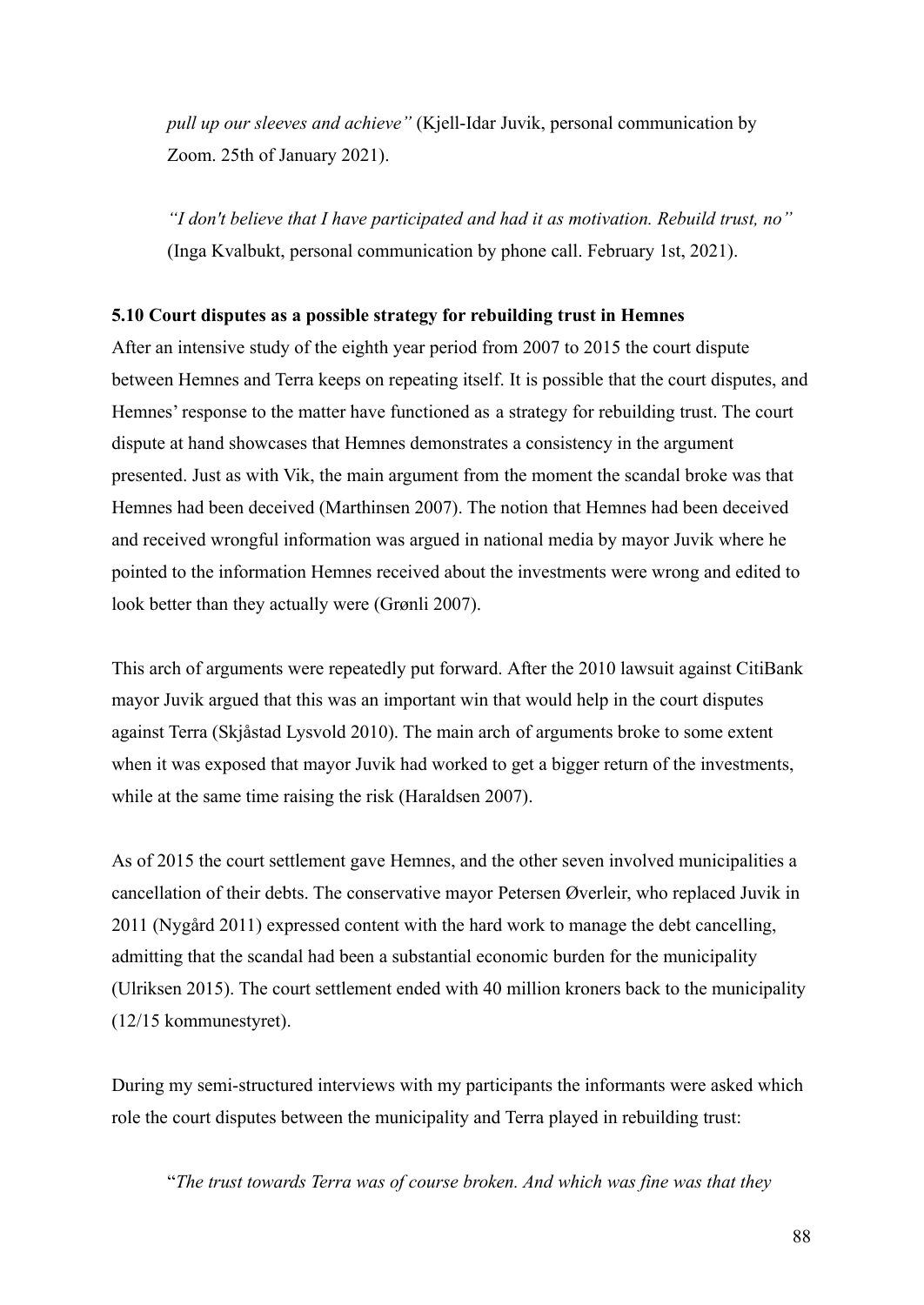*received a stamp on them. And it probably took away little of the pressure pretty early. Even though the municipality still received great attention around it. But, I believe that after time passed that we sat with more information than the normal man. When we won partial victories in the court. So it is not necessarily certain that this is well known among the people. Even though we are pleased with that, our claims from day one were substantiated. It is not certain that this has taken root, and that we have been good enough to get it out. And since it was the Conservative party that governed, it was really in favor for the job we did"* (Kjell-Idar Juvik, personal communication by Zoom. 25th of January 2021).

The conclusion of the court settlements marks the end of the Terra-scandal in Hemnes, and with receiving over 40 million kroners in return after the failed investments it may indicate the matter that Hemnes was indeed deceived. Economically it meant that Hemnes was out of the Robek list and could now manage their own economy without supervision from external authorities (Ulriksen 2015).

# **6. Analysis of possible developed strategies for rebuilding trust**

This chapter is focused around the findings of my master thesis. By using the conceptual framework developed in the chapter related to the framework by Gillespie and Dietz (2009) my aim is to use the six concepts in looking at the research question that has been guiding my work. The research question is the following: *To what extent did Vik and Hemnes develop a strategy to rebuild trust after the Terra-scandal and what are the differences in these potential strategies of trust*? The aim of my research has been descriptive and to explain and describe to what extent there have been any strategies for rebuilding trust as well as the possible differences. By working with the basis of the strategies for rebuilding trust within the conceptual framework I hope to both analyse if there has been any development of strategies for rebuilding trust. Through the concepts applied, I strive to look and see if there are any differences if the strategies for rebuilding trust did occur.

In analyzing each presented conceptual framework I will first look at Vik followed by an analysis of Hemnes and connect each of them to the research question. I will first look at Vik, and then Hemnes and connect it to the research question. The possible difference in these potential strategies of trust should be viewed in line with the difference from the findings between the cases.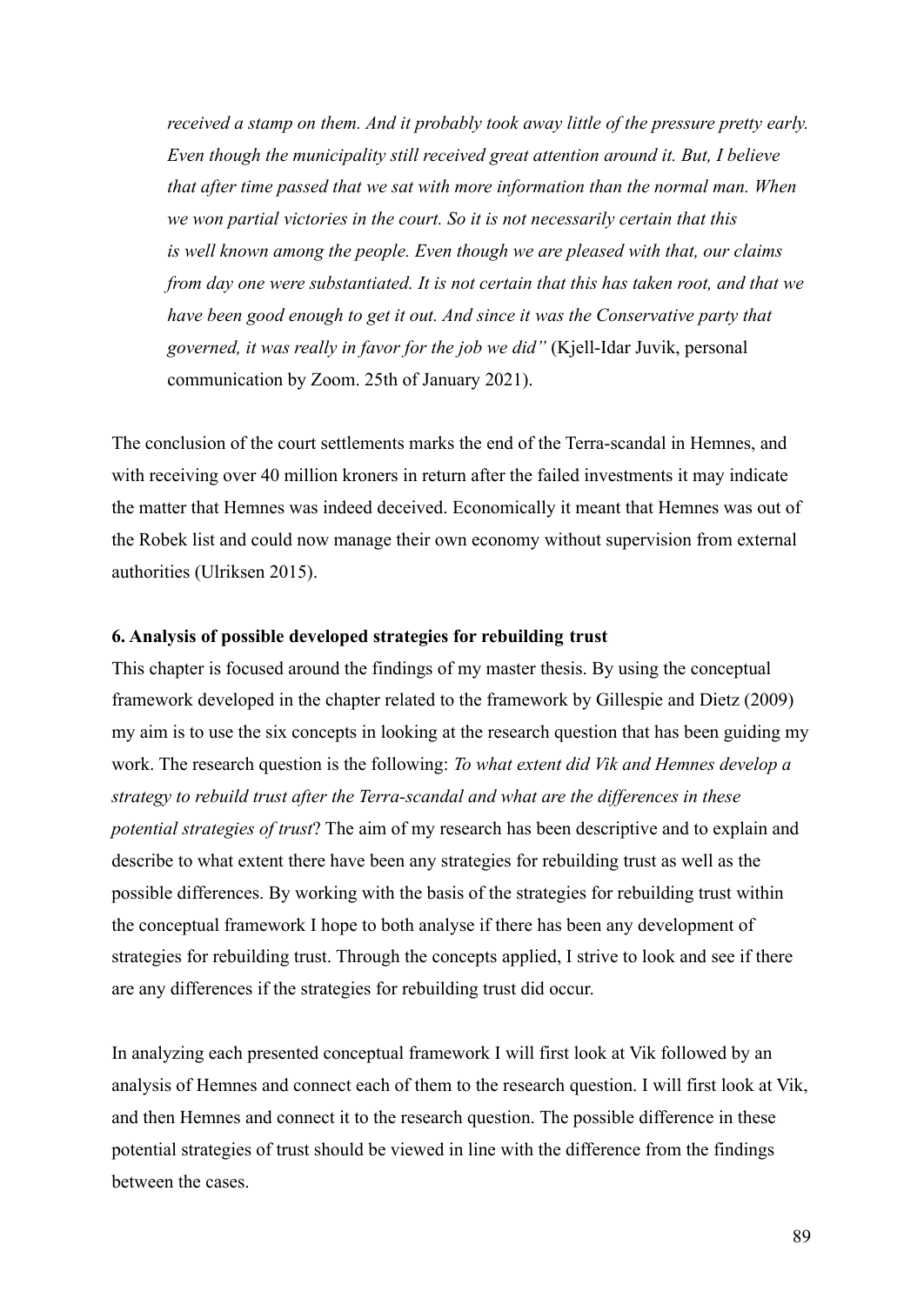The analysis of the empirical data at hand has the conceptual framework for classifying strategies to rebuild trust within applied theoretical framework as its point of departure. The applied perspectives create the basis for an individual, or the publics, understanding and reaction to the government, or in my case, how the municipalities of Vik and Hemnes operate within the context of political trust. The different perspectives applied to classify the strategies for rebuilding trust within a larger conceptual framework is repeated here to function as a basis for the analysis, serving to bridge the theoretical framework and the underlying propositions which constitutes the conceptual framework with the empirical data at hand to answer the research question. The analysis builds on my developed conceptual framework classifying the strategies for rebuilding trust into a wider theoretical framework. Table 1 can be found in chapter 3.5 regarding the conceptual framework for classifying strategies for rebuilding trust.

My contribution to the research of trust repair is to apply the strategies for rebuilding trust within a larger theoretical framework by applying the performance perspective, the impression management perspective and the organizational perspective. Trust can be built on these three perspectives, but so should rebuilding trust. The conceptual framework aim is to classify the strategies for rebuilding trust within these three perspectives. The following analysis is separated into three main perspectives, based on the conceptual framework the basis for the analysis will be the performance perspective, the impression management perspective and the organizational perspective. After having described and classified how the strategies could be analyzed within the framework of the perspectives I will compare these and the findings and summarize with the main findings.

### **6.1 Strategies within the performance perspective**

The performance perspective should be understood in line with Elsbach's (1994, 66) description of technical characteristics which focuses on accounts that signal efficiency and effectiveness in organizational performance and Hopkins (2009, 55) that good performance relies on the provision of information, suitability and capacity to use equipment and the desire to do the job well. The performance of an organization should be viewed in line with the definition of political trust which Hooghe and Zmerli (2011, 3-4) define as a primary reaction to the performance of government institutions.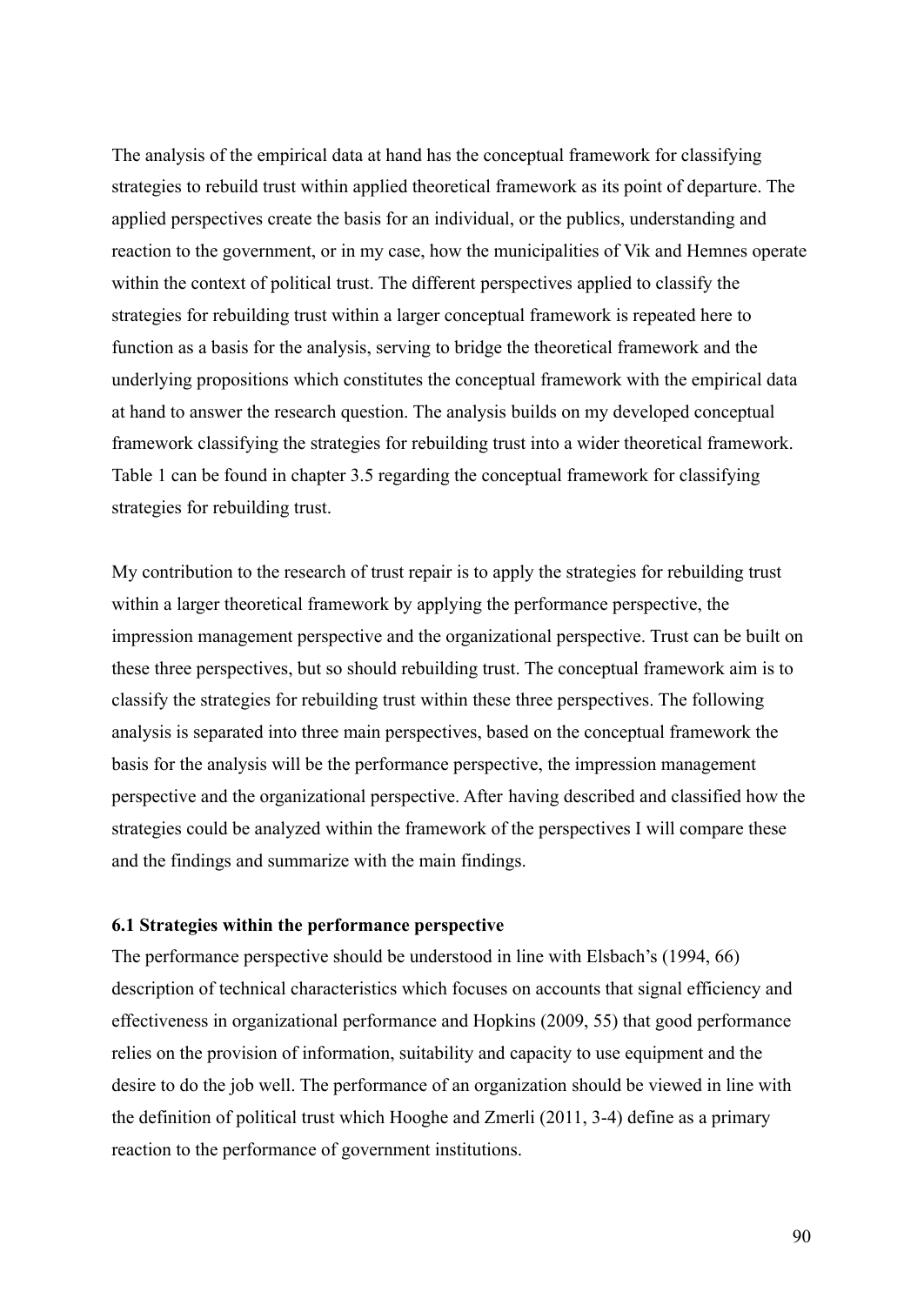The overall understanding and analysis of how the strategies of **acknowledgement and readiness**, **diagnosis** and **evaluation** could be applied to the developed conceptual framework as a basis for the analysis. Thus lifting the strategies for rebuilding trust up to a larger theoretical framework. The performance perspective should not only be defined, but understood in this analysis in line with Borgonovi, Anessi-Pessina and Bianchi (2018, x) who argue that in public administration there are financial performance indicators which differently interpreted as reflecting success or failure under different political, institutional, socioeconomic situations.

In the following chapters I will aim to describe to what extent Vik and Hemnes developed strategies for rebuilding trust within the performance perspective. Thus analysing the development of the strategies within a larger theoretical framework based on the developed conceptual framework applied in this thesis. Then I will describe the development of acknowledgement and readiness, diagnosis and evaluation and analyzing them within the performance perspective and understanding these strategies for rebuilding trust within the performance perspective the main findings will be described.

Before the analysis itself is conducted, it is important to keep in mind how the different strategies are understood and classified within the conceptual apparatus. The strategy of rebuilding trust connected to **acknowledgement and readiness** is based on the first proposition by Gillespie and Dietz (2009, 134) and should be viewed as a strategy which contains untrustworthy behavior in an organization, for instance through terminating the employee. The other aspect which constitutes a strategy is symbolizing, or initiating examples of benevolence, which may be done through media articles.

The strategy of rebuilding trust connected to **diagnosis** is based on the fifth proposition by Gillespie and Dietz (2009, 139) and should be viewed as a strategy for rebuilding trust as having a diagnosis of the situation that is applied at the right time, thus mirroring some of the aspects of the fourth proposition. This strategy on the other hand should be viewed in relation to how accuracy and transparency are addressed to demonstrate trustworthiness. To premature or to slow diagnosis will be associated with low trustworthiness, whereas a timely diagnosis is associated with high trustworthiness. The initial response for managing trust repair should be applied when there is a natural window of opportunity.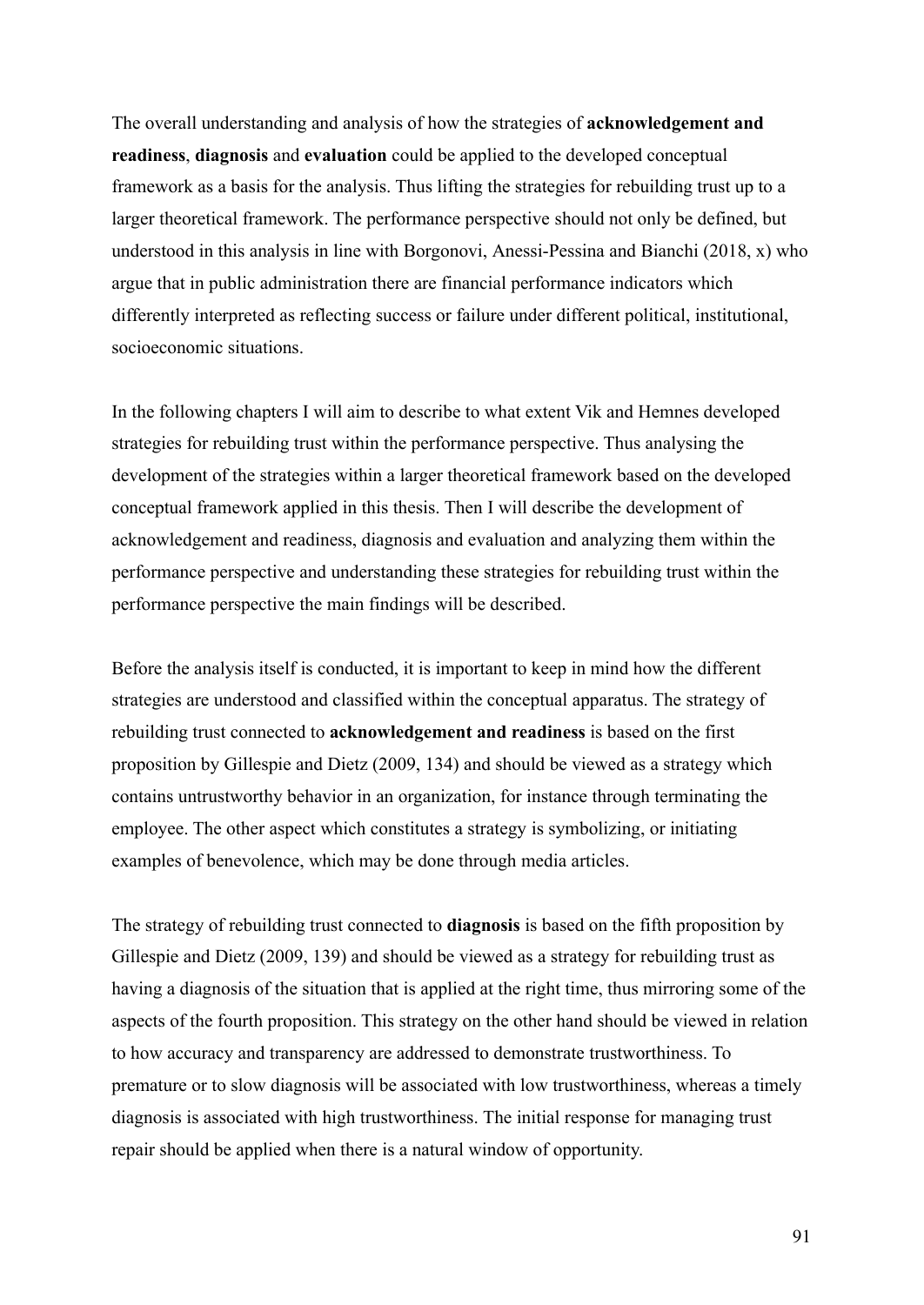The strategy of rebuilding trust connected to **evaluation** is based on the eighth proposition by Gillespie and Dietz (2009, 141) and should be viewed as a strategy for rebuilding trust by evaluating the processes that have occured. I argued in the presentation of evaluation as a strategy within the conceptual framework should be viewed as the least functional of the eighth propositions due to the fact that an evaluation in itself is an inactive strategy that is not an immediate part of managing threats to organizational legitimacy, but rather a strategy that is occuring a time after the storm has settled, figuratively speaking.

## **6.1.1 Acknowledgment and readiness as developed strategy**

Looking at Vik, an important entrypoint to understanding acknowledgment and readiness is to identify any forms of termination of untrustworthy behavior within the organization in the municipality. An interesting aspect regarded as containing untrustworthy behavior, it seems that the election of 2007 naturally removed the agents that could have been put to blame and constrained for possible untrustworthy behavior. As noted earlier, both the mayor and the municipal director were new at their jobs. The municipal director has an interesting reflection that: "*I did not have blood on my fingers in being involved in it (the investments). I believe this was an important prerequisite for having the trust that one could clean up"* (Oddbjørn Ese, personal communication by Zoom, 28th of January 2021). Although there are no indications that there were terminations of untrustworthy behavior, the symbolizing of benevolence could be said to have occurred. I will look at this notion more detailed in chapter 6.1.4 which understands the strategies for rebuilding trust within the performance perspective.

An interesting look at how the strategy of acknowledgement and readiness has been the level of political competition in the development of it. Looking at the rally round the flag phenomenon where Baum (2002, 264) argue that political and economic circumstances will weigh heavily in influencing whether and to what extent different groups will rally. This could be said to have occured in Vik. Especially when looking at the lack of termination of untrustworthy behavior, as both the mayor and municipal director were new in their positions when the scandal struck. The lack of political competition in voting on the budgets, where almost every budget was passed unanimously. An unanimous vote occured in the budget for 2008, 2010, 2011, 2013 and 2015. (097/08 kommunestyret, 09/7298 budsjett 2010, 057/10 kommunestyret, 078/12 kommunestyret and 076/14 kommunestyret). This could indicate that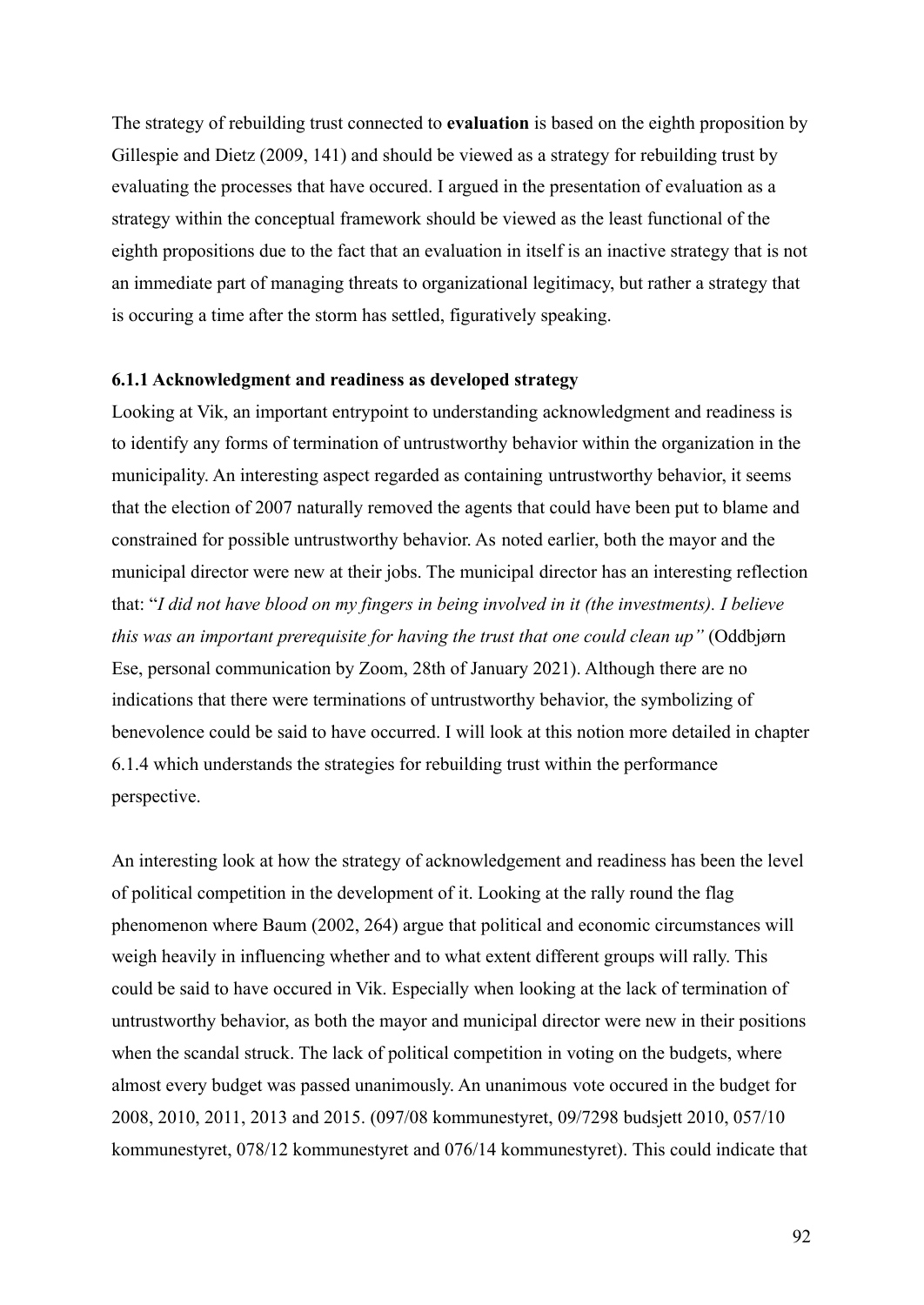there was a rally round the flag phenomenon, thus limiting the political competition and again finding any indications of forms of terminations of untrustworthy behavior.

As for Vik, it is hard to identify any indications that there were forms of termination of untrustworthy behavior within the organization. Answering the research question related to what extent, in this case Vik had developed a strategy for rebuilding trust based on acknowledgment and readiness, my analysis would be that this did not occured in Vik. Since the data at hand does not describe any similarities between the conceptual framework and the empirical data.

In Hemnes there seems to be indications that acknowledgment and readiness could be described as having been developed. Both internally within the organization and in regards to the political competition there has been efforts to contain untrustworthy behavior. Though the containing of untrustworthy behavior is not necessarily directly linked to the Terra-scandal, but more indirectly. Looking at the second conflict that occured in Hemnes, there was a competitive struggle between the political agents and the administrative leadership. It is important to note that the second conflict occurred only a few years after the former municipal director had been forced out of his job by incumbent mayor Juvik (Marthinsen 2007).

Furthermore, this conflict should be viewed in line with acknowledgment and readiness when it comes containing untrustworthy behavior. Looking at the controversies surrounding the former municipal director Sørensen who conducted therapy on his employees, which had the mayor go public and criticize the practice (Borkamo 2009) is evident of having containment occurring. Though not directly connected to the Terra-scandal, the municipality was in the public and in the media strongly connected to the scandal, making any indications of untrustworthy behavior being connected to a wider set of the organization's ability. In fact the article uncovering the practice of therapy is introduced by saying that the therapy has cost the crisis struck "Terra-municipality" one million Norwegian kroners (Borkamo 2009), thus implying that this controversie is connected to the scandal. Within this conflict there was a competitive struggle between the political agents and the administrative leadership. It is important to note that the second conflict occurred only a few years after the former municipal director had been forced out of his job by incumbent mayor Juvik (Marthinsen 2007).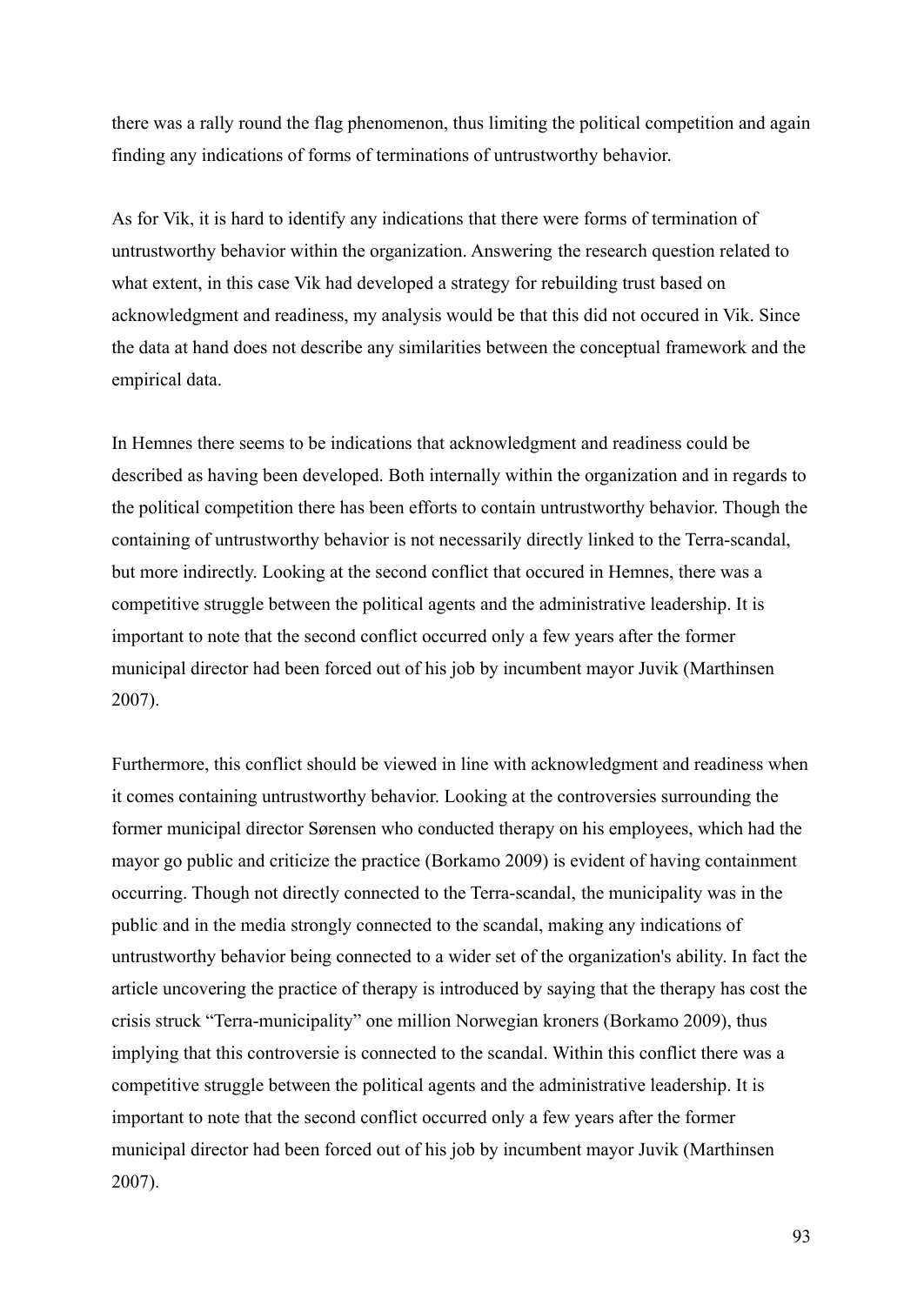The conflict at hand should be viewed as a result of the development of acknowledgment and readiness as a strategy to rebuild trust since there is an occurence of containing untrustworthy behavior as the municipal director Sørensen conducted therapy on his employees, which had the mayor go public and criticize the practice (Borkamo 2009). What demonstrates the constraining of untrustworthy behavior is both the public criticism given by the mayor, but also the fact that the public pressure mounted towards the municipal director, where member of the opposition Inga Kvalbukt argued that the director gained a position of power above the employees who had to share their personal weak sides (Krossli 2009). This criticism could also be viewed in line with the one from mayor Juvik in an effort to constrain untrustworthy behavior.

Another instance in Hemnes where the strategy of acknowledgment and readiness could be described as being developed is by looking at the political conflict after the local election in 2011. The difference from the latter conflict is that the strategy for rebuilding trust was not driven by the political leadership, but rather by the political opposition. This role was taken by my informant and member of the Centre Party, Inga Kvalbukt, who argued that the Terra-scandal had taken its toll on the municipal council, and that there was a strong desire for the new leadership to not have been involved in the scandal (Solbakken 2011). This finding should be understood through the rally round the flag phenomenon. This should be understood in line with Mueller (1970, 21) focusing on an international event that is dramatic and can rally people. The assumption that could be made in the case of Hemnes is that the rally phenomenon eventually decreased and the political milieu were defined more by conflict and party competition.

Looking at both how mayor Juvik where framed as the one to blame for the investments, while at the same time having the political opposition wanting to remove him from his mayoral duties it could be understood as constraining untrustworthy behaviour, thus demonstrating ability, benevolence and integrity by removing untrustworthy agents. Whether or not the agents could be regarded as untrustworthy would at least in a political perspective be the matter of perspectives.

As a contrast to Vik, there are several indications that there were forms of termination of untrustworthy behavior within the organization, or that the political competition impacted a re-election or termination of untrustworthy behavior within the organization, or that the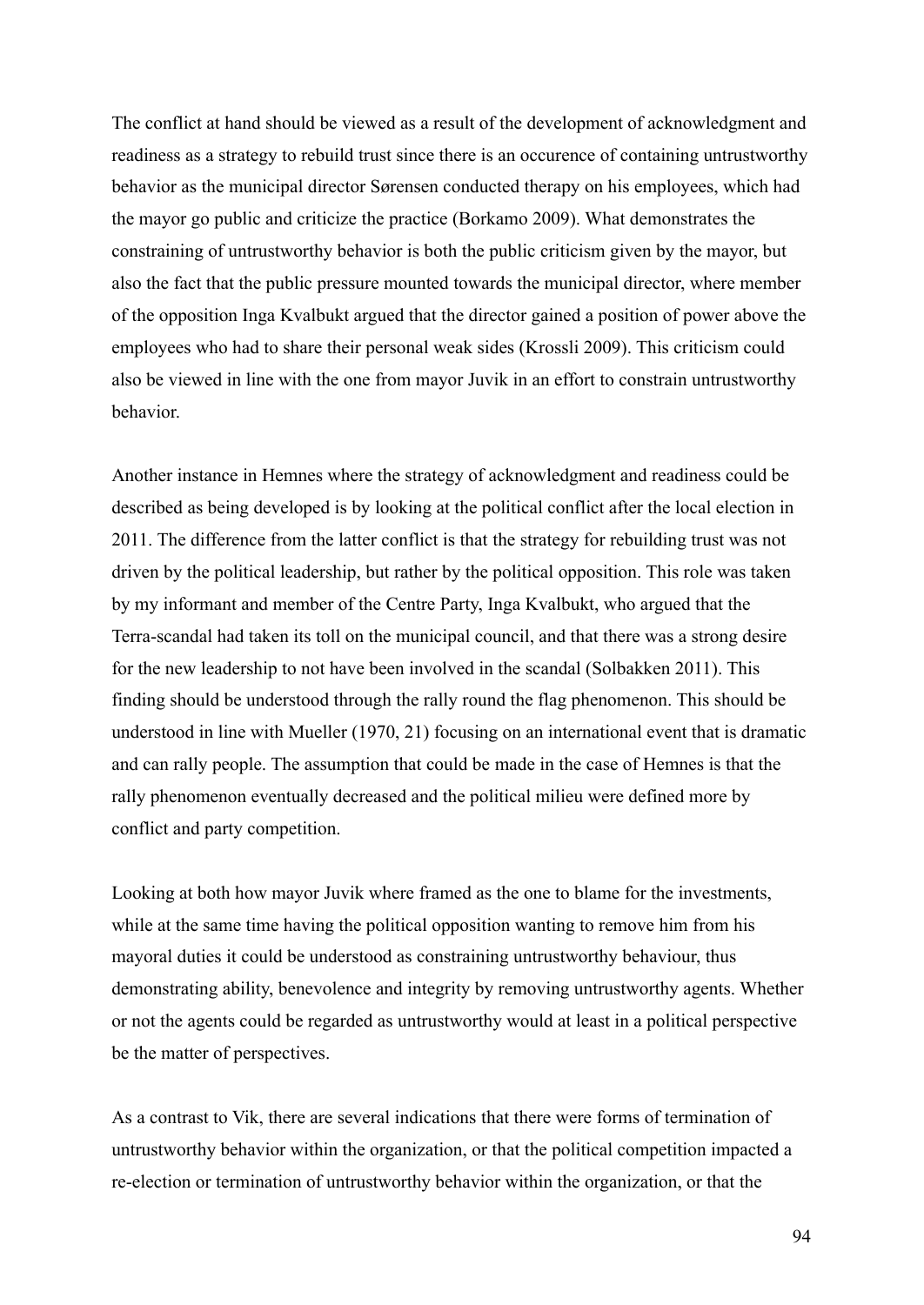political competition impacted a re-election. This could be described as having occurred to a large extent in Hemnes based on both the political leaderships and mayor Juvik's termination of municipal director Sørensen. And in the aftermath of the local election in 2011 when the political opposition, represented by municipal council member Kvalbukt's interference in the mayoral election, removing incumbent mayor Juvik from office due to his connection to the Terra-scandal. The extent to which acknowledgment and readiness has been developed as a strategy to rebuild trust in Hemnes, my assessment and analysis is that it had a strong impact on the organization.

## **6.1.2 Diagnosis as developed strategy**

Looking at Vik in an effort to describe the development of diagnosis as a strategy. An important aspect is how Vik managed the diagnosis as the scandal broke out in the fall of 2007. Some of the initial criticism as the scandal broke out was from the newspaper Sogn, who in an editorial argued that this case only had losers and that the scandal was a threat towards local self government and local democracy (Sogn Avis 2007). Asked about how the mayor worked with correcting the damaged that happened, and if there were any measures initiated municipal director Ese replied: *"There was not a process to rebuild trust. But it was a process concerned with measures that were necessary to initiate to manage the economics. I believe that this process was so good that it had a consequence for the trust as well. But we never discussed strategies to regain trust. A positive effect of the scandal was that we were forced to have a critical review of the effectiveness in the service production"* (Oddbjørn Ese, personal communication by Zoom, 28th of January 2021).

It is interesting to note that the diagnosis by administrative leadership manage the economy. It is difficult to pinpoint whether or not the timeliness of this could be described as in line with the third concept presented here. Though the measures were important, it may not have necessarily impacted the diagnosis in the short run, but rather in the long run. The deficit was in 2008, 116 million kroner (071/08 kommunestyret), and by 2015 it ended up with a profit (Wolden Fredriksen and Sundberg 2015). This diagnosis of the problem at hand worked in line with managing the economy, but the initial timeliness of the response was not in line with the framework of which this analysis is based. I would argue that the debate surrounding the arrangement of a public town hall meeting could be viewed as a discussion of the timeliness of the diagnosis. Thus showcasing that a too late or an avoidance of diagnosis could create further conflicts.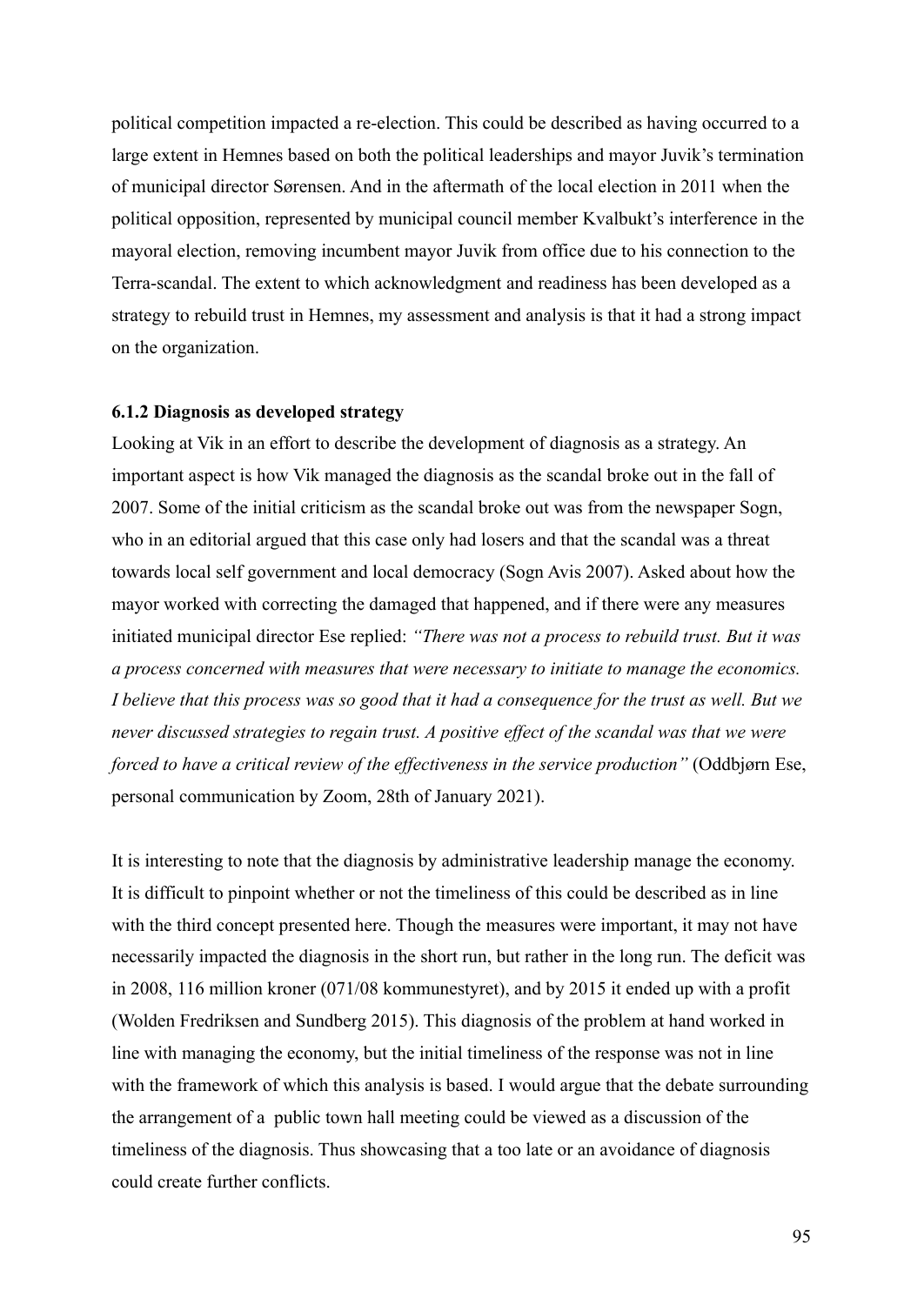As for Vik, it is possible to identify indications that the diagnosis has been developed as a strategy. There are several strong similarities with the previous strategy based on timeliness, this is albeit natural as these are strongly linked to each other. That both the administrational leadership point to the management of the economy demonstrates an understanding of the diagnosis. In answering the research question related to what extent, in this case Vik developed a strategy for rebuilding trust based on diagnosis, my analysis would be that this occurred in Vik.

A crucial part of the diagnosis in Hemnes is due to the fact that the municipal presidency in Hemnes voted to criticize Terra, by voicing strong criticism towards the counseling given, and where the presidency apologises for the situation that the municipality had been put in (73/07 formannskapet). An important part in describing how Hemnes relates to executing either a premature or slow diagnosis, associated with low trustworthiness, or a timely diagnosis is associated with high trustworthiness. My assessment is that the combination of a public town hall meeting when the scandal broke (Forbord 2007) combined with the official apology (73/07 formannskapet) address this strategy's need of timing which leads to a higher associated trustworthiness. The initial response of Hemnes in developing this strategy was applied in a natural window of opportunity.

As for Hemnes, it is possible to identify and describe a development of the strategy for rebuilding trust in line with diagnosis. My assessment is that the combination of a public town hall meeting when the scandal broke (Forbord 2007) combined with the official apology (73/07 formannskapet) address this strategy's need of timing which leads to a higher associated trustworthiness.Thus, in answering the research question related to what extent, in this case Hemnes developed a strategy for rebuilding trust based on diagnosis, my analysis would be that this occurred in Hemnes.

## **6.1.3 Evaluation as developed strategy**

The strategy of rebuilding trust connected to evaluation is based on the eighth proposition by Gillespie and Dietz (2009, 141) and should be viewed as a strategy for rebuilding trust by evaluating the processes that have occured. I argued in the presentation of evaluation as a strategy within the conceptual framework should be viewed as the least functional of the eighth propositions due to the fact that an evaluation in itself is an inactive strategy that is not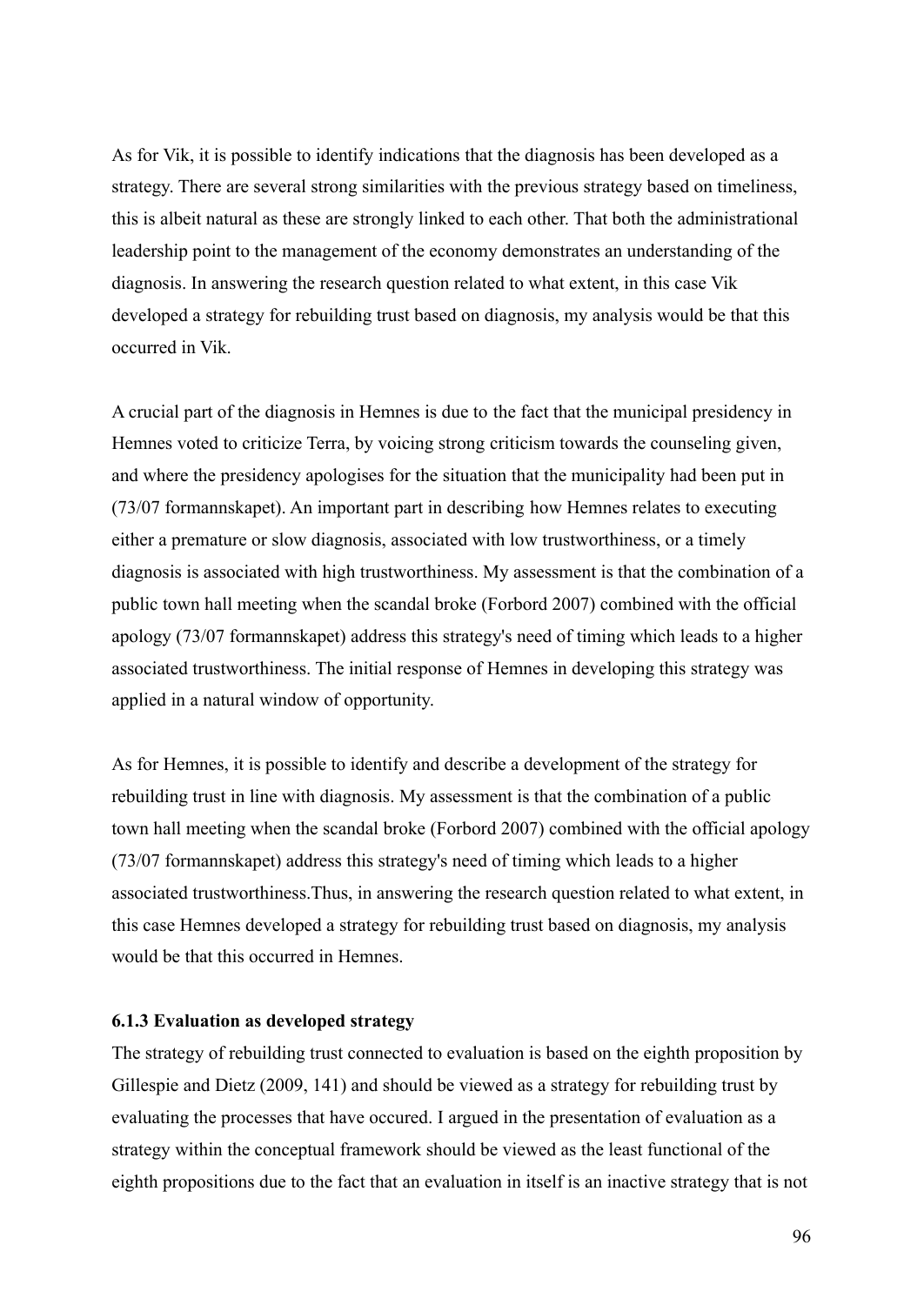an immediate part of managing threats to organizational legitimacy, but rather a strategy that is occuring a time after the storm has settled, figuratively speaking.

Looking at the available data at hand, this impression repeats itself. I would argue that the diagnosis of the problem in the cases of both Vik and Hemnes has overshadowed, and possibly taken the natural space a strategy of evaluation could have, at least when it comes to vik. Where the timeliness of the diagnosis was done over a half a year after the scandal struck apologizing for the situation that had occured, and asked the municipal director to build satisfying routines to avoid this from happening in the future (041/08, kommunestyret). Thus indicating that the strategies of timeliness and diagnosis could fill the void of the evaluation strategy. Furthermore, there seems to have been much more focus on the court settlements in the years after the scandal, than prioritizing an evaluation. If there has been any, I have not been able to acquire or identify it.

As for both Vik and Hemnes, it is not possible to identify any indications that evaluation has been developed as a strategy to rebuild trust. My analysis would be that the development of this strategy could be described as not being developed.

## **6.1.4 Understanding the strategies within the performance perspective**

Having looked at the development of the acknowledgment and readiness, diagnosis and evaluation as strategies to rebuild trust in Vik and Hemnes, it is necessary to analyse it through the performance perspective. An important entryway to understand these developed strategies within the performance perspective, is how the services provided by the municipality were impacted by this strategy.

An interesting finding from Vik is that the performance, or the services provided were in focus. Asked about how they worked with correcting the damage that happened, and were there any measures initiated? The municipal director in Vik answered the following: "*There was not a process to rebuild trust. But it was a process concerned with measures that were necessary to initiate to manage the economics. I believe that this process was so good that it had a consequence for the trust as well"* (Oddbjørn Ese, personal communication by Zoom, 28th of January 2021). This could be understood as a part of the performance perspective due to the fact that the output or the performance of the organization through the management of the economy is in focus.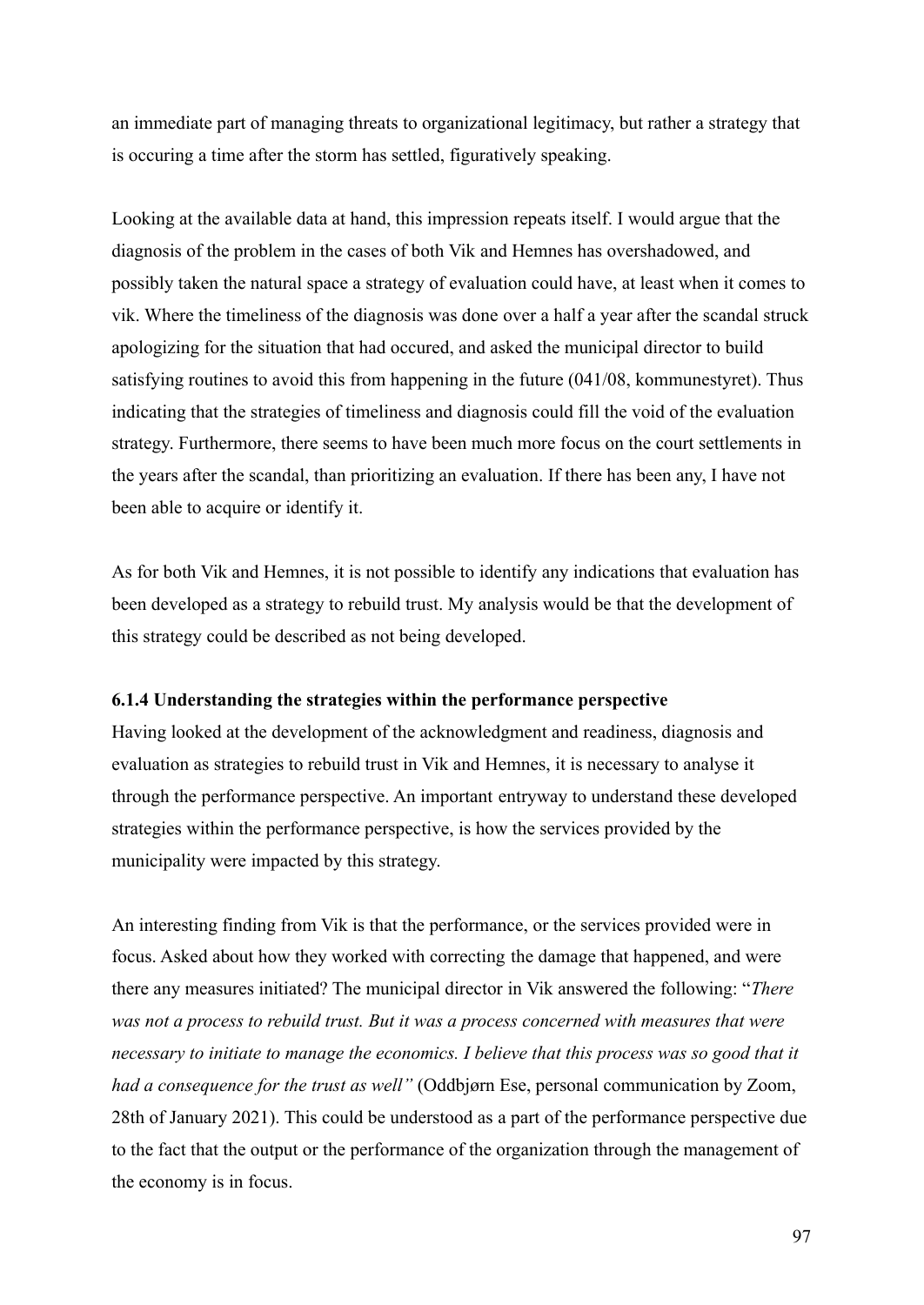The focus that the municipal director in Vik shares is also addressed in Hemnes. Asked the same question as director Ese, mayor Juvik replied that: "*It was a tighter budget. I believe that we tried to shelter the statutory tasks as far as possible. Some areas got more tightening than they normally would have. But if you go out and ask the individual citizen, they have not, to a large extent, felt it on the body. I don't believe so* " (Kjell-Idar Juvik, personal communication by Zoom. 25th of January 2021). As with Vik, this statement could also be understood as a part of the performance perspective as it is about securing the services provided, and that the outcome of these services did not impact the citizens to a large extent.

This is an interesting notion since the informants have different organizational positions, especially looking at the statement based on Miles's law; *where you stand depends on where you sit* (Miles 1978, 399). That both the administrational leadership in Vik and the political leadership in Hemnes point to the performance side of their initial response could indicate the presence of the performance perspective. That the organizations aimed to secure the outcome despite the challenging economy that was a result of the investments made. This response could be explained through the statement presented by Rose (2011, 106), that 31 percent of the asked agreed with the statement that local democracy is not as important, as long as the public services are maintained. This notion illustrates that the produced outcome of the local democracy is an important aspect. Based on the reflections presented above both Vik and Hemnes adhered to this notion that the services were maintained.

These arguments should be viewed in line with Rothstein (2005, 202) who emphasizes that what the institutions in fact produce in society could be argued to be the basis of a citizen's reaction to the perceived degree of their political trust towards the government. The response of both Vik and Hemnes indicates that they wanted to secure performance of the services under challenging circumstances, thus avoiding a negative reaction from the citizens that could impact the perceived degree of political trust. This is in line with the definition of political trust which Hooghe and Zmerli (2011, 3-4) view as a primary reaction to the performance of government institutions.

Furthermore, the argument by the both municipal director in Vik and mayor in Hemnes should be viewed in line with Borgonovi, Anessi-Pessina and Bianchi (2018, x) who argue that in public administration there are financial performance indicators, but that these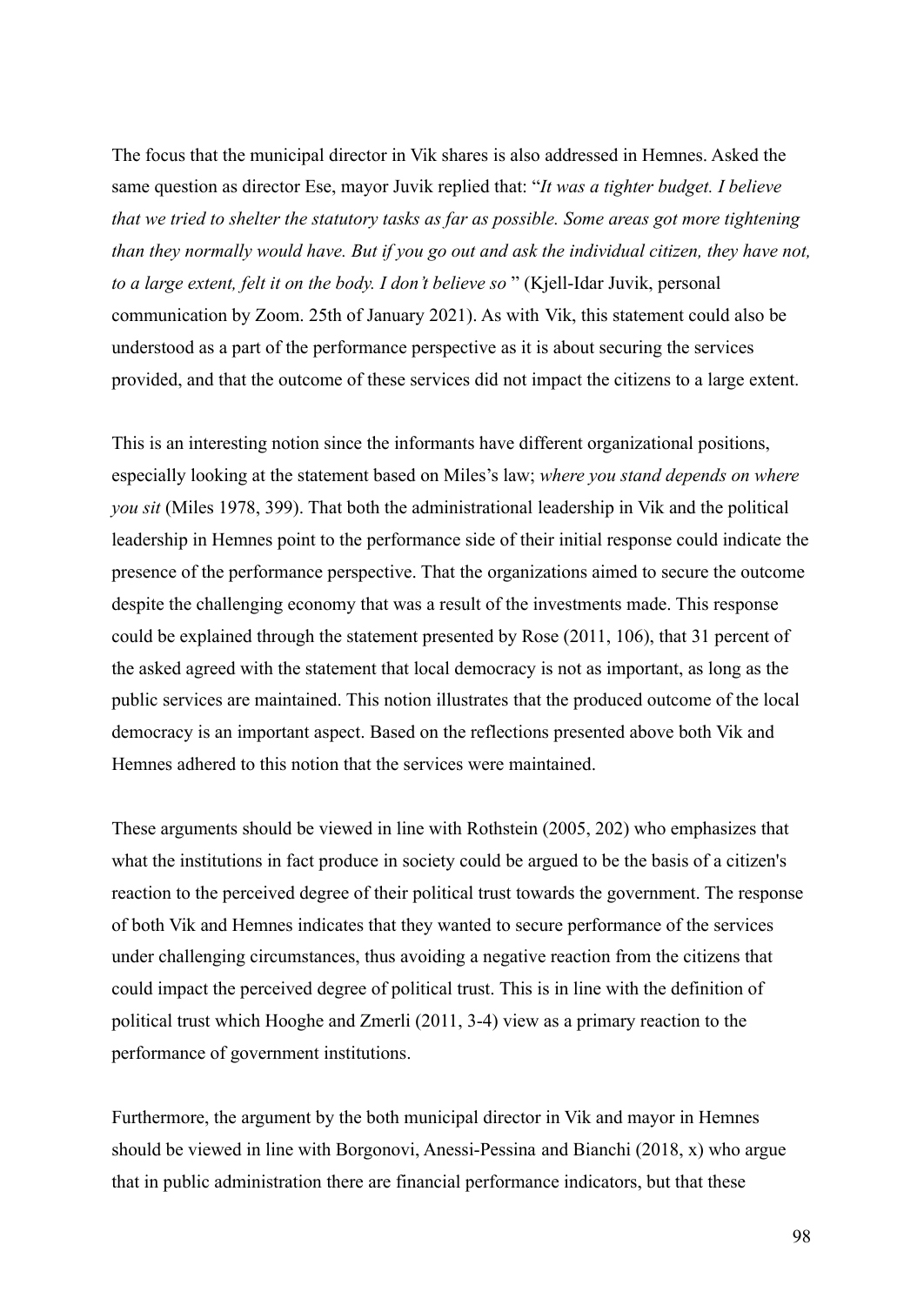financial performance indicators are differently interpreted as reflecting success or failure under different political, institutional, socioeconomic situations. The focus of Vik within the performance perspective is related to the financial performance indicators, thus implying that the management of the economics is to have the financial performance indicators reflecting success of the performance.

In the initial response to the scandal, the core aspects of the performance perspective could be said to be present in Vik and Hemnes. An interesting notion is that the municipal director in Vik argued that "*There was not a process to rebuild trust"* (Oddbjørn Ese, personal communication by Zoom, 28th of January 2021). But the initial response to the scandal suggests that the performance perspective, and managing the economy so it would not have negative impacts on the services provided. This could be seen as leading up to the strategy of acknowledgement and readiness, through symbolizing or initiating examples of benevolence. The example of benevolence here could be understood as not having the services impacted in a way that the inhabitants noticed it in their daily life in a negative manner. Despite the initial findings that it is difficult to find any indications of forms of termination of untrustworthy behavior within the organization, the argument by Ese should be viewed as a partial account of the acknowledgement and readiness strategy, with weight on symbolizing benevolence.

The notion presented by municipal director Ese that there was no process to rebuild trust is two folded, and he illustrates the performance perspective in his argument that: "*I believe that this process was so good that it had a consequence for the trust as well"* (Oddbjørn Ese, personal communication by Zoom, 28th of January 2021). Having both Vik and Hemnes focusing on the performance perspective through not letting the services be impacted is an indication that this perspective was present and influenced the strategies for rebuilding trust.

# **6.1.5 Main findings within the performance perspective**

Having analyzed the strategies of acknowledgement and readiness, diagnosis and evaluation there are indications that the performance perspective has been present in both Vik and Hemnes. A core understanding of how the performance perspective unfolded in both Vik and Hemnes is by looking at it through the statements by municipal director Ese in Vik, and mayor Juvik in Hemnes, focusing on securing the services provided despite a challenging economy. This should be viewed in line with Rothstein (2005, 202) who emphasizes that what the institutions in fact produce in society could be argued to be the basis of a citizen's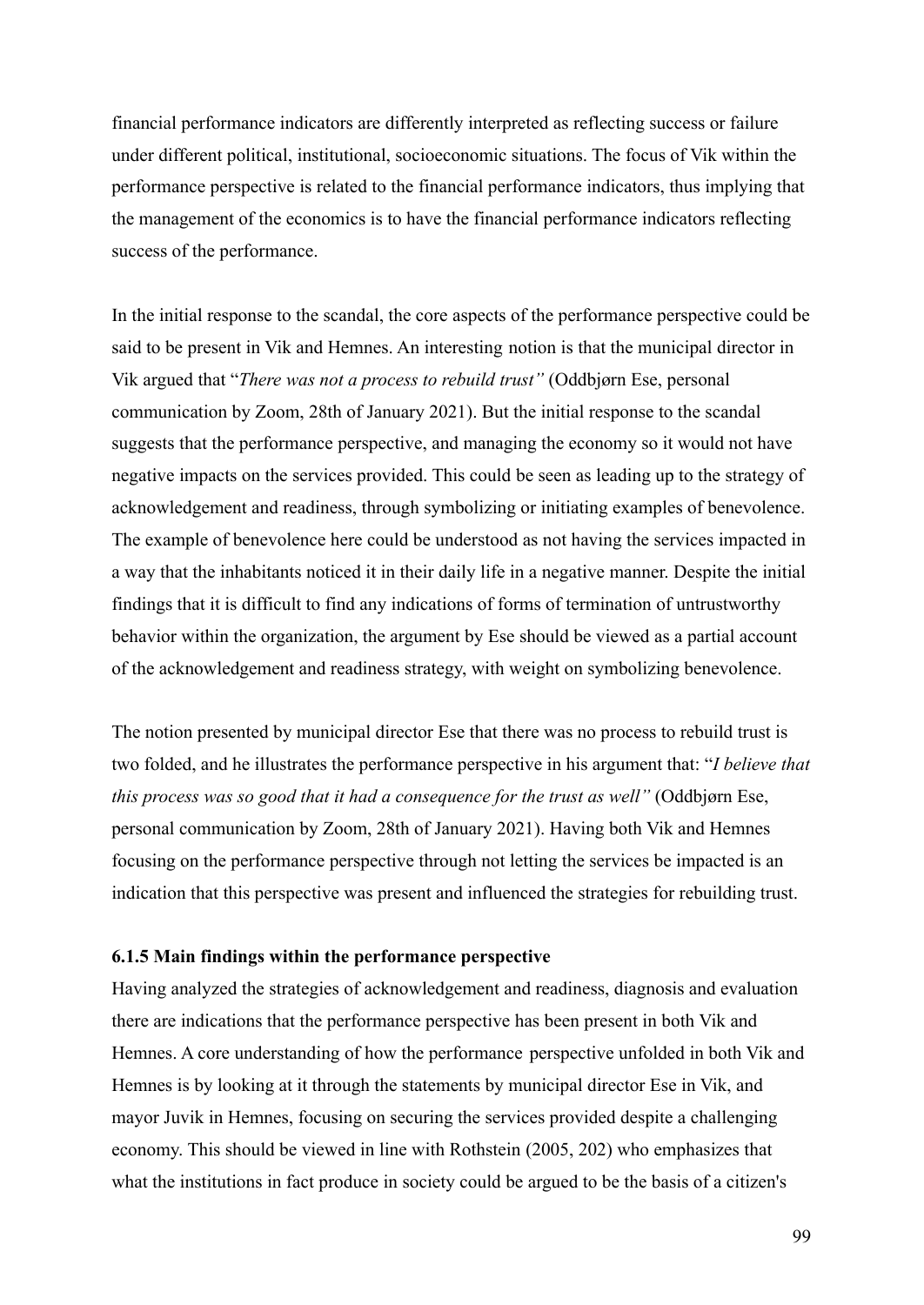reaction to the perceived degree of their political trust towards the government. And in line with the definition of political trust which Hooghe and Zmerli (2011, 3-4) view as a primary reaction to the performance of government institutions.

As for **acknowledgement and readiness in Vik** it is difficult to find any indications that this strategy was developed. There are no forms of termination of untrustworthy behavior within the organization, or that the political competition impacted a re-election. As for **acknowledgement and readiness in Hemnes** there were forms of termination of untrustworthy behavior within the organization. As for **diagnosis in Vik** it is possible to identify indications that the diagnosis has been developed as a strategy. As for **diagnosis in Hemnes** it is possible to identify and describe a development of the strategy for rebuilding trust in line with diagnosis. As for **evaluation in Vik and Hemnes** it is not possible to identify any indications that evaluation has been developed as a strategy to rebuild trust. My analysis would be that the development of this strategy could be described as not being developed.

# **6.2 Strategies within the impression management perspective**

The impression management perspective should be understood in line with Elsbach (1994, 58) and the description of how individual spokespersons manage legitimacy in response to legitimacy threats by individuals' use of verbal accounts to defend, excuse, justify or enhance organizational behaviors and protect legitimacy. Furthermore, it could be understood in line with the description by Marcus and Goodman (1991, 283) that impression management is how people engage in self-presentation in order to manage the identities that others assign to them. The authors point to when someone attributes negative or undesirable qualities to an actor, the actor must offer an explanation and may attempt to excuse or justify its behavior, apologize and express remorse, guilt or shame or make attempts at restitution.

The overall understanding and analysis of how the strategies of **timeliness**, **apology** and **context sensitivity** could be applied to the developed conceptual framework as a basis for the analysis. Thus lifting the strategies for rebuilding trust up to a larger theoretical framework. The impression management perspective should be understood as the effort to strategically manipulate causal attributions to manage impressions (Salancik and Meindl 1984, 238).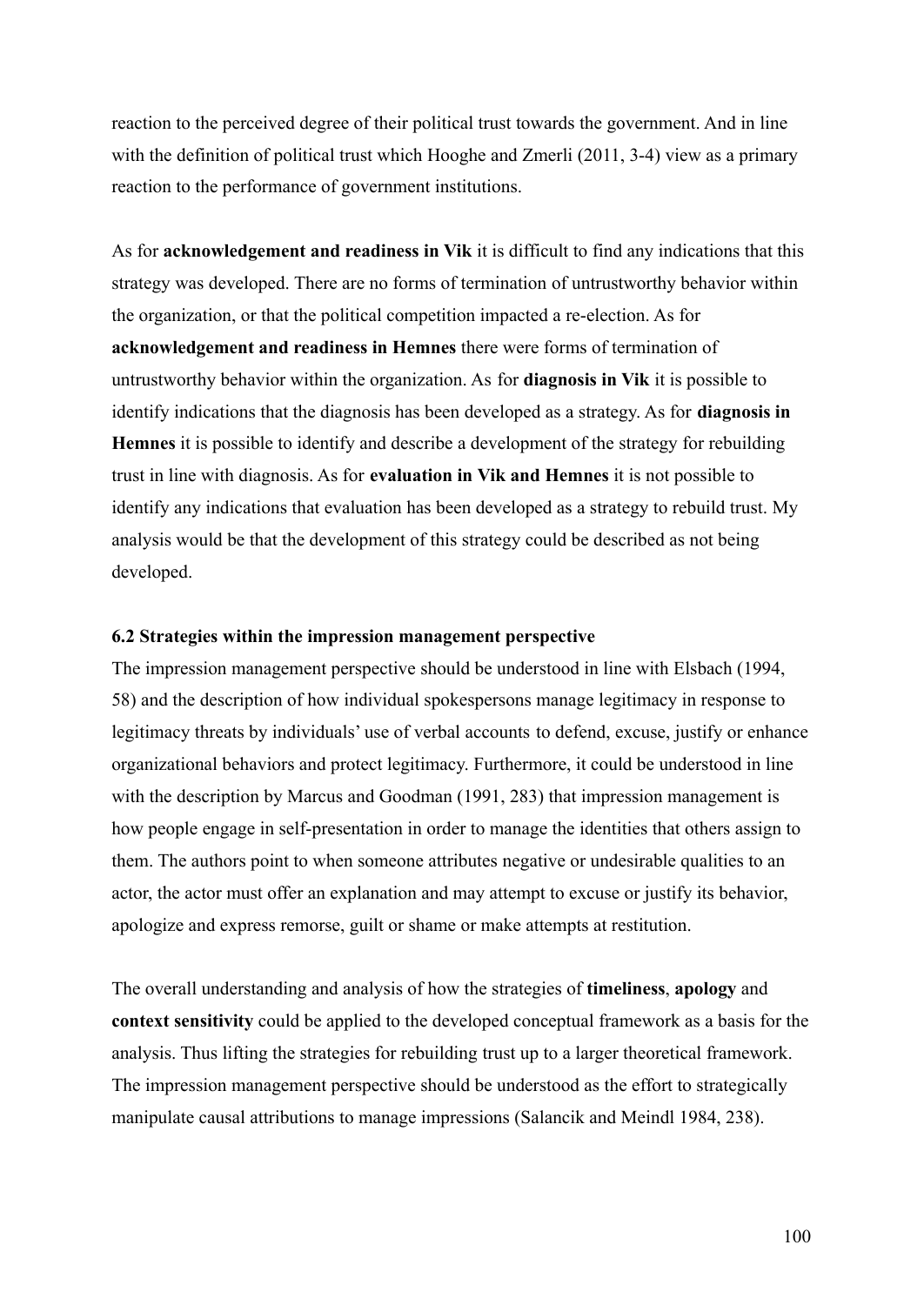In the following chapters I will aim to describe to what extent Vik and Hemnes developed strategies for rebuilding trust within the impression management perspective. Thus, analyzing the development of the strategies within a larger theoretical framework based on the developed conceptual framework applied in this thesis. After describing the development of timelines, apology and context sensitivity and understanding these strategies for rebuilding trust within the impression management perspective the main findings will be described.

Before the analysis itself is conducted, it is important to keep in mind how the different strategies are understood and classified within the conceptual apparatus. The strategy of rebuilding trust connected to **timeliness** which is based on the fourth proposition by Gillespie and Dietz (2009, 138) and should be viewed as a timely, initial interventions that prevent or constrain a re-occurrence of the failure will positively impact employees' perceived organizational trustworthiness. The initial response for managing trust repair should be applied when there is a natural window of opportunity.

The strategy of rebuilding trust connected to **apology** is based on the sixth proposition by Gillespie and Dietz (2009, 140) and should be viewed as a strategy for rebuilding trust as to directing an apology both internally and externally. Thus adapting the apology to whether or not it is a breach of ability or integrity. An extension of this strategy should be looked at in line with the arguments presented by Koerber (2014, 320) that before selecting a strategy there has to be an established understanding of one's community and their ideas of legitimacy. An apology, both in accordance with ability and integrity, only makes sense if it is expected.

The strategy of rebuilding trust connected to **context sensitivity** is based on the seventh proposition by Gillespie and Dietz (2009, 140-141) and should be viewed as a strategy for rebuilding trust only if one makes the distinction between a breach of ability or a breach of integrity. Acknowledgment should be executed after a competence-based trust violation, while denials should be applied after integrity-based trust violation. Thus following the notion of Kim et. al (2004, 107). The proposition presented should be regarded as two folded with different approaches as to the cause of the breach of trust. The forms of acknowledgment or denials are tied up to the different characteristics by Elsbach (1994) separating between technical and institutional characteristics.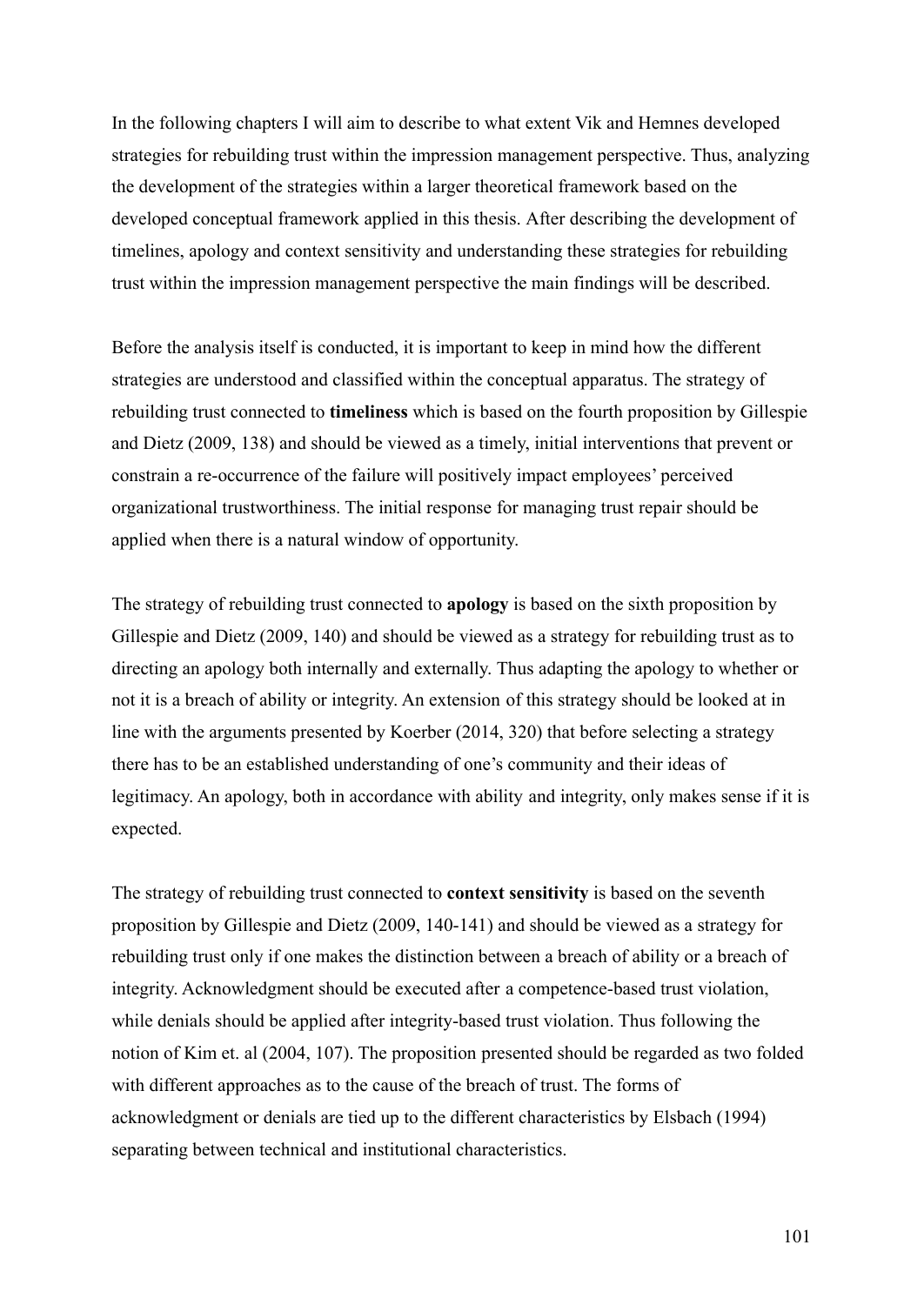#### **6.2.1 Timeliness as developed strategy**

Looking at Vik in the effort to describe the development of timeliness as a strategy, it is difficult to pinpoint whether or not the timeliness has been developed in line with the strategy at hand. There seems to have been more focus on managing the economy, than timeliness. The deficit was in 2008, 116 million kroner (071/08 kommunestyret), and by 2015 it ended up with a profit (Wolden Fredriksen and Sundberg 2015). This developed strategy of timeliness of the problem at hand worked in line with managing the economy, but the initial timeliness of the response was not in line with the strategy of which this analysis is based. I would argue that the debate surrounding the arrangement of a public town hall meeting could be viewed as a discussion of the timeliness of the diagnosis. Looking at the timely, initial interventions that prevent or constrain a re-occurrence of the failure which have positive impacts it is possible to identify it as a constrainment of future recurrence asking apologizing for the situation that had occured, and asked the municipal director to build satisfying routines to avoid this from happening in the future (041/08, kommunestyret). The initial problem of this approach is that the timeliness of it is rather late, having the scandal bursting in November of 2007, the vote by the council occured in the end of June of 2008 (041/08, kommunestyret). Apologizing and constraining future recurrence over half a year later is too slow of a timeliness to be described as part of the strategy to rebuild trust.

Therefore it is necessary to bring forward the third conflict presented in regards to Vik, where there was a discussion about arranging a public town hall meeting. The motivation for doing so could be described in the words of an editorial from the newspaper Sogn arguing that citizens could voice their concern and ask questions to the responsible agents. The newspaper was further disappointed by the mayor for only addressing an apology online at the municipal website, and not directly to the citizens at a town hall meeting (Sogn Avis 2007). In dealing with the development of a possible strategy for rebuilding trust there are indications that political competition arose which further disabled the possibility for the timeliness of the diagnosis. The timeliness of the diagnosis seems to have fallen within a spiral where there was discussion if the meeting should be arranged or not, having a municipal council meeting exempt from the public to discuss the matter, but not reaching any conclusions (002/08, kommunestyret). When the meeting finally was organized, it seems that there was no great public engagement, with only one of the attendees asking about Terra (Kleven 2008), thus indicating that the timeliness had taken too much time since there were few of the participants who talked about the matter. The scandal struck in the late November of 2007,

102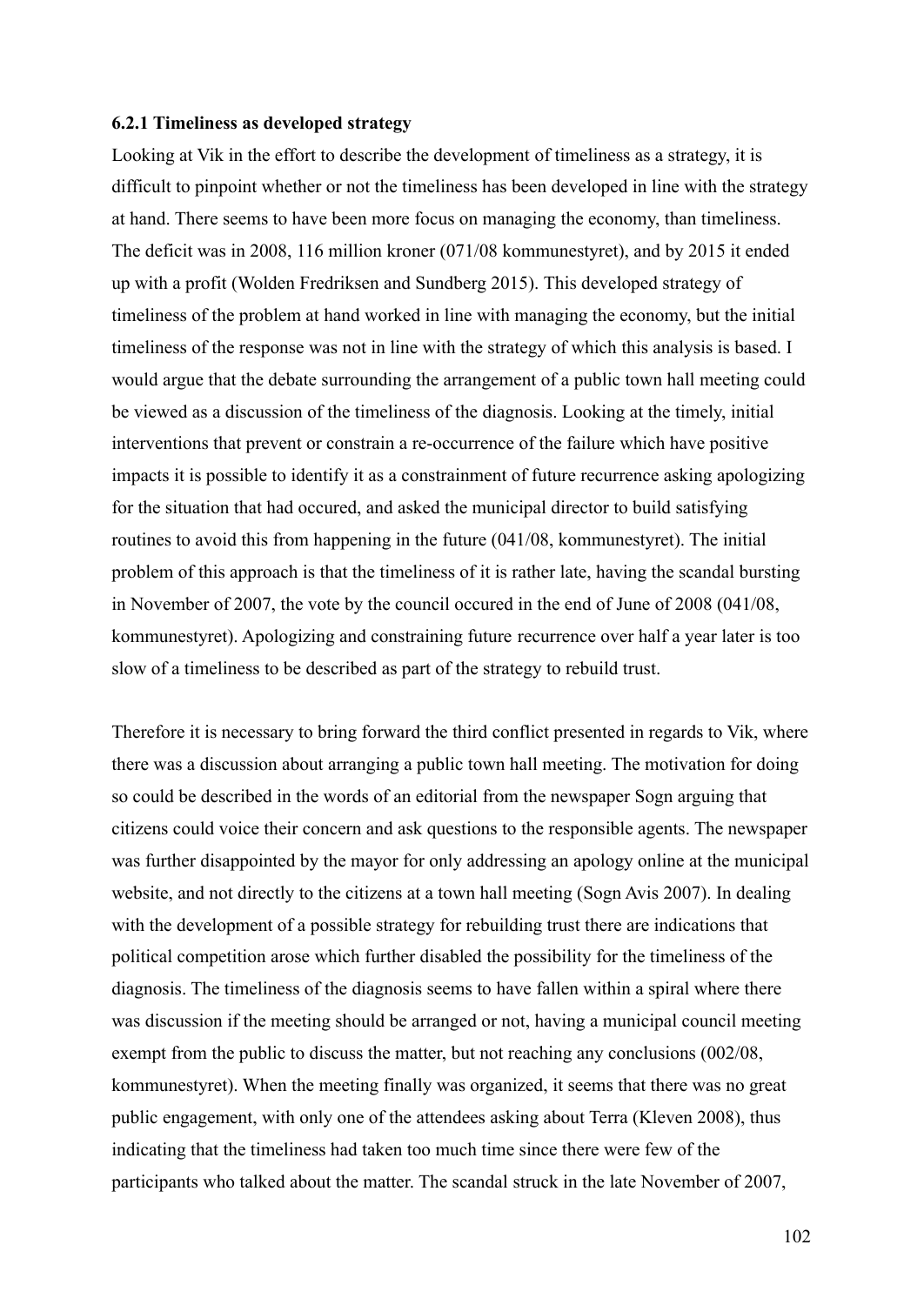while the town hall meeting where arranged in April, several months later, thus demonstrating that the timeliness of the strategy should not be viewed as developed in accordance with the presented strategy.

As for Vik, it is difficult to identify that the timeliness of the diagnosis has been developed as a strategy, due to the fact that it seems like an hesitation to arrange an open meeting, or apologize publicly that was criticized by the local newspaper. The timeliness could in Vik be described as having been developed, but that it was a too slow timeliness, thus falling into the spiral of discussing whether or not to arrange a public town hall, rather than timing the diagnosis to address the concerns by the public. The vote in the council to constraint future recurrence was made over half a year later than when the scandal broke. This is demonstrated by the fact that the town hall meeting was held several months after the scandal struck. In answering the research question related to what extent, in this case Vik developed a strategy for rebuilding trust based on timeliness, my analysis would be that it was not developed.

In Hemnes, I would argue that the situation was rather opposite of that in Vik. The public town hall meetings were arranged rather quickly after the scandal broke. In fact, having over ten percent of the inhabitants participating at the meeting (Forbord 2007) indicates that there was a great deal of public interest to voice concern and get explanations from their elected officials. As opposed to Vik, where this was not the case. The great public attention, as well as national media coverage may indicate that the timeliness of the diagnosis was in line with the timeliness of the strategy which can be associated with high trustworthiness. I would argue that a crucial part of diagnosing what went wrong where the fact that the municipal presidency in Hemnes voted to criticize Terra, by voicing strong criticism towards the counseling given, and where the presidency apologises for the situation that the municipality had been put in (73/07 formannskapet). The scandal broke in late November, mayor Juvik addressed the public straight after the scandal became known, and the municipal presidency apologized even before the mayor addressed the town hall meeting (73/07 formannskapet).

As for Hemnes, it is possible to identify indications that timeliness, as a strategy for rebuilding trust have been developed and was initiated at the right time, thus being associated with trustworthiness. In answering the research question related to what extent, in this case Hemnes developed a strategy for rebuilding trust based on timeliness, my analysis would be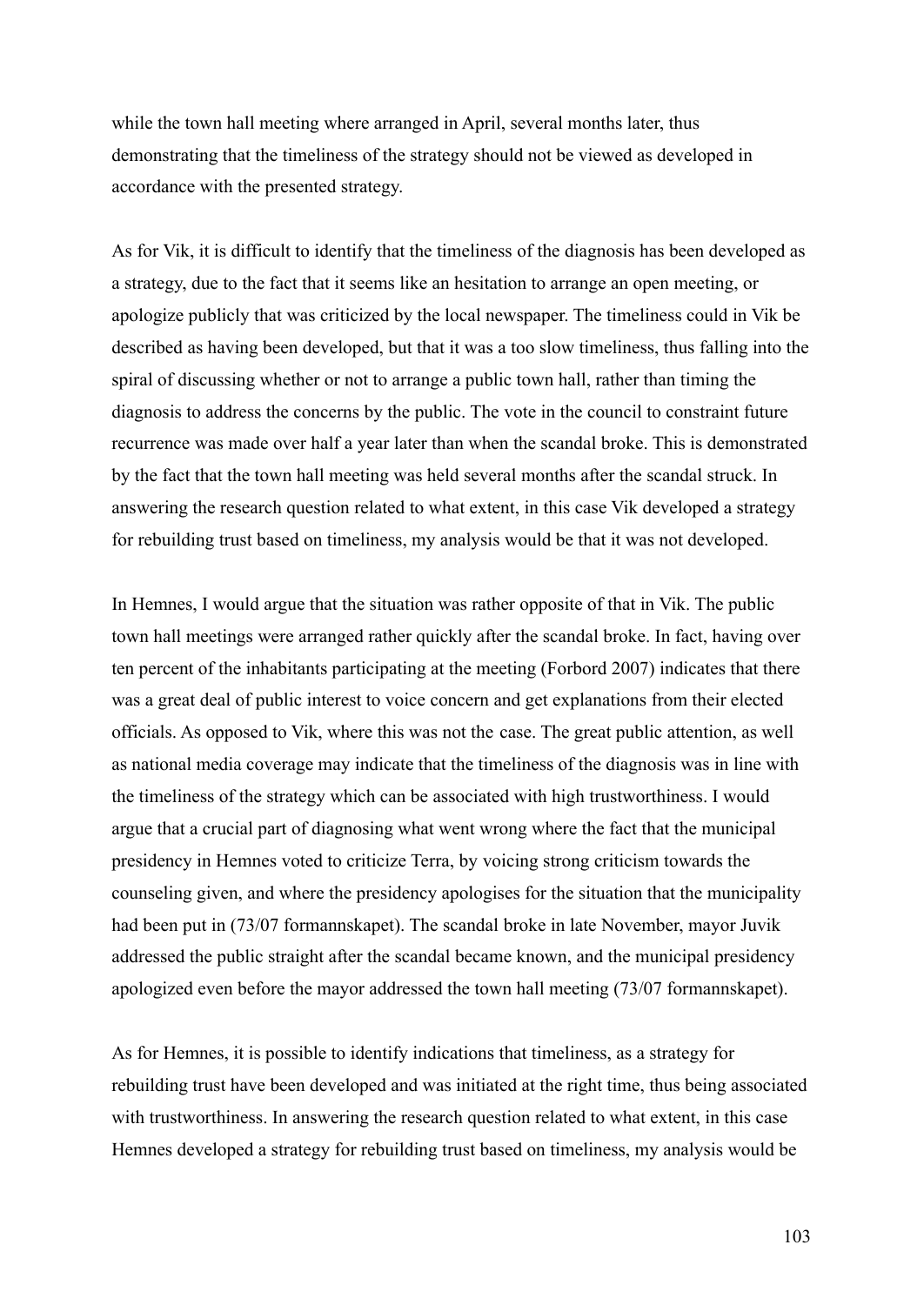that it was developed in Hemnes. Due to the fact that they made an official apology and that the mayor addressed the public soon after the scandal broke.

# **6.2.2 Apology as developed strategy**

Starting with Vik an important entrypoint to understanding how apology is related to any forms of identification of how this strategy was developed. Looking at the political debate in Vik, there was a great deal of public pressure towards the political leadership for apologising, thus demonstrating congruence across the organization. The pressure was not directed towards incumbent mayor Halset, but former mayor Erling Stadheim who initiated the investments in Terra. Having the former mayor offering a sincere apology stating that he had never regretted anything more in his entire life and that the last few months had been terrible for him (Fardal 2008), should be viewed as a heartfelt and sincere apology. The former mayor became the public face of a regretful man, thus taking some of the edge off a further apology since there already had been one.

The apology from the former mayor should not be regarded as a strategy for rebuilding trust developed by the municipal organization, but rather a regretful man in need to remove a heavy burden through the act of apologizing. The organizational development of apology as a strategy for rebuilding trust in Vik should be described and understood through the municipal organization acknowledgment of the responsibility for the consequences of its actions by voting on a resolution apologizing for the situation that had occured, and asked the municipal director to build satisfying routines to avoid this from happening in the future (041/08, kommunestyret). Though, not necessarily as a heartfelt apology as the one of the former mayor, this strategy could be viewed as the development of a strategy to rebuild trust through apologizing. The interesting aspect of this apology is that the municipal council apologizes for the situation that one had ended up in, not necessarily admitting culpability, but putting focus on the measures that could be initiated in the future to avoid something like this from occurring again.

As for Vik, it is possible to identify indications that apology, as a strategy for rebuilding trust have been developed to such an extent that the municipal council voted on initiating the strategy. Albeit with some differences from a pure strategy of merely apologizing. In answering the research question related to what extent, in this case Vik developed a strategy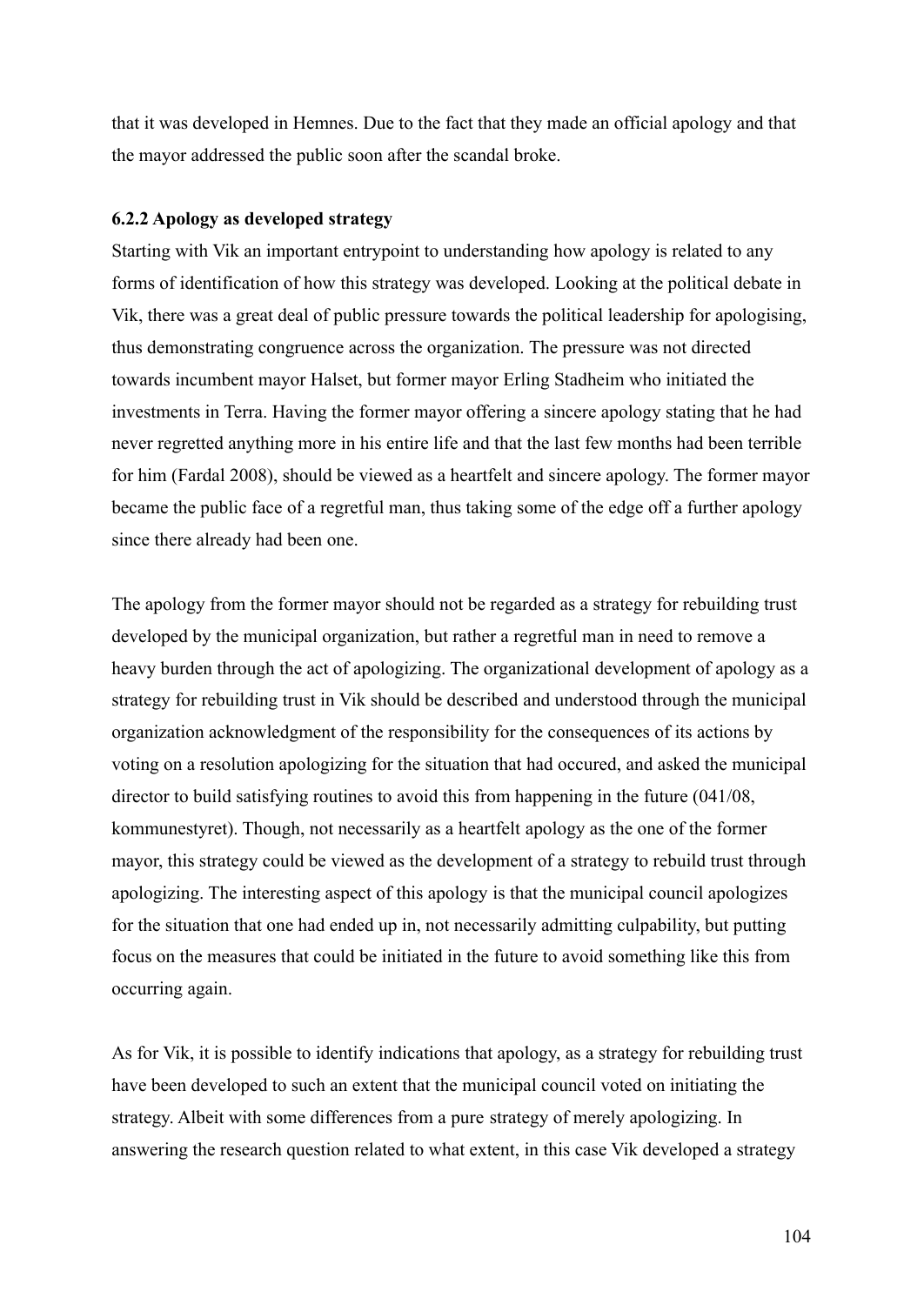for rebuilding trust based on apology, my analysis would be that this occurred in Vik. With some modifications and differences from the presented conceptual framework.

Moving on to Hemnes, the story is similar, although the mayor in this case played a more significant role in apologizing. In Hemnes there are indications that this strategy could be described as having been developed. This is based on the instance where mayor Juvik addressed his apology, that no warning bells had alarmed them and admitting that they should have been more critical (Aftenposten 2007). An important element should be related to the statement made by mayor Juvik in the interview in regards to this master thesis, where he pointed out that: "*I should not have that strategy to blame others. We should show what the facts are. We shall take responsibility"*(Kjell-Idar Juvik, personal communication by Zoom. 25th of January 2021). This approach was acknowledged by a participant at the mentioned town hall meeting praising the openness about the mistakes that had been made (Forbord 2007).

As in Vik, the municipal presidency in Hemnes did also vote on a motion to apologize. The apology voted on, focused on acknowledging the situation that had occurred and that the municipality has been put in a situation without possibilities to make a thorough assessment of the guidance given by Terra (73/07 Formannskapet). Analyzing the effort to apologize through this vote it could best be described as an apology without substance more focused on assigning blame to Terra than admitting own culpability.

As for Hemnes, it is possible to identify indications that apology, as a strategy for rebuilding trust have been developed to such an extent that the municipal presidency voted on initiating the strategy for apologizing. Albeit with some differences from a pure strategy of merely apologizing through the fact that the formal apology focuses more on Terra then the municipal organizations own culpability. Furthermore, the apology made by mayor Juvik at the town hall meeting in 2007 after the scandal broke further strengthens the indications that there was a development of a strategy to rebuild trust focused on apology. In answering the research question related to what extent, in this case Hemnes developed a strategy for rebuilding trust based on apology, my analysis would be that this was developed.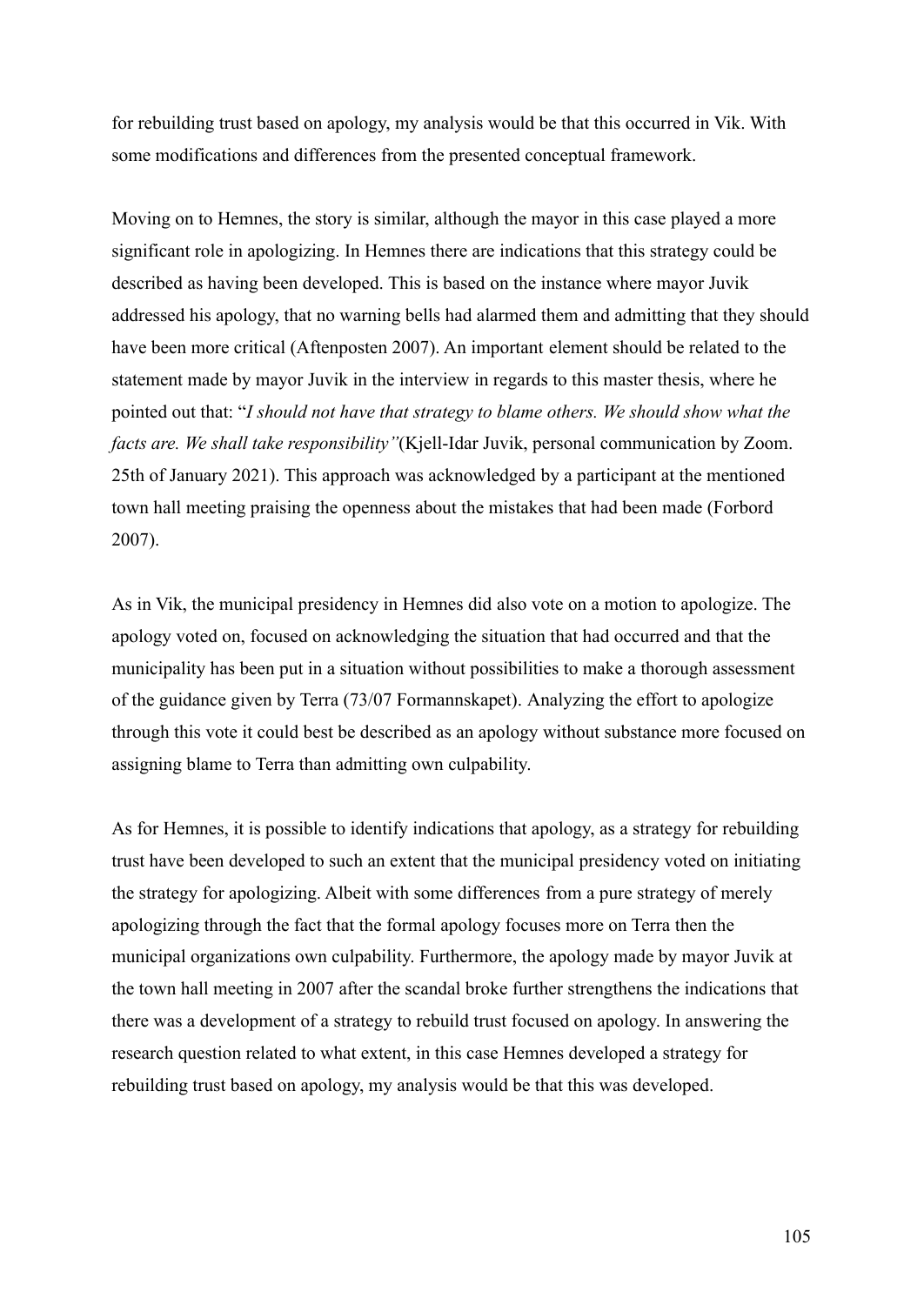## **6.2.3 Context sensitivity as developed strategy**

Starting with Vik an important entrypoint to understanding how context sensitivity may have been developed is related to any accounts given between denials or acknowledgment. As for the differentiation between apology and denial the strategy of apology is to some extent present in Vik, as I have described in the previous chapter. There are indications that both acknowledgment and denials have been developed as a part of the strategy of context sensitivity. As defined by Elsbach (1994, 68) as an effort to deny wrongdoing by claiming that the organization was structurally decoupled from those responsible for controversial actions.

In the case of Vik's involvement in the court dispute could be viewed as denials linked to institutional characteristics. The rationale for this analysis is the arguments based on the structural decoupling from those responsible for controversial actions. Mayor Halset argued after a lawsuit in CitiBank that it was a confirmation that the municipality was deceived into making the investments (Brekke 2009). Thus decoupling the organization from those pointed to as being responsible, in other words Terra.

An interesting aspect is that after the court settlement in 2015 the denial linked to the institutional characteristics again was repeated to build the notion that the municipalities involved were in fact without guilt due to the fact that they were deceived, which structurally decouples the organization from the responsible actor that Terra represents. Municipal director in Vik, Oddbjørn Ese expressed his view on the court settlement by arguing that the court decision is an improvement to the municipalities and that it confirms the municipalities view on the consulting from Terra (Svartefoss 2016). With the settlement in 2015 where the municipalities received a large part of their lost sums in return it gives a notion of credibility, or it could be said to symbolize legitimacy for the trustworthiness of the organizations in their claim that they were structurally decoupled from the responsibility.

As for acknowledgment the closest indication that this has been developed as a part of context sensitivity is in relation to Vik municipality's official apology made by the municipal council could be understood as an acknowledgement with technical characteristics. Which Elsbach (1994, 68) understands as linking the technical part with the acknowledgment this reinforces the organization's credibility as rational actors. This could be described to the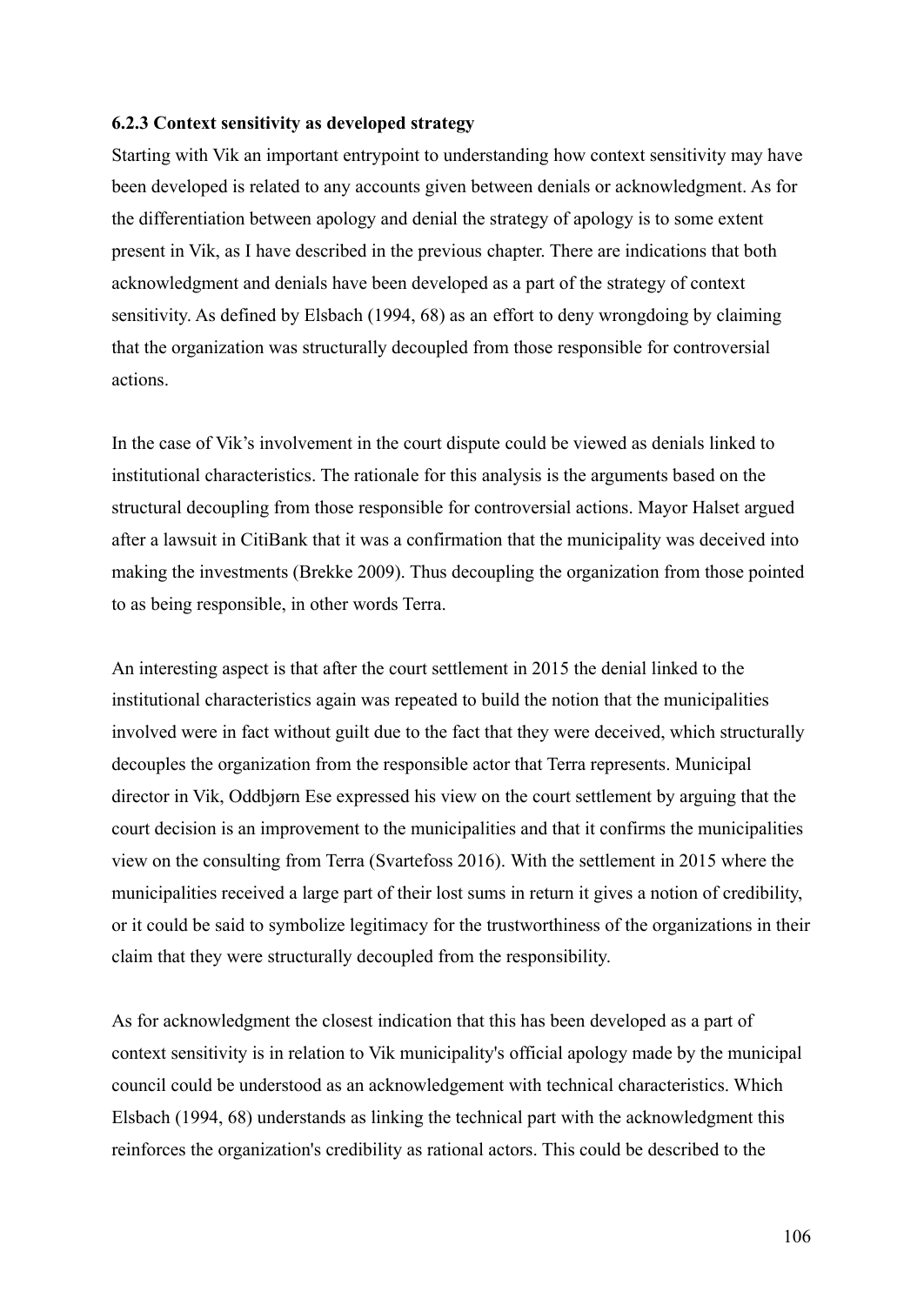instance in Vik, where the council both apologized for the situation, and urged the municipal director to come back with an orientation on how to build satisfying routines to avoid this from happening in the future (041/08, kommunestyret). With this acknowledgement made by the municipal council it is demonstrated that the technical part and make procedures that prevent this from occurring again, as well as the initiative could be said to reinforce the organization's credibility as rational actors.

As for Vik, it is possible to identify indications that context sensitivity, as a strategy for rebuilding trust have been developed due to the instances of denials linked to institutional characteristics and acknowledgement linked to technical characteristics. My analysis would be that the development of this strategy could be described as having been developed.

Looking at Hemnes, it is possible to identify indications that there has been a developed strategy based on context sensitivity. There are several similarities here with Vik, just after the scandal broke mayor Juvik made a statement that resonates with a denial linked to institutional characteristics in an effort to structurally decouple the municipality from Terra as the latter was the responsible one. The mayor emphasized that they had been deceived by Terra and that he hoped to have the lost investments returned (Dagsrevyen 2007). And furthermore, he introduced an argument claiming that Hemnes had both been deceived and received wrongful information, where the mayor pointed to the fact that the information about the investments was wrong and edited to look better than it actually were (Grønli 2007). This is another instance that should be viewed as denial of any wrongdoing and thus linking it to the institutional characteristics with the effort to structurally decouple the municipality by bringing forward information that supported this claim.

Related to the notion of acknowledgment, there are no clear indications which I have been able to identify in regards to acknowledgment on either institutional or technical aspects. As a part of developing a strategy related to context sensitivity. The apology voted on in the municipal presidency could be viewed as a technical characteristics since there is an acknowledgement of the situation the municipality has been put in, but I would argue that it is more of an apology without substance, as it also focuses on that the municipality has been put in a situation without possibilities to make a thourgough assessments of the guidance given by Terra (73/07 formannskapet). Thus indirectly assigning blame by the act of apologizing. Looking at the apology made by mayor Juvik at the public town hall meeting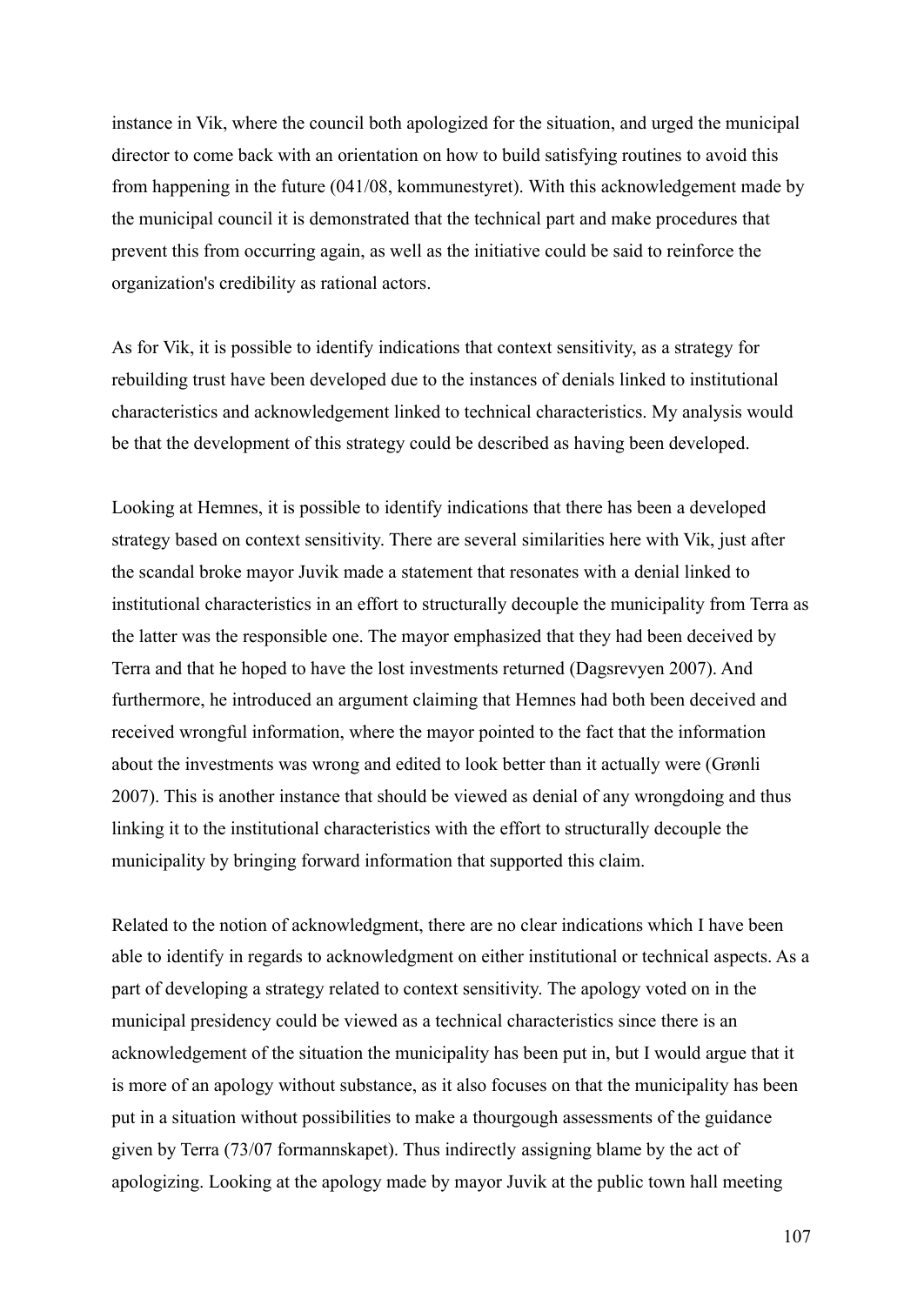after the scandal broke, he came with an acknowledgment that no warning bells had alarmed them and admitting that they should have been more critical (Aftenposten 2007). It is difficult to place this either linked to institutional or technical characteristics due to the fact that it seems to be more of an admission of own culpability and shortcomings of the organization. Rather than linked to either of the two characteristics.

As for Hemnes, it is possible to identify indications that context sensitivity, as a strategy for rebuilding trust, have been developed due to the instances of denials linked to institutional characteristics. Although there are indications of an acknowledgment, which I have not been able to identify it in line with linkage to institutional or technical characteristics My analysis would be that the development of this strategy could be described as having been developed to the extent based on denials as a part of the context sensitivity, but more limited on the basis of acknowledgement.

#### **6.2.4 Understanding the strategies within the impression management perspective**

Having looked at the development of timelines, apology and context sensitivity as strategies to rebuild trust in Vik and Hemnes, it is necessary to analyse it through the impression management perspective. An important entryway to understand these developed strategies within the impression management perspective is related to the effort to strategically manipulate causal attributions to manage impressions (Salancik and Meindl 1984, 238).

An interesteresting finding from both Vik and Hemnes is the role of the court disputes between the municipalities and Terra. There are indications of efforts to strategically manipulate causal attributions to manage impressions (Salancik and Meindl 1984, 238) by repeating the argument that the municipalities were deceived by Terra. This argument has been made by both the mayor in Vik and Hemnes. As the scandal broke mayor Halset argued that Vik had been deceived (Svartefoss 2008). The same effort was done in Hemnes after the scandal broke and mayor Juvik presented this argument on national TV (Dagsrevyen 2007).

The notion of strategically manipulating causal attributions to manage impression (Salancik and Meindl 1984, 238) should be viewed in line with the argument by Marcus and Goodman (1991, 283) that impression management is how people engage in self-presentation in order to manage the identities that others assign to them. This could best be illustrated through the strategy of context sensitivity where both mayors framed their involvement in the scandal as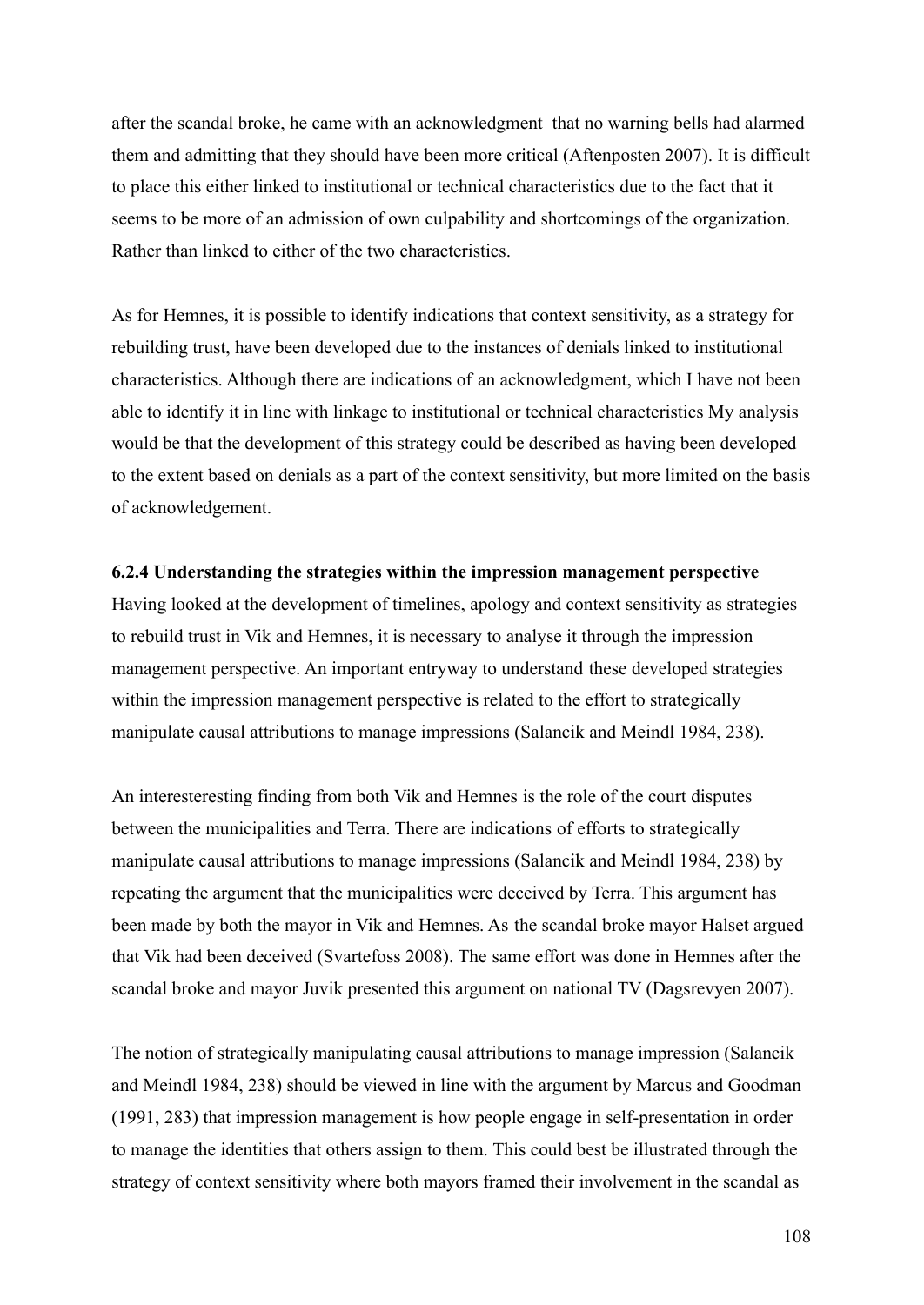deception and by presenting this argument it is an active effort to both strategically manipulate attributions to manage impression, but also an engagement in self-presentation to manage the municipals identities that others had assigned to them. It would be logical to assume that this manipulation occured due to national media framing the involved actors in the municipalities as greedy and without knowledge of the risks of the investments (Sølje 2007). Not only were they framed as greedy, but also naive (Vartdal Riise 2007).

Another interesting notion based on the argument of deception and how it relates to the impression management perspective is looking at it through denial linked to technical characteristics. As Elsbach (1994, 68) define it as an effort to deny wrongdoing by claiming that the organization was structurally decoupled from those responsible for controversial actions. Furthermore, this could be applied to the strategy of apology as well. The official apologies voted on in the municipal council and municipal presidency in Vik and Hemnes demonstrates an interesting finding where apology is used to decouple itself from the controversial actions.

In Vik the municipal council apologises for the situation that had occured, and asked the municipal director to build satisfying routines to avoid this from happening in the future (041/08, kommunestyret). In Hemnes it was apologized, or acknowledged the situation that had occurred and that the municipality has been put in a situation without possibilities to make a thorough assessment of the guidance given by Terra (73/07 formannskapet). Looking at both definitions by Elsbach (1994) related to acknowledgement linked to technical and inscharacteristics, as showcasing that the technical aspect would reinforce their credibility as rational actors (Elsbach 1994, 70). And the acknowledgement linked to institutional characteristics, as linking it to institutional procedures (Elsbach 1994, 69). There are no indications that these could be applied to the acknowledgments made. What both apologies does symbolie is an active effort to strategically manipulate causal attributions to manage impression by decoupling themselves from the controversial event. The investments in Terra.

## **6.2.5 Main findings within the impression management perspective**

Having analyzed the strategies of timeliness, apology and context evaluation there are indications that the impression management perspective has been present in both Vik and Hemnes. A core understanding of how the impression management perspective unfolded in both Vik and Hemnes is by looking at the effort to strategically manipulate causal attributions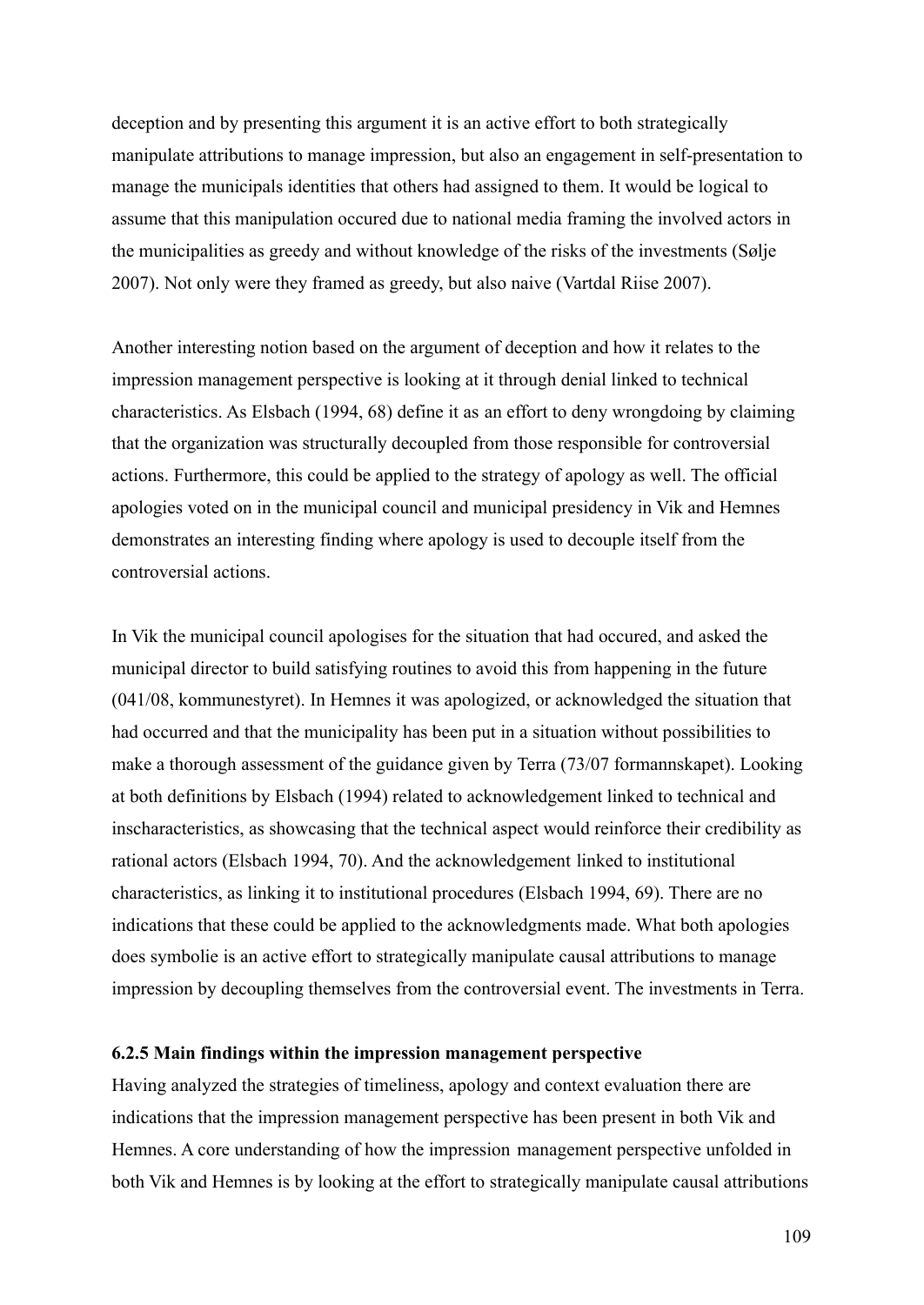to manage impressions (Salancik and Meindl 1984, 238) and as an effort to engage in self-presentation in order to manage the identities that others has assigned to them (Marcus and Goodman 1991, 283). There are several indicators that within both the strategy of apology and context sensitivity that there has been an effort to strategically manipulate to manage the impression and identities others have assigned. This goes especially on how the municipalities of Vik and Hemnes were framed as both greedy (Sølje 2007) and naive (Vartdal Riise 2007).

Related to the point above the impression management has been related particularly to the argument that both Vik and Hemnes were deceived by Terra. This should be viewed as a core argument within this perspective as it is an effort to structurally decouple themselves from those responsible for the controversial event, in line with the arguments presented by Elsbach (1994, 68).

As for **timeliness in Vik** it is difficult to identify that the timeliness of the diagnosis has been developed as a strategy. As for **timeliness in Hemnes** it is possible to identify indications that timeliness, as a strategy for rebuilding trust have been developed and was initiated at the right time. As for **apology in Vik** it is possible to identify indications that apology, as a strategy for rebuilding trust have been developed. As for **apology in Hemnes** it is possible to identify indications that apology, as a strategy for rebuilding trust have been developed to such an extent that the municipal presidency voted on initiating the strategy for apologizing. As for **context sensitivity in Vik** it is possible to identify indications of context sensitivity, due to the instances of denials linked to institutional characteristics and acknowledgement linked to technical characteristics. As for **context sensitivity in Hemnes** it is possible to identify indications that context sensitivity, as a strategy for rebuilding trust, have been developed due to the instances of denials linked to institutional characteristics.

#### **6.3 Strategies within the organizational perspective**

The organizational perspective should be understood in line with Brint and Karabel (1991, 15) who define an institutional model as inspired by classical sociological tradition in the study of organizations where the fundamental feature is the organizations themselves which are the starting point. There is an institutional basis for the organizational framework that can best be illustrated through Elsbach (1994, 59) who describes that institutional theories as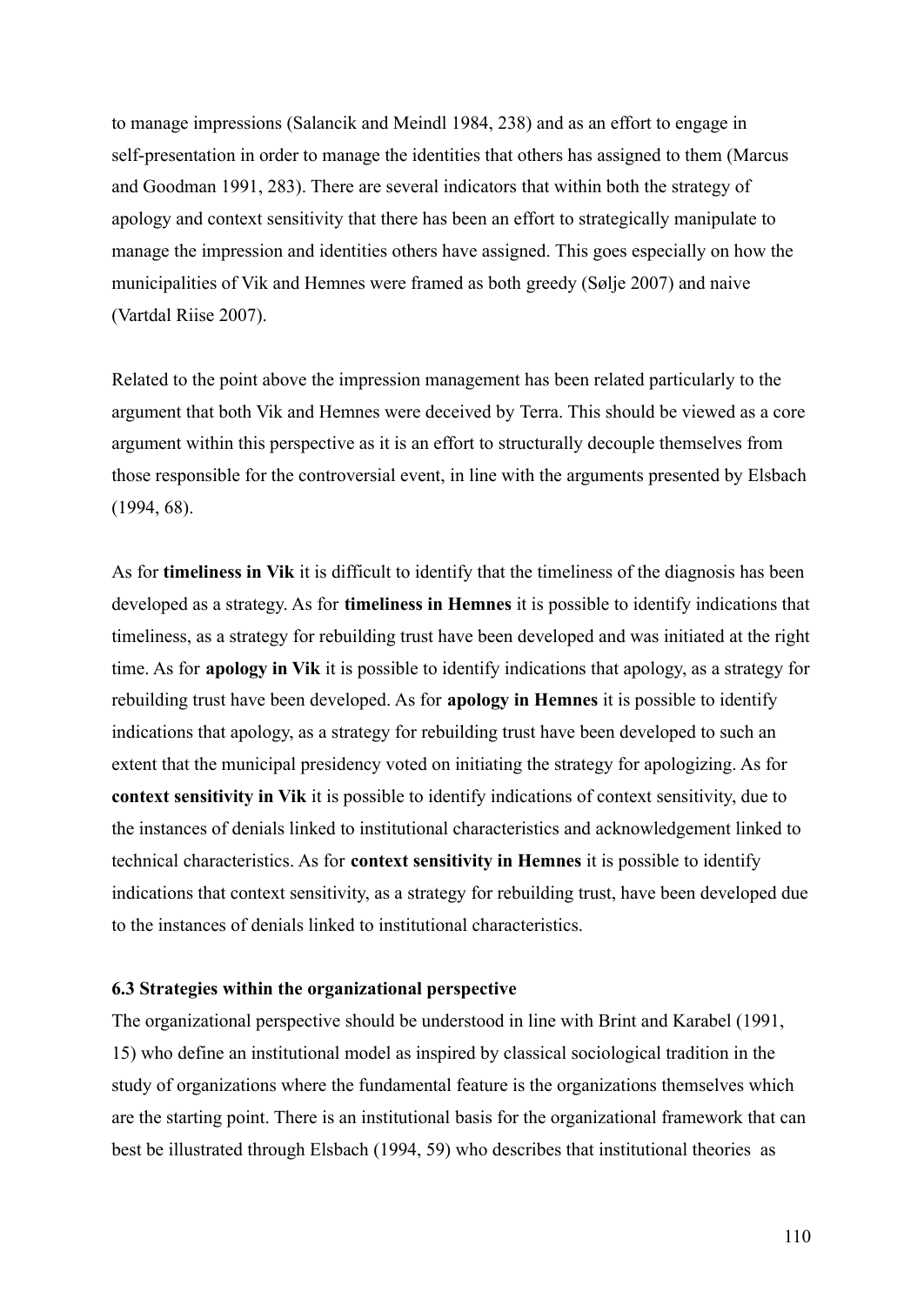focusing on how organizations build support for legitimacy by maintaining normative and widely endorsed organizational characteristics.

The overall understanding and analysis of how the strategies of **congruence** and **comprehensiveness** could be applied to the developed conceptual framework as the basis for this analysis. Thus lifting the strategies for rebuilding trust up to a larger theoretical framework. The organizational perspective should also be understood in line with Brint and Karabel (1991, 16) that the beliefs and activities of the administrators are the ones who typically have the power to define what is in the interest of the organizations over which they preside. In this case an assumption could be that the administrator's interest was to develop strategies for rebuilding trust related to congruence and comprehensiveness.

In the following chapters I aim to describe to what extent Vik and Hemnes developed strategies for rebuilding trust within the organizational perspective. Thus analysing the development of the strategies within a larger theoretical framework. After describing the development of congruence and comprehensiveness and analysing them within the organizational perspective and present the main findings.

The strategy of rebuilding trust connected to **congruence** is based on the second proposition by Gillespie and Dietz (2009, 136) and should be viewed as a strategy where the trust repair interventions are moderated to which extent they achieve congruence across organizational components. This strategy should be understood in line with achieving coordination within the organization, where all the components of the organization work in synchronization with each other. Congruence is achieved across all organizational components.

The strategy of rebuilding trust connected to **comprehensiveness** is based on the third proposition by Gillespie and Dietz (2009, 136-137) and should be viewed as a strategy of showcasing trustworthiness in the organization's ability, presenting benevolence for any wrongdoings, and integrity. As the latter strategy is regarding organizational coordination, comprehensiveness should be viewed as to what extent all parts of the organization works to rebuild trust. It is not necessarily a coordinated matter.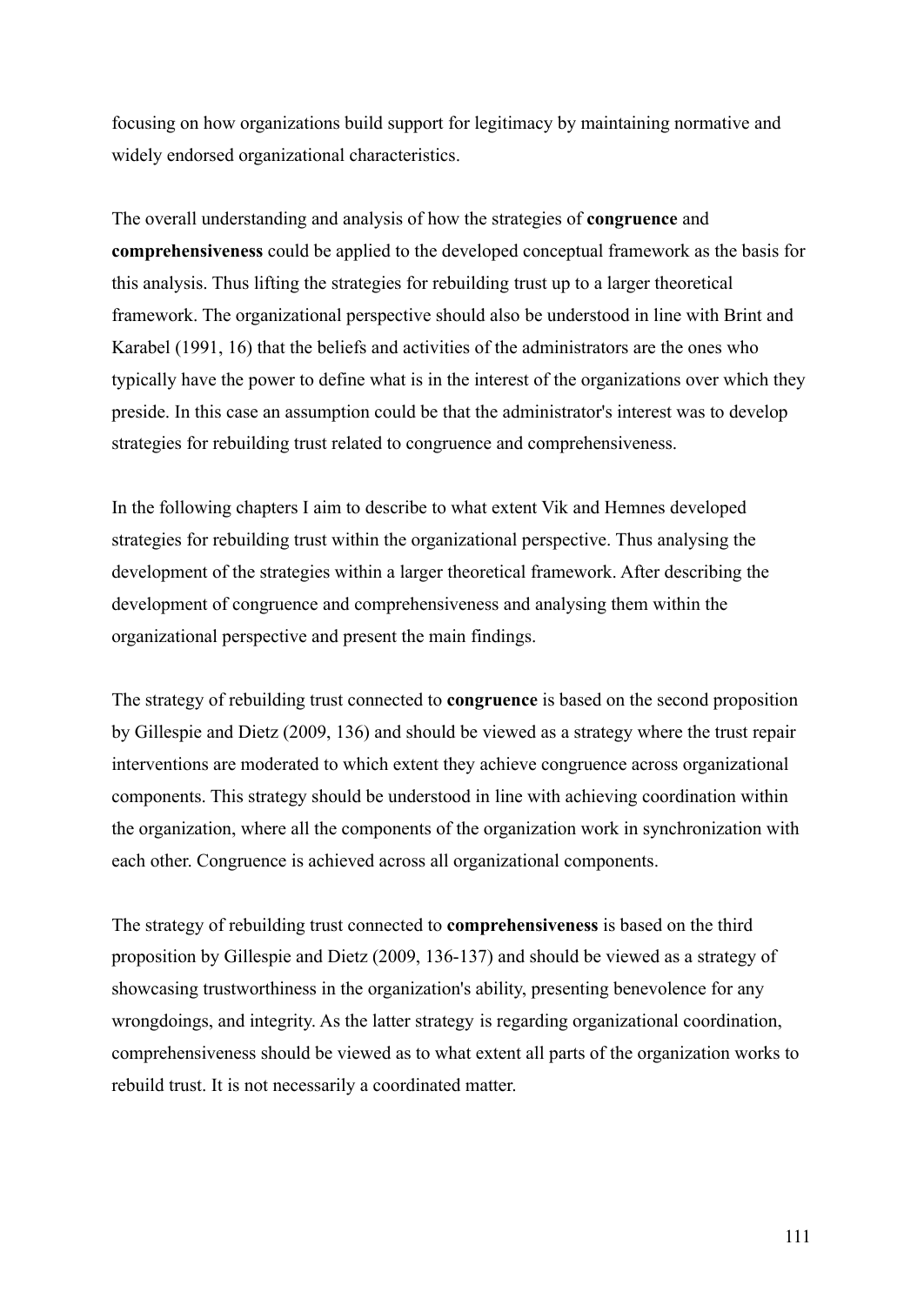#### **6.3.1 Congruence as developed strategy**

Looking at Vik an important entrypoint to understand congruence is to identify any efforts to achieve congruence across organizational components. Or in other words, were there any forms of coordination within the organization where all components of the organizations where synchronized. When the informants were asked if they experienced that every political party participated in rebuilding trust, opposition politician Midlang had an interesting reflection: *"Everybody participated, we did not really have a choice. Of course the measures were discussed, but we gathered in the end"* (Morten Midlang, personal communication by Zoom. 28th of January 2021). This could indicate that congruence was achieved at least within the political components of the organization, in managing the negative aspects of the Terra-scandal.

This notion of congruence addressed by Midlang could be identified to the wider municipal organization in Vik as well, asked which persons participating in discussing how the damage could be fixed, mayor Halset had an interesting contribution: "*In the work in the municipality both the organizations and the professional environments participated, but it was of course the municipal council who took the decisions''* (Marta Finden Halset, personal communication by phone call, 22nd of January 2021). This statement is a further indication that congruence as a strategy could have been developed in Vik. Not only where the political components of the organization synchronized with each other, but the organizations and professional environments outside of the political sphere participated as well. Asked the same question, municipal director Ese replied that "*the whole organization, all the leaders from education, healthcare. All areas had to come up with possible measures for cutting costs. It was worked with very systematically"* (Oddbjørn Ese, personal communication by Zoom, 28th of January 2021).

Another interesting notion behind congruence as a strategy is from where it was driven and initiated. There are clear indications that this occurred within the established organizational forum within the organization. Asked in which forums the discussions regarding fixing the damage occurred, opposition politician Midlang pointed to that: "*It was to a significant degree mayor and municipal director. And the auditor. They were the ones who did the job. But, they presented the political cases for both the municipal presidency and the municipal council"* (Morten Midlang, personal communication by Zoom, 28th of January 2021). Thus there are indications that the strategy of congruence was developed by the mayor and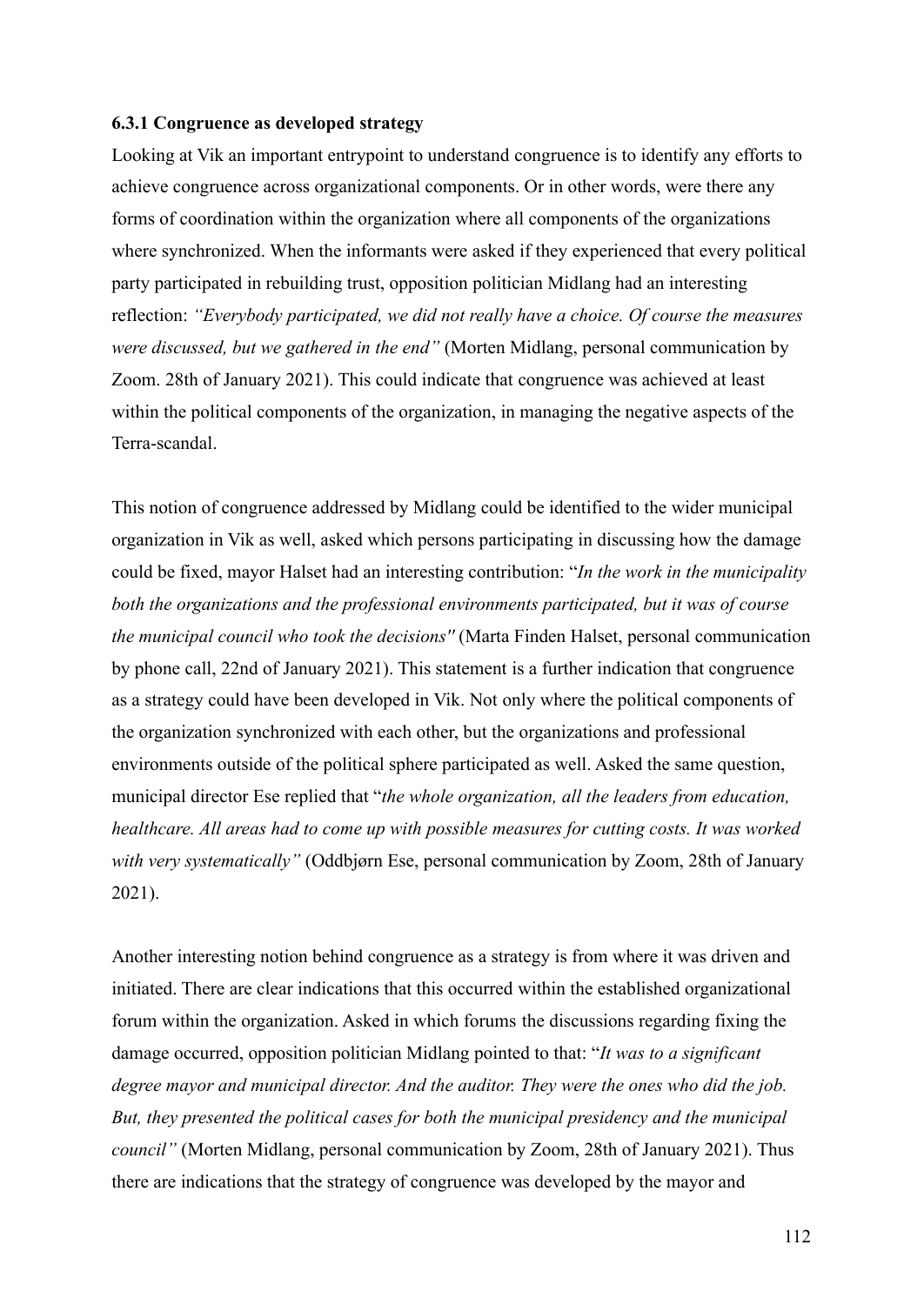municipal director, as well as the auditor and that the political solutions were discussed in the municipal council and presidency.

As for Vik there are clear indications that congruence as a strategy to rebuild trust was developed. Looking at to what extent this strategy was developed the analysis would be that there are sufficient indications to say that it was developed within the presented framework.

Looking at Hemnes it is crucial to apply the same entrypoint as with Vik. When the informants were asked if they experienced that every political party participated in rebuilding trust, opposition politician Kvalbukt argued that: *"I really think that everybody participated. Even the Progress party was involved"* (Inga Kvalbukt, personal communication by phone call. February 1st, 2021). As in Vik, this answer could indicate that congruence was achieved within the political components of the organization.

This notion of congruence addressed by Kvalbukt could be identified to the wider municipal organization in Hemnes as well, and asked which persons participating in discussing how the damage could be fixed, mayor Juvik shared some relevant reflections: *"It was really the administration in collaboration with the politicians. Therefore, we agreed that we had to step up"* (Kjell-Idar Juvik, personal communication by Zoom. 25th of January 2021). This statement is an indication that not only the political components within the organization, but the administrative components as well participated. The collaboration between the administration and politicians could indicate an organization that is synchronized across all components.

Another interesting notion behind congruence as a strategy is from where it was driven and initiated. There are clear indications that this occurred within the established organizational forum within the organization. Asked in which forums the discussions regarding fixing the damage occurred, mayor Juvik had this contribution:*"It was actually the more political ones. I would assume that the unit managers and leaders in the organization had strict guidelines from the municipal director to keep control of the economy. And they were firm in using Terra as an argument to keep strict control of the economy"* (Kjell-Idar Juvik, personal communication by Zoom. 25th of January 2021). This indicates that the process was driven within established political forums of the organization, and that the congruence was also driven by the municipal director through the focus on keeping control of the economy, and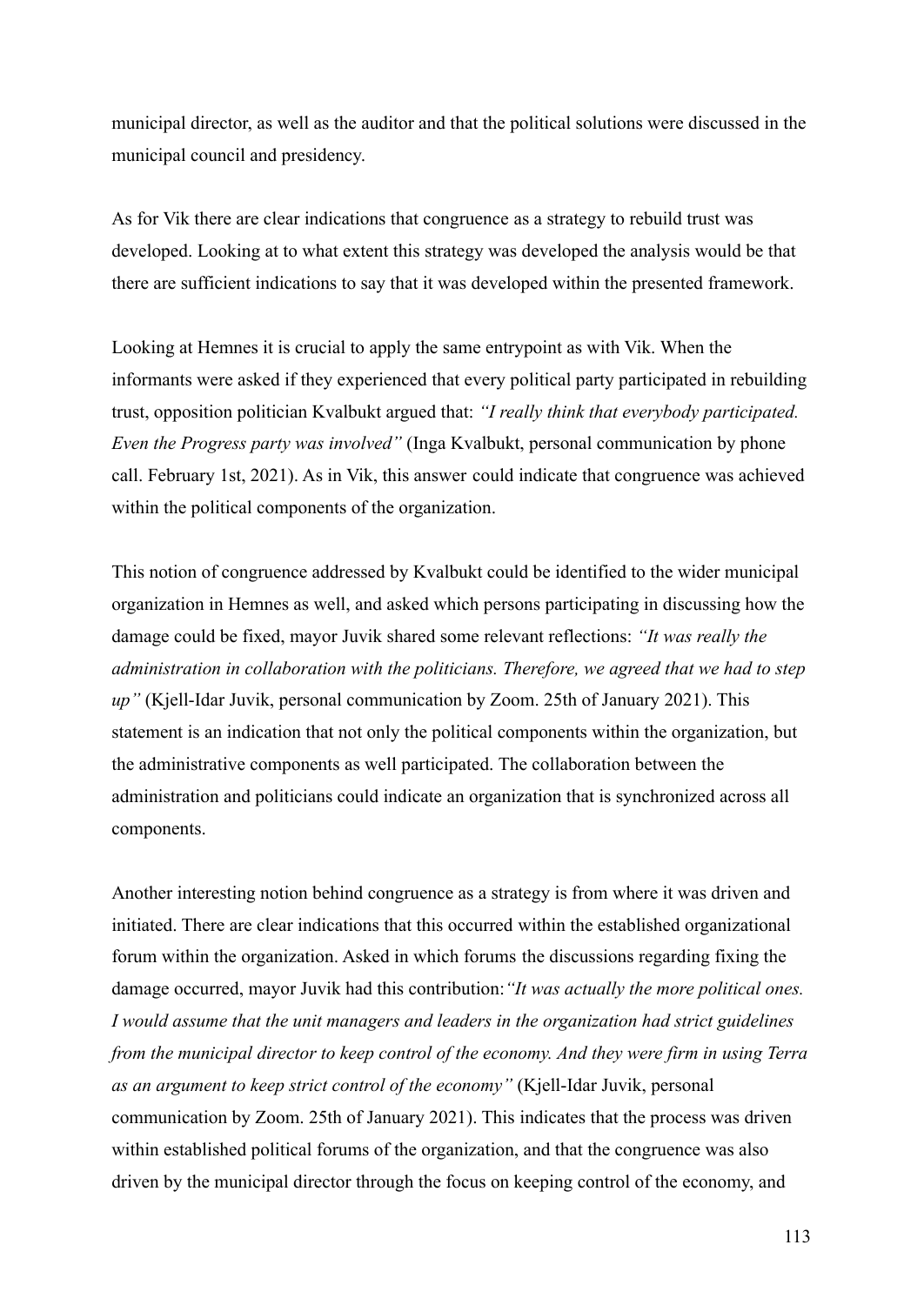using the Terra-investments as an argument to further synchronize the organizational components.

As for Hemnes there are clear indications that congruence as a strategy to rebuild trust was developed. Looking at to what extent this strategy was developed the analysis would be that there are sufficient indications to say that it was developed within the presented framework.

### **6.3.2 Comprehensiveness as developed strategy**

The strategy for rebuilding trust connected to comprehensiveness is somewhat difficult to find any indications to whether or not it was developed in Vik and Hemnes. The third proposition by Gillespie and Dietz (2009, 136-137) which focused on showcasing trustworthiness in the organization's ability, presenting benevolence for any wrongdoings, and integrity is also to some extent difficult to find any indications of. Albeit, there have been efforts to demonstrate benevolence for any wrongdoings that should be viewed as a part of the strategies related to apology and context sensitivity. A reason for this may be that both the proposition and my approach to this strategy through my conceptual apparatus may be too vague, thus making it more problematic to find any indications of having this strategy being developed.

Looking at the available data at hand, it is not possible to identify any indications that evaluation has been developed as a strategy to rebuild trust. My analysis would be that the development of this strategy could be described as not being developed.

### **6.3.3 Understanding the strategies within the organizational perspective**

Having looked at the development of congruence and comprehensiveness as strategies to rebuild trust in Vik and Hemnes, it is necessary to analyse it through the organizational perspective. An important entryway to understand these developed strategies within this given perspective is related to the notion by Brint and Karabel (1991, 16) that the beliefs and activities of the administrators and professionals who typically have the power to define what is in the "interest" of the organizations over which they preside.

An interesting finding related to both Vik and Hemnes is the effort of achieving congruence across the whole organization. mayor Juvik that: *"It was actually the more political ones. I would assume that the unit managers and leaders in the organization had strict guidelines*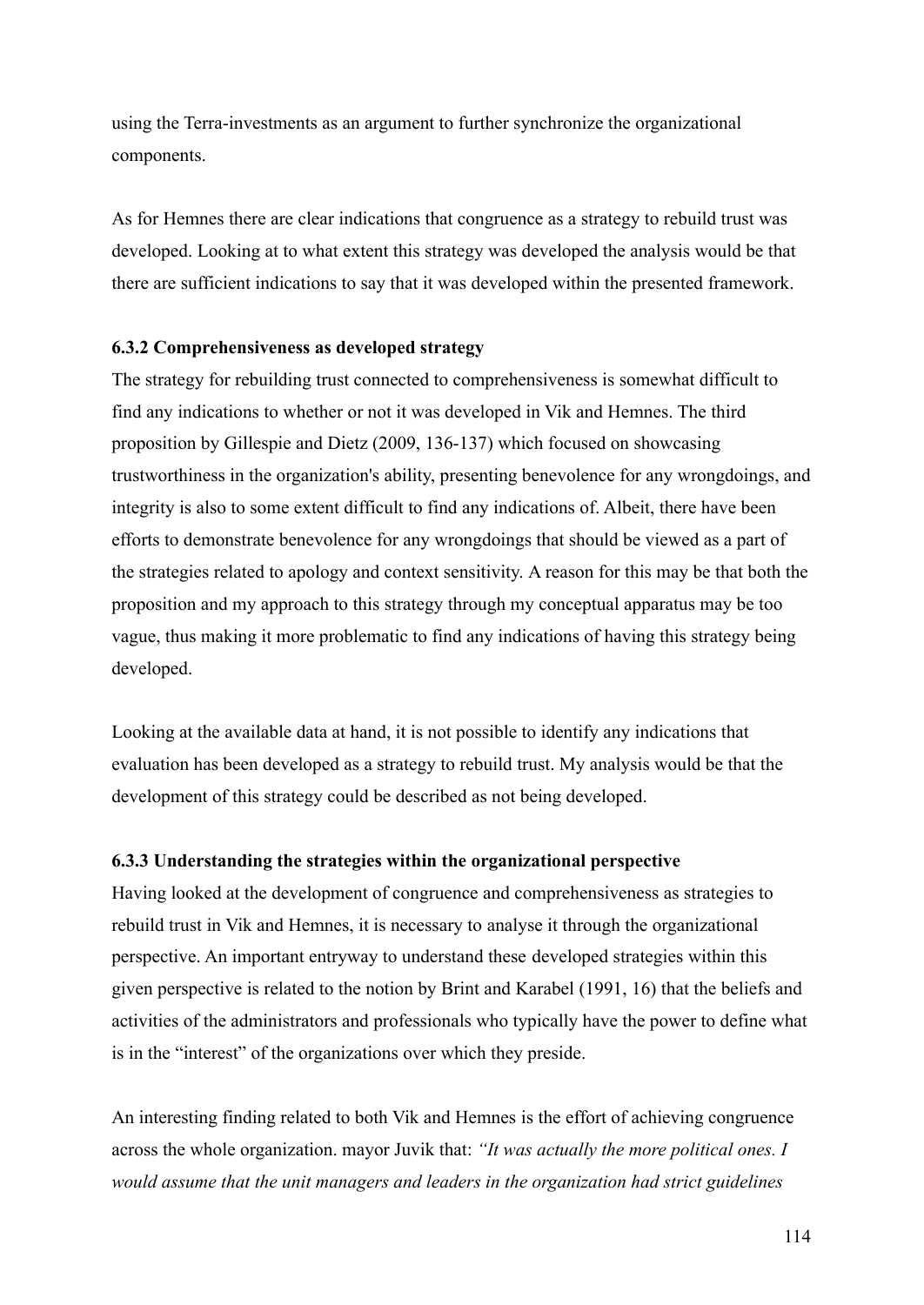*from the municipal director to keep control of the economy. And they were firm in using Terra as an argument to keep strict control of the economy"* (Kjell-Idar Juvik, personal communication by Zoom. 25th of January 2021). This should be viewed in line with the arguments by Brint and Karabel (1991, 16) that the beliefs and activities of the administrators are the ones who typically have the power to define what is in the interest of the organizations over which they preside. In this case the belief was that the negative effects of the scandal had to be managed, and therefore the municipal director had the power to define that it was the interest of the organization to keep strict control of the economy due to Terra.

The reflections by mayor Juvik and its ties to Brint and Karabel (1991, 16) is also present in Vik, through the statement by municipal director Ese that: "*the whole organization, all the leaders from education, healthcare. All areas had to come up with possible measures for cutting costs. It was worked with very systematically"*(Oddbjørn Ese, personal communication by Zoom, 28th of January 2021). Also here there are indications that binds the strategy of congruence to the organizational perspective through the notion that all areas had to come up with possible measures for cutting costs. Thus being a synchronized coordination between the whole organization. The rationale for doing so could be argued that the municipal director was the driving force behind making all areas present possible measures for cutting costs. A way of understanding the beliefs and activities of the administrators in Vik's case, could be through the statement by the municipal director where he focused on his educational background: *"I have a degree as a civil economist. That has been a prerequisite for managing the clean up. It would have been impossible with such a crisis, as municipal director, if I had to play on others' '* (Oddbjørn Ese, personal communication by Zoom, 28th of January 2021).

## **6.3.4 Main findings within the organizational perspective**

Having analyzed the strategies of congruence and comprehensiveness there are indications that the organizational perspective has been present in both Vik and Hemnes. Although limited to the strategy of congruence. A core understanding of how the organizational perspective unfolded in these two municipalities could be by the argument by municipal director Ese in Vik and mayor Juvik in Hemnes related to which components of the organization that participated in managing the damage that occured after the scandal.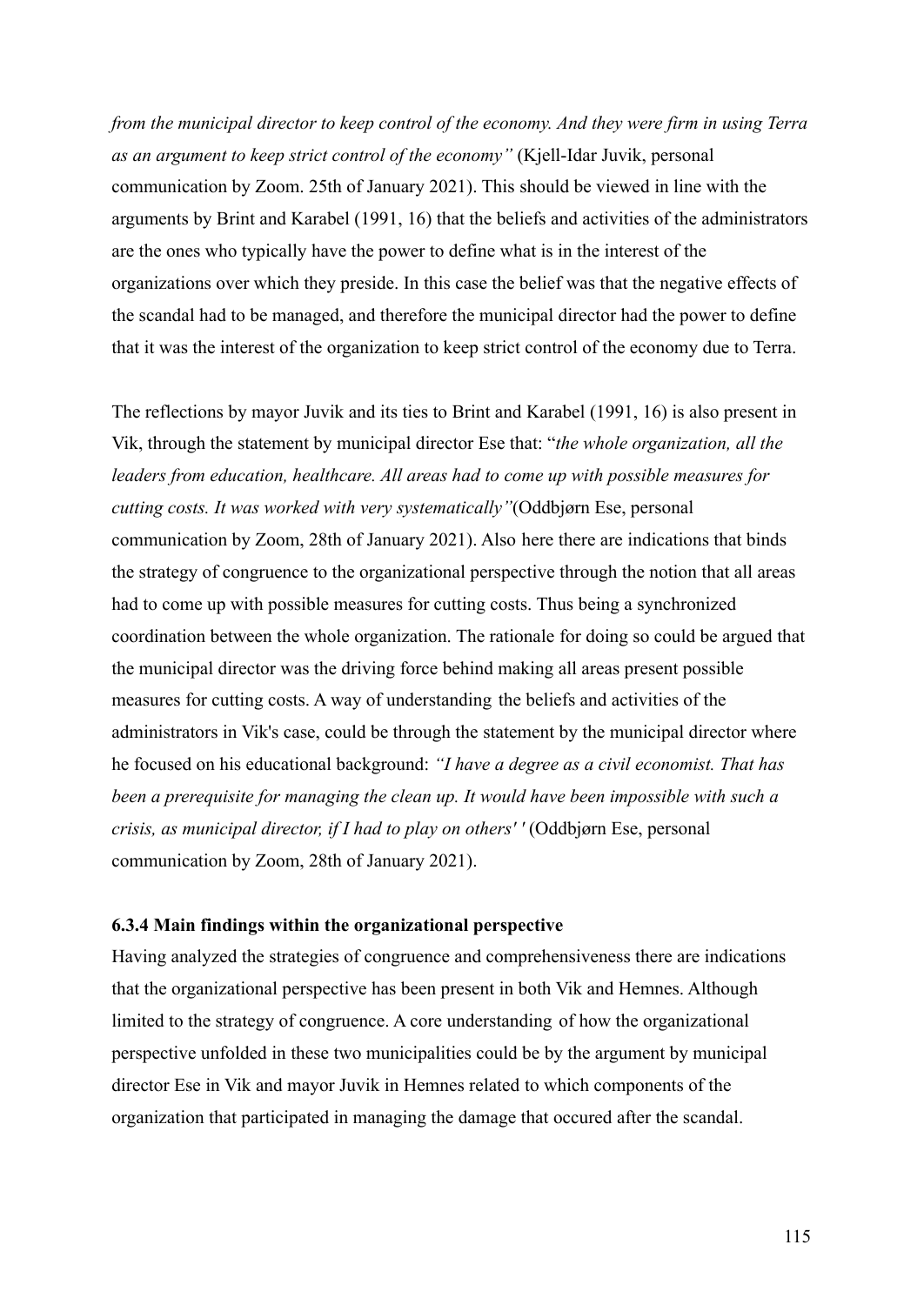What is especially interesting is the notion by mayor Juvik that: *"It was actually the more political ones. I would assume that the unit managers and leaders in the organization had strict guidelines from the municipal director to keep control of the economy. And they were firm in using Terra as an argument to keep strict control of the economy"* (Kjell-Idar Juvik, personal communication by Zoom. 25th of January 2021). This should be viewed in line with the arguments by Brint and Karabel (1991, 16) that the beliefs and activities of the administrators are the ones who typically have the power to define what is in the interest of the organizations over which they preside. In this case the belief was that the negative effects of the scandal had to be managed, and therefore the municipal director had the power to define that it was the interest of the organization to keep strict control of the economy due to Terra.

As for **congruence in Vik** there are clear indications that congruence as a strategy to rebuild trust was developed. As for **congruence in Hemnes** As for Hemnes there are clear indications that congruence as a strategy to rebuild trust was developed. As for **comprehensiveness in Vik and Hemnes** it is not possible to identify any indications that evaluation has been developed as a strategy to rebuild trust. My analysis would be that the development of this strategy could be described as not being developed.

### **6.4 Comparison within the conceptual framework and main findings**

Having analysed the findings for all eighth strategies within the three perspectives related to performance, impression management and organizational, it is important to look at the differences between them. A significant part of the research question is focusing on "*what are the differences in these potential strategies of trust?*" and by comparing the strategies between the municipalities of Vik and Hemnes, and the different perspectives.

Before a comparison can be approached it is important to look at the findings presented above related to each perspective and whether or not it could be said that it was developed, in Vik and Hemnes respectively. The top section of the table below shows the developed strategies within the three perspectives, as the bottom section showcases the strategies that has not been developed in Vik and Hemnes: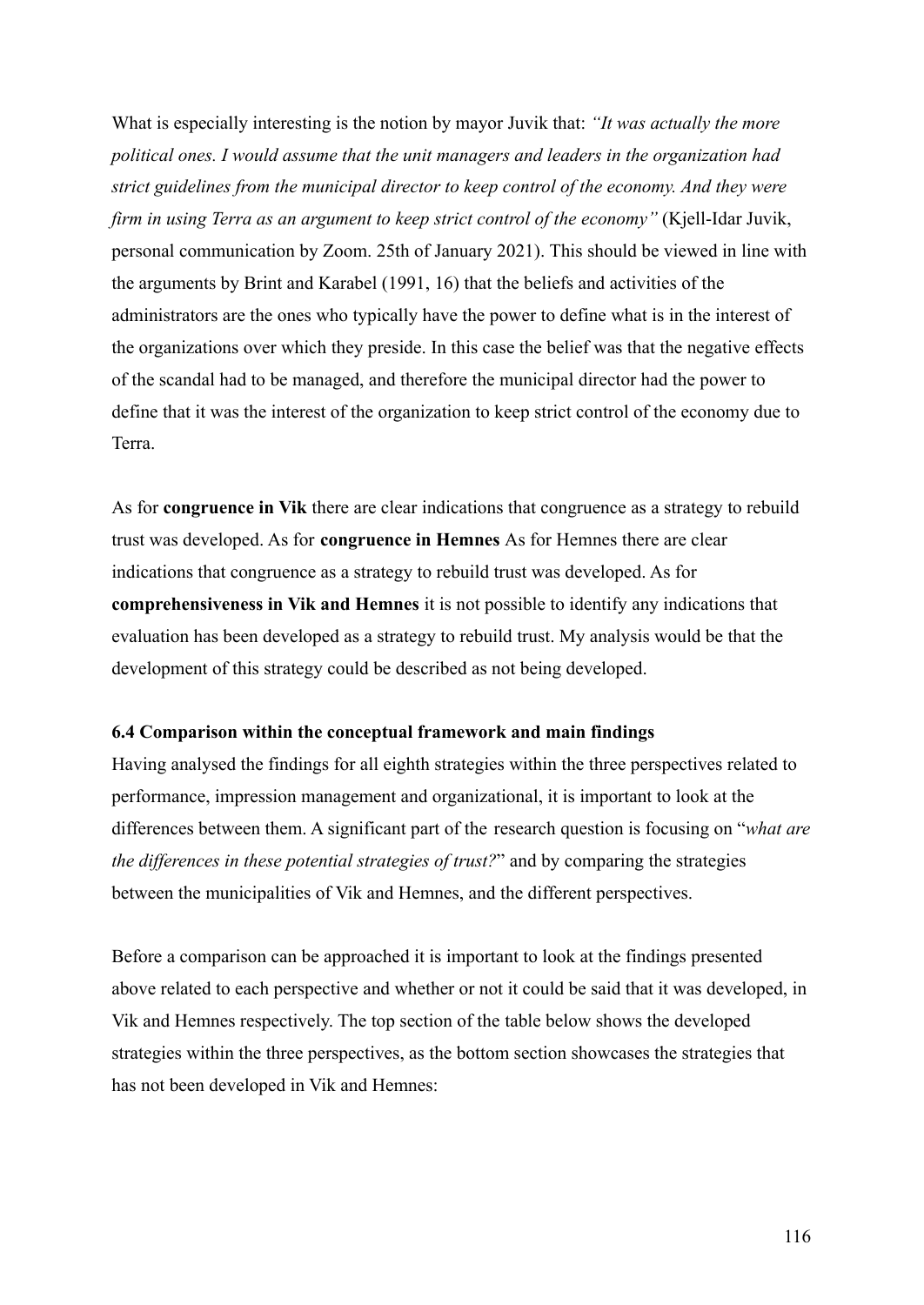**Table 3 - Comparison of strategies developed within the conceptual framework for classifying strategies to rebuild trust**

|                                                | Strategies developed in<br><b>Vik</b>          | <b>Strategies developed in Hemnes</b>               |
|------------------------------------------------|------------------------------------------------|-----------------------------------------------------|
| Performance<br>perspective                     | Diagnosis                                      | Acknowledgment and readiness<br>Diagnosis           |
| <b>Impression</b><br>management<br>perspective | Apology<br>Context sensitivity                 | <b>Timeliness</b><br>Apology<br>Context sensitivity |
| Organizational<br>perspective                  | Congruence                                     | Congruence                                          |
|                                                | <b>Strategies not developed</b><br>in Vik      | <b>Strategies not developed in Hemnes</b>           |
| Performance<br>perspective                     | Acknowledgement and<br>readiness<br>Evaluation | Evaluation                                          |
| <b>Impression</b><br>management<br>perspective | <b>Timeliness</b>                              |                                                     |
| Organizational<br>perspective                  | Comprehensiveness                              | Comprehensiveness                                   |

As for the extent to which strategies for rebuilding trust have been developed in Vik, there are clear indications that diagnosis, apology, context sensitivity and congruence has been developed as strategies. All the three perspectives could be said to have been present to some extent in the development of the strategies. Two thirds of the strategies within the impression management perspectives have been developed in Vik, and half of the strategies within the organizational perspective has been developed. Only one third of the strategies within the performance perspective could be said to have been developed. The strategies related to acknowledgement and readiness, evaluation, timeliness and comprehensiveness have not been developed in Vik. Four out of the eighth strategies for rebuilding trust in the conceptual framework presented in this thesis could be described as having been developed. Where the impression management perspective could be said to have been the most influential to the development.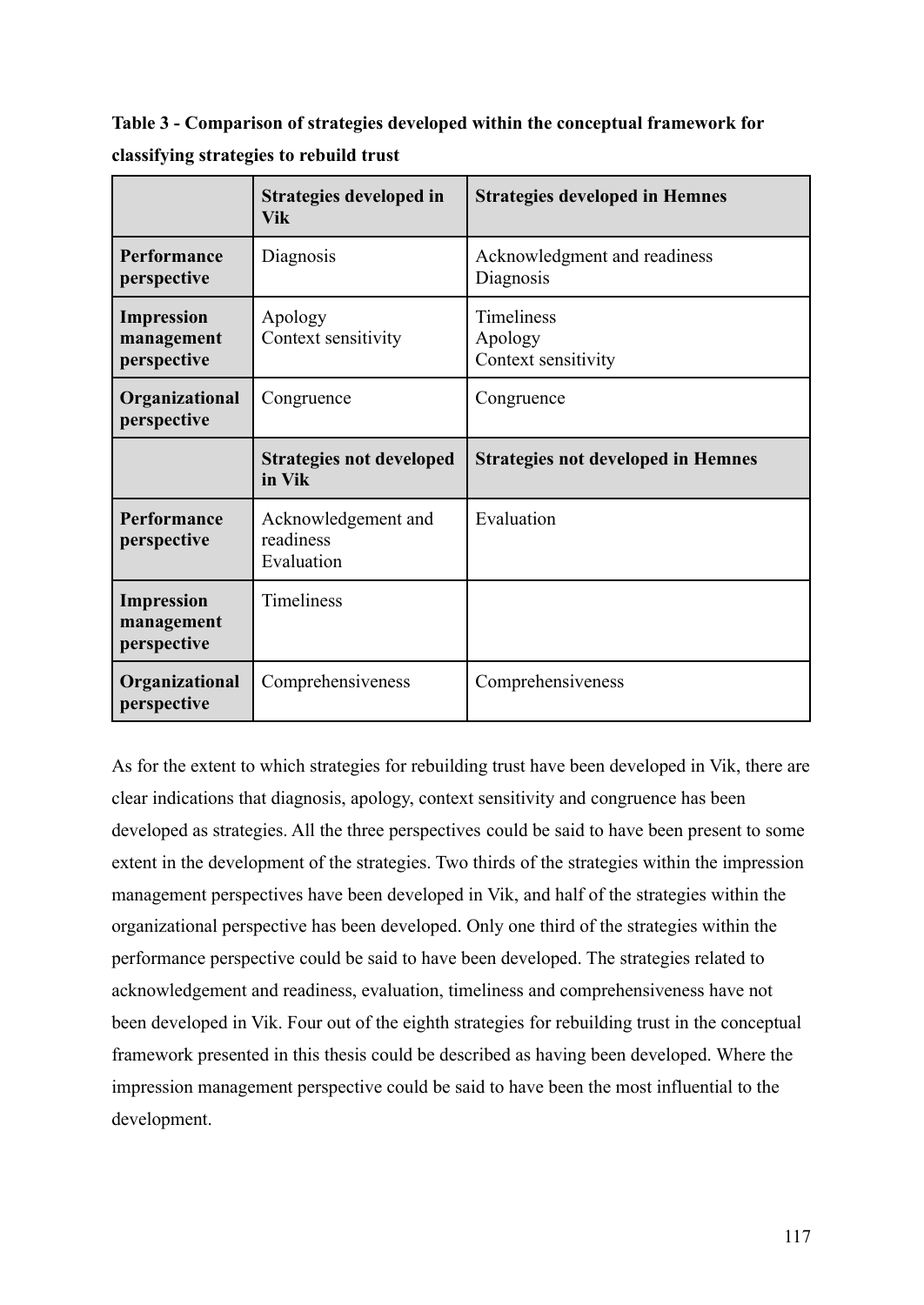As for the extent to which strategies for rebuilding trust have been developed in Hemnes there are clear indications that acknowledgement and readiness, timeliness, apology, context sensitivity and congruence has been developed. All the three perspectives could be said to have been present in the development of strategies in Hemnes. All the strategies adjacent to the impression management perspective have been developed. As well as two thirds of the strategies belonging to the performance perspective could also be described as developed. As for the organizational perspective one out of two strategies were developed. The strategies related to evaluation and comprehensiveness could not be described as having been developed in Hemnes. Six out of the eighth strategies for rebuilding trust in the conceptual framework presented in this thesis could be described as having been developed. Where all of the strategies belonging to the impression management perspective could be said to have been developed. Two thirds of the strategies within the performance perspective have also been developed in Hemnes.

It is worth noting that neither Vik nor Hemnes developed strategies related to evaluation and comprehensiveness. It could be the case that these strategies were not developed, or the propositions by Gillespie and Dietz (2009) and my conceptual apparatus worked in a way that narrowed the analysis so that it could not be identified within the empirical data available. Both Vik and Hemnes have clear indications of the presence of the impression management perspective connected to the development of strategies for rebuilding trust. The extent to which the strategies have been developed in Vik and Hemnes could in this case be connected to the wider theoretical framework that the impression management perspective represents. The performance perspective could also be identified as a crucial part of the development of strategies, albeit this perspective has influenced the development more in Hemnes, than in Vik. As for the organizational perspective there Vik and Hemnes as both had a development related to congruence, as comprehensive has not been developed. Thus indicating that the organizational perspective has been present to some extent in the development.

## **7. Conclusion and future research**

The Terra-scandal that came upon eighth Norwegian municipalities in 2007 was an unknown territory for the involved. The credit crisis in the US in 2007 caused the investments of 1,5 billion Norwegian kroner in complicated financial products with uncertain risk profiles to collapse in value (Riksrevisjonen 2007-2008, 27). The unknown risk aspects of the investments made created a landscape that no other Norwegian municipalities had been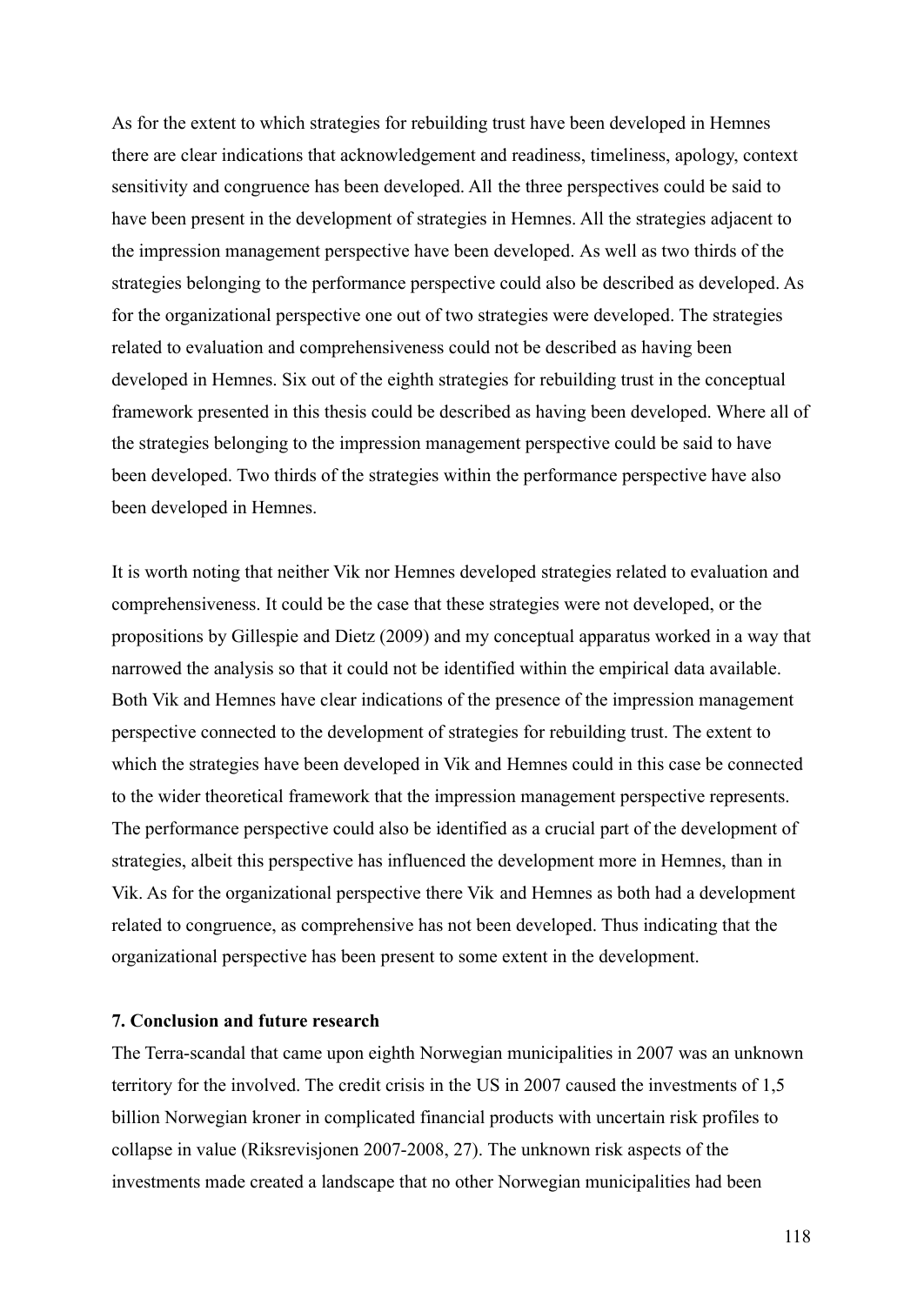involved in, with experiencing such grave losses the municipalities stood above a demanding task. This task could best be illustrated through the imperial Roman term, *terra incognita<sup>6</sup>* , meaning unknown territory, labeled by Roman mapmakers when they drew up land areas no one had yet to explore. It could also be an unexplored field of knowledge (Merriam Webster 2021).

My underlying motivation has been to give new insight on the Terra-scandal by viewing it through a theoretical framework on rebuilding trust because it has not been done before with this scandal. Understanding the Terra-scandal and the aftermath of it as an entryway to describe possible strategies to rebuild trust have hopefully given a wider insight to the efforts made by local politicians and bureaucrats managing the aftermath of such a scandal. I have in this master thesis sought to look beyond the tabloid headlines, and into the theoretical perspectives and what the empirical data could tell about rebuilding trust after a scandal of such an intensity and magnitude.

My contribution with this thesis has been to add a classification and a conceptual framework building on the eighth propositions by Gillespie and Dietz (2009) to further understand and describe possible strategies for rebuilding trust. By looking at the Terra-scandal with the theoretical framework provided by the literature on trust repair I hope that my conceptual framework not only will help describe possible strategies for rebuilding trust in Vik and Hemnes, but that my research can be a useful contribution to the research literature on trust repair, thus answering the concern presented by Kim et. al. (2004) and Gillespie and Dietz (2009) that further attention should be given to this field.

The encouragement from Kim et. al. (2004) and Gillespie and Dietz (2009) to give further attention to this field of research has become almost as a creed to me, therefore my encouragement is that the framework within the trust repair litteratur should be applied to wider theoretical frameworks within the field of administration and organizational theory. This should be done through viewing known or unknown threats to the legitimacy of an organization. My encouragement would be to look at scandals that have been given more tabloid coverage than academic attention. By looking at different scandals, from rural

 $6$  Central parts of the conclusion, as well as the title terra incognita is based on my submitted paper in AORG332 research design spring 2020. The research question has been further developed, and the conceptual framework has only been developed with this master thesis.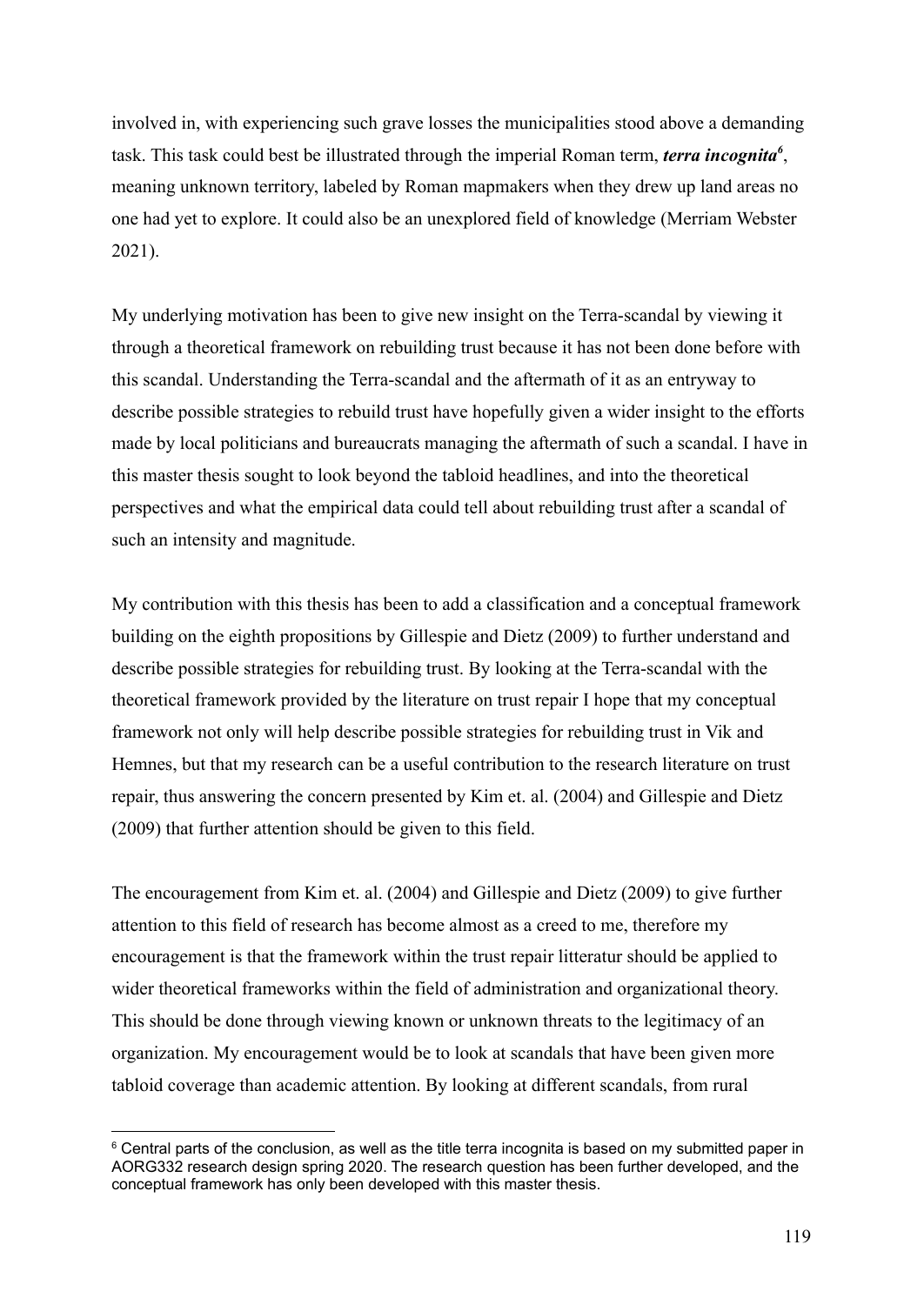Norwegian town's investment in Wall Street, to the Californian cattle industry as Elsbach (1994) covered, the conceptual framework of strategies to rebuild trust should be applied to further cases. Thus giving further attention to the highly interesting field of trust repair.

The aim of this master thesis has been to explain the following research question: *To what extent did Vik and Hemnes develop a strategy to rebuild trust after the Terra-scandal and what are the differences in these potential strategies of trust?* As presented in Table 3 four out of eighth strategies could be said to have been developed in Vik. And in Hemnes, six out of the eighth strategies within the conceptual framework could be described as developed. In both municipalities the impression management perspective has had a clear presence in the development of the strategies, as well as the performance perspective, although with a stronger presence in Hemnes than in Vik. As for the organizational perspective there are similarities between the two municipalities, as both developed a strategy related to congruence, but not related to comprehensiveness.

In this master thesis I have been able to find indications that suggest that four out of eighth strategies for rebuilding trust were developed in Vik, and six out of eighth strategies have been developed in Hemnes. Looking at these developed strategies and describing them in accordance within a wider theoretical perspective represented by the three perspectives. My contribution has hopefully been to add a classification and a conceptual framework building on the eighth propositions by Gillespie and Dietz (2009) to further understand and describe strategies for rebuilding trust. To study how organizations that experience swift and sudden changes, where the foundation of trust is undermined thus threeting the organizational legitimacy, have hopefully contributed to the field of research of trust repair. For many organizations that experience sudden changes they find themselves in unknown territory. It was certainly unknown territory for my two studied cases, or said more bettininfly, as *terra incognita*.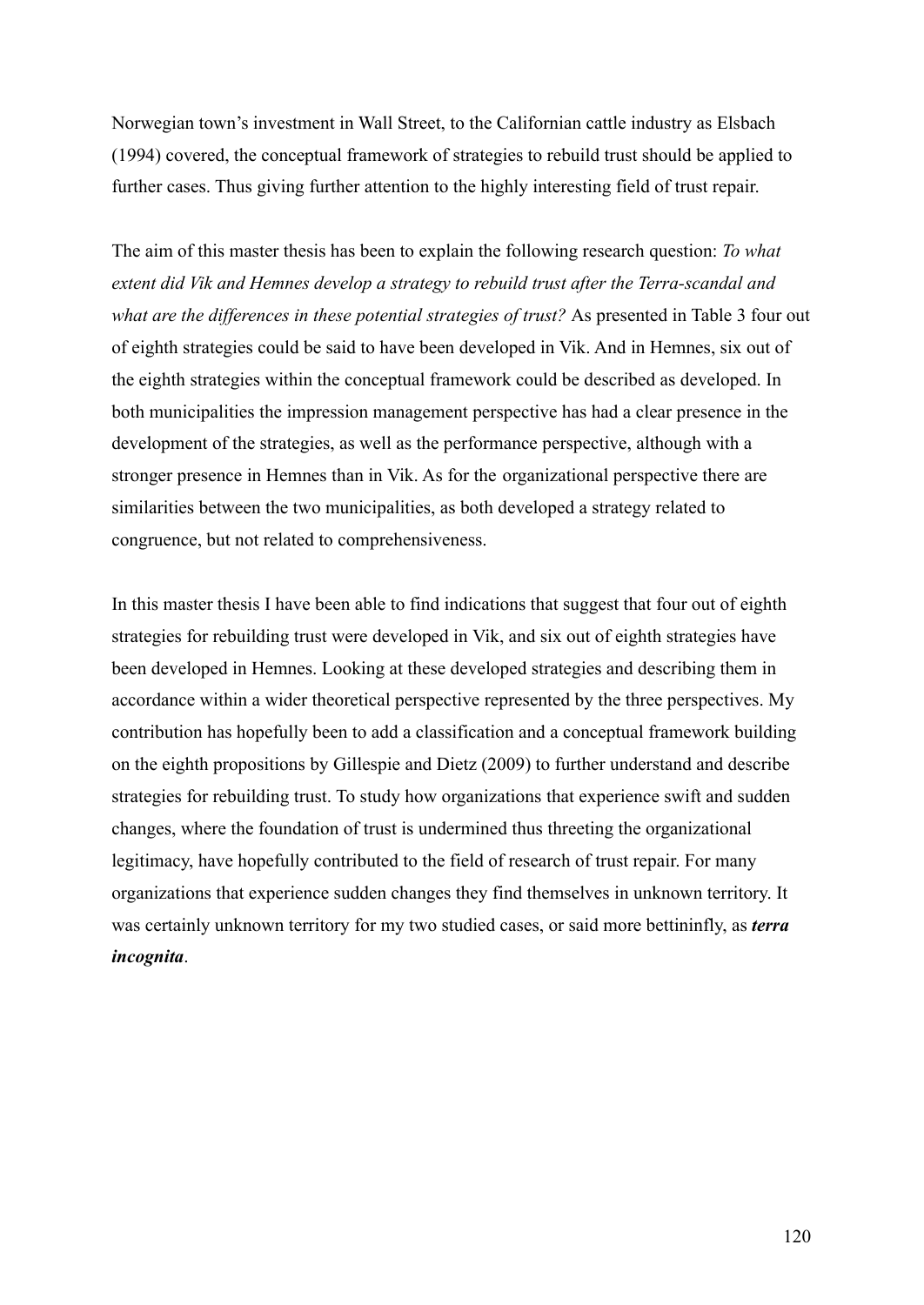## **8. Literature**

Aftenposten. 2007. "Fikk hard kritikk på folkemøte om Terra." Updated 20.10.2011. [https://www.aftenposten.no/norge/i/eP3OM/fikk-hard-kritikk-paa-folkemoete-om-terra.](https://www.aftenposten.no/norge/i/eP3OM/fikk-hard-kritikk-paa-folkemoete-om-terra)

Ask, Alf Ole, Frank Lynum and Sverre Stenseng. 2007. "Terra-skandalen: AP-styrt gambling." E24. <https://e24.no/naeringsliv/i/b54Ljk/terra-skandalen-ap-styrt-gambling>.

Baldersheim, Harald og Eivind Smith. 2011. "Kommunalt sjølvstyre og lokalt folkestyre i velferdsstaten: risikabelt samband." In *Lokal demokrati uten kommunalt Selvstyre?*, edited by Harald Baldersheim and Eivind Smith, 9-24. Oslo: Abstrakt forlag.

Barber, Benjamin R. 2013. *If mayors ruled the world - Dysfunctional nations, rising cities*. London: Yale University Press.

Baum, Matthew A. 2002. "The constituent foundations of the rally-round-the-flag phenomenon." *International Studies Quarterly* 46 (2): 263-298. <https://academic.oup.com/isq/article/46/2/263/1792611?login=true>.

Benoit, William L. 1997. "Image repair discourse and crisis communication." *Public relations review.* 23 (2): 177-186.

Benoit, William L. 2000. "Another visit to the theory of image restoration strategies." *Communication quarterly* 48 (1): 40-43. [https://doi.org/10.1080/01463370009385578.](https://doi.org/10.1080/01463370009385578)

Berget, Eva Cathrine. 2008. "Unnskyld." NRK Nordland. [https://www.nrk.no/nordland/--unnskyld-1.5985122.](https://www.nrk.no/nordland/--unnskyld-1.5985122)

Boin, Arjen, Paul 't Hart, Eric Stern and Bengt Sundelius. 2017. *The politics of crisis management - public leadership under pressure*. Cambridge: Cambridge University Press.

Borgonovi, Elio, Eugenio Anessi-Pessina and Carmine Bianchi. 2018. "Introduction." In *Outcome-based performance. Management in the public sector*, edited by Elio Borgonovi, Eugenio Anessi-Pessina and Carmine Bianchi, ix-xvi. Cham: Springer.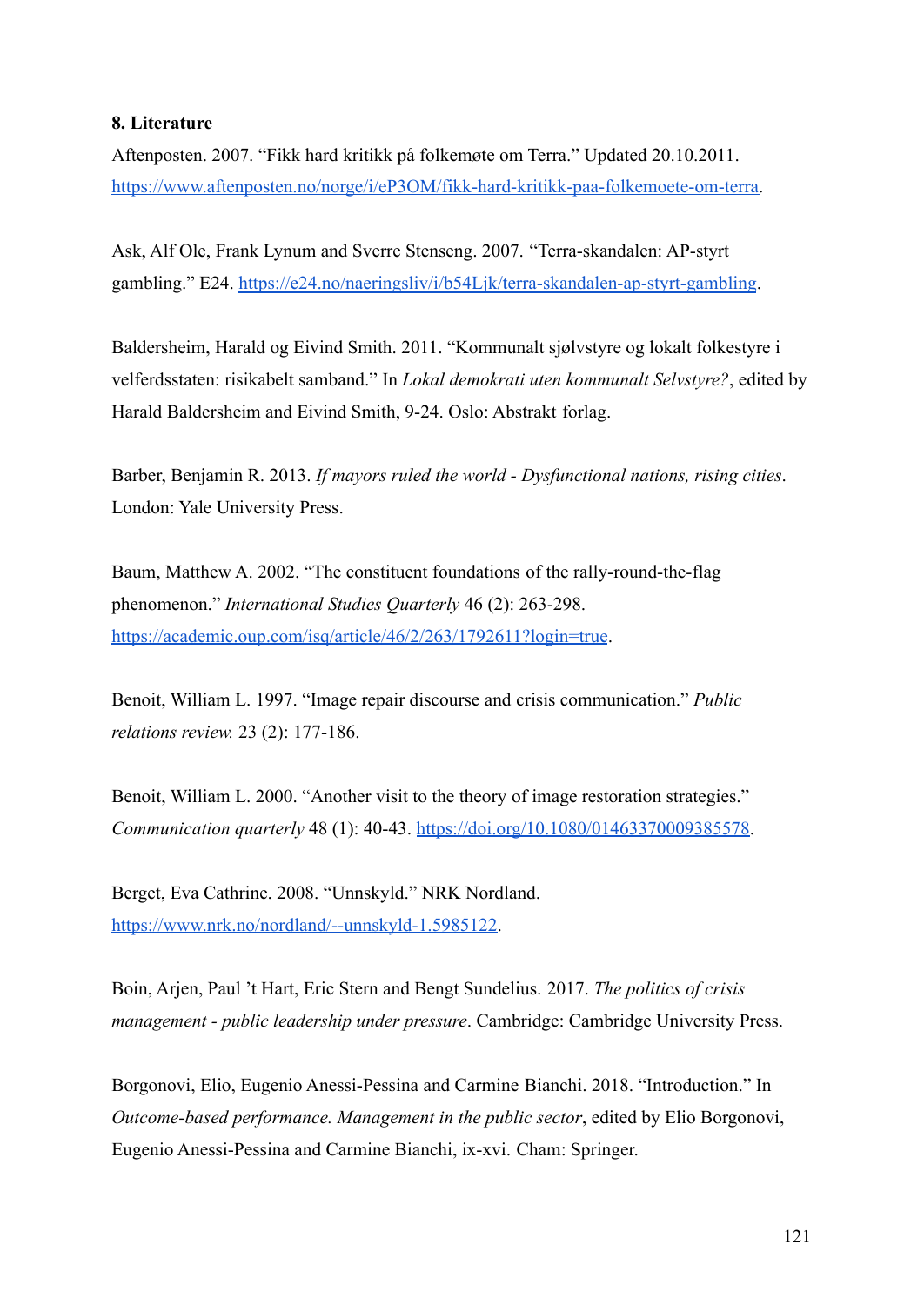Borkamo, Anita. 2009. "Rådmann gir terapi til ansatte." NRK Nordland. [https://www.nrk.no/nordland/radmann-gir-terapi-til-ansatte-1.6852150.](https://www.nrk.no/nordland/radmann-gir-terapi-til-ansatte-1.6852150)

Brekke, Kai Martin. 2009. "Vik kan få 26 millioner kroner." Sogn Avis. [https://www.sognavis.no/nyhende/vik-kan-fa-26-millionar/s/5-115-200805.](https://www.sognavis.no/nyhende/vik-kan-fa-26-millionar/s/5-115-200805)

Brint, Steven and Jerome Karabel. 1991. *The diverted dream: Community colleges and the promise of educational opportunity in America, 1900-1985*. New York: Oxford Univ

Bukve, Oddbjørn. 2016. *Forstå, forklare, forandre*. Oslo: Universitetsforlaget.

Burns, Judith P. and Michael S. Bruner. 2000. "Revisiting the theory of image restoration strategies." *Communication quarterly* 48 (1): 27-39. [https://www.tandfonline.com/doi/abs/10.1080/01463370009385577.](https://www.tandfonline.com/doi/abs/10.1080/01463370009385577)

Christensen, Tom, Morten Egeberg, Helge O. Larsen, Per Lægreid and Paul G. Roness. 2010. *Forvaltning og politikk*. Oslo: Universitetsforlaget.

Christensen, Tom and Per Lægreid. 2015. "Reputation management in times of crisis. How the police handled the Norwegian terrorist attack in 2011." In *Organizational reputation in the public sector*, edited by Arild Wæraas and Moshe Maor, 95-117. New York: Routledge.

Cody, Edward. 2009. "7 towns in Norway sue Citigroup over investment losses." The Washington Post.

[https://www.washingtonpost.com/wp-dyn/content/article/2009/08/24/AR2009082403165.htm](https://www.washingtonpost.com/wp-dyn/content/article/2009/08/24/AR2009082403165.html) [l](https://www.washingtonpost.com/wp-dyn/content/article/2009/08/24/AR2009082403165.html).

Cook, Timothy E and Paul Gronke. 2005. "The skeptical American: revisiting the meanings of trust in government and confidence in institutions". *Journal of politics* 67 (3): 784-803. [https://www.jstor.org/stable/10.1111/j.1468-2508.2005.00339.x#metadata\\_info\\_tab\\_contents](https://www.jstor.org/stable/10.1111/j.1468-2508.2005.00339.x#metadata_info_tab_contents).

Dagsrevyen. 2007. "28. november 2007." Video clip used available at 6:51. <https://tv.nrk.no/serie/dagsrevyen/200711/NNFA21133207/avspiller>.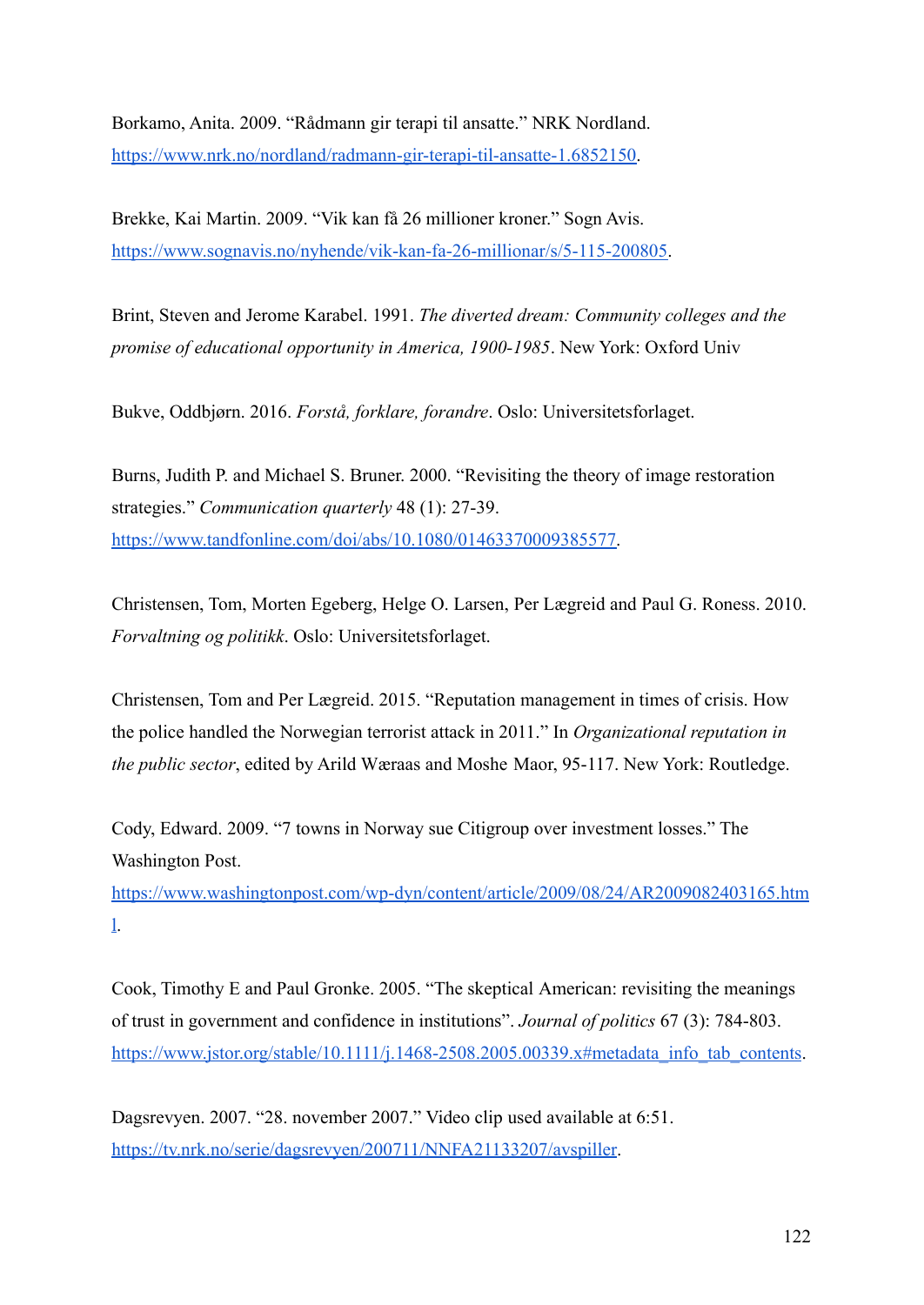Dirks, Kurt T, Roy J Lewicki and Akbar Zaheer. 2009. "Introduction to special topic forum - Repairing relationships within and between organizations: Building a conceptual foundation". *The academy of management review* 34 (1): 68-84.

Eggum, Terje. 2019. "Oddbjørns siste dag med dei folkevalde: - Han er terrarådmannen framfor nokon." Sogn Avis.

[https://www.sognavis.no/oddbjorns-siste-dag-med-dei-folkevalde-han-er-terraradmannen-fra](https://www.sognavis.no/oddbjorns-siste-dag-med-dei-folkevalde-han-er-terraradmannen-framfor-nokon/s/5-115-30900) [mfor-nokon/s/5-115-30900.](https://www.sognavis.no/oddbjorns-siste-dag-med-dei-folkevalde-han-er-terraradmannen-framfor-nokon/s/5-115-30900)

Elsbach, Kimberly D. 1994. "Managing organizational legitimacy in the California cattle industry: The construction and effectiveness of verbal accounts". *Administrative Science Quarterly* 34 (1): 57-88.

Fardal, Jan Inge. 2008. "Stadheim angrar som ein hund." Sogn Avis. [https://eavis.sognavis.no/titles/sognavis/2927/publications/5881/pages/6.](https://eavis.sognavis.no/titles/sognavis/2927/publications/5881/pages/6)

Forbord, Arne. 2007. "Måtte stå skolerett foran folket." Rana Blad. [https://eavis.ranablad.no/titles/rana\\_blad\\_no/999/publications/1043/pages/2](https://eavis.ranablad.no/titles/rana_blad_no/999/publications/1043/pages/2).

Forbord, Arne. 2007. "Vil gi seg som finansspekulanter." Rana Blad. <https://www.ranablad.no/nyheter/vil-gi-seg-som-finansspekulanter/s/1-93-3039328>.

Gabrielsen, Kenneth J. 2007. "Anmelder ordføreren". Rana blad. [https://www.ranablad.no/nyheter/anmelder-ordforeren/s/1-93-3145834.](https://www.ranablad.no/nyheter/anmelder-ordforeren/s/1-93-3145834)

Gannett, Robert T. 2005. "Tocqueville and local government: Distinguishing democracy's second track." *The Review of Politics* 67 (4): 721-736. [https://www-jstor-org.pva.uib.no/stable/25046473?seq=1#metadata\\_info\\_tab\\_contents.](https://www-jstor-org.pva.uib.no/stable/25046473?seq=1#metadata_info_tab_contents)

Geithus, Asbjørn. 2007. "Den som er med på leiken." Sogn Avis. [https://eavis.sognavis.no/titles/sognavis/2927/publications/5797/pages/3.](https://eavis.sognavis.no/titles/sognavis/2927/publications/5797/pages/3)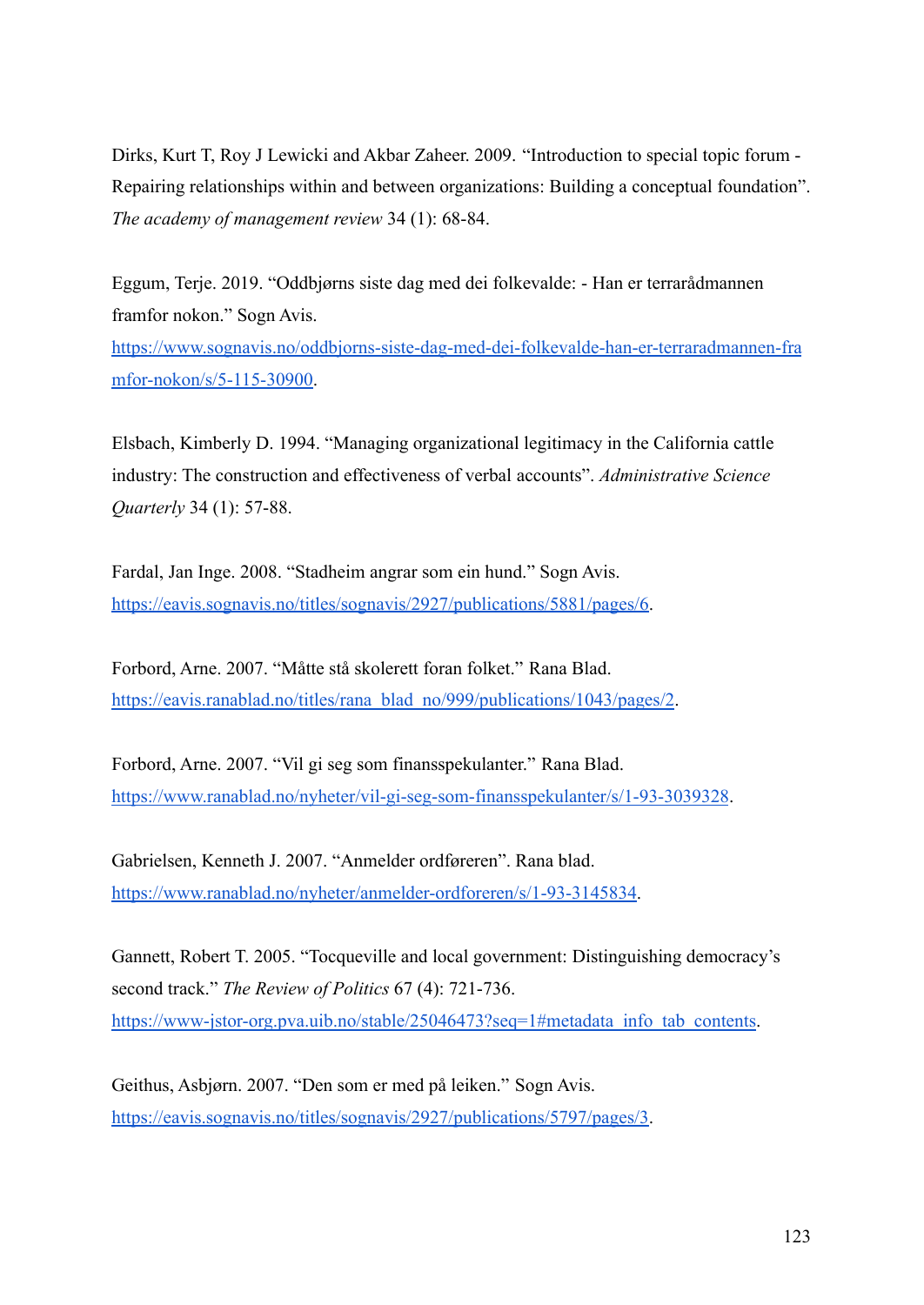Gerring, John. 2017. *Case study research - Principles and practices*. Cambridge: Cambridge University Press.

Gillespie, Nicole and Graham Dietz. 2009. "Trust repair after an organization-level failure." *The academy of management review* 34 (1): 127-145. <https://journals.aom.org/doi/abs/10.5465/amr.2009.35713319>.

Grønli, Håvard. 2007. "Kjenner seg lurt av Terra." NRK. [https://www.nrk.no/okonomi/kjenner-seg-lurt-av-terra-1.4109810.](https://www.nrk.no/okonomi/kjenner-seg-lurt-av-terra-1.4109810)

Hansen, Hugo Charles. 2011. "Anmelder ordføreren." Rana Blad. [https://www.ranablad.no/nyheter/anmelder-ordforeren/s/1-93-5723458.](https://www.ranablad.no/nyheter/anmelder-ordforeren/s/1-93-5723458)

Haraldsen, Anne Aase. 2007. "Ønsket selv større avkastning." NRK Nordland. [https://www.nrk.no/nordland/onsket-selv-storre-avkastning-1.4314782.](https://www.nrk.no/nordland/onsket-selv-storre-avkastning-1.4314782)

Heimdal Reksnes, Asgeir, Blaalid Oldeide, Erlend and Oddleif Løset. 2008. "Be Vik om orsaking." NRK Vestland. [https://www.nrk.no/vestland/--be-vik-om-orsaking\\_-1.5297443.](https://www.nrk.no/vestland/--be-vik-om-orsaking_-1.5297443)

Hemnes municipal archive, formannskapet, case number 73/07. 2007. [http://www2.hemnes.kommune.no/k2000/k2pub.nsf/viewAttachments/C125726B0043FCE9](http://www2.hemnes.kommune.no/k2000/k2pub.nsf/viewAttachments/C125726B0043FCE9C1257433002B3DDA?opendocument&frame=yes) [C1257433002B3DDA?opendocument&frame=yes](http://www2.hemnes.kommune.no/k2000/k2pub.nsf/viewAttachments/C125726B0043FCE9C1257433002B3DDA?opendocument&frame=yes).

Hemnes municipal archive, formannskapet, case number 7/10. 2010. [http://www2.hemnes.kommune.no/k2000/k2pub.nsf/viewAttachments/C125726B0043FCE9](http://www2.hemnes.kommune.no/k2000/k2pub.nsf/viewAttachments/C125726B0043FCE9C12576BF0033B4E0?opendocument&frame=yes) [C12576BF0033B4E0?opendocument&frame=yes](http://www2.hemnes.kommune.no/k2000/k2pub.nsf/viewAttachments/C125726B0043FCE9C12576BF0033B4E0?opendocument&frame=yes).

Hemnes municipal archive, formannskapet, case number 106/10. 2010. [http://www2.hemnes.kommune.no/k2000/k2pub.nsf/viewAttachments/B630C1DD3EA0E77](http://www2.hemnes.kommune.no/k2000/k2pub.nsf/viewAttachments/B630C1DD3EA0E777C12577ED0025328F?opendocument&frame=yes) [7C12577ED0025328F?opendocument&frame=yes.](http://www2.hemnes.kommune.no/k2000/k2pub.nsf/viewAttachments/B630C1DD3EA0E777C12577ED0025328F?opendocument&frame=yes)

Hemnes municipal archive, formannskapet, case number 4/14. 2014. [http://opengov.cloudapp.net/Meetings/hemnes/Meetings/Details/201687?agendaItemId=2001](http://opengov.cloudapp.net/Meetings/hemnes/Meetings/Details/201687?agendaItemId=200169) [69](http://opengov.cloudapp.net/Meetings/hemnes/Meetings/Details/201687?agendaItemId=200169).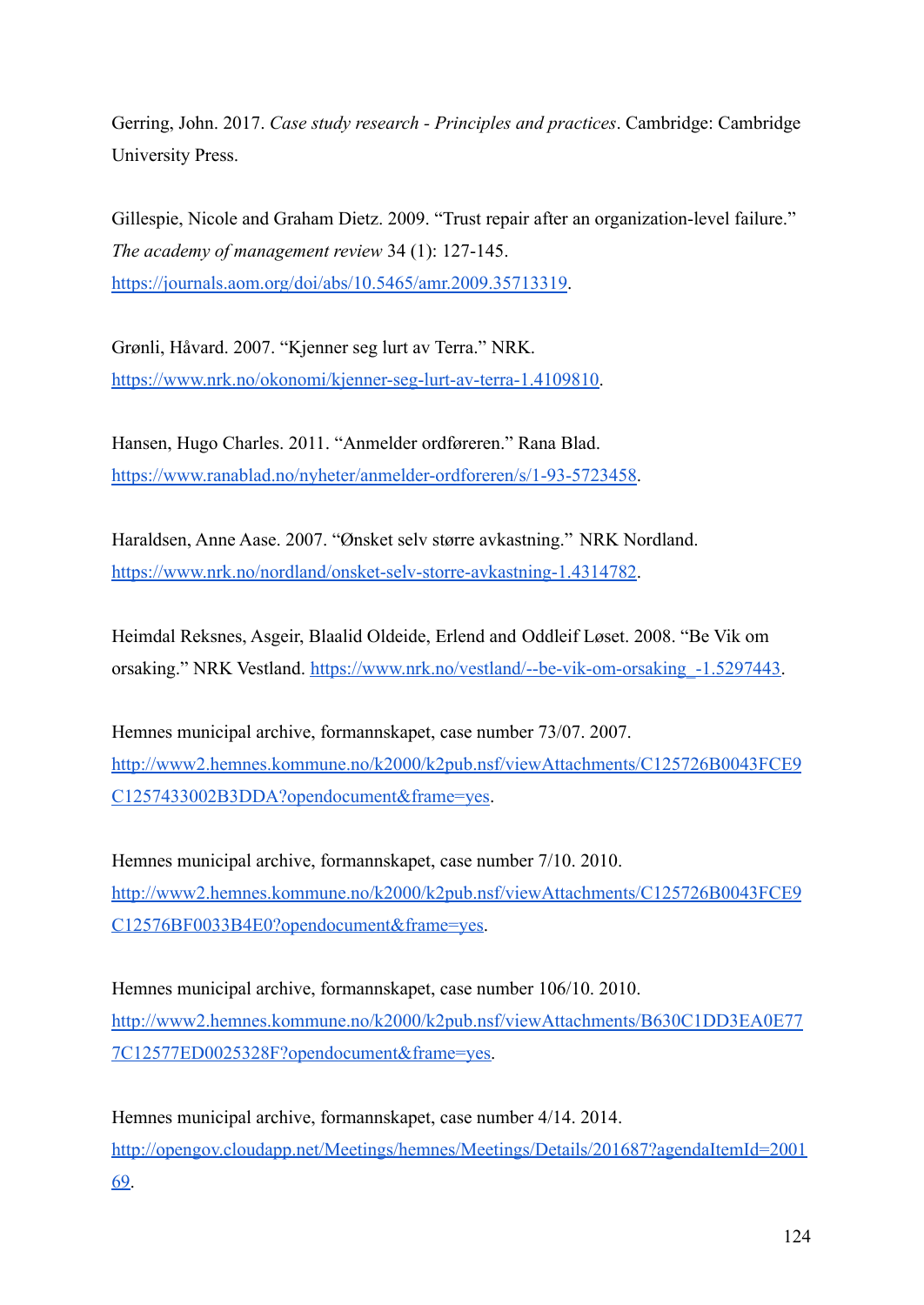Hemnes municipal archive, kommunestyret, case number 32/07. 2007. [http://www2.hemnes.kommune.no/k2000/k2pub.nsf/viewAttachments/C125726B0043FCE9](http://www2.hemnes.kommune.no/k2000/k2pub.nsf/viewAttachments/C125726B0043FCE9C125730D0026E57D?opendocument&frame=yes) [C125730D0026E57D?opendocument&frame=yes.](http://www2.hemnes.kommune.no/k2000/k2pub.nsf/viewAttachments/C125726B0043FCE9C125730D0026E57D?opendocument&frame=yes)

Hemnes municipal archive, kommunestyret, case number 59/07. 2007. [http://www2.hemnes.kommune.no/k2000/k2pub.nsf/viewAttachments/C125726B0043FCE9](http://www2.hemnes.kommune.no/k2000/k2pub.nsf/viewAttachments/C125726B0043FCE9C1257433003C8B30?opendocument&frame=yes) [C1257433003C8B30?opendocument&frame=yes](http://www2.hemnes.kommune.no/k2000/k2pub.nsf/viewAttachments/C125726B0043FCE9C1257433003C8B30?opendocument&frame=yes).

Hemnes municipal archive, kommunestyret, case number 40/08. 2008. [http://www2.hemnes.kommune.no/k2000/k2pub.nsf/viewAttachments/C125726B0043FCE9](http://www2.hemnes.kommune.no/k2000/k2pub.nsf/viewAttachments/C125726B0043FCE9C12576E7003E3578?opendocument&frame=yes) [C12576E7003E3578?opendocument&frame=yes.](http://www2.hemnes.kommune.no/k2000/k2pub.nsf/viewAttachments/C125726B0043FCE9C12576E7003E3578?opendocument&frame=yes)

Hemnes municipal archive, kommunestyret, case number 45/08. 2008. [http://www2.hemnes.kommune.no/k2000/k2pub.nsf/viewAttachments/C125726B0043FCE9](http://www2.hemnes.kommune.no/k2000/k2pub.nsf/viewAttachments/C125726B0043FCE9C12576E7003E3578?opendocument&frame=yes) [C12576E7003E3578?opendocument&frame=yes.](http://www2.hemnes.kommune.no/k2000/k2pub.nsf/viewAttachments/C125726B0043FCE9C12576E7003E3578?opendocument&frame=yes)

Hemnes municipal archive, kommunestyret, case number 2/09. 2009. [http://www2.hemnes.kommune.no/k2000/k2pub.nsf/viewAttachments/C125726B0043FCE9](http://www2.hemnes.kommune.no/k2000/k2pub.nsf/viewAttachments/C125726B0043FCE9C12575430022E957?opendocument&frame=yes) [C12575430022E957?opendocument&frame=yes](http://www2.hemnes.kommune.no/k2000/k2pub.nsf/viewAttachments/C125726B0043FCE9C12575430022E957?opendocument&frame=yes)

Hemnes municipal archive, kommunestyret, case number 1/11. 2011. [http://www2.hemnes.kommune.no/k2000/k2pub.nsf/viewAttachments/A40D99F7C0680256](http://www2.hemnes.kommune.no/k2000/k2pub.nsf/viewAttachments/A40D99F7C0680256C125781700271741?opendocument&frame=yes) [C125781700271741?opendocument&frame=yes](http://www2.hemnes.kommune.no/k2000/k2pub.nsf/viewAttachments/A40D99F7C0680256C125781700271741?opendocument&frame=yes).

Hemnes municipal archive, kommunestyret, case number 52/11. 2011. [http://www2.hemnes.kommune.no/k2000/k2pub.nsf/viewAttachments/48C09494630FF6C0C](http://www2.hemnes.kommune.no/k2000/k2pub.nsf/viewAttachments/48C09494630FF6C0C12579810035BACB?opendocument&frame=yes) [12579810035BACB?opendocument&frame=yes.](http://www2.hemnes.kommune.no/k2000/k2pub.nsf/viewAttachments/48C09494630FF6C0C12579810035BACB?opendocument&frame=yes)

Hemnes municipal archive, kommunetyret, case number 79/12. 2012. [http://www2.hemnes.kommune.no/k2000/k2pub.nsf/viewAttachments/DDD2832A6AE1C61](http://www2.hemnes.kommune.no/k2000/k2pub.nsf/viewAttachments/DDD2832A6AE1C61CC1257AEF004A0F28?opendocument&frame=yes) [CC1257AEF004A0F28?opendocument&frame=yes](http://www2.hemnes.kommune.no/k2000/k2pub.nsf/viewAttachments/DDD2832A6AE1C61CC1257AEF004A0F28?opendocument&frame=yes).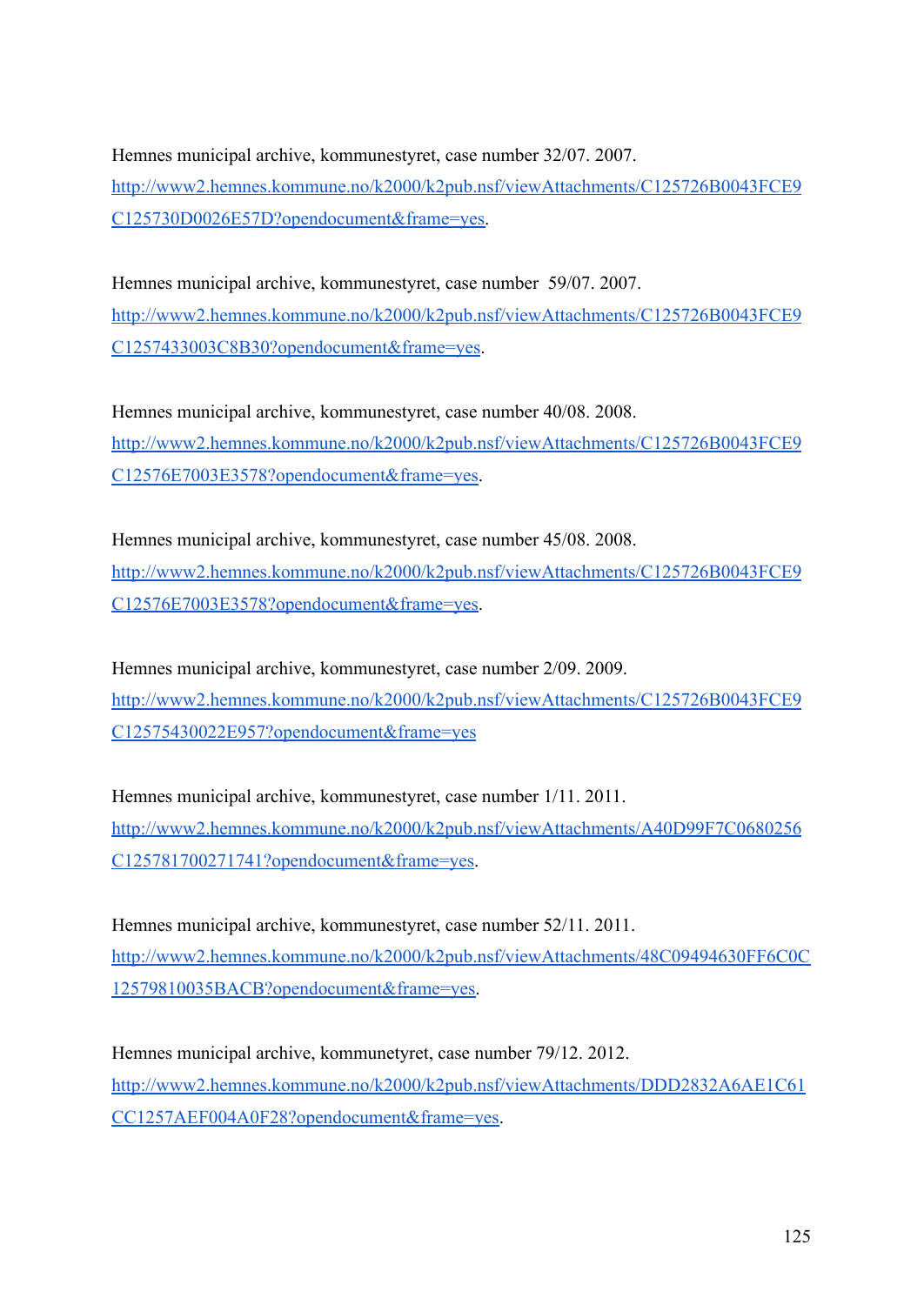Hemnes municipal archive, kommunestyret, case number 12/15. 2015. [http://opengov.cloudapp.net/Meetings/hemnes/Meetings/Details/220745?agendaItemId=2016](http://opengov.cloudapp.net/Meetings/hemnes/Meetings/Details/220745?agendaItemId=201623) [23](http://opengov.cloudapp.net/Meetings/hemnes/Meetings/Details/220745?agendaItemId=201623).

Holm, Hege and Oddleif Løset. 2008. "Eg ber heile Vik om orsaking." [https://www.nrk.no/vestland/--eg-ber-heile-vik-om-orsaking-1.5298648.](https://www.nrk.no/vestland/--eg-ber-heile-vik-om-orsaking-1.5298648)

Hopkins, Bryan. 2009. *Cultural differences and improving performance*. New York: Taylor & Francis Group.

Hooghe, Marc and Sonja Zmerli. 2011. "Introduction: the context of political trust." In *Political trust - why context matters*. Edited by Sonja Zmerli and March Hooghe, 1-11. Colchester: ECPR Press.

Juvik, Kjell-Idar. 2007. "Man kan stole på AP og Juvik." Rana Blad. [https://eavis.ranablad.no/titles/rana\\_blad\\_no/999/publications/965/pages/10](https://eavis.ranablad.no/titles/rana_blad_no/999/publications/965/pages/10).

Karlsen, Håvard. 2011. "Hør Terra-ordfører få sparken på direktesendt radio på valgnatten". NRK Nordland. [https://www.nrk.no/nordland/terra-ordforer-far-sparken-pa-radio-1.7790989.](https://www.nrk.no/nordland/terra-ordforer-far-sparken-pa-radio-1.7790989)

Kim, Peter H, Donald L. Ferrin, Cecily D. Cooper and Kurt T. Dirks. 2004. "Removing the shadow of suspicion: The effects of apology versus denial for repairing competence versus integrity bases trust violations". *Journal of applied psychology* 89 (1): 104-118. [https://psycnet.apa.org/record/2004-10572-008.](https://psycnet.apa.org/record/2004-10572-008)

Kleven, Gunnar. 2008. "Banna i skattedebatten." Sogn Avis. <https://www.sognavis.no/nyhende/banna-i-skattedebatten/s/5-115-176253>.

Kleven, Gunnar. 2008. "Tause om Terra." Sogn Avis. [https://www.sognavis.no/nyhende/tause-om-terra/s/5-115-173259.](https://www.sognavis.no/nyhende/tause-om-terra/s/5-115-173259)

Kleven, Gunnar. 2009. "Vil kutta meir enn kravet". Sogn Avis. <https://www.sognavis.no/nyhende/vil-kutta-meir-enn-kravet/s/5-115-207615>.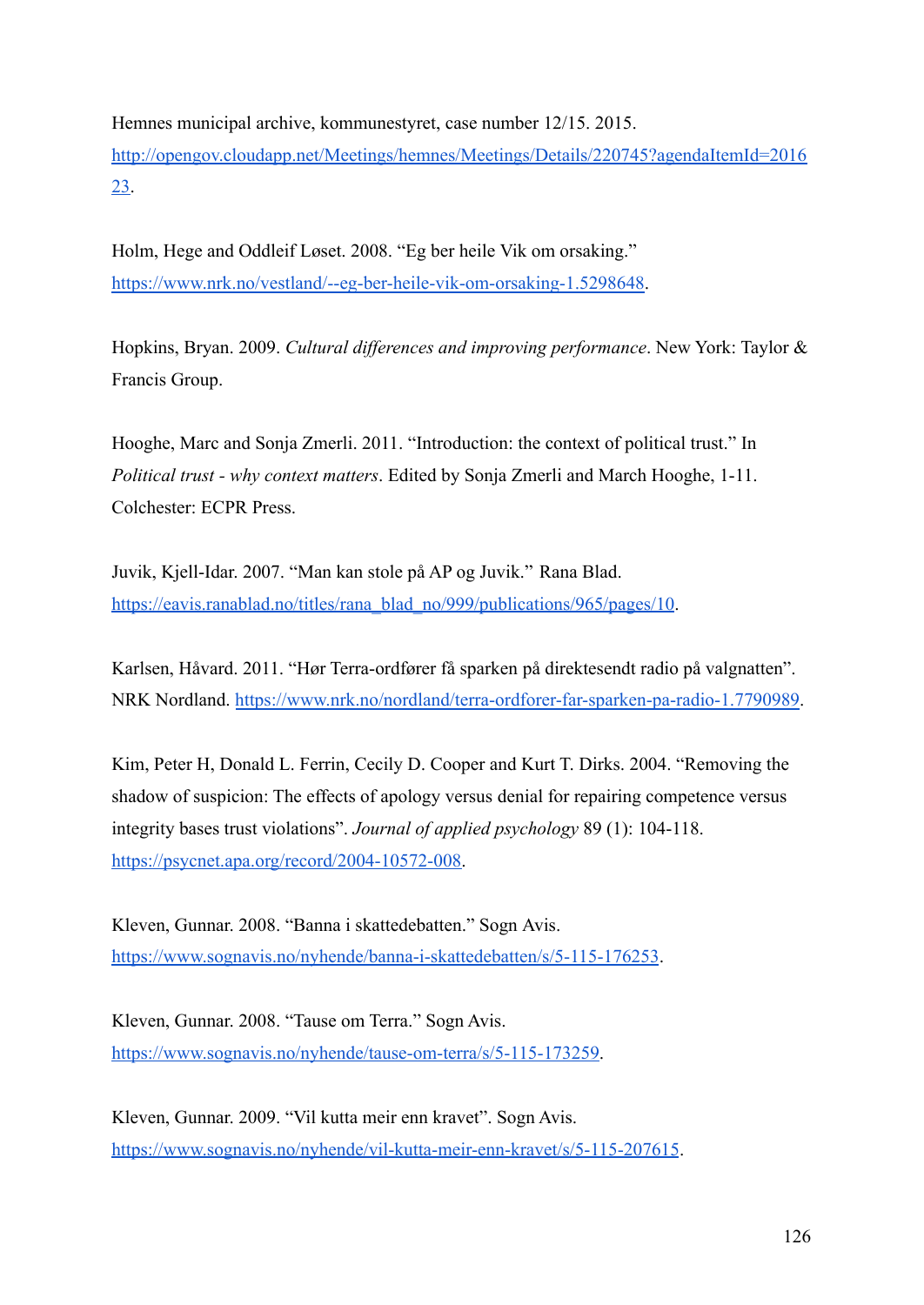Knill, Christoph and Jale Tosun. 2012. *Public policy - a new introduction*. New York: Palgrave Macmillan.

Koerber, Duncan. 2014. "Crisis communication response and political communities: The unusual case of Toronto Mayor Rob Ford". *Canadian journal of communication* 39: 311-331. <https://www.cjc-online.ca/index.php/journal/article/view/2766/2570>.

Krossli, Jan Inge. 2009. "Terra-kommunen Hemnes i terapi." Kommunal Rapport. <https://www.kommunal-rapport.no/ledelse/terra-kommunen-hemnes-i-terapi/58983!/>.

Krossli, Jan Inge. 2010. "Sa opp etter lønnshopp på 70.000." Kommunal Rapport. <https://www.kommunal-rapport.no/administrasjon/sa-opp-etter-lonnshopp-pa-70-000/55730!/>

Krossli, Jan Inge. 2013. "Profil 3: Ordfører Marta Finden Halset." Kommunal Rapport. [https://www.kommunal-rapport.no/kommuneprofilen/profil-3-ordforer-marta-finden-halset/3](https://www.kommunal-rapport.no/kommuneprofilen/profil-3-ordforer-marta-finden-halset/39911!/) [9911!/.](https://www.kommunal-rapport.no/kommuneprofilen/profil-3-ordforer-marta-finden-halset/39911!/)

Larsen, Per Willy. 2009. "Rådmannen skapte angst-kultur." NRK Nordland. [https://www.nrk.no/nordland/--radmannen-skapte-angst-kultur-1.6853216.](https://www.nrk.no/nordland/--radmannen-skapte-angst-kultur-1.6853216)

.

Lavik, Kjellrun and Anna Gytri. 2012. "Foreldre stolar ikkje på vegvesenet - held ungane heime grunna rasfare." NRK Vestland.

[https://www.nrk.no/vestland/held-ungane-heime-grunna-rasfare-1.8316242.](https://www.nrk.no/vestland/held-ungane-heime-grunna-rasfare-1.8316242)

Løding, Tomas Hostad. 2019. "Betting on trust - on the relations between Norwegian local governments and the financial sector". *Tidsskrift for samfunnsforskning*, 60 (4), 329-347. [https://www.idunn.no/tfs/2019/04/tap\\_og\\_tillit\\_om\\_relasjonene\\_mellom\\_norske\\_kraftkomm](https://www.idunn.no/tfs/2019/04/tap_og_tillit_om_relasjonene_mellom_norske_kraftkommuner_) [uner\\_](https://www.idunn.no/tfs/2019/04/tap_og_tillit_om_relasjonene_mellom_norske_kraftkommuner_).

Marcus, Alfred A. and Robert S. Goodman. 1991. "Victims and shareholders: The dilemmas of presenting corporate policy during a crisis." *Academy of Management Journal* 34 (2): 281-305.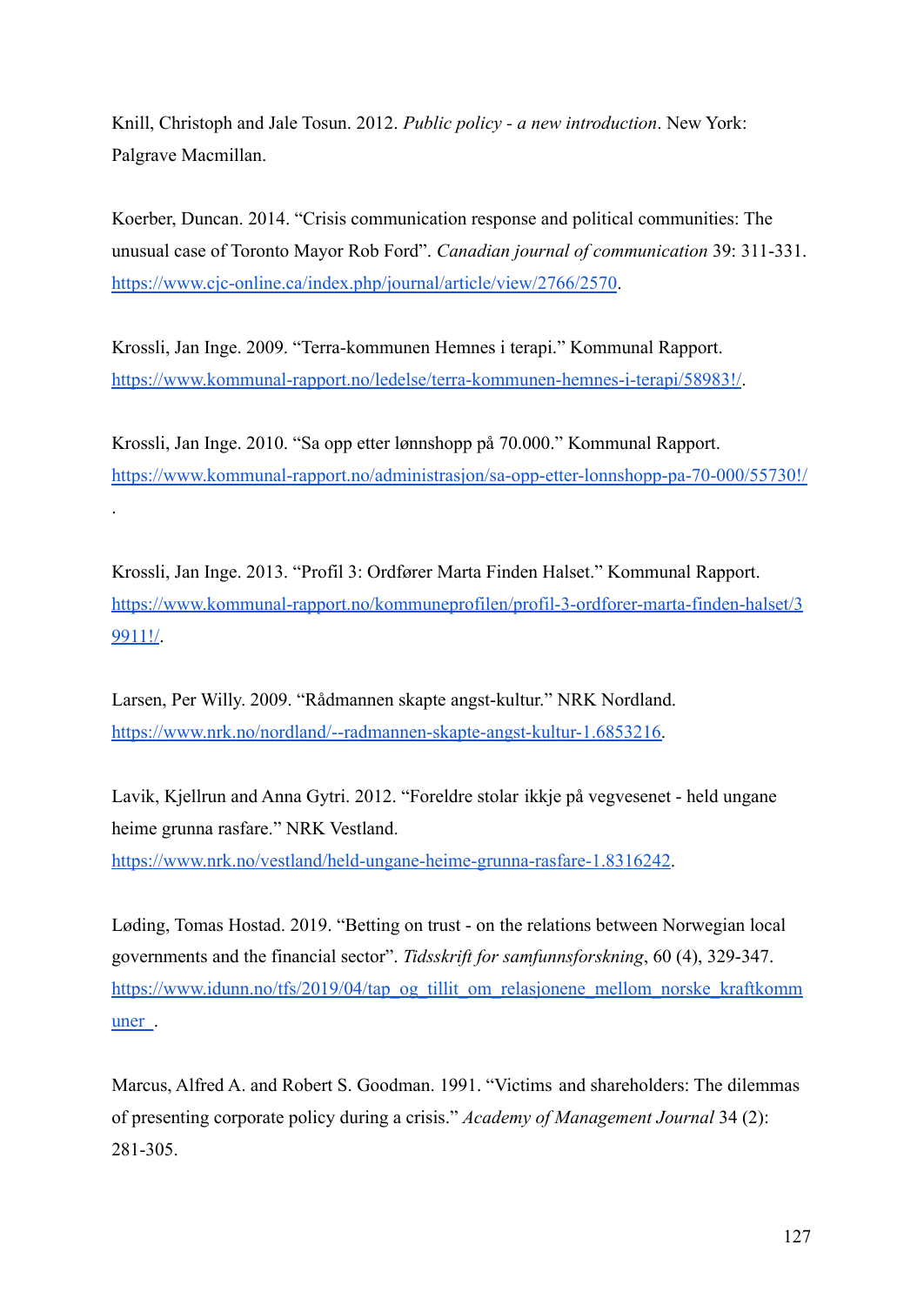Marthinsen, Roger. 2007. "Konsentrert om Terra-skandalen." Rana Blad. <https://www.ranablad.no/nyheter/konsentrert-om-terra-skandalen/s/1-93-3156161>.

Marthinsen, Roger. 2007. "Lut lei idiot-stempel." Rana Blad. [https://www.ranablad.no/nyheter/lut-lei-idiot-stempel/s/1-93-3151525.](https://www.ranablad.no/nyheter/lut-lei-idiot-stempel/s/1-93-3151525)

Marthinsen, Roger. 2007. "Presset til å gå av." Rana Blad. [https://www.ranablad.no/nyheter/presset-til-a-ga-av/s/1-93-2561129.](https://www.ranablad.no/nyheter/presset-til-a-ga-av/s/1-93-2561129)

Marien, Sofie. 2011. "Measuring political trust across time and space." In *Political trust why context matters*. Edited by Sonja Zmerli and March Hooghe, 13-45. Colchester: ECPR Press.

Marien, Sofie and Marc Hooghe. 2011. "Does political trust matter? An empirical investigation into the relation between political trust and support for law compliance." *European journal of political research* 50: 267-291. <https://ejpr.onlinelibrary.wiley.com/doi/full/10.1111/j.1475-6765.2010.01930.x>.

Merriam-Webster. 2021. "Terra Incognita." Updated 1st of May 2021. <https://www.merriam-webster.com/dictionary/terra%20incognita#note-1>.

Meier Johannessen, Øystein. 2007. "Jantenes aftensang." Rana Blad. <https://www.ranablad.no/debatt/jantenes-aftensang/s/1-93-3185509>.

Meier Johannessen, Øystein. 2007. "Kan man stole på ordfører Juvik." Rana Blad. [https://eavis.ranablad.no/titles/rana\\_blad\\_no/999/publications/971/pages/10](https://eavis.ranablad.no/titles/rana_blad_no/999/publications/971/pages/10).

Meier Johannessen, Øystein. 2007. "Samfunnspartiet." Rana Blad. [https://eavis.ranablad.no/titles/rana\\_blad\\_no/999/publications/965/pages/8](https://eavis.ranablad.no/titles/rana_blad_no/999/publications/965/pages/8).

Miles, Rufus E. 1978. "The Origin and Meaning of Miles' Law." *Public Administration Review* 38: (5): 399-403.

[https://www.jstor.org/stable/975497?seq=1#metadata\\_info\\_tab\\_contents](https://www.jstor.org/stable/975497?seq=1#metadata_info_tab_contents).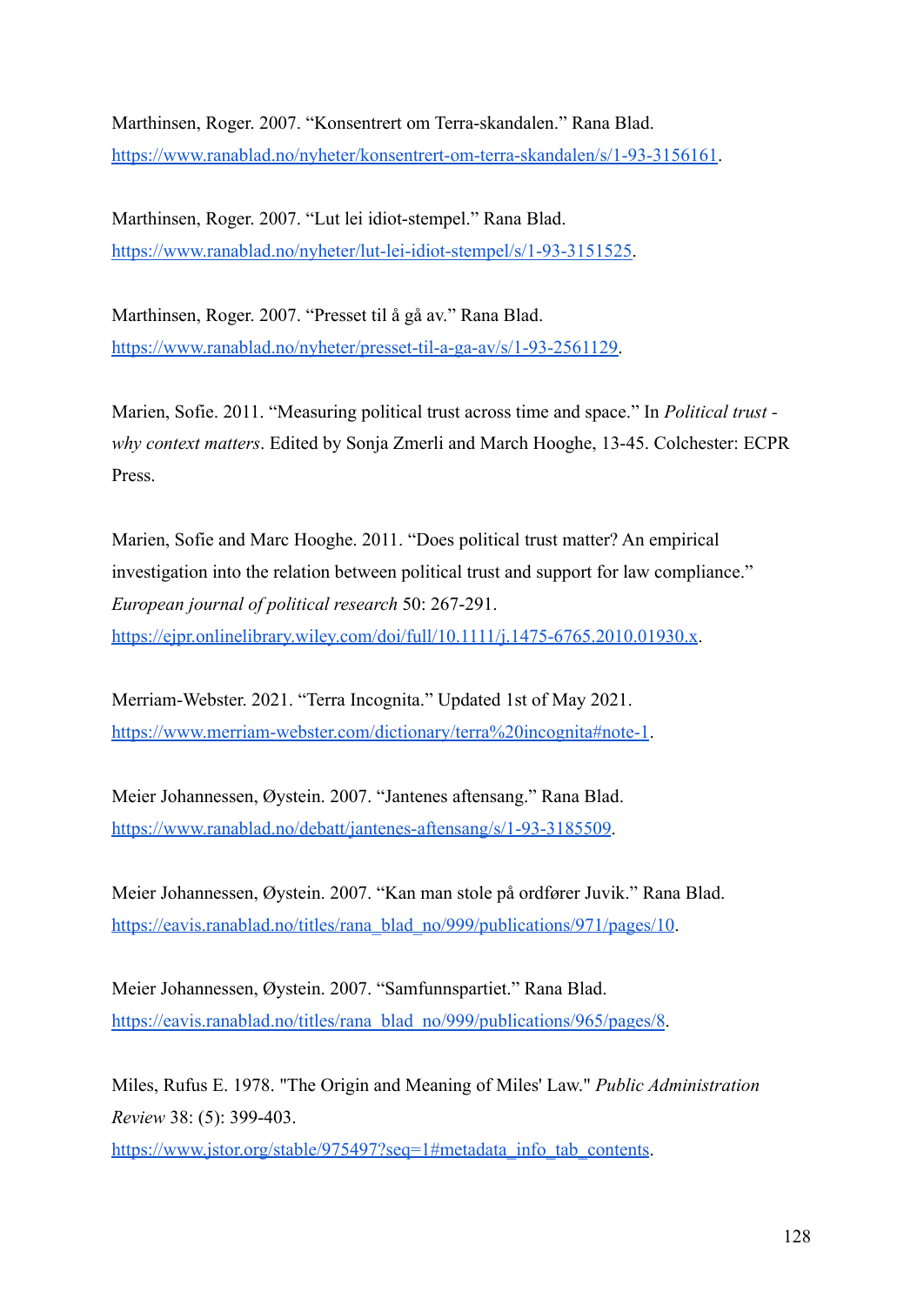Moses, Jonathon W., and Torbjørn L. Knutsen. 2012. *Ways of knowing. Competing methodologies in social and political science. Second Edition.* London: Palgrave Macmillian.

Mueller, John E. 1970. "Presidential Popularity from Truman to Johnson." *The American Political Science Review* 64 (1): 18-34. [https://www.jstor.org/stable/1955610?seq=1#metadata\\_info\\_tab\\_contents](https://www.jstor.org/stable/1955610?seq=1#metadata_info_tab_contents).

NRK Skole. 2014. "Feilslått kommunepolitikk rammer ungdom." Updated December 2nd, 2014. [https://www.nrk.no/video/feilslaatt-kommunepolitikk-rammer-ungdom\\_45784.](https://www.nrk.no/video/feilslaatt-kommunepolitikk-rammer-ungdom_45784)

Nygård, Beate. 2011. "Fra Kjell-Idar til Kjell Joar." Rana Blad. <https://www.ranablad.no/nyheter/fra-kjell-idar-til-kjell-joar/s/1-93-5770011>.

Picci, Lucio. 2015. "Actors and strategies of the bureaucratic reputaion game." In *Organizational reputation in the public sector*, edited by Arild Wæraas and Moshe Maor, 37-53. New York: Routledge.

Poll of polls. 2020. "Kommunestyrevalg: Hemnes." <http://www.pollofpolls.no/?cmd=Kommunestyre&kommune=1832>.

Poll of polls. 2020. "Kommunestyrevalg: Vik." <http://www.pollofpolls.no/?cmd=Kommunestyre&kommune=4639>.

Remmen, Anne-Elise. 2007. "Ordførere i sør og nord." Rana Blad. [https://www.ranablad.no/debatt/ordforere-i-sor-og-nord/s/1-93-3195438.](https://www.ranablad.no/debatt/ordforere-i-sor-og-nord/s/1-93-3195438)

Rhee, Mooweon and Michael E. Valdez. 2009. "Contextual factors surrounding reputation damage with potential implications for reputation repair." *Academy of management*. 34  $(1):146-168.$  [https://www.jstor.org/stable/27759990?seq=1#metadata\\_info\\_tab\\_contents](https://www.jstor.org/stable/27759990?seq=1#metadata_info_tab_contents).

Riksrevisjonen 2007-2008: Document number 3:11 *Riksrevisjonens undersøking av behandling og oppfølging av Vik-brevet i Kommunal- og regionaldepartementet ("Terra-saka")*.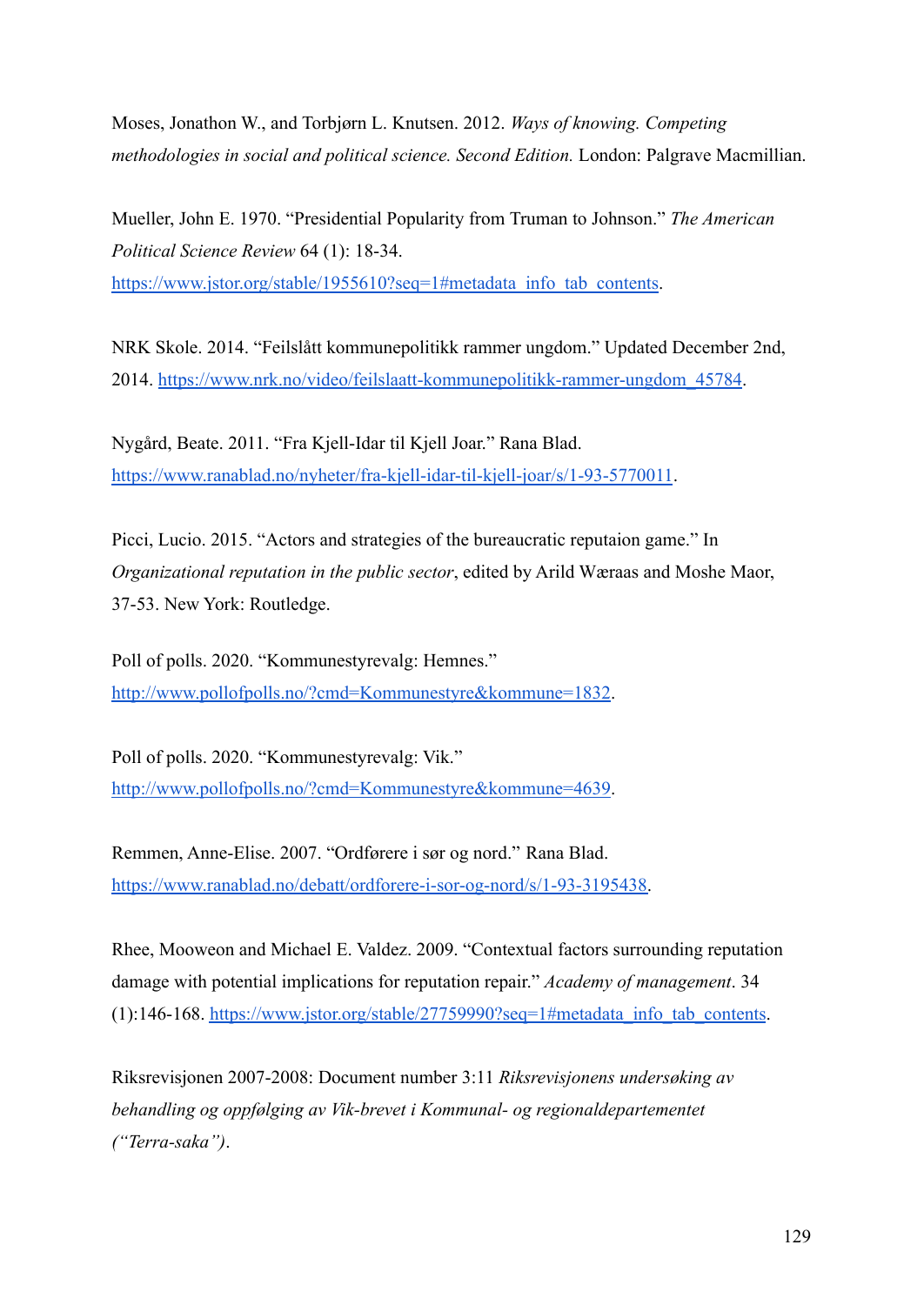[https://www.stortinget.no/globalassets/pdf/dokumentserien/2007-2008/dok\\_3\\_11\\_2007\\_2008](https://www.stortinget.no/globalassets/pdf/dokumentserien/2007-2008/dok_3_11_2007_2008.pdf) [.pdf.](https://www.stortinget.no/globalassets/pdf/dokumentserien/2007-2008/dok_3_11_2007_2008.pdf)

Rose, Lawrence E. 2011. "Demokrati og finanser. Om det finansielle grunnlaget for lokalt demokrati." In *Lokal demokrati uten kommunalt Selvstyre?*, edited by Harald Baldersheim and Eivind Smith, 73-100. Oslo: Abstrakt forlag.

Rothstein, Bo. 2005. *Social traps and the problem of trust*. Cambridge: Cambridge University Press.

Rutledal, Henning. 2007. "Kommunale dårer." Sogn Avis. [https://eavis.sognavis.no/titles/sognavis/2927/publications/5795/pages/2/?secret=89debf4dce](https://eavis.sognavis.no/titles/sognavis/2927/publications/5795/pages/2/?secret=89debf4dcee7911749d766d939da273c) [e7911749d766d939da273c.](https://eavis.sognavis.no/titles/sognavis/2927/publications/5795/pages/2/?secret=89debf4dcee7911749d766d939da273c)

Røsvoll, Tore. 2007. "Hva tenkte dere på?" Adresseavisen. <https://www.adressa.no/nyheter/okonomi/article986699.ece>.

Salancik, Gerald R. and James R. Meindl. 1984. "Corporate attribution as strategic illusions of management control." *Administrative Science Quarterly* 29 (2): 238-254. [https://www.jstor.org/stable/2393176?seq=1#metadata\\_info\\_tab\\_contents](https://www.jstor.org/stable/2393176?seq=1#metadata_info_tab_contents).

Schwarz, Norbert and Herbert Bless. 1992. "Scandals and the public's trust in politicians: Assimilation and contrast effects". *Personality and Social Psychology Bulletin* 18 (5): 574-579.

Skau, Mariann. 2007. "Ubegripeleg tabbe i Vik". Sogn Avis. [https://www.sognavis.no/nyhende/leiar/ubegripeleg-tabbe-i-vik/s/5-115-159471.](https://www.sognavis.no/nyhende/leiar/ubegripeleg-tabbe-i-vik/s/5-115-159471)

Skau, Mariann. 2018. "Rådmann sjukmeld etter operasjon." Sogn Avis. <https://www.sognavis.no/vik/nyhende/radmann-sjukmeld-etter-operasjon/s/5-115-336096>.

Skjåstad Lysvold, Susanne. 2010. "Viktig delseier for Terra-kommunene." NRK Nordland. [https://www.nrk.no/nordland/\\_-viktig-delseier-for-terra-kommune-1.7000631.](https://www.nrk.no/nordland/_-viktig-delseier-for-terra-kommune-1.7000631)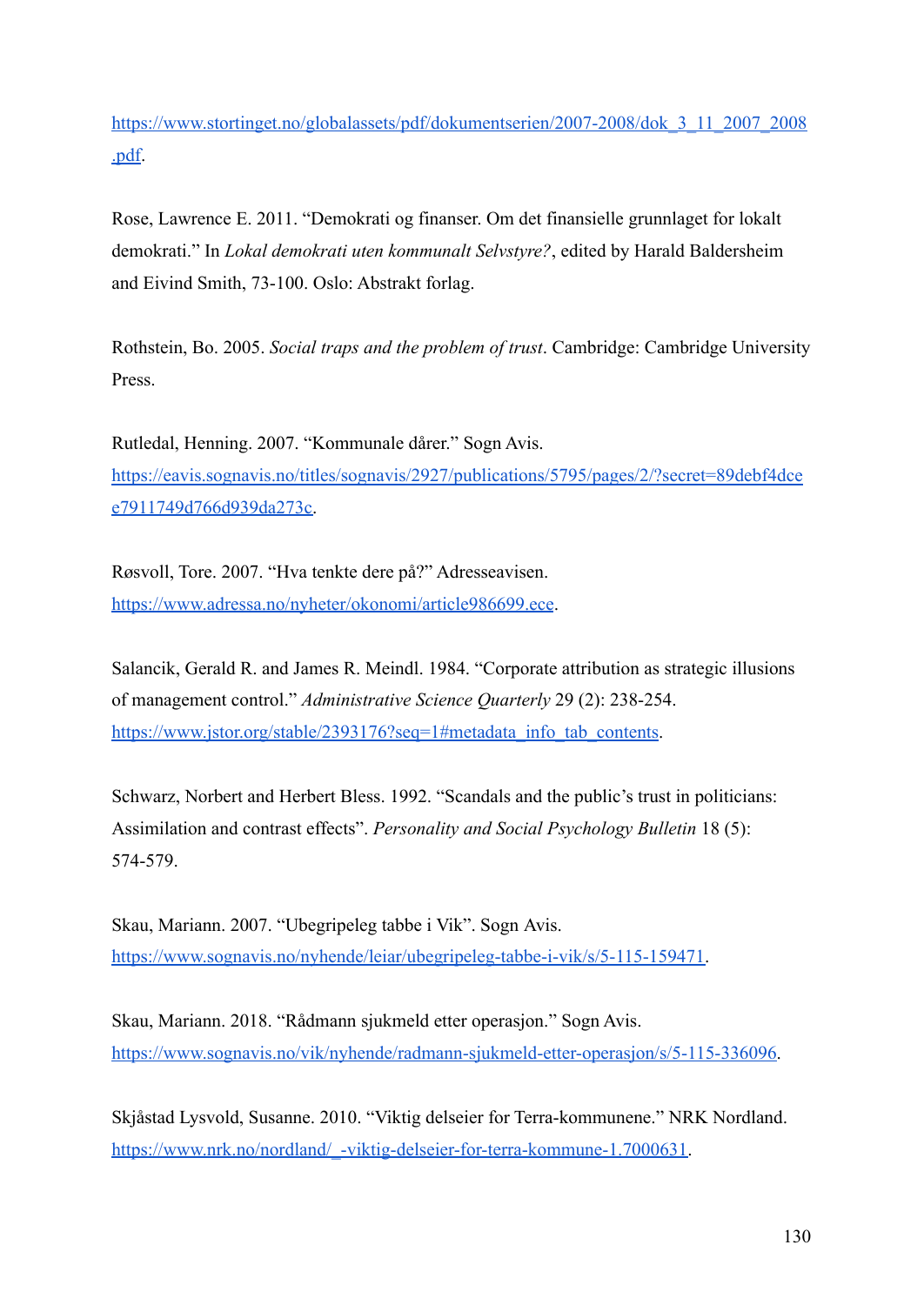Skjåstad Lysvold, Susanne, Astrid-Marie Holand and Tone Gullaksen. 2007. "Ordføreren innrømmer lovbrudd." NRK Nordland. [https://www.nrk.no/nordland/innrommer-lovbrudd-1.4113220.](https://www.nrk.no/nordland/innrommer-lovbrudd-1.4113220)

Smørvik, Per. 2007. "Kjendis over natta." Rana Blad. <https://www.ranablad.no/debatt/kjendis-over-natta/s/1-93-3172693>.

Sogn Avis. 2007. "Beklagar, men berre på nett." Updated 14.01.2020. [https://www.sognavis.no/nyhende/leiar/beklagar-men-berre-pa-nett/s/5-115-116196.](https://www.sognavis.no/nyhende/leiar/beklagar-men-berre-pa-nett/s/5-115-116196)

Sogn Avis. 2007. "Berre taparar". Updated 14.01.2020. [https://www.sognavis.no/nyhende/leiar/berre-taparar/s/5-115-116136.](https://www.sognavis.no/nyhende/leiar/berre-taparar/s/5-115-116136)

Sogn Avis. 2008. "Framleis fritt for sjølvkritikk." Updated 16.01.2020. [https://www.sognavis.no/nyhende/leiar/framleis-fritt-for-sjolvkritikk/s/5-115-169560.](https://www.sognavis.no/nyhende/leiar/framleis-fritt-for-sjolvkritikk/s/5-115-169560)

Sogn Avis. 2008. "Kompetansemangel gav bommertar." [https://eavis.sognavis.no/titles/sognavis/2927/publications/5881/pages/6.](https://eavis.sognavis.no/titles/sognavis/2927/publications/5881/pages/6)

Sogn Avis. 2008. "Tre om Terra-saka". [https://eavis.sognavis.no/titles/sognavis/2927/publications/5823/pages/8.](https://eavis.sognavis.no/titles/sognavis/2927/publications/5823/pages/8)

Sogn og Fjordane Fylkeskommune. 2019. "Tal innbyggara i Vik kommune." [https://statistikk.fylkesatlas.no/statistikk/0dfbeb59-7ed5-4246-b25d-99126769df64.](https://statistikk.fylkesatlas.no/statistikk/0dfbeb59-7ed5-4246-b25d-99126769df64)

Solbakken, Klaus. 2011. "Valgte bort varaordførerbeinet." Rana Blad. [https://www.ranablad.no/nyheter/valgte-bort-varaordforerbeinet/s/1-93-5752144.](https://www.ranablad.no/nyheter/valgte-bort-varaordforerbeinet/s/1-93-5752144)

Statistisk sentralbyrå. 2020. "Statistikkbanken - befolkning." <https://www.ssb.no/statbank/table/01222/tableViewLayout1/>.

Staw, Barry M, Pamela I. McKechnie and Sheila M. Puffer. 1983. "The justification of organizational performance." *Administrative Science Quarterly* 28 (4): 582-600. [https://www.jstor.org/stable/2393010?seq=1#metadata\\_info\\_tab\\_contents](https://www.jstor.org/stable/2393010?seq=1#metadata_info_tab_contents).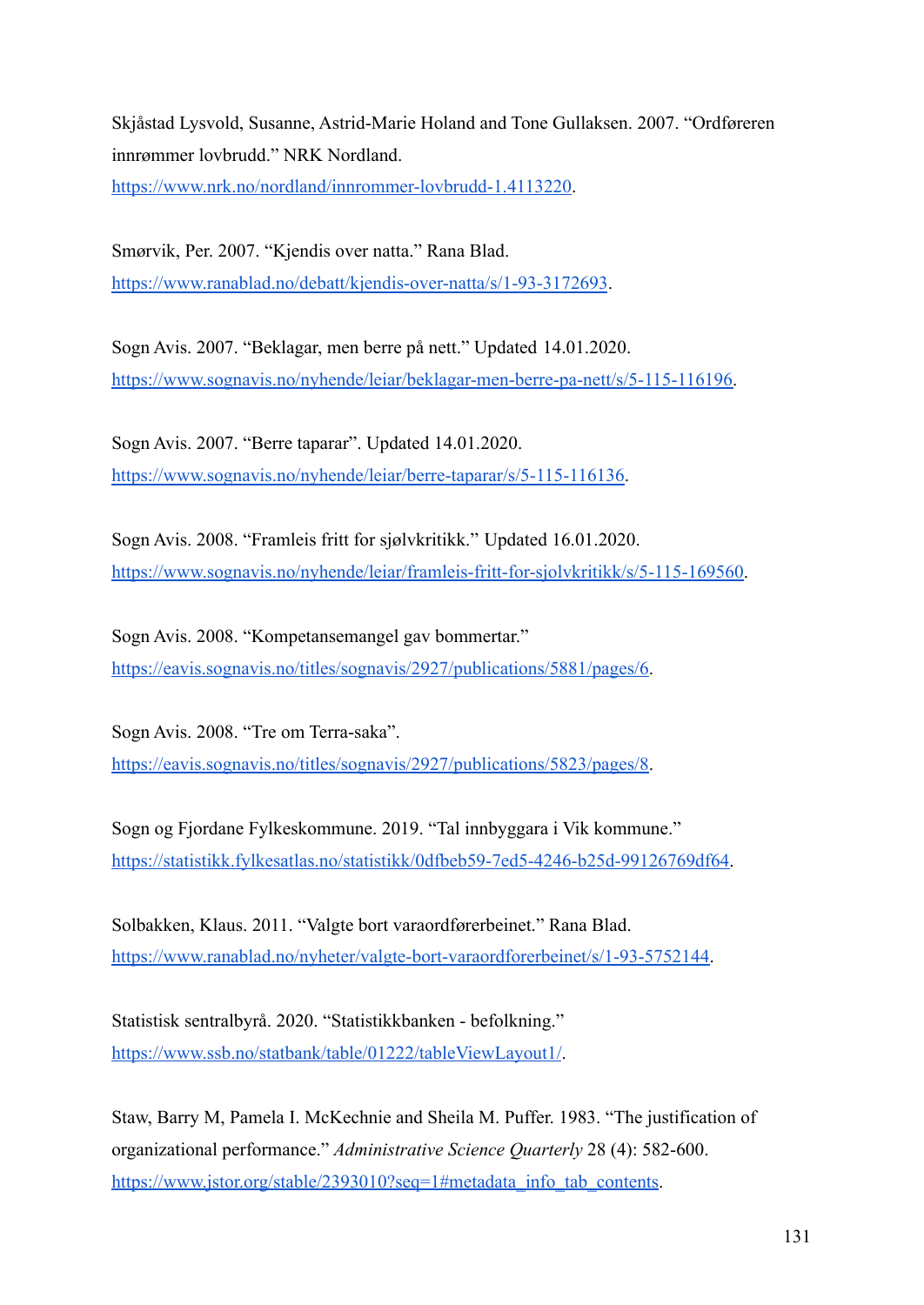Stortinget. 2021. "Biografi: Juvik, Kjell-Idar." Read May 19th 2021. [https://www.stortinget.no/no/Representanter-og-komiteer/Representantene/Representant/?peri](https://www.stortinget.no/no/Representanter-og-komiteer/Representantene/Representant/?perid=KJU&tab=Biography#secondaryfilter) [d=KJU&tab=Biography#secondaryfilter](https://www.stortinget.no/no/Representanter-og-komiteer/Representantene/Representant/?perid=KJU&tab=Biography#secondaryfilter).

Stortinget. 2021. "Biografi: Kvalbukt, Inga." Read May 19th 2021. [https://www.stortinget.no/no/Representanter-og-komiteer/Representantene/Representant/?peri](https://www.stortinget.no/no/Representanter-og-komiteer/Representantene/Representant/?perid=IK) [d=IK](https://www.stortinget.no/no/Representanter-og-komiteer/Representantene/Representant/?perid=IK).

Svartefoss, Sigrid. 2008. "Fryktar ikkje rettssak." Sogn Avis. [https://www.sognavis.no/nyhende/fryktar-ikkje-rettssak/s/5-115-183111.](https://www.sognavis.no/nyhende/fryktar-ikkje-rettssak/s/5-115-183111)

Svartefoss, Sigrid. 2016. "Dommen er ei oppreising." Sogn Avis. [https://www.sognavis.no/politi/siste-nytt/vik/dommen-er-ei-oppreising/s/5-115-306042.](https://www.sognavis.no/politi/siste-nytt/vik/dommen-er-ei-oppreising/s/5-115-306042)

Swanborn, Peter. 2010. *Case study research. What, why and how?* Thousand Oaks: Sage Publications.

Sølje, Øystein. 2007. "Det kommunale G-punktet". E24. [https://e24.no/naeringsliv/i/EoPxRG/det-kommunale-g-punktet.](https://e24.no/naeringsliv/i/EoPxRG/det-kommunale-g-punktet)

Sølje, Øystein. 2007. "Dette er Terra-skandalen". E24. <https://e24.no/norsk-oekonomi/i/vQ9WGl/dette-er-terra-skandalen>.

The New York Times. 2008. "Transcript - Republican debate in Simi Valley, Calif." Updated January 30th, 2008. <https://www.nytimes.com/2008/01/30/us/politics/30text-debate.html>.

Tomlinson, Edward C, Brian R. Dineen and Roy J Lewicki. 2004. "The road to reconciliation: Antecedents of victim willingness to reconcile following a broken promise." *Journal of management*. 30 (2): 165-187. <https://journals.sagepub.com/doi/10.1016/j.jm.2003.01.003>.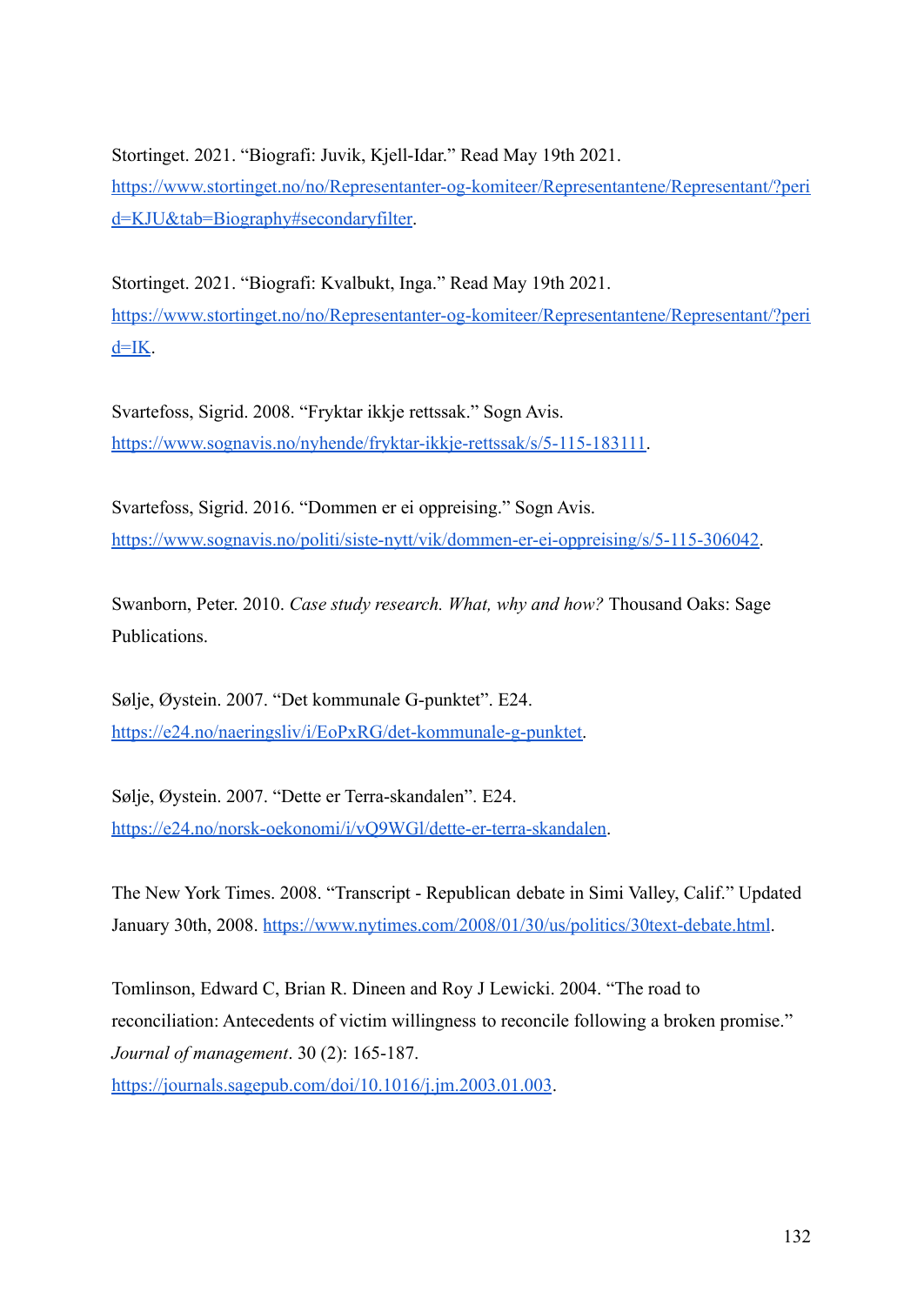Tomlinson, Edward C, and Roger C. Mayer. 2009. "The role of causal attribution dimensions in trust repair." *The academy of management review*. 34 (1): 85-104. [https://www.jstor.org/stable/27759987?seq=1#metadata\\_info\\_tab\\_contents](https://www.jstor.org/stable/27759987?seq=1#metadata_info_tab_contents).

Ulriksen, Marit. 2015. "Hemnes kommer seg ut av Robek-lista." Rana Blad. [https://www.ranablad.no/hemnes/terra/hemnes-kommer-seg-ut-av-robek-lista/s/5-42-64113?a](https://www.ranablad.no/hemnes/terra/hemnes-kommer-seg-ut-av-robek-lista/s/5-42-64113?access=granted) [ccess=granted](https://www.ranablad.no/hemnes/terra/hemnes-kommer-seg-ut-av-robek-lista/s/5-42-64113?access=granted).

Uslaner, Eric M. 2000. "Producing and consuming trust". *The academy of political science* 115 (4): 569-590. [https://www.jstor.org/stable/2657610.](https://www.jstor.org/stable/2657610)

Uslaner, Eric M and Mitchell Brown. 2003. "Inequality, trust and civic engagement". *American politics research*. 33 (6): 868-894. [https://journals.sagepub.com/doi/10.1177/1532673X04271903.](https://journals.sagepub.com/doi/10.1177/1532673X04271903)

Vange, John Ole. 2010. "Vik Framstegsparti." Vik Kommune. [https://www.vik.kommune.no/framstegspartiet.168280.nn.html.](https://www.vik.kommune.no/framstegspartiet.168280.nn.html)

Vartdal Riise, Kari. 2007. "Ordføreren fikk kjeft." Dagens Næringsliv. <https://www.dn.no/ordforeren-fikk-kjeft/1-1-1038076>.

Vik municipality archive, Budsjett 2010, case number 09/7298. <https://www.vik.kommune.no/moeteplan.163080.nn.html>.

Vik municipality archive, Budsjett 2011 - revidert pr. 1. tertial, case number 11/3249. [https://innsyn.onacos.no/vik/wfdocument.ashx?journalpostid=2011003249&dokid=63295&v](https://innsyn.onacos.no/vik/wfdocument.ashx?journalpostid=2011003249&dokid=63295&versjon=4&variant=A&) [ersjon=4&variant=A&.](https://innsyn.onacos.no/vik/wfdocument.ashx?journalpostid=2011003249&dokid=63295&versjon=4&variant=A&)

Vik municipality archive, formannskapet, case number 214/08. 2008. [https://innsyn.onacos.no/vik/wfdocument.ashx?journalpostid=2008006677&dokid=32403&v](https://innsyn.onacos.no/vik/wfdocument.ashx?journalpostid=2008006677&dokid=32403&versjon=2&variant=A&) [ersjon=2&variant=A&.](https://innsyn.onacos.no/vik/wfdocument.ashx?journalpostid=2008006677&dokid=32403&versjon=2&variant=A&)

Vik municipality archive, formannskapet, case number 147/11. 2011.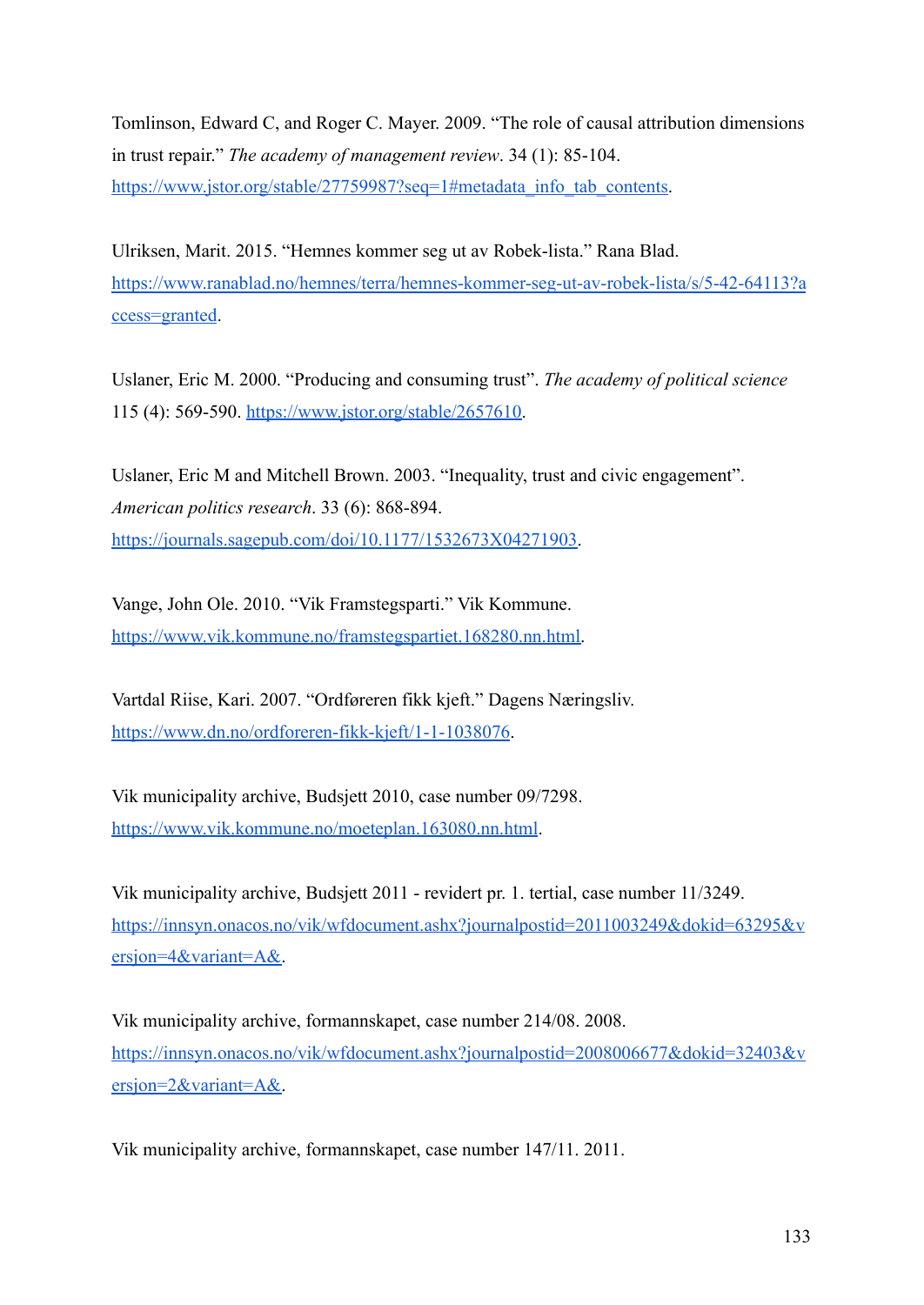[https://innsyn.onacos.no/vik/wfdocument.ashx?journalpostid=2011006369&dokid=68143&v](https://innsyn.onacos.no/vik/wfdocument.ashx?journalpostid=2011006369&dokid=68143&versjon=2&variant=A&) [ersjon=2&variant=A&.](https://innsyn.onacos.no/vik/wfdocument.ashx?journalpostid=2011006369&dokid=68143&versjon=2&variant=A&)

Vik municipality archive, kommunestyret, case number 002/08. 2008. Exempt from public, access granted by Vik municipality, 21st of January 2021. <https://www.vik.kommune.no/moeteplan.163080.nn.html>.

Vik municipality archive, kommunestyret, case number 041/08. 2008. [https://innsyn.onacos.no/vik/wfdocument.ashx?journalpostid=2008003596&dokid=27733&v](https://innsyn.onacos.no/vik/wfdocument.ashx?journalpostid=2008003596&dokid=27733&versjon=1&variant=A&) [ersjon=1&variant=A&.](https://innsyn.onacos.no/vik/wfdocument.ashx?journalpostid=2008003596&dokid=27733&versjon=1&variant=A&)

Vik municipality archive, kommunestyret, case number 071/08. 2008. [https://innsyn.onacos.no/vik/wfdocument.ashx?journalpostid=2008005043&dokid=29854&v](https://innsyn.onacos.no/vik/wfdocument.ashx?journalpostid=2008005043&dokid=29854&versjon=1&variant=A&) [ersjon=1&variant=A&.](https://innsyn.onacos.no/vik/wfdocument.ashx?journalpostid=2008005043&dokid=29854&versjon=1&variant=A&)

Vik municipality archive, kommunestyret, case number 097/08. 2008 [https://innsyn.onacos.no/vik/wfdocument.ashx?journalpostid=2008002948&dokid=26704&v](https://innsyn.onacos.no/vik/wfdocument.ashx?journalpostid=2008002948&dokid=26704&versjon=1&variant=A&) [ersjon=1&variant=A&.](https://innsyn.onacos.no/vik/wfdocument.ashx?journalpostid=2008002948&dokid=26704&versjon=1&variant=A&)

Vik municipality archive, kommunestyret, case number 057/10. 2010 [https://innsyn.onacos.no/vik/wfdocument.ashx?journalpostid=2010006353&dokid=56757&v](https://innsyn.onacos.no/vik/wfdocument.ashx?journalpostid=2010006353&dokid=56757&versjon=3&variant=A&) [ersjon=3&variant=A&.](https://innsyn.onacos.no/vik/wfdocument.ashx?journalpostid=2010006353&dokid=56757&versjon=3&variant=A&)

Vik municipality archive, kommunestyret, case number 078/12. 2012 [https://innsyn.onacos.no/vik/wfdocument.ashx?journalpostid=2012007354&dokid=82250&v](https://innsyn.onacos.no/vik/wfdocument.ashx?journalpostid=2012007354&dokid=82250&versjon=1&variant=A&) [ersjon=1&variant=A&.](https://innsyn.onacos.no/vik/wfdocument.ashx?journalpostid=2012007354&dokid=82250&versjon=1&variant=A&)

Vik municipality archive, kommunestyret, case number 065/13. 2013. [https://innsyn.onacos.no/vik/wfdocument.ashx?journalpostid=2013007300&dokid=95654&v](https://innsyn.onacos.no/vik/wfdocument.ashx?journalpostid=2013007300&dokid=95654&versjon=5&variant=A&) [ersjon=5&variant=A&.](https://innsyn.onacos.no/vik/wfdocument.ashx?journalpostid=2013007300&dokid=95654&versjon=5&variant=A&)

Vik municipality archive, kommunestyret, case number 076/14. 2014. [https://innsyn.onacos.no/vik/wfdocument.ashx?journalpostid=2014007366&dokid=108382&](https://innsyn.onacos.no/vik/wfdocument.ashx?journalpostid=2014007366&dokid=108382&versjon=4&variant=A&) [versjon=4&variant=A&.](https://innsyn.onacos.no/vik/wfdocument.ashx?journalpostid=2014007366&dokid=108382&versjon=4&variant=A&)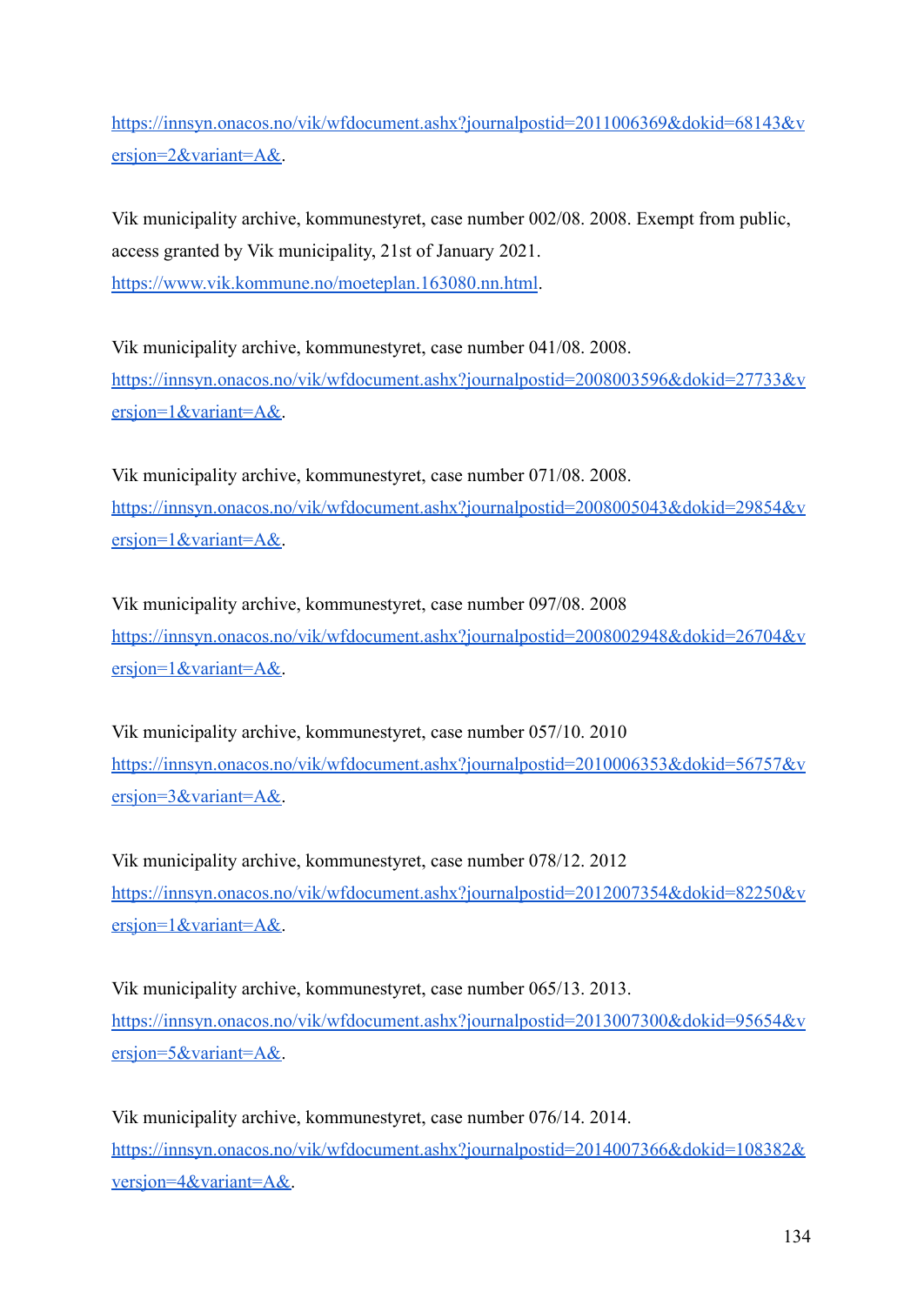Vik municipality archive, kommunestyret, case number 039/15. 2015. [https://innsyn.onacos.no/vik/wfdocument.ashx?journalpostid=2015007342&dokid=124887&](https://innsyn.onacos.no/vik/wfdocument.ashx?journalpostid=2015007342&dokid=124887&versjon=2&variant=A&) [versjon=2&variant=A&.](https://innsyn.onacos.no/vik/wfdocument.ashx?journalpostid=2015007342&dokid=124887&versjon=2&variant=A&)

Vik municipality archive, Rekneskap og årsrapport, case number 11/1908. 2010. [https://innsyn.onacos.no/vik/wfinnsyn.ashx?response=journalpost\\_detaljer&journalpostid=20](https://innsyn.onacos.no/vik/wfinnsyn.ashx?response=journalpost_detaljer&journalpostid=2011001908&) [11001908&.](https://innsyn.onacos.no/vik/wfinnsyn.ashx?response=journalpost_detaljer&journalpostid=2011001908&)

Wolden Fredriksen, Andreas and Johann D. Sundberg. 2015. "Ordførerne fornøyde med DNB-forlik: I dag skinner solen i Vik." E24.

[https://e24.no/norsk-oekonomi/i/oRgdlB/ordfoererne-fornoeyde-med-dnb-forlik-i-dag-skinne](https://e24.no/norsk-oekonomi/i/oRgdlB/ordfoererne-fornoeyde-med-dnb-forlik-i-dag-skinner-solen-i-vik) [r-solen-i-vik.](https://e24.no/norsk-oekonomi/i/oRgdlB/ordfoererne-fornoeyde-med-dnb-forlik-i-dag-skinner-solen-i-vik)

Yin, Robert K. 2018. *Case study research and applications - design and methods*. Thousand Oaks: Sage Publications.

# **8.1 Appendix - Interview guide**

Conducted in Norwegian - Intervjuguide:

- 1) Kan du kort forklare din rolle under Terra-saken, og hvordan du opplevde den?
- 2) Ble tilliten til kommunen svekket etter Terra-saken?
	- a. Var det spesielle deler av kommunen, da eksempelvis ordfører, administrasjon eller kommunestyret som opplevde en svekket tillit?
	- b. Hvilke forhold var viktige i å svekke tilliten til kommunen?
- 3) Var det en strategi for å gjenoppbygge tilliten i befolkningen?
	- a. Hvordan jobbet dere med å lage en strategi?
	- b. Var det noen personer som var med å diskutere å lage en strategi?
	- c. Hvem var det som deltok i arbeidet med å bygge strategier
	- d. I hvilke fora skjedde dette?
	- e. Var det en åpen eller lukket prosess?
	- f. Var det mange eller få personer involvert?
	- g. I hvilke deler av kommunen skjedde dette? Var det fokus på tjenestene kommunen gir eller var det politiske miljøet opptatt av dette?
	- h. Hva slags tiltak ble diskutert?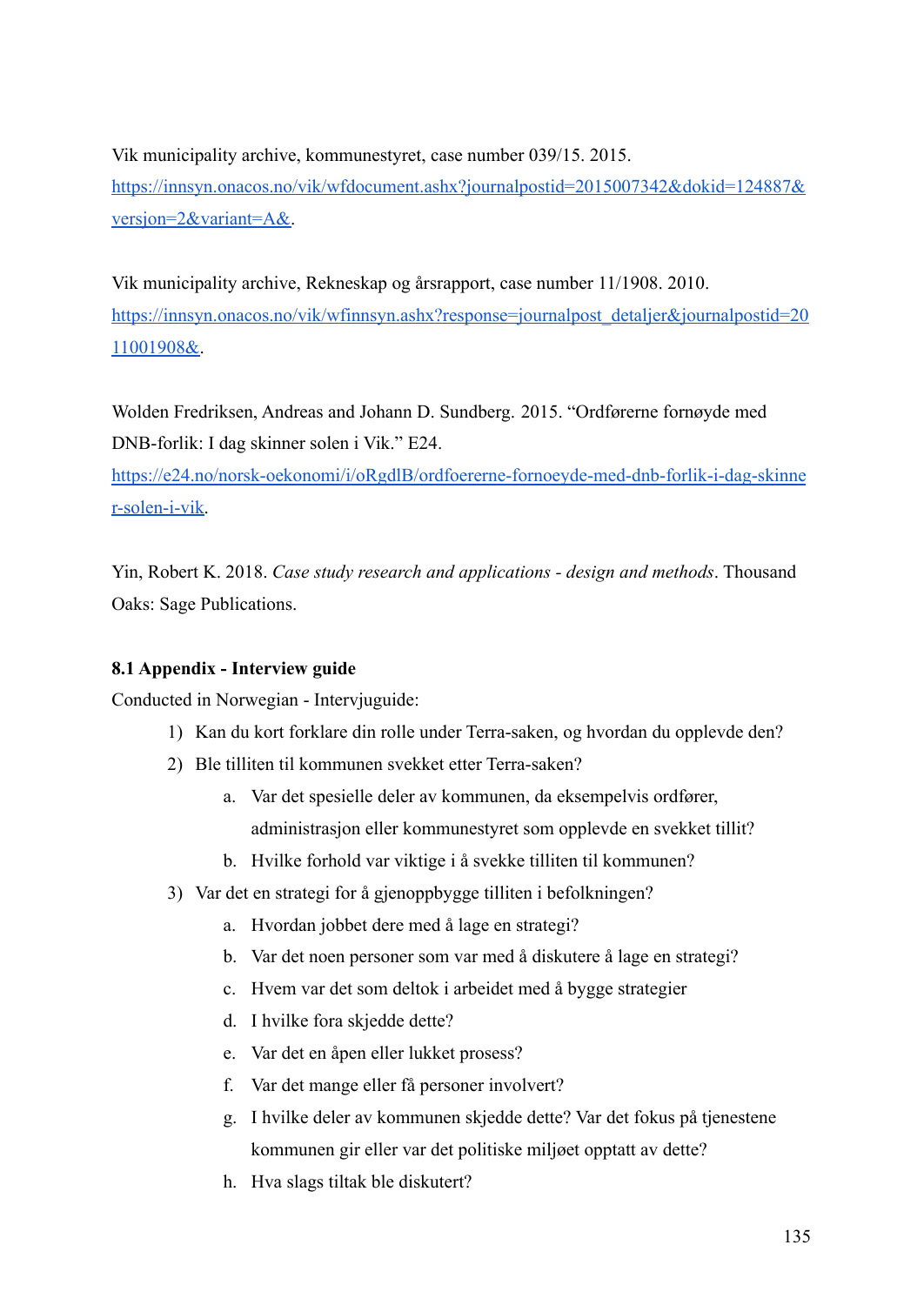- i. Ble det diskutert uformelt, eller nedfelt i formelle vedtak?
- j. Hvor ble dette eventuelt gjort?
- k. Var det konflikt rundt disse strategiene?
- l. Var det en partipolitisk dimensjon?
- m. Var partiene i posisjon de som drev arbeidet med å gjenoppbygge tillit?
- n. Fikk posisjonen kritikk for arbeidet de gjorde?
- o. Var opposisjonen koblet på i arbeidet med å gjenoppbygge tillit
- p. Hvordan ble strategiene for å gjenoppbygge tillit formidlet?
- q. Hva tenkte dere rundt de strategiene som ble gjennomført?
- 4) Hvilken rolle spilte rettssaken mellom kommunen og Terra?
- 5) Var det noen spesielle målgrupper dere fokuserte strategiene for å bygge opp tillit spesielt på?
	- a. Ble noen av målgruppene i kommunen særlig rammet av Terra-saken?
	- b. Var disse målgruppene sentrale fordi de representerte viktige velgergrupper?
- 6) Når opplevde du at Terra-saken var overstått?
	- a. Når kunne kommunen begynne å arbeide med å gjenoppbygge kommunens tillit etter Terra?
- 7) Har du noen avsluttende tanker eller refleksjoner du ønsker å legge til?

# **8.2 Appendix - Informational letter for participation in the master thesis**

(Sent to the informants in Norwegian).

# **Informasjonsskriv for deltakelse i masteroppgave til Terje-André Kvinlaug**

Hei, og takk for at du har takket ja til å delta i mitt forskningsprosjekt (Kan dokumenteres gjennom skriftlig kommunikasjon) I dette skrivet finner du viktig informasjon tilknyttet din deltakelse i prosjektet.

Prosjektets formål er å finne ut hvilke strategier som blitt benyttet for å gjenoppbygge tillit etter Terra-saken, da henholdsvis i kommunene Vik og Hemnes. Opplysningene skal brukes som viktig datakilder i min masteroppgave.

Det er Universitetet i Bergen som er ansvarlige for behandlingen av opplysningene, forskningen skjer tilknyttet institutt for administrasjon og organisasjonsvitenskap. Jeg skal i